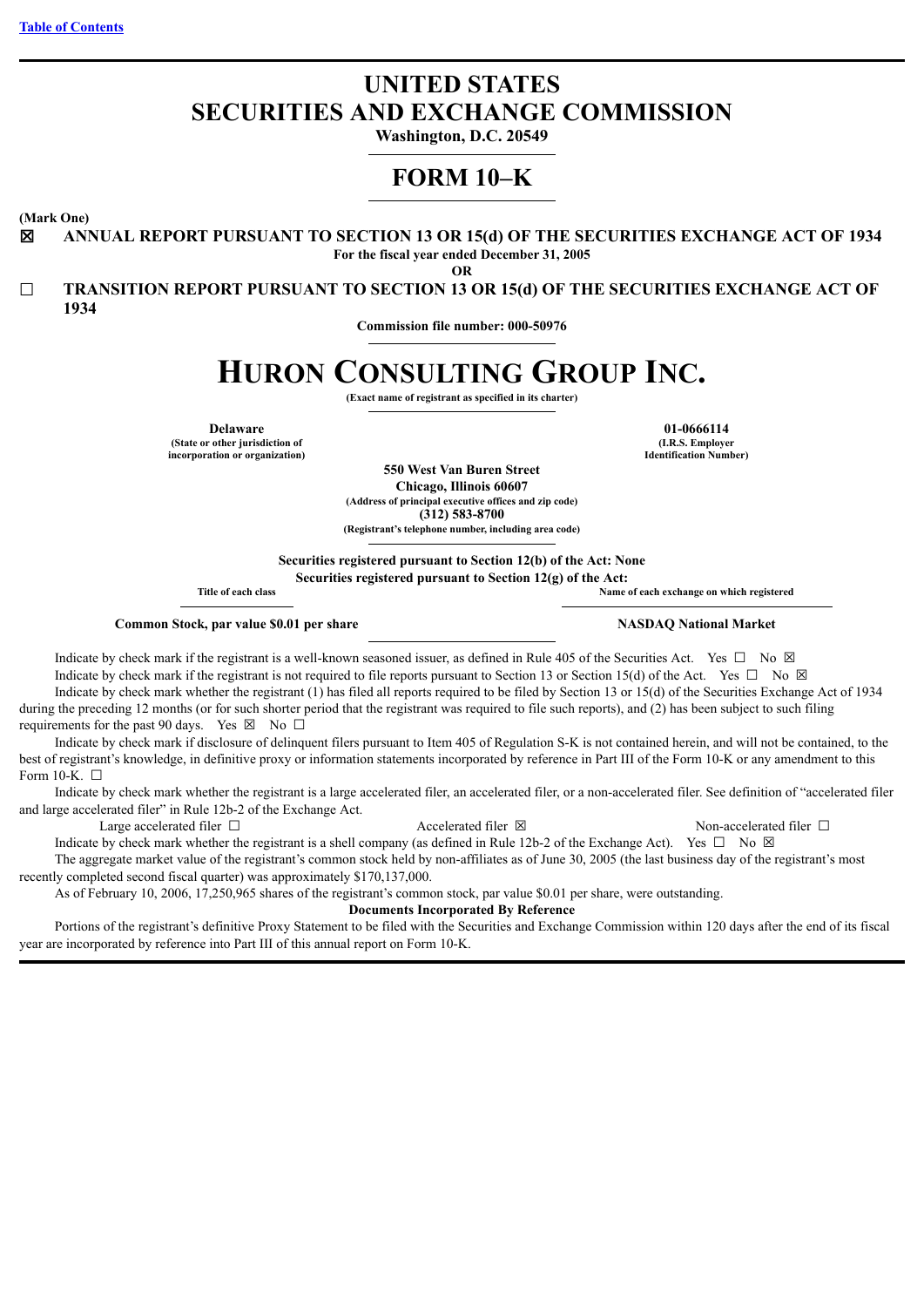# **HURON CONSULTING GROUP INC. ANNUAL REPORT ON FORM 10-K FOR FISCAL YEAR ENDED DECEMBER 31, 2005**

# **TABLE OF CONTENTS**

**Page**

<span id="page-1-0"></span>

| <b>PART I</b>     |                                                                                                              |           |
|-------------------|--------------------------------------------------------------------------------------------------------------|-----------|
| Item 1.           | <b>Business</b>                                                                                              |           |
| Item 1A.          | <b>Risk Factors</b>                                                                                          | 11        |
| Item 1B.          | <b>Unresolved Staff Comments</b>                                                                             | 18        |
| Item 2.           | <b>Properties</b>                                                                                            | 18        |
| Item 3.           | <b>Legal Proceedings</b>                                                                                     | 18        |
| Item 4.           | <b>Submission of Matters to a Vote of Security Holders</b>                                                   | 18        |
| <b>PART II</b>    |                                                                                                              |           |
| Item 5.           | Market for Registrant's Common Equity, Related Stockholder Matters and Issuer Purchases of Equity Securities | 19        |
| Item 6.           | <b>Selected Financial Data</b>                                                                               | $20 - 21$ |
| Item 7.           | Management's Discussion and Analysis of Financial Condition and Results of Operations                        | 21-37     |
| Item 7A.          | Quantitative and Qualitative Disclosures About Market Risk                                                   | 37        |
| Item 8.           | <b>Financial Statements and Supplementary Data</b>                                                           | 38        |
| Item 9.           | Changes in and Disagreements with Accountants on Accounting Financial Disclosure                             | 38        |
| Item 9A.          | <b>Controls and Procedures</b>                                                                               | 38        |
| Item 9B.          | Other Information                                                                                            | 39        |
| <b>PART III</b>   |                                                                                                              |           |
| Item $10$ .       | Directors and Executive Officers of the Registrant                                                           | 40        |
| Item 11.          | <b>Executive Compensation</b>                                                                                | 40        |
| Item 12.          | <b>Security Ownership of Certain Beneficial Owners and Management and Related Stockholder Matters</b>        | 40        |
| Item $13$ .       | <b>Certain Relationships and Related Transactions</b>                                                        | 41        |
| Item 14.          | <b>Principal Accounting Fees and Services</b>                                                                | 41        |
| <b>PART IV</b>    |                                                                                                              |           |
| Item 15.          | <b>Exhibits and Financial Statement Schedules</b>                                                            | 41        |
| <b>SIGNATURES</b> |                                                                                                              | 44        |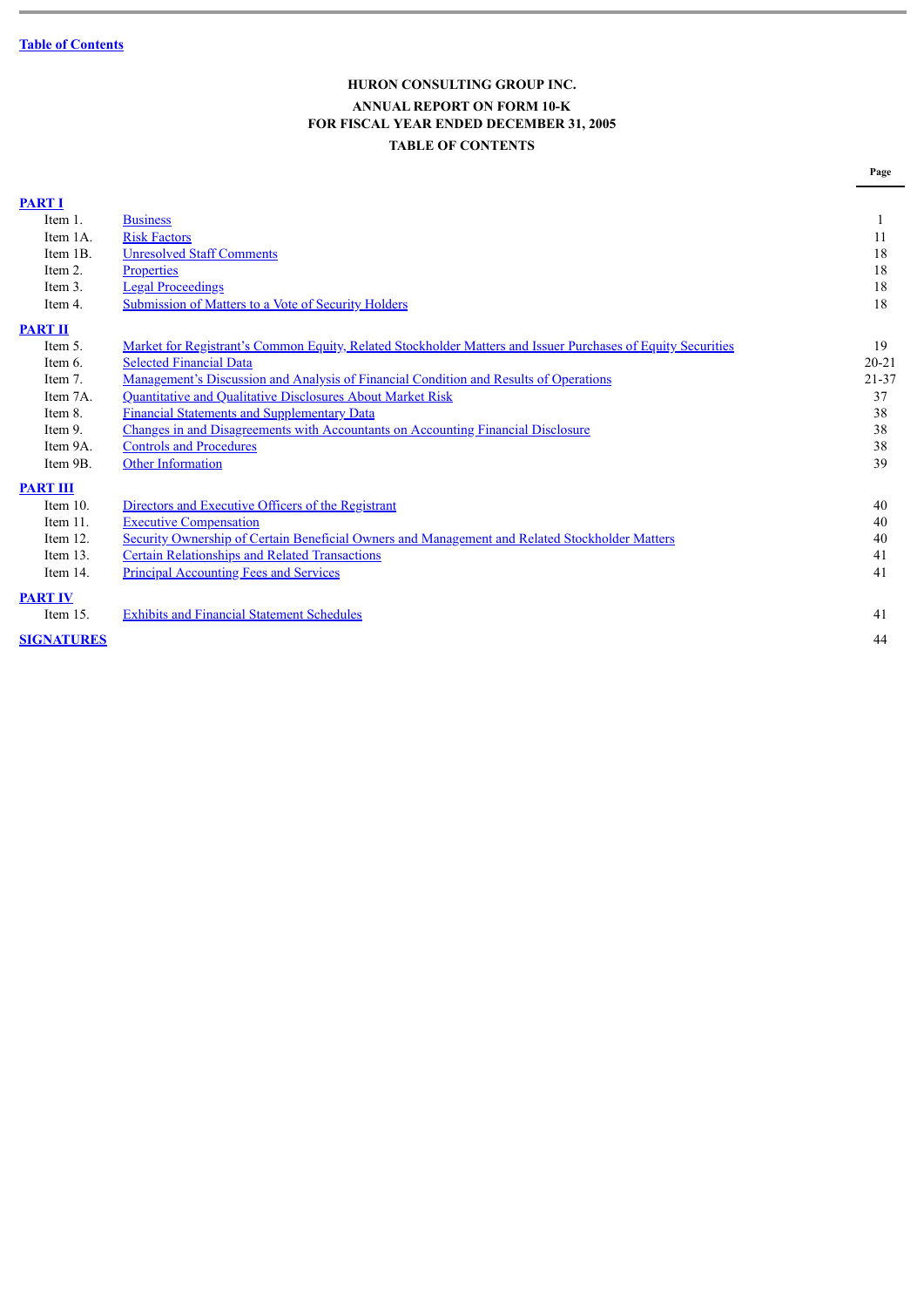In this annual report on Form 10-K, unless the context otherwise requires, the terms "Huron," "company," "we," "us" and "our" refer to Huron Consulting Group Inc. and its subsidiaries.

This annual report on Form 10-K, including the information incorporated by reference, contains forward-looking statements within the meaning of Section 27A of the Securities Act and Section 21E of the Securities Exchange Act of 1934. Forward-looking statements are identified by words such as "may," "should," "expects," "plans," "anticipates," "believes," "estimates," or "continue" or the negative of such terms or other comparable terminology. These forwardlooking statements reflect our current expectation about our future results, levels of activity, performance or achievements, including, without limitation, that our business continues to grow at the current expectations with respect to, among other factors, utilization rates, billing rates and number of consultants; that we are able to expand our service offerings through our existing consultants and new hires; and that existing market conditions do not change from current expectations. These statements involve known and unknown risks, uncertainties and other factors, including, among others, those described under "Risk Factors," that may cause actual results, levels of activity, performance or achievements to be materially different from any future results, levels of activity, performance or achievements expressed or implied by these forward-looking statements.

#### **PART I**

# <span id="page-2-1"></span><span id="page-2-0"></span>**ITEM 1. BUSINESS. OVERVIEW**

We are an independent provider of financial and operational consulting services. Our highly experienced and credentialed professionals employ their expertise in accounting, finance, economics and operations to provide our clients with specialized analysis and customized advice and solutions that are tailored to address each client's particular challenges and opportunities.

Huron was formed in March 2002 and commenced operations in May 2002. We were founded by a core group of experienced financial and operational consultants that consisted primarily of former Arthur Andersen LLP partners and professionals, including our Chief Executive Officer, Gary E. Holdren, with equity sponsorship from a group of investors led by Lake Capital Management LLC.

In October 2004, we completed our initial public offering and became a publicly traded company listed on the NASDAQ National Market. In May 2005, we acquired Speltz & Weis LLC, a specialized consulting firm that consisted of 26 consultants, so that we can provide interim management, organizational renewal and turnaround services and other crisis management services to distressed hospitals and other healthcare facilities.

We have grown significantly since we commenced operations, nearly tripling the number of our consultants from 213 on May 31, 2002 to 632 on December 31, 2005. We have hired experienced professionals from a variety of organizations, including the four largest public accounting firms, referred to as the Big Four, and other consulting firms. Our credentialed consultants include certified public accountants, MBAs, accredited valuation specialists and forensic accountants. As of December 31, 2005, we had 75 managing directors who are consultants. These individuals have an average of 22 years of business experience. In addition to our headquarters in Chicago, we have five other core offices located in Boston, Houston, New York City, San Francisco and Washington D.C. and two small offices located in Charlotte and Los Angeles.

#### **OUR SERVICES**

We provide our services through two segments: Financial Consulting and Operational Consulting. For the year ended December 31, 2005, we derived 57.0% of our revenues from Financial Consulting and 43.0% from Operational Consulting. For further financial information on our segment results, see "Management's discussion and analysis of financial condition and results of operations" and note "17. Segment Information" in the notes to consolidated financial statements included elsewhere in this annual report on Form 10-K.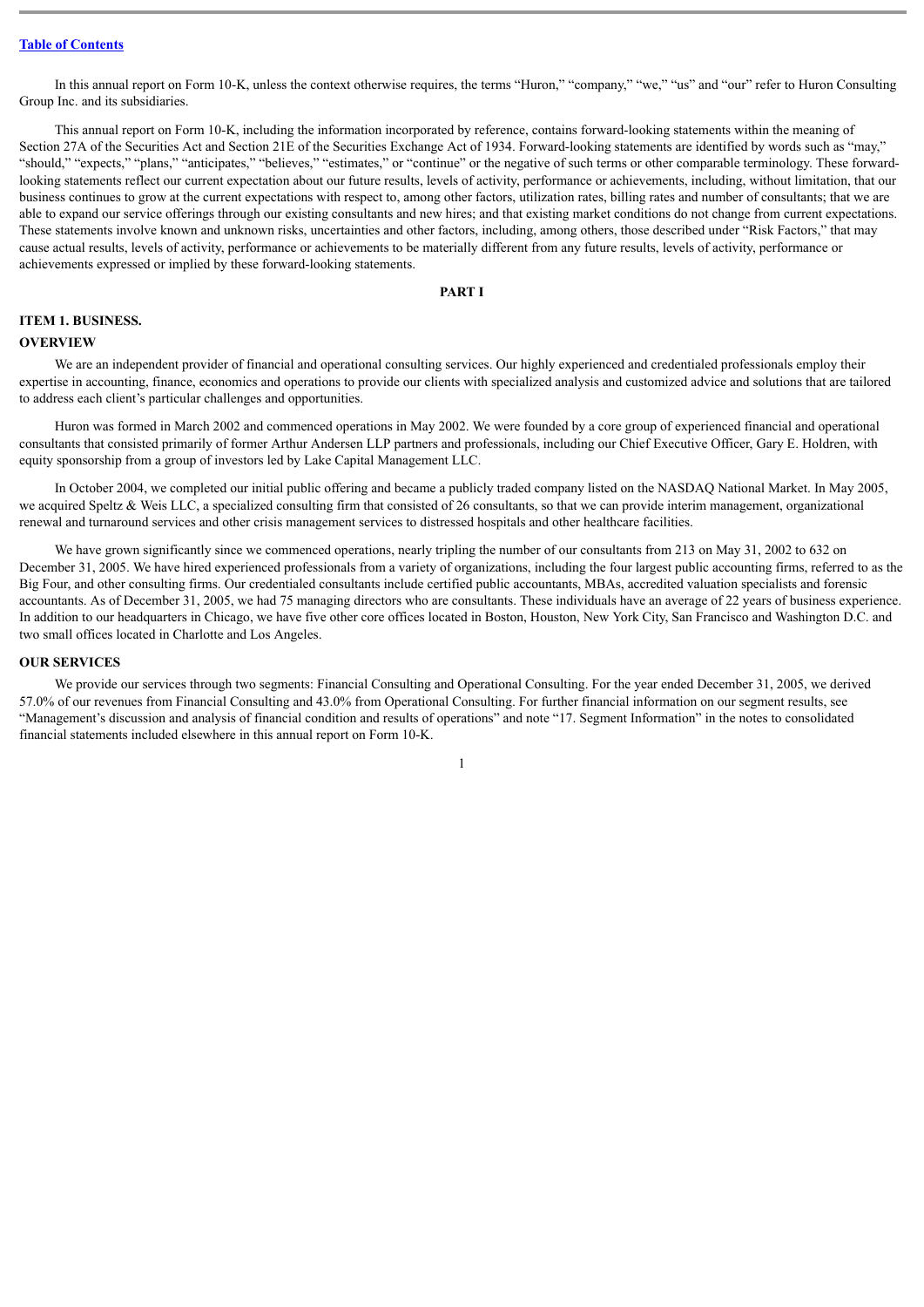#### **Financial Consulting**

Our Financial Consulting segment provides highly specialized financial and economic analysis and advice to help clients effectively address complex challenges that arise from litigation, disputes, investigations, regulation, financial distress and other sources of significant conflict or change. Our Financial Consulting segment consisted of 306 consultants as of December 31, 2005. This segment's practices and the services they offer include:

- **Disputes and investigations.** Our disputes and investigations practice provides financial and economic analysis to support law firms and corporations in connection with business disputes, lawsuits and regulatory or internal investigations. We have extensive experience in the areas of financial investigations and forensic accounting, including matters involving the Securities and Exchange Commission ("SEC") or other regulatory inquiries or investigations, financial restatements and special accounting projects. We provide specialized accounting services to gather and analyze voluminous financial data and reconstruct complex transactions and events. In addition, we apply economic and econometric analyses in the areas of antitrust and anticompetitive practices, securities fraud, insurance claims and damages, as well as deliver or support independent expert testimony in such cases.
- **Corporate advisory services.** Our corporate advisory services practice provides consulting assistance to financially distressed companies, creditor constituencies and other stakeholders in connection with bankruptcy proceedings and out-of-court restructurings. For distressed companies, we assess the viability of their business and work closely with management to develop and implement a turnaround plan to improve cash flow and a debtrestructuring plan to improve their balance sheet. In some instances, we serve in interim management roles. When out-of-court solutions are not achievable, we assist clients with preparing for a Chapter 11 bankruptcy filing and with all aspects of the bankruptcy process by gathering, analyzing and presenting financial and business information needed to achieve a successful reorganization. We also provide claims management services to help companies process and analyze complex and voluminous claims filed in bankruptcies. For creditor constituencies, including committees of unsecured creditors, we provide similar financial analyses designed to maximize the recovery of amounts owed to creditors and assess the viability of a debtor's reorganization plan.
- **Valuation services.** Our valuation services practice delivers expert valuation analysis to clients and their advisors. We perform valuations of businesses, financial interests, intellectual property, real property, machinery and equipment and other tangible and intangible assets. Our valuation services practice typically supports client needs in the following contexts:
	- Transactions: supporting clients' financial and tax reporting, especially in the context of acquisitions and other corporate transactions;
	- Litigation or disputes: valuing businesses or assets; and
	- Bankruptcies: supporting the restructuring process or the sale of business assets.
- **Interim management/Focused consulting.** With our acquisition of Speltz and Weis LLC, we can provide additional services to distressed hospitals and other healthcare facilities. Our interim management/focused consulting practice typically provides the following services:
	- Interim management: serving as on-site senior management, including Chief Executive Officer, Chief Operating Officer and Chief Financial Officer, with a specialization in managing distressed hospital systems and facilities; also provide chief restructuring officers to facilities in bankruptcy;
	- Focused consulting: the interim managers are supported by consultants that provide revenue cycle improvements, cost reduction initiatives, clinical support, revenue generation/business development, financial planning and analysis and litigation support; and
	- Bankruptcies, workouts and restructuring: in addition to providing chief restructuring officers to facilities in bankruptcy, we provide creditor relations and facilitation and reorganization planning and out-of-court workouts.

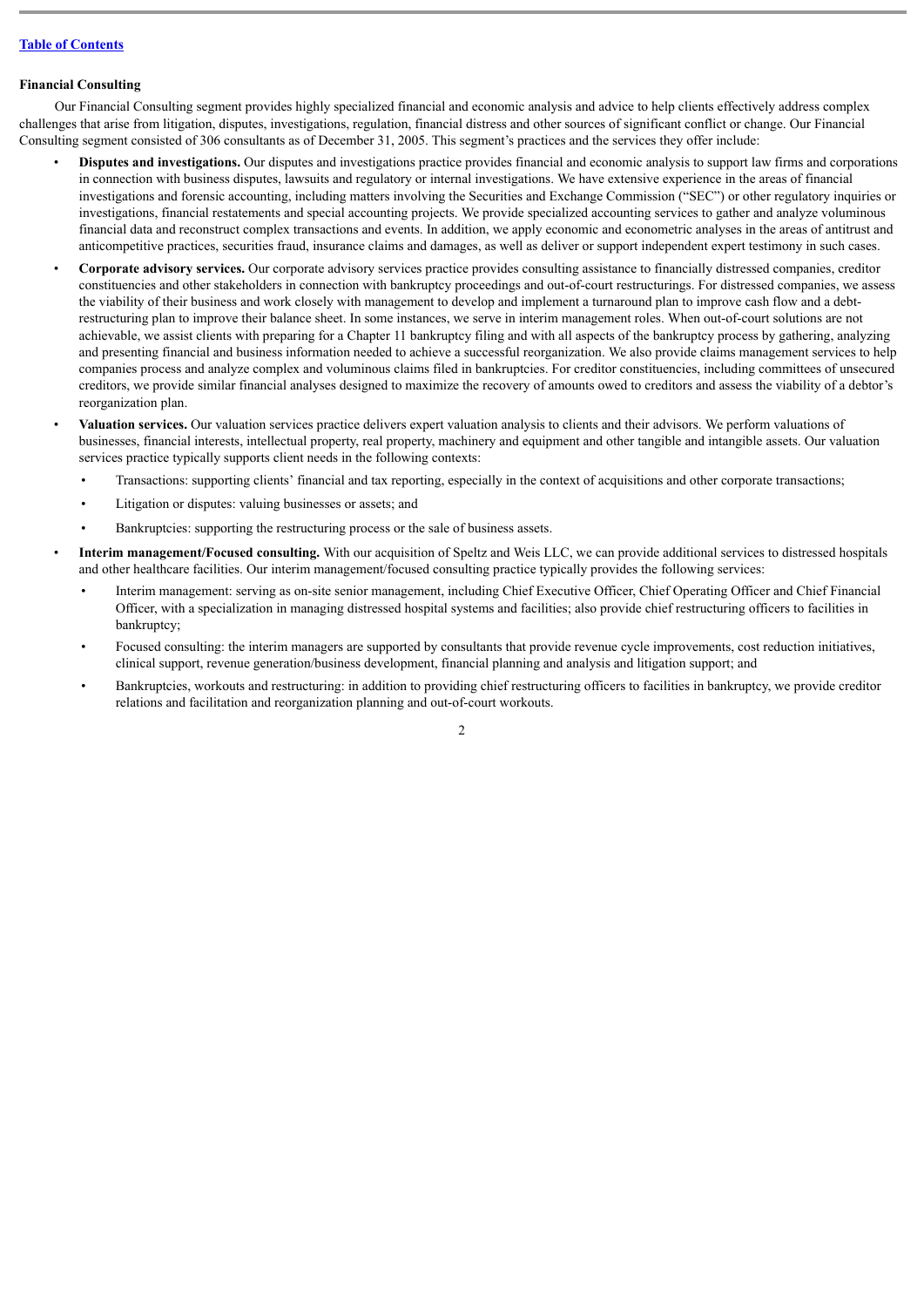# **Operational Consulting**

Our Operational Consulting segment provides services designed to help clients improve the overall efficiency and effectiveness of their operations by enhancing revenue, reducing costs, managing regulatory compliance and maximizing procurement efficiencies. Our Operational Consulting segment consisted of 326 consultants as of December 31, 2005. This segment's practices and the services they offer include:

- **Higher education.** Our higher education practice provides operational consulting services to colleges, universities and academic medical centers. We provide financial modeling, operational process redesign, strategic planning and assessments and advice on software selection and implementation, especially in connection with helping research universities address the challenges and complexities of administering research programs, including the complex requirements of federally-funded research. Our research administration services include compliance assessments, cost recovery services and operations assistance. We also have extensive experience implementing the PeopleSoft® Grants Suite as a technology solution to sponsored research administration challenges. Our specialty is in the areas of Grants, Projects, Contracts, Billings, and Accounts Receivable applications.
- **Healthcare.** Our healthcare practice helps healthcare providers and payors effectively address their strategic, operational, management, and financial challenges. On the provider side, we help hospitals, physicians and other healthcare providers improve operations by performing assessments and implementing solutions designed to reduce costs and increase effectiveness. Our engagements typically focus on revenue cycle and cash acceleration, supply chain improvements, strategic growth and planning, financial planning and physician/ancillary services. Additionally, we provide risk management and regulatory compliance solutions. For healthcare payors, we focus on compliance and government contracting issues related to federal healthcare programs. Our Medicare contract services include Medicare contract transition and termination assistance, implementation of cost accounting standards, secondary payer analyses, strategic assessments, proposal support services and assistance related to implementation of the Medicare Modernization Act. We assist pharmaceutical companies with pricing analyses and related aspects of regulatory disclosures and calculations. We also assist health plans with various operational issues including claims processing over and under-payments, Pharmacy Benefit Manager audits and business performance reporting.
- Legal business consulting. Our legal business consulting practice helps both in-house legal departments and outside counsel enhance the quality of legal services while reducing costs by more efficiently aligning strategy, people, processes and technology. We provide strategic advice to help legal departments and law firms improve their organizational design, business processes, and management of outside counsel and we work with corporations and law firms to provide solutions to enhance their discovery process management and electronic discovery needs. One area of emphasis is helping clients to choose and implement technology solutions that improve legal department operations. We provide a full array of forensic technology, discovery, and records management services that include discovery process execution, electronic discovery services, computer forensics, data management, records program development, records improvement planning and process, and program management, all aimed at reducing costs, coordinating matters and people, streamlining processes and reducing risks. We also have extensive experience in selecting, customizing and successfully rolling out matter management systems and E-Billing systems that help legal departments track and manage lawsuits and other legal matters. These systems are powerful tools for managing budgets, spending and resources. We provide similar services for document management systems and patent management applications.
- **Strategic sourcing.** Our strategic sourcing practice works with clients to drive sustainable non-salary cost reductions. We help clients achieve significant savings by addressing the entire procurement process, including contract negotiations, vendor selection, contract compliance, consumption patterns, total cost of ownership, performance measurement, knowledge transfer and make-versus-buy decisions. We identify opportunities for measurable savings, develop approved action plans and guide the implementation of those plans to final conclusion. We have achieved substantial savings for clients in a wide variety of spend categories, including office-related products, telecommunications, IT hardware, software and services, insurance, printing services, travel and industry-specific categories.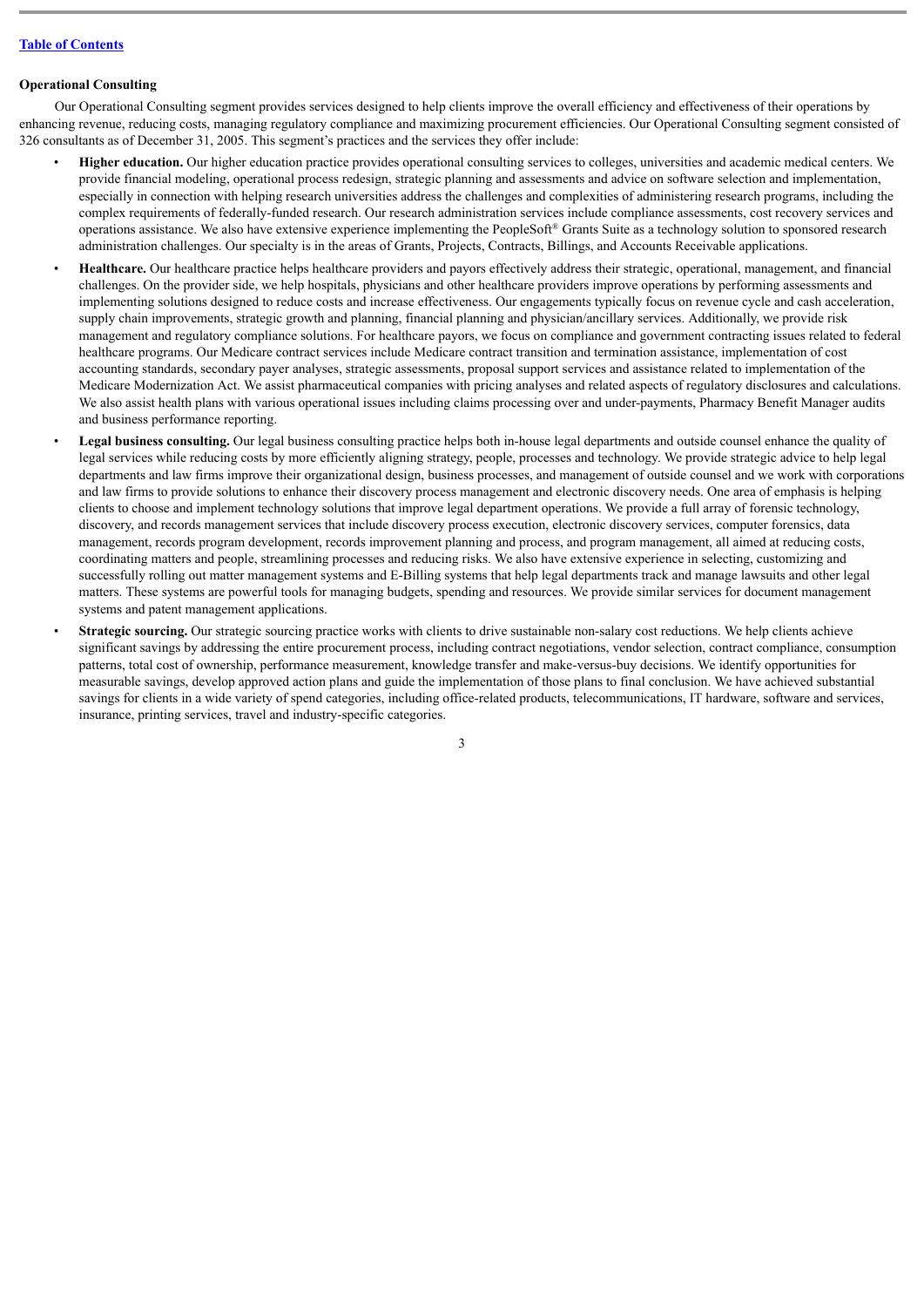• **Performance improvement.** Our performance improvement practice works with executive officers and other senior managers of large and middlemarket organizations that have recently undergone a change in leadership, are integrating acquisitions or are coping with a change in competitive dynamics to address performance challenges and take advantage of opportunities. Our engagements typically increase effectiveness of operations or decrease costs by developing and implementing solutions for clients in areas such as business alignment, operational improvement, selling, general and administrative cost efficiency, and organizational alignment.

# **OUR CLIENTS**

We provide financial and operational consulting services to a wide variety of both financially sound and distressed organizations, including Fortune 500 companies, medium-sized businesses, academic institutions, healthcare organizations and the law firms that represent these various organizations. Our clients are in a broad array of industries, including education, professional services, transportation services, healthcare, telecommunications, financial services, electronics, consumer products, energy and utilities, industrial manufacturing and food and beverage. Since commencing operations in May 2002, we have conducted over 2,500 engagements for over 1,400 clients, and we have worked on engagements with 37 of the 40 largest U.S. law firms listed in The American Lawyer 2005 Am Law 100. Our top ten clients represented 38.3% and 27.8% of our revenues in the years ended December 31, 2005 and 2004, respectively. Revenues from one client represented 11.1% of our revenues in 2005. No single client accounted for more than 10% of our revenues in 2004. The following are examples of engagements that we have performed for our clients.

# **Financial Consulting**

| <b>Practice</b>             | <b>Client need</b>                                                                                          | <b>Huron solution</b>                                                                                                                                                                                                                                                                                                                                                                                                                                                                                        |
|-----------------------------|-------------------------------------------------------------------------------------------------------------|--------------------------------------------------------------------------------------------------------------------------------------------------------------------------------------------------------------------------------------------------------------------------------------------------------------------------------------------------------------------------------------------------------------------------------------------------------------------------------------------------------------|
| Disputes and investigations | Assist legal counsel for an<br>audit committee of a public<br>software company in<br>connection with an SEC | Ø Forensic accounting experts conducted a large-scale, in-depth financial analysis of<br>financial records and analyzed issues such as revenue recognition, acquisition<br>accounting, capitalization of assets, complex transactions and goodwill<br>impairment to identify accounting errors.                                                                                                                                                                                                              |
|                             | investigation and class action<br>litigation                                                                | O Consultants specializing in GAAP assisted the client with preparation of the<br>restatement of its financial statements and presentations to the SEC.                                                                                                                                                                                                                                                                                                                                                      |
| Corporate advisory services | Assist with Chapter 11<br>bankruptcy proceedings of an<br>air transportation company                        | Ø Pre-petition, developed procedures and "playbooks" in the event the client had to<br>file for bankruptcy protection, including implementation of policies and<br>procedures relating to cash management, aircraft and supplier related issues, and<br>financing related matter.                                                                                                                                                                                                                            |
|                             |                                                                                                             | Ø Post-petition, participated in the restructuring office and provided a wide range of<br>analyses, including: reporting requirements (monthly operation reports, statement<br>and schedules and required reports from various creditor committees); business<br>plan assistance; implementation of Statement of Position 90-7—Financial<br>Reporting by Entities in Reorganization under the Bankruptcy Code; claims<br>management and reconciliation; evaluation of potential courses of action related to |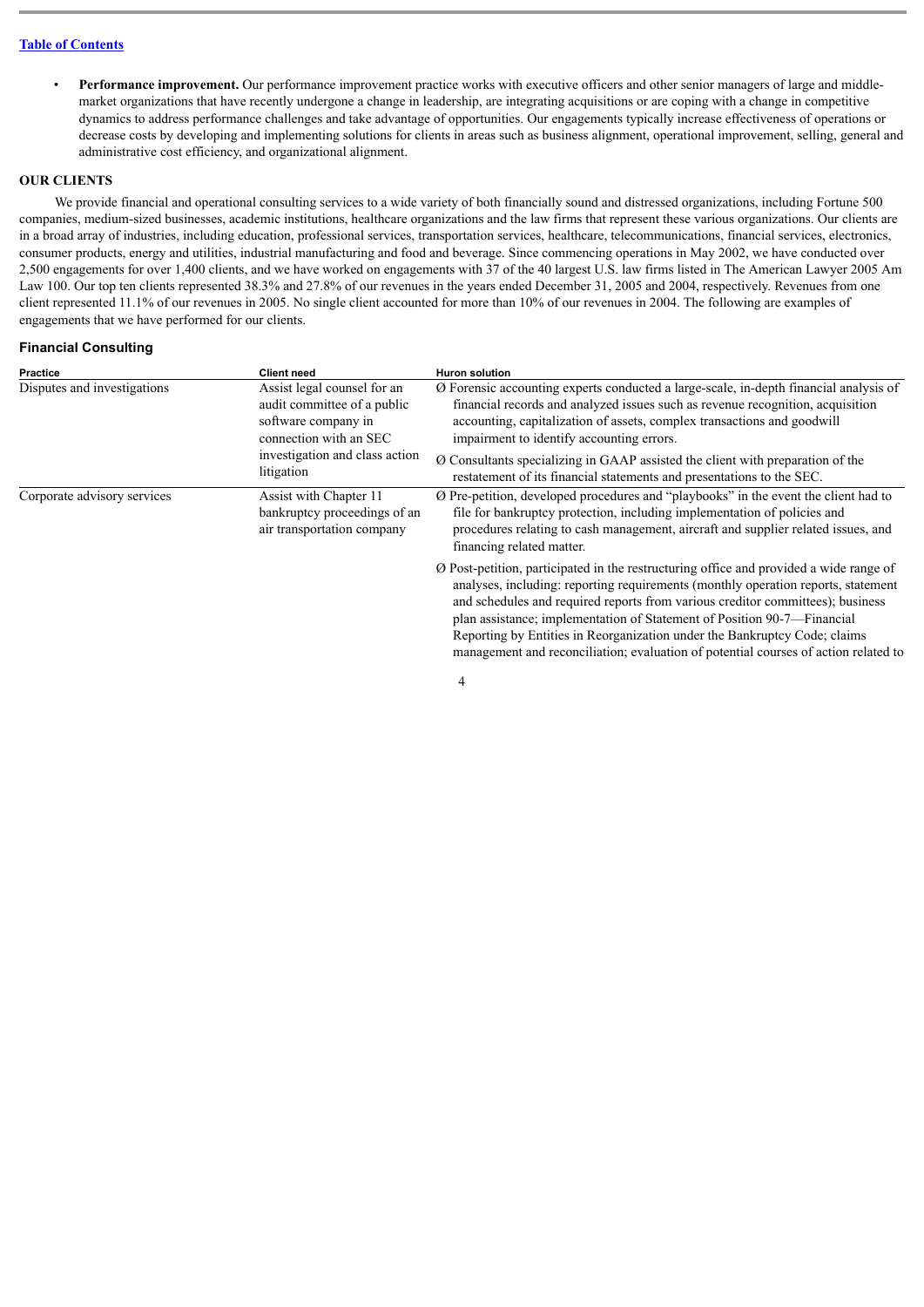| <b>Practice</b>                         | <b>Client need</b>                                                                      | <b>Huron solution</b>                                                                                                                                                                                                                                                                                                                                                                         |
|-----------------------------------------|-----------------------------------------------------------------------------------------|-----------------------------------------------------------------------------------------------------------------------------------------------------------------------------------------------------------------------------------------------------------------------------------------------------------------------------------------------------------------------------------------------|
|                                         |                                                                                         | preferences, executory contracts and lease negotiations; monitoring of other case<br>constituents and their advisors; and the development of a joint plan of<br>reorganization and disclosure statement.                                                                                                                                                                                      |
| Valuation services                      | Value assets of acquired<br>company for purchase price<br>allocation by a global media  | Ø Analyzed the fair market value of the assets of the acquired company, including<br>tangible assets, customer relationships, favorable contracts, franchise value and<br>goodwill.                                                                                                                                                                                                           |
|                                         | company                                                                                 | Ø Determined the remaining life of the assets as well as tested for impairment of the<br>assets in other operating units to support financial reporting requirements.                                                                                                                                                                                                                         |
| Interim management / Focused consulting | Provide interim management<br>and performing focused<br>consulting services for a large | Ø Provided experienced senior executive management, including the Chief Executive<br>Officer, the Chief Financial Officer, the Chief Operating Officer and various<br>department managers.                                                                                                                                                                                                    |
|                                         | hospital system in the United<br><b>States</b>                                          | Ø Made revenue cycle improvements by analyzing and correcting back-office<br>operations, monitoring tools that report key metrics, improving coding and<br>automation and analyzing and renegotiating payor contracts to improve<br>performance including achieving significant increases in cash flow, improved<br>relations with trade creditors and system improvements for the long term. |

# **Operational Consulting**

| <b>Practice</b>                         | <b>Client need</b>                                                                                                                                                          | <b>Huron solution</b>                                                                                                                                                                                                                                                                                                                                                                                    |
|-----------------------------------------|-----------------------------------------------------------------------------------------------------------------------------------------------------------------------------|----------------------------------------------------------------------------------------------------------------------------------------------------------------------------------------------------------------------------------------------------------------------------------------------------------------------------------------------------------------------------------------------------------|
| Higher education and strategic sourcing | Assess research administration<br>infrastructure of a leading<br>university due to dramatic<br>growth in research volume and<br>increased scrutiny of federal<br>regulators | Ø Evaluated current operations and provided a plan for implementation of<br>improvements to research administration infrastructure, including:<br>$\emptyset$ roles and responsibilities within central university units and departmental units;<br>$\Omega$ organizational structure of the research enterprise, including its relationship<br>with other university entities;<br>Ø business processes; |
|                                         |                                                                                                                                                                             | $\emptyset$ information systems;                                                                                                                                                                                                                                                                                                                                                                         |
|                                         |                                                                                                                                                                             | $\emptyset$ personnel;                                                                                                                                                                                                                                                                                                                                                                                   |
|                                         |                                                                                                                                                                             | O training and educational programs; and                                                                                                                                                                                                                                                                                                                                                                 |
|                                         |                                                                                                                                                                             | Ø performance measures for central research units.                                                                                                                                                                                                                                                                                                                                                       |
|                                         |                                                                                                                                                                             | Ø Evaluated the exposure of the primary research support units to financial and<br>operational risks relating to research universities.                                                                                                                                                                                                                                                                  |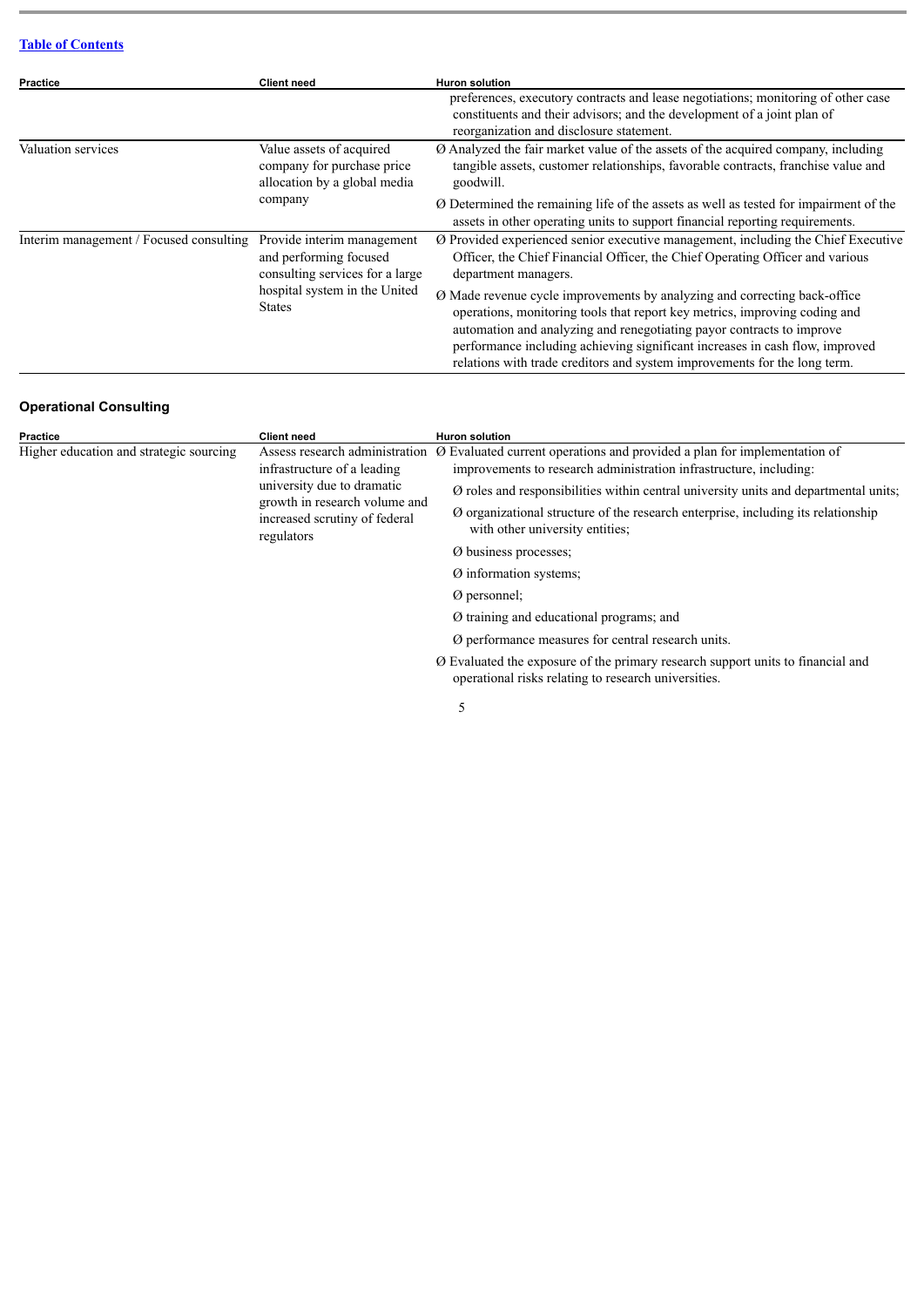| <b>Practice</b>           | <b>Client need</b>                                                                                                                                                                                             | <b>Huron solution</b>                                                                                                                                                                                                                                                               |
|---------------------------|----------------------------------------------------------------------------------------------------------------------------------------------------------------------------------------------------------------|-------------------------------------------------------------------------------------------------------------------------------------------------------------------------------------------------------------------------------------------------------------------------------------|
|                           |                                                                                                                                                                                                                | Ø Assessed impact of plans to replace university-wide financial systems on research<br>administration support services.                                                                                                                                                             |
|                           |                                                                                                                                                                                                                | Ø Our strategic sourcing practice identified areas where the university could reduce<br>its costs of procuring goods and services, such as through library services,<br>scientific supplies or office-related products.                                                             |
| Healthcare                | Improve operating margins of<br>healthcare provider                                                                                                                                                            | $\emptyset$ Comprehensive assessment of performance levels related to operating costs, supply<br>costs, revenue cycle and organizational structure efficiency.                                                                                                                      |
|                           |                                                                                                                                                                                                                | Ø Quantified and prioritized areas of potential opportunity for change, growth and/or<br>improvement, including revenue management, use of supplies and efficiency of<br>information systems.                                                                                       |
|                           |                                                                                                                                                                                                                | Ø Developed and implemented plans for sustained improvements in:                                                                                                                                                                                                                    |
|                           | Assist in recovering overpaid<br>claims                                                                                                                                                                        | $\emptyset$ supply chain;                                                                                                                                                                                                                                                           |
|                           |                                                                                                                                                                                                                | Ø revenue cycle; and                                                                                                                                                                                                                                                                |
|                           |                                                                                                                                                                                                                | Ø organizational effectiveness.<br>Ø Assisted a large health insurance organization perform a detailed analysis of its<br>coordination of benefits programs.                                                                                                                        |
|                           |                                                                                                                                                                                                                | Ø Identified a significant number of claims that had been paid in error by the client<br>and assisted the client in recovering these overpayments.                                                                                                                                  |
| Legal business consulting | Implement management                                                                                                                                                                                           | Ø Developed electronic records management strategy, policy and standards.                                                                                                                                                                                                           |
|                           | system for the management                                                                                                                                                                                      | Ø Reviewed and updated records retention policy and metadata standards.                                                                                                                                                                                                             |
|                           | and control of e-mail to reduce<br>storage cost, improve<br>performance and ensure the<br>retention of e-mail in<br>accordance with company<br>records retention requirements<br>for a global chemical company | Ø Developed technical, legal/regulatory and user specifications for e-mail<br>management system.                                                                                                                                                                                    |
|                           |                                                                                                                                                                                                                | Ø Conducted a proof of concept to ensure technical compatibility with their IT<br>infrastructure, a second proof of concept to ensure adequate risk and regulatory<br>functionality and a full production pilot to ensure that the system meets end user<br>ease of use acceptance. |
|                           |                                                                                                                                                                                                                | Ø Provided technical and records management expertise for the development of RFP<br>and system selection.                                                                                                                                                                           |
|                           |                                                                                                                                                                                                                | Ø Developed change management process for company-wide roll-out of the system.                                                                                                                                                                                                      |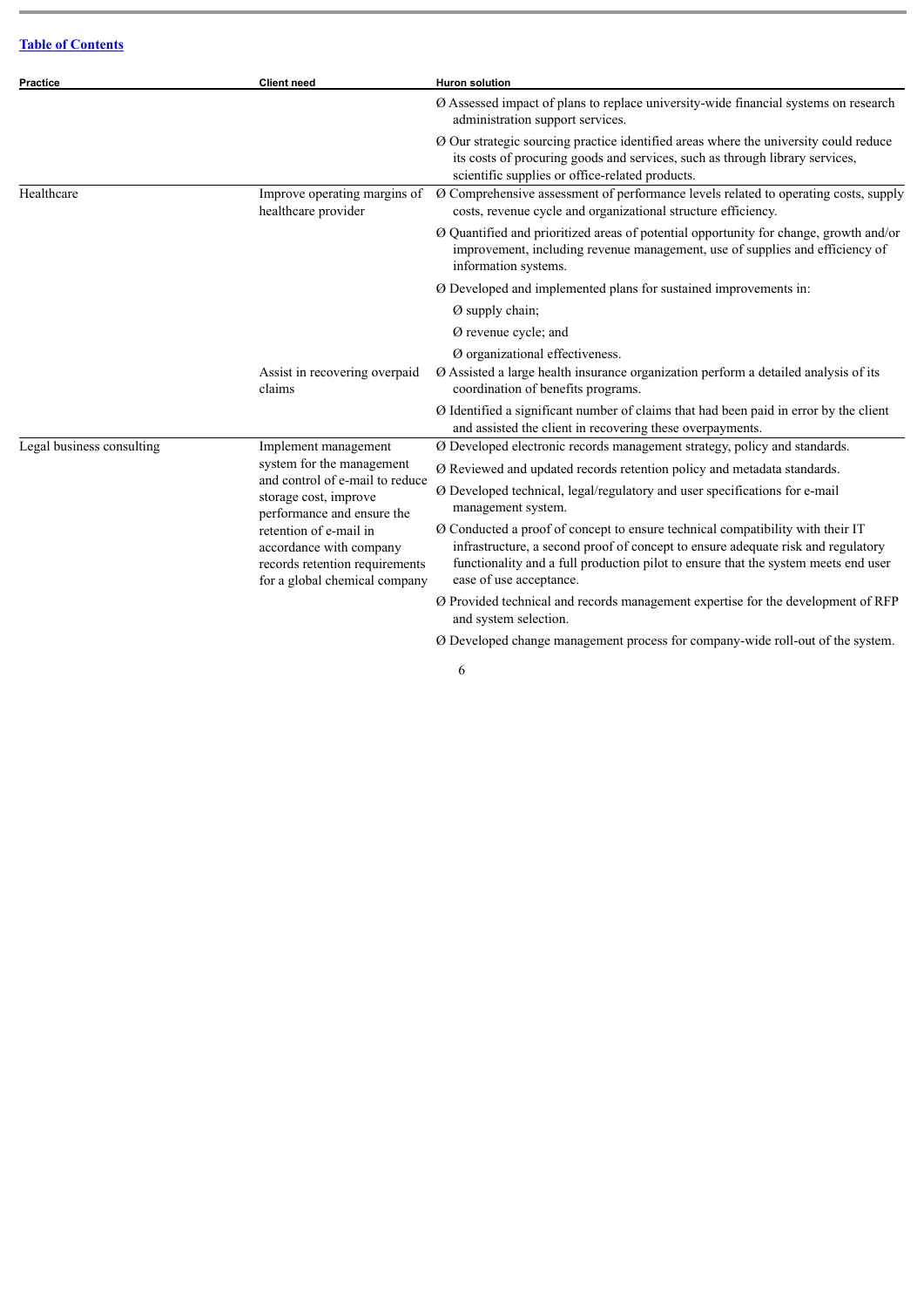| <b>Practice</b>                                                                                        | <b>Client need</b>                                         | <b>Huron solution</b>                                                                                                                                                                                                                             |
|--------------------------------------------------------------------------------------------------------|------------------------------------------------------------|---------------------------------------------------------------------------------------------------------------------------------------------------------------------------------------------------------------------------------------------------|
|                                                                                                        | Provide strategic records<br>management advice and         | Ø Performed an assessment of current records management program structure and<br>practices in U.S.                                                                                                                                                |
|                                                                                                        | support for the design and<br>implementation of a global   | Ø Developed strategic plan for global records management including the<br>management of e-mail, electronic documents and enterprise data systems.                                                                                                 |
| Implement an electronic<br>discovery system and an<br>enterprise-wide discovery<br>management solution | records management program<br>for a pharmaceutical company | Ø Prepared road map for phased implementation of the plan to sites worldwide over a<br>three-year period.                                                                                                                                         |
|                                                                                                        |                                                            | Ø Developed corporate records retention schedules for records in all media format<br>Ø Evaluated existing electronic document and hardcopy/image-based discovery<br>processes.                                                                    |
|                                                                                                        |                                                            | Ø Recommended and implemented an electronic document discovery solution to<br>successfully reprocess documents and provide a review and production platform.                                                                                      |
|                                                                                                        |                                                            | Ø Structured and managed the electronic review, including providing the on-site<br>attorney training, system metrics and user reports.                                                                                                            |
|                                                                                                        | Develop cost saving                                        | Ø Developed end-to-end company wide solution for all discovery management needs<br>from issuance of legal holds through case archival and record retention.<br>Ø Analyzed processing of legal matters through various phases and the distribution |
|                                                                                                        | intitiatives for pharmaceutical                            | and management of legal work by internal and outside staff.                                                                                                                                                                                       |
|                                                                                                        | company's recently expanded<br>legal department            | Ø Developed cost saving initiatives to improve organizational design, outside counsel<br>management and business process.                                                                                                                         |
|                                                                                                        |                                                            | Ø Assisted with the implementation of an interim matter management system for<br>litigation and the selection of a new department-wide matter management system<br>that will be implemented over a period of time.                                |
| Performance improvement                                                                                | Devised an overarching<br>strategy for the supply chain    | Ø Synthesized market research, customer feedback and industry benchmarks to<br>provoke discussion about future direction and priorities in the supply chain arena.                                                                                |
|                                                                                                        | function for a large consumer<br>products client           | Ø Facilitated a process to build consensus among senior management from across<br>major business units leading to the development of strategies, a long-range plan<br>and a series of near-term initiatives.                                      |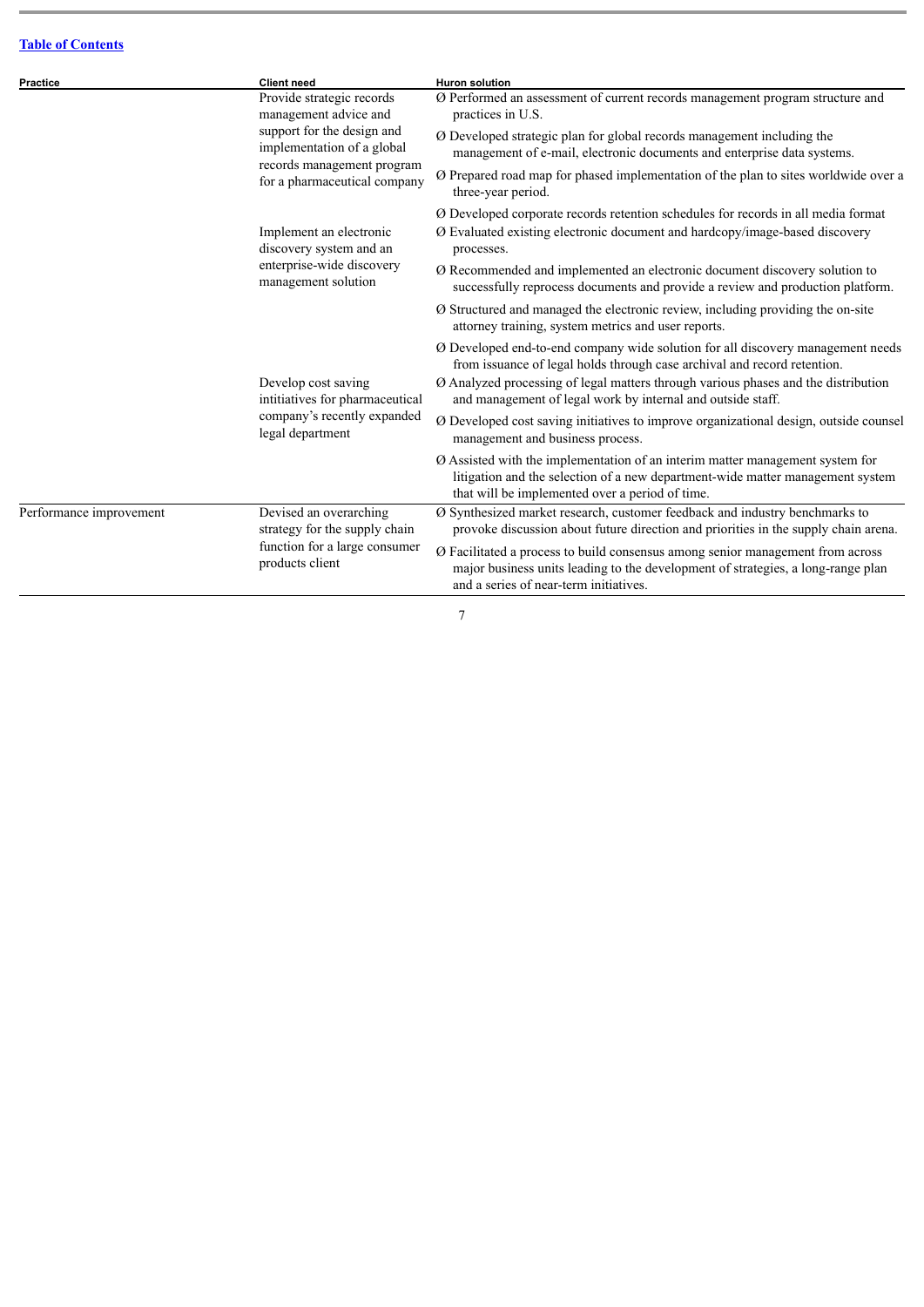# **INDUSTRY BACKGROUND**

We believe many organizations are facing increasingly large and complex business disputes and lawsuits, a growing number of regulatory and internal investigations and more intense public scrutiny. Concurrently, we believe increased competition and regulation are presenting significant operational and financial challenges for organizations. Distressed companies are responding to these challenges by restructuring and reorganizing their businesses and capital structures, while financially healthy organizations are striving to capitalize on opportunities by improving operations, reducing costs and enhancing revenue. Many organizations have limited dedicated resources to respond effectively to these challenges and opportunities. Consequently, we believe these organizations will increasingly seek to augment their internal resources with experienced independent consultants like us.

We believe the demand for our services is driven by the following factors:

- **SEC and internal investigations.** The increased scrutiny of accounting practices, internal controls and disclosure has contributed to the large number of financial restatements by public companies. In response to a number of recent incidences of corporate malfeasance and accounting irregularities, the SEC has conducted an increasing number of public company investigations over the past few years. Between fiscal 2003 and 2004, the SEC increased its enforcement staffing by approximately 29% and initiated approximately 950 investigations. For fiscal year 2005, Congress approved a record \$913 million budget, 13% above the prior fiscal year's appropriation, to hire more staff and continue to enhance SEC oversight and investigation initiatives. For fiscal 2007, the President has recommended a budget of \$904.8 million. In addition, an increasing number of boards of directors, audit committees and special independent committees of companies that have had to review their historical financials or respond to complaints by whistleblowers have conducted internal forensic investigations to determine the underlying facts. These dynamics have driven demand for independent financial consultants like us who help clients respond to SEC investigations, evaluate restatements of financial statements and support internal investigations by combining investigative accounting and financial reporting skills with business and practical experience.
- **Litigation and disputes.** Litigation and business disputes are prevalent in the United States and, we believe, the volume of this activity does not necessarily correlate with the economic cycle. The breadth and magnitude of these matters is increasing. For example, antitrust investigation and enforcement activities by federal, state and local authorities present heightened complexities and risks for companies in the areas of mergers and acquisitions, pricing policies, distribution relationships and patent and intellectual property matters. In addition, private parties can bring antitrust claims asserting a variety of violations. In complex litigation and disputes, organizations and the law firms that represent them regularly engage experienced consultants to provide or support expert testimony or perform data analyses involving financial, economic and accounting issues.
- **Sarbanes-Oxley and stockholder activism.** The enactment of the Sarbanes-Oxley Act of 2002 has substantially limited the scope of non-audit services that large public accounting firms, such as the Big Four, can provide to their audit clients. We believe these limitations represent a significant opportunity for independent consulting firms. A study done by the Investor Responsibility Research Center in February 2002 of 1,224 public U.S. companies estimated that 72%, or approximately \$4.0 billion, of the fees these companies paid to the accounting firm that conducted their audit in fiscal 2000 were for non-audit services. Although a substantial amount of this spending was for tax services, which we do not provide, we believe there is still a significant opportunity to provide the other non-audit services. Further, certain influential institutional investors, citing concerns over perceived conflicts of interest, have opposed the ratification of auditors and the election of directors of companies that engage their auditors to perform permissible non-audit services. We believe that the restrictions of Sarbanes-Oxley, stockholder opposition to auditors performing consulting services for their audit clients and the relatively small number of large public accounting firms will lead many clients to choose independent consulting firms over the Big Four when seeking providers of various consulting services.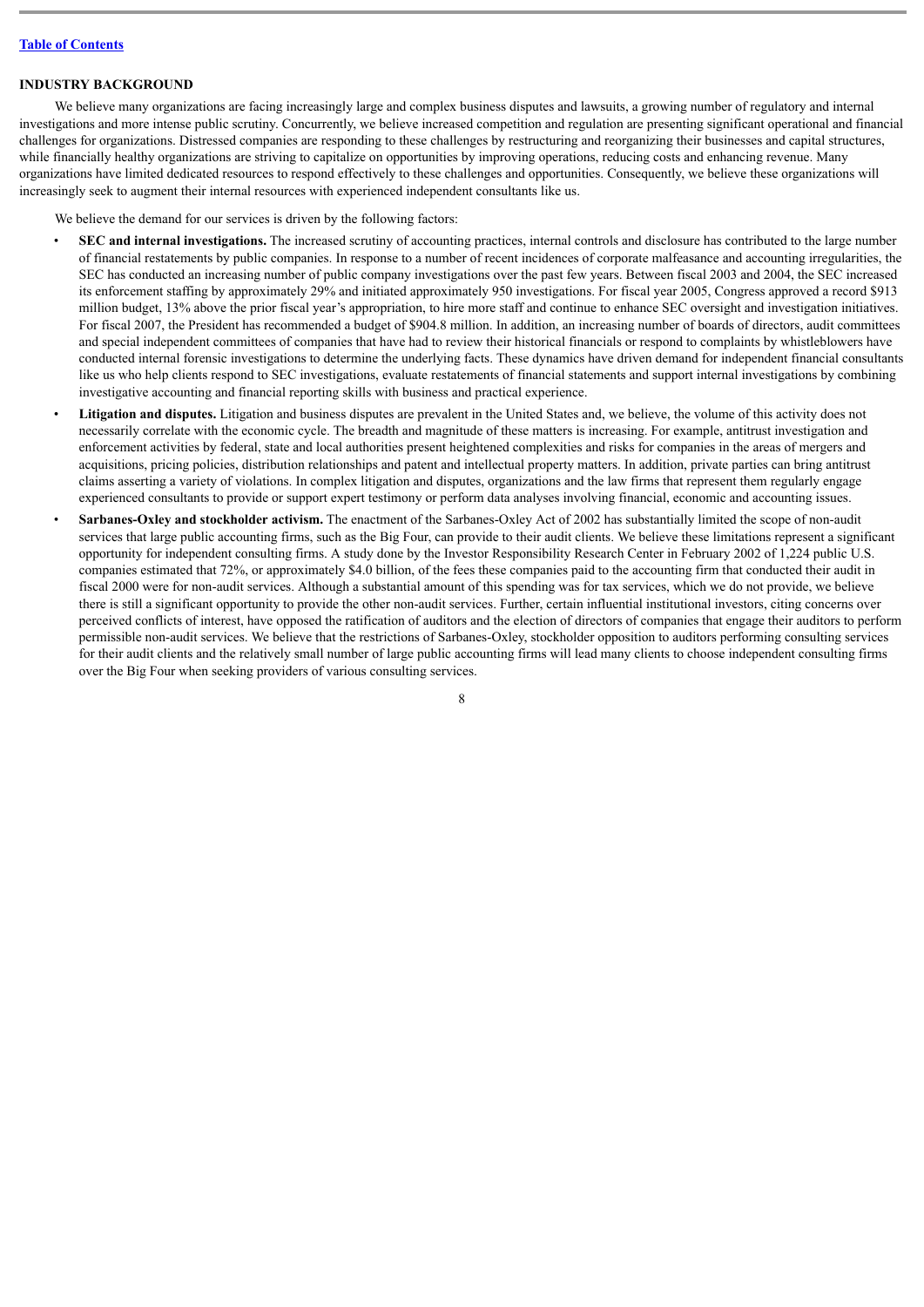- **Operational challenges and opportunities.** Organizations must constantly reevaluate business processes in order to manage change and risk and minimize or recover costs. For example, in the healthcare industry, the steady flow of changes that affect healthcare funding, treatments, delivery and administration increase the difficulty in managing a complex mix of factors, including rising healthcare costs and insurance premiums and the increasing number of uninsured citizens. In the higher education industry, research universities and academic medical centers must develop and maintain programs to effectively manage research compliance risks and implement systems that support the recovery of research costs. Additionally, the difficulties of managing a large number of legal matters compels in-house legal departments to seek ways to improve their efficiency and effectiveness, which drives demand for consultants specializing in legal department operations. In general, a variety of organizations seek to improve their procurement efficiencies, improve operational processes and reduce costs. We believe that in seeking to meet these challenges and capitalize on these opportunities, organizations will increasingly augment their internal resources with consultants who can provide a combination of industry expertise and strong technical skills.
- **Improving economic conditions and merger and acquisition activity.** Despite depressed levels in recent years, there was a rebound in merger and acquisition, or M&A, activity in 2004 amidst an improvement in general economic conditions. According to Dealogic, the aggregate dollar value of announced M&A transactions increased approximately 32% in 2005 compared to 2004. We believe M&A activity creates demand for financial consulting services, such as purchase price allocations and other similar valuation services and dispute and litigation services, as well as operational consulting services, such as merger integration, margin improvement and strategic sourcing.
- **Financial distress.** Despite the recent decline in corporate bankruptcy filings, we believe there will continue to be a sufficient number of bankruptcies of the size and complexity that typically require debtors and other constituents to retain the services of financial advisors. Additionally, we believe there is an ongoing need for restructuring and turnaround consulting services to assist financially distressed, under-performing and debt-laden companies and their stakeholders outside of the bankruptcy process.

#### **EMPLOYEES**

Our ability to bring the right expertise together to address client issues requires a willingness to work and think outside the bounds of a single practice or specialty. Our success depends on our ability to attract and retain highly talented professionals by creating a work environment where both individuals and teams thrive and individuals are rewarded not only for their own contributions but also for the success of our organization as a whole. To accomplish those goals and recognize performance, we have adopted a comprehensive rewards program incorporating compensation, training and development opportunities, performance management and special recognition programs that motivates individual performance and promotes teamwork.

As of December 31, 2005, we had 773 employees, consisting of 632 consultants and 141 non-billable professionals. The 632 consultants consisted of 75 managing directors, 95 directors, 144 managers and 318 associates and analysts. Of these consultants, 142 have a master's degree in business administration, 79 are certified public accountants and various others are accredited valuation specialists and forensic accountants. Our managing directors serve clients as advisors and engagement team leaders, originate revenue through new and existing client relationships, and work to strengthen our intellectual capital, develop our people and enhance our reputation. Our directors and managers manage day-to-day client relationships and oversee the delivery and overall quality of our work product. Our associates and analysts gather and organize data, conduct detailed analyses and prepare presentations that synthesize and distill information to support recommendations we deliver to clients. In addition to our consultants and non-billable professionals, in certain cases we also utilize independent contractors.

Our 141 non-billable professionals at December 31, 2005 consisted of 10 managing directors, 27 directors, 23 managers, 41 associates and analysts and 40 assistants. Our non-billable professionals include our senior management team, senior client relationship managers and legal, finance, information technology, marketing and human resource personnel.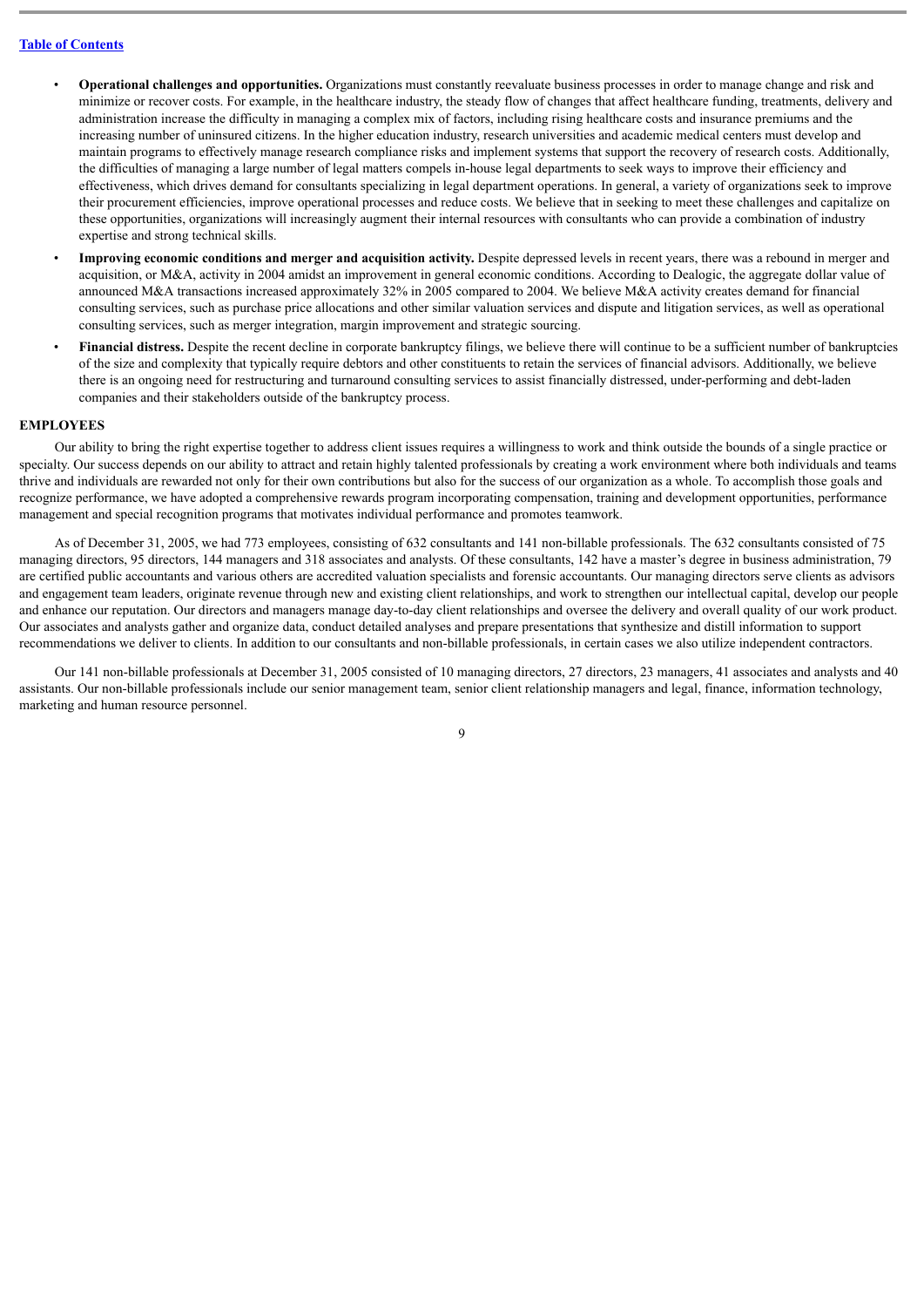We assimilate and support employees in their career progression through training and development programs. We have structured orientation and training programs for new analysts, "milestone" programs to help recently promoted employees quickly become effective in their new roles, and opportunities for selfdirected training, including technical and consulting courses. We assign employees internal performance coaches to identify opportunities for development, formal training or certifications.

Our compensation plan includes competitive base salary, incentives and benefits. Under our incentive plan, directors, managers, associates and analysts set goals each year with a performance coach. These goals are aligned with our business goals as well as individual interests and development needs. Managing directors set goals with their practice leader using a balanced scorecard. The incentive plan balances our value of teamwork with recognition of individual performance, and incentive compensation is tied to both team and individual performance. Incentives for managing directors are based on their individual performance and their contribution to their practice and to our business as a whole. Funding of the incentive pool is based on our achievement of annual financial goals and each practice's achievement of its financial goals. In addition, managing directors and certain high-performing directors may receive long-term equity incentives.

# **BUSINESS DEVELOPMENT AND MARKETING**

# **Business development**

Our business development activities aim to build relationships and a strong brand reputation with key sources of business and referrals, especially top-tier law firms and the offices of the chief financial officer and general counsel of organizations. We believe that excellent service delivery to clients is critical to building relationships and our brand reputation, and we emphasize the importance of client service to all of our employees.

We generate most of our new business opportunities through relationships that our managing directors have with individuals working in corporations, academic institutions, existing or former clients and top-tier law firms. Although some managing directors spend more time on service delivery than new business development, all of our managing directors understand their important role in ongoing relationship and business development, which is reinforced through our compensation and incentive program. We actively seek to identify new business opportunities, and we frequently receive referrals and repeat business from past and current clients and from the law firms with which we have worked.

We also from time to time host conferences that facilitate client development opportunities. For example, in the third quarter of 2005, we hosted a corporate advisory services summit providing a forum to develop and strengthen new and existing client relationships in the legal and financial services areas.

In addition, to complement the business development efforts of our managing directors, we have a group of senior client relationship managers who are focused exclusively on developing client relationships and generating new business through their extensive network of contacts. We also have formed relationships with prominent academics, which generate new business opportunities.

# **Marketing**

We have a centralized marketing department with a marketing professional assigned to each of our practices. The centralized department coordinates these professionals' activities, and also develops and coordinates traditional marketing programs, such as participation in seminars, sponsorship of client events and publication of articles in industry publications to actively promote our name and capabilities. The marketing department also manages public relations activities, develops printed marketing materials and performs research and database management to support sales efforts.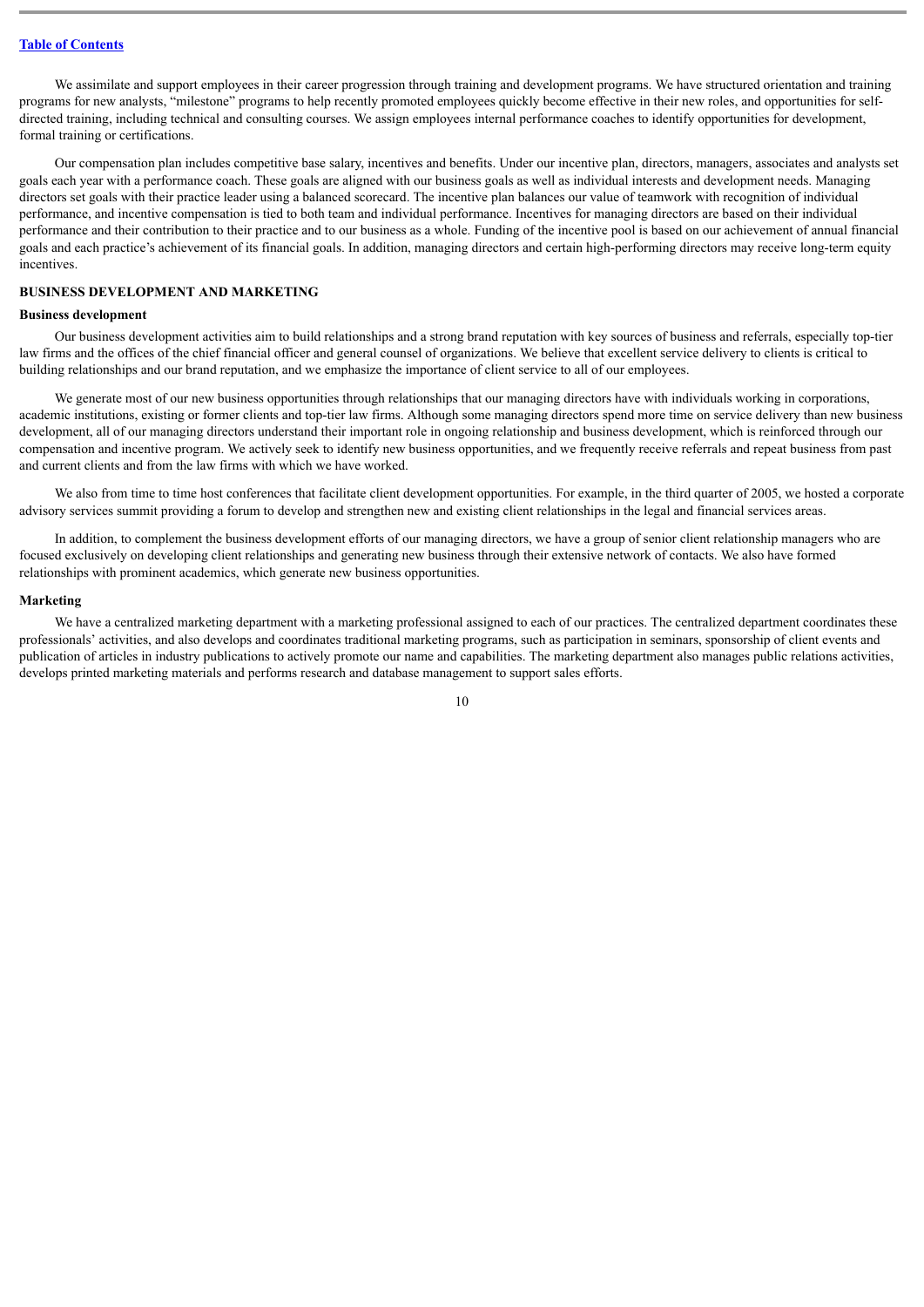# **COMPETITION**

The consulting services industry is extremely competitive, highly fragmented and subject to rapid change. The industry includes a large number of participants with a variety of skills and industry expertise, including other business operations and financial consulting firms, general management consulting firms, the consulting practices of major accounting firms, technical and economic advisory firms, regional and specialty consulting firms and the internal professional resources of organizations. We compete with a large number of service providers in both of our segments. Our competitors often vary depending on the particular practice area. In addition, we also expect to continue to face competition from new entrants because the barriers to entry into consulting services are relatively low.

We believe the principal competitive factors in our market include firm and consultant reputations, client and law firm relationships and referrals, the ability to attract and retain top consultants, the ability to manage engagements effectively and the ability to be responsive and provide high quality services. There is also competition on price, although to a lesser extent due to the critical nature of many of the issues that the types of services we offer address. Many of our competitors have a greater geographic footprint, including an international presence, and name recognition, as well as have significantly greater personnel, financial, technical and marketing resources than we do. We believe that our independence, experience, reputation, industry focus and broad range of professional services enable us to compete favorably and effectively in the consulting marketplace.

# **AVAILABLE INFORMATION**

Our annual report on Form 10-K, quarterly reports on Form 10-Q, current reports on Form 8-K, and amendments to those reports filed or furnished pursuant to Section 13(a) or 15(d) of the Exchange Act are available free of charge on our website, *www.huronconsultinggroup.com*, as soon as reasonably practicable after we electronically file such material with, or furnish it to, the Securities and Exchange Commission.

# <span id="page-12-0"></span>**ITEM 1A. RISK FACTORS**

### **Our inability to retain our senior management team and other managing directors would be detrimental to the success of our business.**

We rely heavily on our senior management team, including Gary Holdren, our Chief Executive Officer, Daniel Broadhurst, our Vice President of Operations, Gary Burge, our Chief Financial Officer and Treasurer, and other managing directors, and our ability to retain them is particularly important to our future success. Given the highly specialized nature of our services, these people must have a thorough understanding of our service offerings as well as the skills and experience necessary to manage an organization consisting of a diverse group of professionals. In addition, we rely on our senior management team and other managing directors to generate and market our business. Further, in light of our limited operating history, our senior management's and other managing directors' personal reputations and relationships with our clients are a critical element in obtaining and maintaining client engagements. Although we enter into nonsolicitation agreements with our senior management team and other managing directors, we do not enter into non-competition agreements. Accordingly, members of our senior management team and our other managing directors are not contractually prohibited from leaving or joining one of our competitors, and some of our clients could choose to use the services of that competitor instead of our services. If one or more members of our senior management team or our other managing directors leave and we cannot replace them with a suitable candidate quickly, we could experience difficulty in securing and successfully completing engagements and managing our business properly, which could harm our business prospects and results of operations.

# **Our inability to hire and retain talented people in an industry where there is great competition for talent could have a serious negative effect on our prospects and results of operations.**

Our business involves the delivery of professional services and is highly labor-intensive. Our success depends largely on our general ability to attract, develop, motivate and retain highly skilled consultants. The loss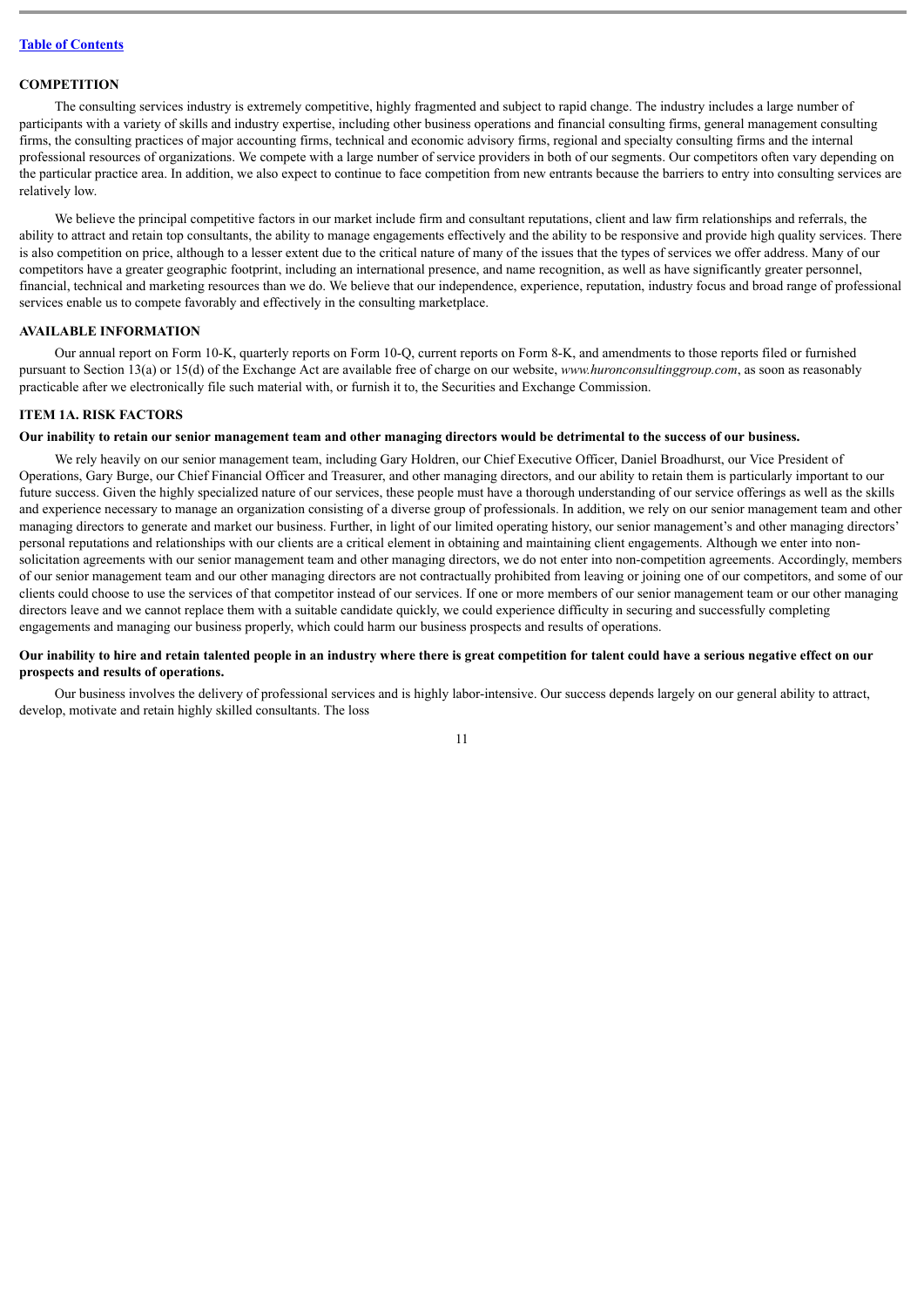of a significant number of our consultants or the inability to attract, hire, develop, train and retain additional skilled personnel could have a serious negative effect on us, including our ability to manage, staff and successfully complete our existing engagements and obtain new engagements. Qualified consultants are in great demand, and we face significant competition for both senior and junior consultants with the requisite credentials and experience. Our principal competition for talent comes from other consulting firms, accounting firms and technical and economic advisory firms, as well as from organizations seeking to staff their internal professional positions. Many of these competitors may be able to offer significantly greater compensation and benefits or more attractive lifestyle choices, career paths or geographic locations than we do. Therefore, we may not be successful in attracting and retaining the skilled consultants we require to conduct and expand our operations successfully. Increasing competition for these consultants may also significantly increase our labor costs, which could negatively affect our margins and results of operations.

# **We have experienced net losses for the first part of our history, and our limited operating history makes evaluating our business difficult.**

We have been operating since May 2002. For the period from March 19, 2002 (inception) through December 31, 2002 and for the year ended December 31, 2003, we experienced net losses of \$4.2 million and \$1.1 million, respectively. Although we generated net income of \$10.9 million and \$17.8 million for the years ended December 31, 2004 and 2005, respectively, we may not sustain profitability in the future. Our net losses, among other things, have had, and should net losses occur in the future, will have, an adverse effect on our stockholders' equity and working capital. To sustain profitability, we must:

- attract, integrate, retain and motivate highly qualified consultants;
- achieve and maintain adequate utilization and suitable billing rates for our consultants;
- expand our existing relationships with our clients and identify new clients in need of our services;
- maintain and enhance our brand recognition; and
- adapt to meet changes in our markets and competitive developments.

We may not be successful in accomplishing these objectives. Further, our limited operating history makes it difficult to evaluate our business and prospects. Our prospects must be considered in light of the risks, uncertainties, expenses and difficulties frequently encountered by companies in their early stages of development, particularly companies in highly competitive industries. The historical information in this report may not be indicative of our future financial condition and future performance. For example, we expect that our future annual growth rate in revenues will moderate and likely be less than the growth rates experienced in 2003, 2004 and 2005.

#### **If we are unable to manage the growth of our business successfully, we may not be able to sustain profitability.**

We have grown significantly since we commenced operations, nearly tripling the number of our consultants from 213 on May 31, 2002 to 632 as of December 31, 2005. As we continue to increase the number of our consultants, we may not be able to successfully manage a significantly larger workforce. Additionally, our significant growth has placed demands on our management and our internal systems, procedures and controls and will continue to do so in the future. To successfully manage growth, we must add administrative staff and periodically update and strengthen our operating, financial, accounting and other systems, procedures and controls, which will increase our costs and may adversely affect our gross profits and our ability to sustain profitability if we do not generate increased revenues to offset the costs. This need to augment our support infrastructure due to growth is compounded by our decision to become a public reporting company and the increased expense that will arise in complying with existing and new regulatory requirements. As a public company, our information and control systems must enable us to prepare accurate and timely financial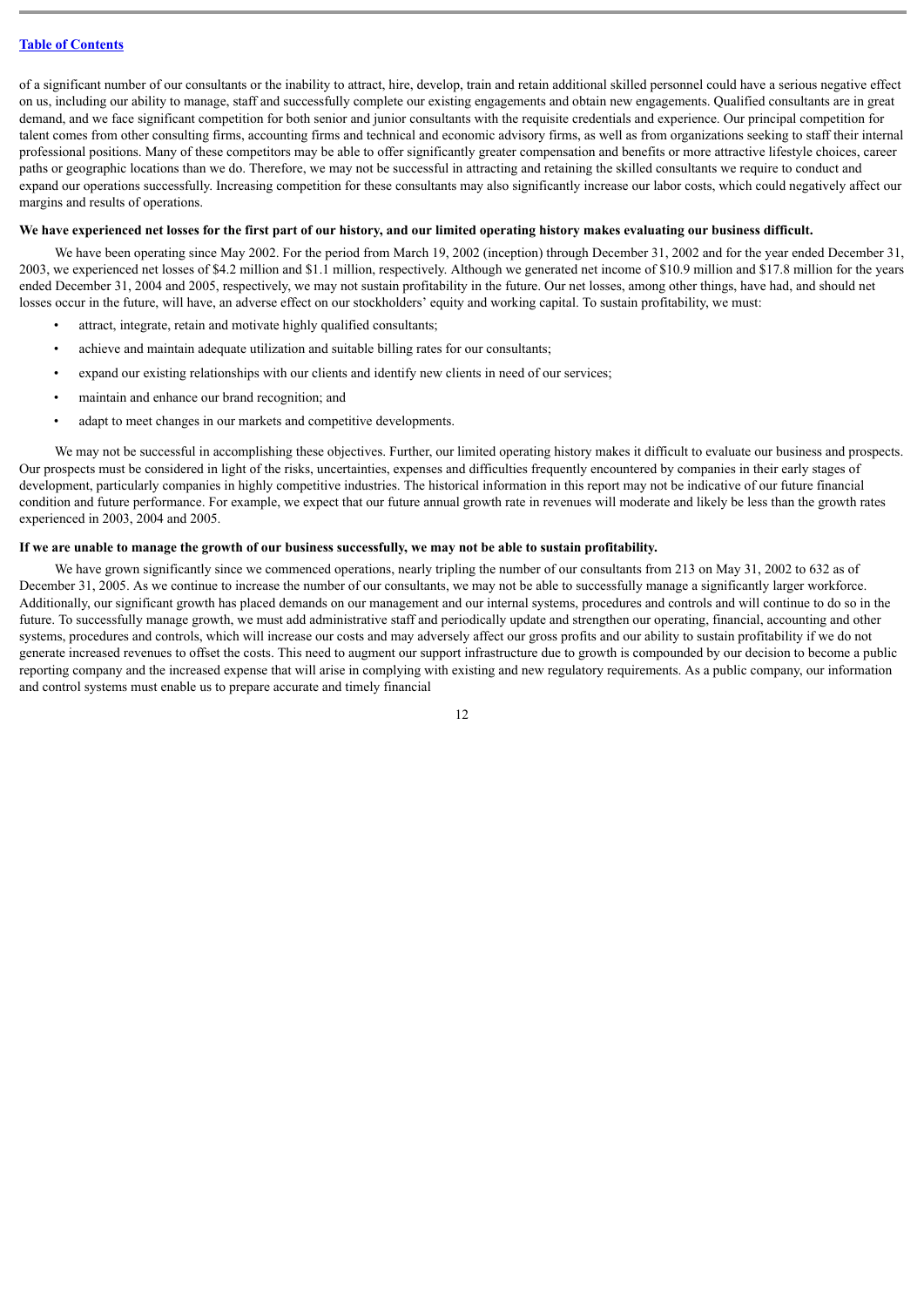information and other required disclosure. If we discover deficiencies in our existing information and control systems that impede our ability to satisfy our reporting requirements, we must successfully implement improvements to those systems in an efficient and timely manner.

# **Our financial results could suffer if we are unable to achieve or maintain adequate utilization and suitable billing rates for our consultants.**

Our profitability depends to a large extent on the utilization and billing rates of our consultants. Utilization of our consultants is affected by a number of factors, including:

- the number and size of client engagements;
- the timing of the commencement, completion and termination of engagements, which in many cases is unpredictable;
- our ability to transition our consultants efficiently from completed engagements to new engagements;
- the hiring of additional consultants because there is generally a transition period for new consultants that results in a temporary drop in our utilization rate;
- unanticipated changes in the scope of client engagements;
- our ability to forecast demand for our services and thereby maintain an appropriate level of consultants; and
- conditions affecting the industries in which we practice as well as general economic conditions.

The billing rates of our consultants that we are able to charge are also affected by a number of factors, including:

- our clients' perception of our ability to add value through our services;
- the market demand for the services we provide;
- introduction of new services by us or our competitors;
- our competition and the pricing policies of our competitors; and
- general economic conditions.

If we are unable to achieve and maintain adequate overall utilization as well as maintain or increase the billing rates for our consultants, our financial results could materially suffer.

# **A significant portion of our revenues is derived from a limited number of clients, and our engagement agreements, including those related to our largest clients, can be terminated by our clients with little or no notice and without penalty, which may cause our operating results to be unpredictable.**

As a consulting firm, we have derived, and expect to continue to derive, a significant portion of our revenues from a limited number of clients. Our ten largest clients accounted for 38.3%, 27.8% and 32.1% for the years ended December 31, 2005, 2004 and 2003, respectively, and 36.3% of our revenues in the partial year ended December 31, 2002. One of our clients accounted for 11.1% of our revenues in the year ended December 31, 2005. Our clients typically retain us on an engagement-by-engagement basis, rather than under fixed-term contracts; the volume of work performed for any particular client is likely to vary from year to year and a major client in one fiscal period may not require or decide to use our services in any subsequent fiscal period. Moreover, a large portion of our new engagements come from existing clients. Accordingly, the failure to obtain new large engagements or multiple engagements from existing or new clients could have a material adverse effect on the amount of revenues we generate.

In addition, almost all of our engagement agreements can be terminated by our clients with little or no notice and without penalty. For example, in engagements related to litigation, if the litigation were to be settled,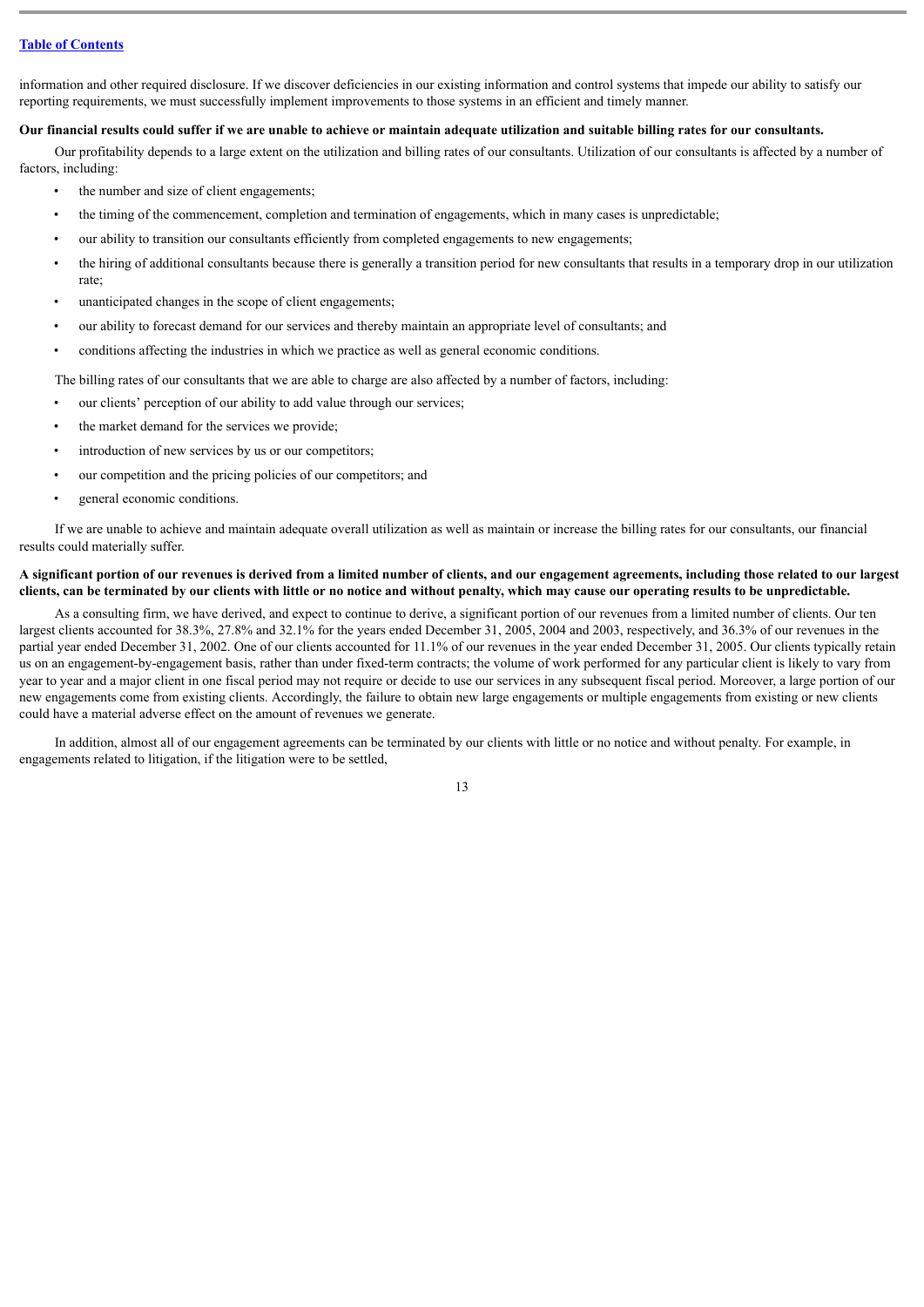our engagement for those services would no longer be necessary and therefore would be terminated. In client engagements that involve multiple engagements or stages, there is a risk that a client may choose not to retain us for additional stages of an engagement or that a client will cancel or delay additional planned engagements. For clients in bankruptcy, a bankruptcy court could elect not to retain our interim management consultants, terminate our retention, require us to reduce our fees for the duration of an engagement or approve claims against fees earned by us prior to or after the bankruptcy filing. For example, shortly after we acquired Speltz & Weis LLC, its largest client, which accounted for approximately 82.8% of its 2004 revenues and which accounted for approximately \$14.5 million, or 7.0%, of our revenues in the year ended December 31, 2005, filed for bankruptcy. While the Bankruptcy Court approved our retention, it did so subject to certain fee reductions that we negotiated with the client and certain other interested parties. Depending on the outcome of the bankruptcy proceeding, we may not receive the full amount of these negotiated amounts. Moreover, several parties to the bankruptcy case have reserved their right to challenge fees earned by us and Speltz & Weis LLC prior to the bankruptcy filing on July 5, 2005. Although no such claim has been brought to date, if a claim is brought in the future, the claim could have a material adverse impact on our financial position, results of operations, earnings per share or cash flows in the period in which such claim were resolved. Terminations of engagements, cancellations of portions of the project plan, delays in the work schedule or reductions in fees could result from factors unrelated to our services. When engagements are terminated or reduced, we lose the associated future revenues, and we may not be able to recover associated costs or redeploy the affected employees in a timely manner to minimize the negative impact. In addition, our clients' ability to terminate engagements with little or no notice and without penalty makes it difficult to predict our operating results in any particular fiscal period.

# **Our ability to maintain and attract new business depends upon our reputation, the professional reputation of our consultants and the quality of our services.**

As a professional services firm, our ability to secure new engagements depends heavily upon our reputation and the individual reputations of our consultants. Any factor that diminishes our reputation or that of our consultants, including not meeting client expectations or misconduct by our consultants, could make it substantially more difficult for us to attract new engagements and clients. Similarly, because we obtain many of our new engagements from former or current clients or from referrals by those clients or by law firms that we have worked with in the past, any client that questions the quality of our work or that of our consultants could impair our ability to secure additional new engagements and clients.

### **The consulting services industry is highly competitive, and we may not be able to compete effectively.**

The consulting services industry in which we operate includes a large number of participants and is intensely competitive. We face competition from other business operations and financial consulting firms, general management consulting firms, the consulting practices of major accounting firms, technical and economic advisory firms, regional and specialty consulting firms and the internal professional resources of organizations. In addition, because there are relatively low barriers to entry, we expect to continue to face additional competition from new entrants into the business operations and financial consulting industries. We have six core offices and two smaller offices in the United States and do not have any international offices. Many of our competitors have a greater national presence and are also international in scope, as well as have significantly greater personnel, financial, technical and marketing resources. In addition, these competitors may generate greater revenues and have greater name recognition than we do. Our ability to compete also depends in part on the ability of our competitors to hire, retain and motivate skilled consultants, the price at which others offer comparable services and our competitors' responsiveness to their clients. If we are unable to compete successfully with our existing competitors or with any new competitors, our financial results will be adversely affected.

#### **Additional hiring and acquisitions could disrupt our operations, increase our costs or otherwise harm our business.**

Our business strategy is dependent in part upon our ability to grow by hiring individuals or groups of consultants and by potentially acquiring additional complementary businesses. However, we may be unable to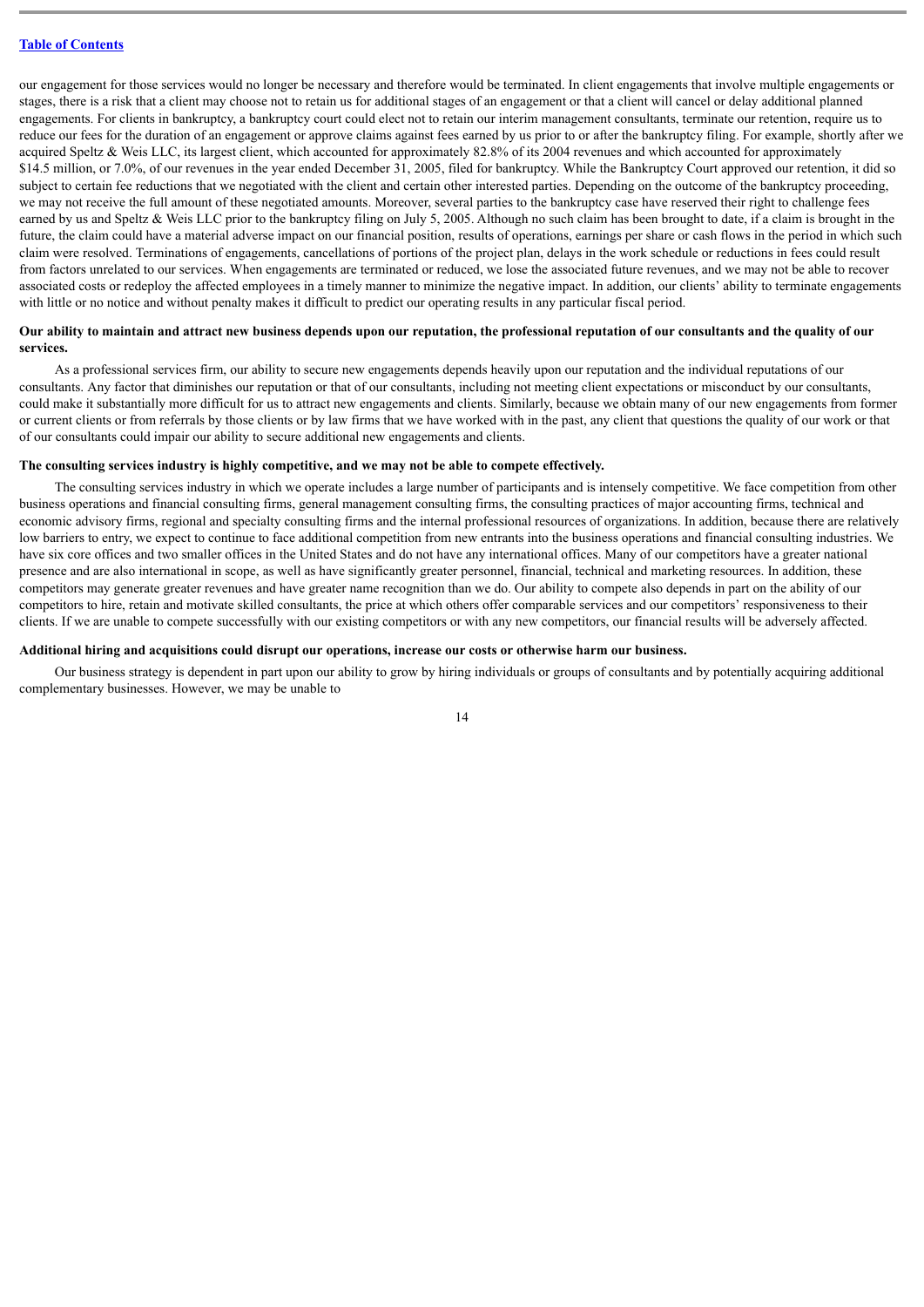identify, hire, acquire or successfully integrate new consultants and complementary businesses without substantial expense, delay or other operational or financial problems. Competition for future hiring and acquisition opportunities in our markets could increase the compensation we offer to potential consultants or the price we pay for businesses we wish to acquire. In addition, we may be unable to achieve the financial, operational and other benefits we anticipate from any hiring or acquisition, including with respect to Speltz & Weis LLC. Hiring additional consultants or acquiring complementary businesses could also involve a number of additional risks, including:

- the diversion of management's time, attention and resources from managing and marketing our company;
- the failure to retain key acquired personnel;
- the adverse short-term effects on reported operating results from the amortization or write-off of acquired goodwill and other intangible assets, such as described in "Management's Discussion and Analysis—Client Bankruptcy Case";
- potential impairment of existing relationships with our clients, such as client satisfaction or performance problems, whether as a result of integration or management difficulties or otherwise;
- the creation of conflicts of interest that require us to decline or resign from engagements that we otherwise could have accepted;
- the potential need to raise significant amounts of capital to finance a transaction or the potential issuance of equity securities that could be dilutive to our existing stockholders;
- increased costs to improve, coordinate or integrate managerial, operational, financial and administrative systems; and
- difficulties in integrating diverse backgrounds and experiences of consultants, including if we experience a transition period for newly hired consultants that results in a temporary drop in our utilization rates or margins.

If we fail to successfully address these risks, our ability to compete may be impaired.

# **If the number of large bankruptcies declines or other factors cause a decrease in demand for our corporate advisory services, our revenues and profitability could suffer.**

Our corporate advisory services practice provides various turnaround, restructuring and bankruptcy services to companies in financial distress or their creditors or other stakeholders. This practice accounted for 12.5% and 23.4% of our revenues for the years ended December 31, 2005 and 2004, respectively. The decrease is a result of the wind-up of several large bankruptcy engagements. We are typically engaged in connection with a bankruptcy case when the bankruptcy is of the size and complexity that generally requires the debtor or other constituents to retain the services of financial advisors. A number of other factors also affect demand for this practice. These factors include:

- over-expansion by various businesses;
- management's inability to address critical operational and financial issues;
- the level of lending activity and over-leveraging of companies; and
- challenging general economic conditions in the United States, which have benefited our corporate advisory services practice since we commenced operations.

If the number of large bankruptcies declines or other factors cause a decrease in demand for our corporate advisory services, the revenues from our turnaround, restructuring and bankruptcy services could decline, which could harm our ability to sustain profitability.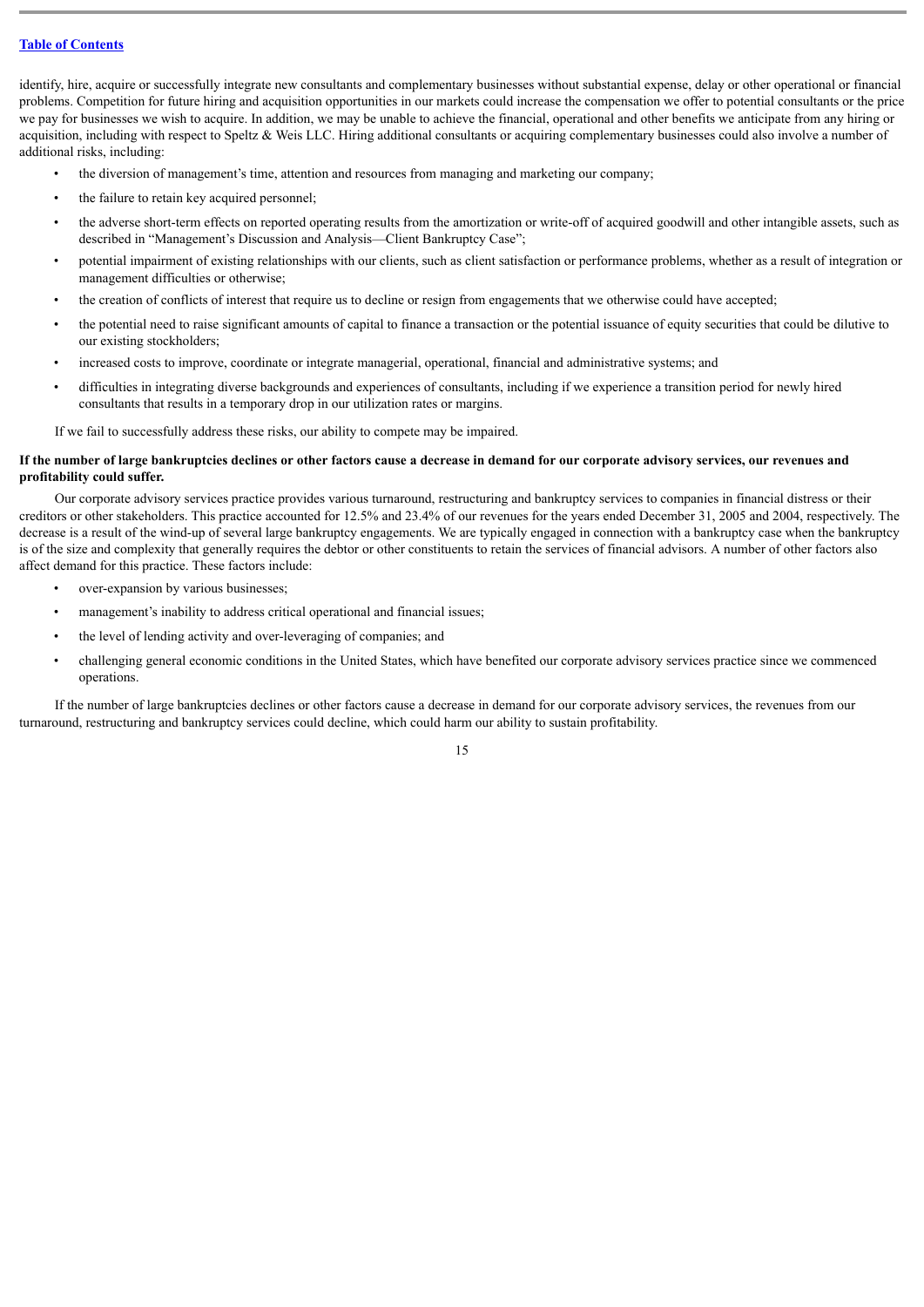#### **The profitability of our fixed-fee engagements with clients may not meet our expectations if we underestimate the cost of these engagements.**

Fixed-fee engagements generated approximately 11.5% and 11.8% of our revenues for the years ended December 31, 2005 and 2004, respectively. When making proposals for fixed-fee engagements, we estimate the costs and timing for completing the engagements. These estimates reflect our best judgment regarding the efficiencies of our methodologies and consultants as we plan to deploy them on engagements. Any increased or unexpected costs or unanticipated delays in connection with the performance of fixed-fee engagements, including delays caused by factors outside our control, could make these contracts less profitable or unprofitable, which would have an adverse effect on our profit margin.

#### **Revenues from our performance-based engagements are difficult to predict, and the timing and extent of recovery of our costs is uncertain.**

From time to time, primarily in our corporate advisory services and strategic sourcing practices, we enter into engagement agreements under which our fees include a significant performance-based component. Performance-based fees are contingent on the achievement of specific measures, such as our clients meeting cost-saving or other contractually defined goals. The achievement of these contractually-defined goals is often impacted by factors outside of our control, such as the actions of our client or third parties. Because performance-based fees are contingent, revenues on such engagements, which are recognized when all revenue recognition criteria are met, are not certain and the timing of receipt is difficult to predict and may not occur evenly throughout the year. While performancebased fees comprised 3.7% and 5.1% of our revenues for the years ended December 31, 2005 and 2004, respectively, we intend to continue to enter into performance-based fee arrangements and these engagements may impact our revenues to a greater extent in the future. Should performance-based fee arrangements represent a greater percentage of our business in the future, we may experience increased volatility in our working capital requirements and greater variations in our quarter-to-quarter results, which could affect the price of our common stock. In addition, an increase in the proportion of performance-based fee arrangements may offset the positive effect on our operating results from increases in our utilization rate or average billing rate per hour. For example, net deferrals of \$1.4 million of performance-based fees for services rendered had the effect of reducing our average billing rate per hour for the third quarter of 2005 by \$6, while net recognition of \$1.1 million of performance-based fees had the effect of increasing our average billing rate per hour for the fourth quarter of 2005 by \$5.

#### **Conflicts of interest could preclude us from accepting engagements thereby causing decreased utilization and revenues.**

We provide services in connection with bankruptcy proceedings and litigation proceedings that usually involve sensitive client information and frequently are adversarial. In connection with bankruptcy proceedings, we are required by law to be "disinterested" and may not be able to provide multiple services to a particular client. In litigation we would generally be prohibited from performing services in the same litigation for the party adverse to our client. In addition, our engagement agreement with a client or other business reasons may preclude us from accepting engagements with our clients' competitors or adversaries. As we increase the size of our operations, the number of conflict situations can be expected to increase. Moreover, in many industries in which we provide services, there has been a continuing trend toward business consolidations and strategic alliances. These consolidations and alliances reduce the number of companies that may seek our services and increase the chances that we will be unable to accept new engagements as a result of conflicts of interest. If we are unable to accept new engagements for any reason, our consultants may become underutilized, which would adversely affect our revenues and results of operations in future periods.

# **Expanding our service offerings or number of offices may not be profitable.**

We may choose to develop new service offerings or open new offices because of market opportunities or client demands. Developing new service offerings involves inherent risks, including:

our inability to estimate demand for the new service offerings;

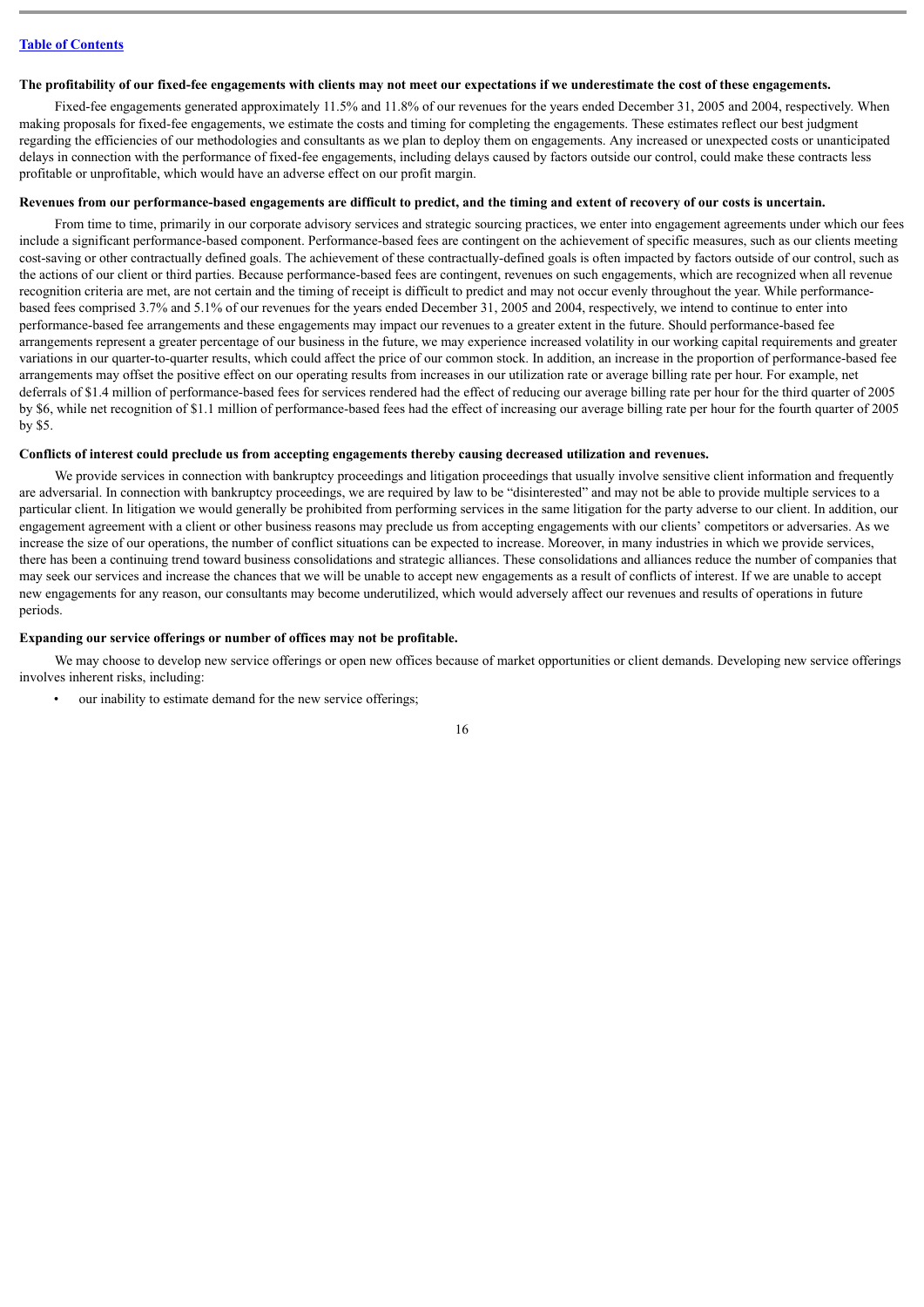- competition from more established market participants;
- a lack of market understanding; and
- unanticipated expenses to recruit and hire qualified consultants and to market our new service offerings.

In addition, expanding into new geographic areas and/or expanding current service offerings is challenging and may require integrating new employees into our culture as well as assessing the demand in the applicable market. For example, in August 2003, we established a small office in Palo Alto, California to service the Silicon Valley marketplace and, in September 2003, we established a small office in Miami, Florida to deepen our corporate finance capabilities. These offices did not meet our expectations and, therefore, we subsequently closed those offices and incurred a restructuring charge of \$2.1 million in 2004. Also in 2004, we decided to eliminate a service offering of a practice area in our operational consulting segment that was not meeting our expectations and incurred a restructuring charge of \$1.3 million. If we cannot manage the risks associated with new service offerings or new locations effectively, we are unlikely to be successful in these efforts, which could harm our ability to sustain profitability and our business prospects.

#### **Our engagements could result in professional liability, which could be very costly and hurt our reputation.**

Our engagements typically involve complex analyses and the exercise of professional judgment. As a result, we are subject to the risk of professional liability. If a client questions the quality of our work, the client could threaten or bring a lawsuit to recover damages or contest its obligation to pay our fees. Litigation alleging that we performed negligently or breached any other obligations to a client could expose us to significant legal liabilities and, regardless of outcome, is often very costly, could distract our management and could damage our reputation. We are not always able to include provisions in our engagement agreements that are designed to limit our exposure to legal claims relating to our services. Even if these limiting provisions are included in an engagement agreement, they may not protect us or may not be enforceable under some circumstances. In addition, we carry professional liability insurance to cover many of these types of claims, but the policy limits and the breadth of coverage may be inadequate to cover any particular claim or all claims plus the cost of legal defense. For example, we provide services on engagements in which the impact on a client may substantially exceed the limits of our errors and omissions insurance coverage. If we are found to have professional liability with respect to work performed on such an engagement, we may not have sufficient insurance to cover the entire liability.

# **Our intellectual property rights in our "Huron Consulting Group" name are important, and any inability to use that name could negatively impact our ability to build brand identity.**

We believe that establishing, maintaining and enhancing the "Huron Consulting Group" name is important to our business. We are, however, aware of a number of other companies that use names containing "Huron." There could be potential trade name or service mark infringement claims brought against us by the users of these similar names and marks and those users may have trade name or service mark rights that are senior to ours. If another company were to successfully challenge our right to use our name, or if we were unable to prevent a competitor from using a name that is similar to our name, our ability to build brand identity could be negatively impacted.

# **We or some of our consultants could be named in lawsuits because we were founded by former Arthur Andersen LLP partners and professionals and contracted with Arthur Andersen for releases from non-competition agreements.**

We were founded by a core group of consultants that consisted primarily of former Arthur Andersen LLP partners and professionals, and we entered into a contract with Arthur Andersen to release these partners and professionals from non-competition agreements with Arthur Andersen. These circumstances might lead creditors of Arthur Andersen and other parties to bring claims against us or some of our managing directors or other consultants seeking recoveries for liabilities of Arthur Andersen and we may not be able to successfully avoid liability for such claims. In addition, litigation of this nature or otherwise could divert the time and attention of our managing directors and consultants, and we could incur substantial defense costs.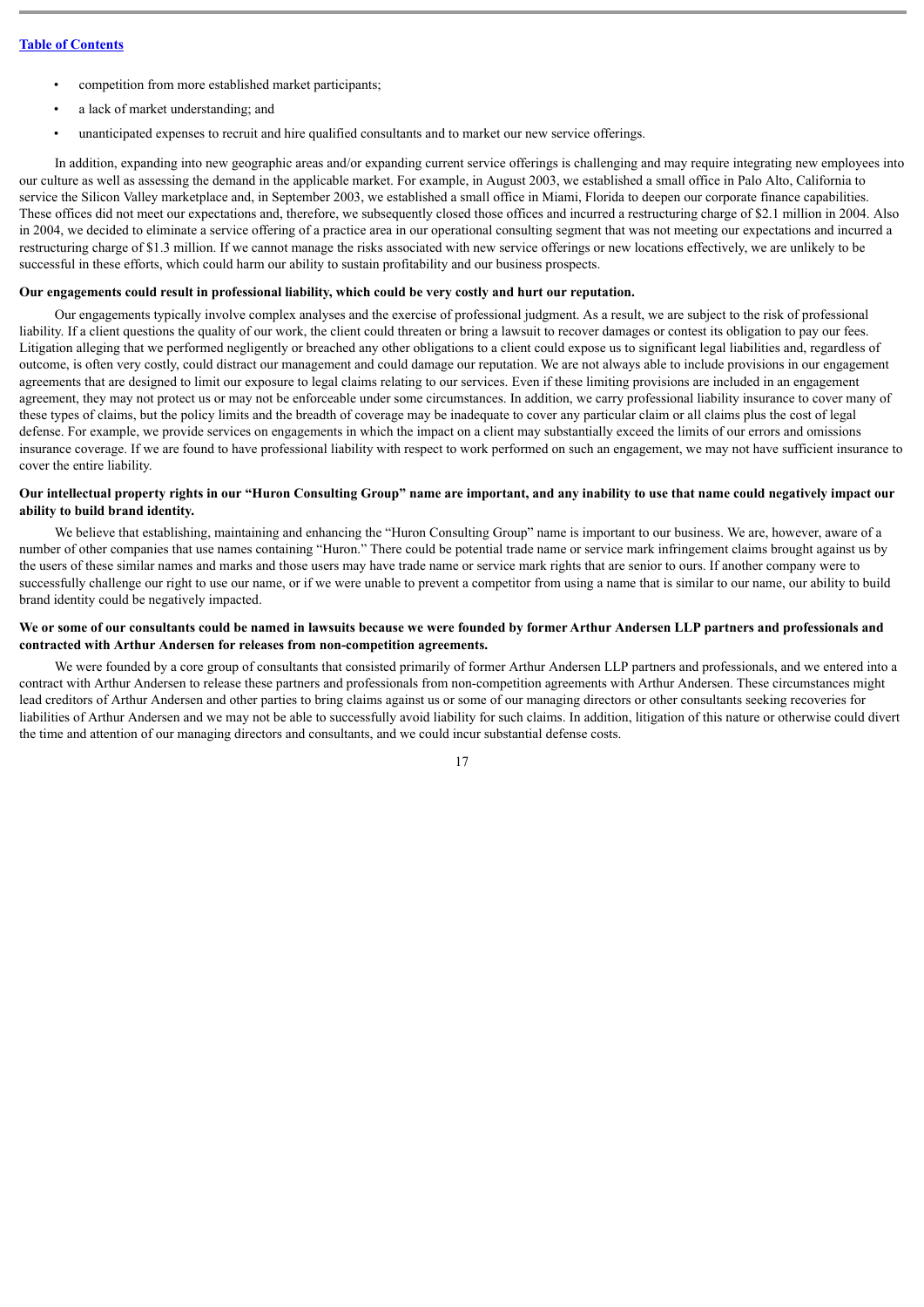### **As a holding company, we are totally dependent on distributions from our operating subsidiaries to pay dividends or other obligations and there may also be other restrictions on our ability to pay dividends in the future.**

We are a holding company with no business operations. Our only significant asset is the outstanding equity interests of our wholly-owned operating subsidiaries. As a result, we must rely on payments from our subsidiaries to meet our obligations. We currently expect that the earnings and cash flow of our subsidiaries will primarily be retained and used by them in their operations, including servicing any debt obligations they may have now or in the future. Accordingly, although we do not anticipate paying any dividends in the foreseeable future, our subsidiaries may not be able to generate sufficient cash flow to distribute funds to us in order to allow us to pay future dividends on, or make any distribution with respect to, our common stock. Our future credit facilities, other future debt obligations and statutory provisions may also limit our ability to pay dividends or make any distribution in respect of our common stock.

# <span id="page-19-0"></span>**ITEM 1B. UNRESOLVED STAFF COMMENTS.**

**None.**

#### <span id="page-19-1"></span>**ITEM 2. PROPERTIES.**

Our principal executive offices are located in Chicago, Illinois, consisting of approximately 83,000 square feet of office space, under a lease that expires in September 2014. We have two five-year renewal options under the lease that will allow us to continue to occupy this office space until September 2024. This facility accommodates our executive team and corporate departments, as well as consultants in each of our practices. We also have a core office located in New York City, New York, consisting of approximately 57,000 square feet of office space, under a lease that expires in July 2016, with a one five-year renewal option. Additionally, we also occupy leased facilities for our four other core offices located in Boston, Houston, San Francisco and Washington, D.C., as well as smaller offices located in Charlotte and Los Angeles. We do not own any real property. We believe that our leased facilities are adequate to meet our current needs and that additional facilities are available for lease to meet future needs.

# <span id="page-19-2"></span>**ITEM 3. LEGAL PROCEEDINGS.**

From time to time, we are involved in legal proceedings and litigation arising in the ordinary course of business. As of the date of this annual report on Form 10-K, we are not a party to or threatened with any litigation or other legal proceeding that, in our opinion, could have a material adverse effect on our business, operating results or financial condition.

# <span id="page-19-3"></span>**ITEM 4. SUBMISSION OF MATTERS TO A VOTE OF SECURITY HOLDERS.**

No matters were submitted to a vote of security holders during the fourth quarter of 2005.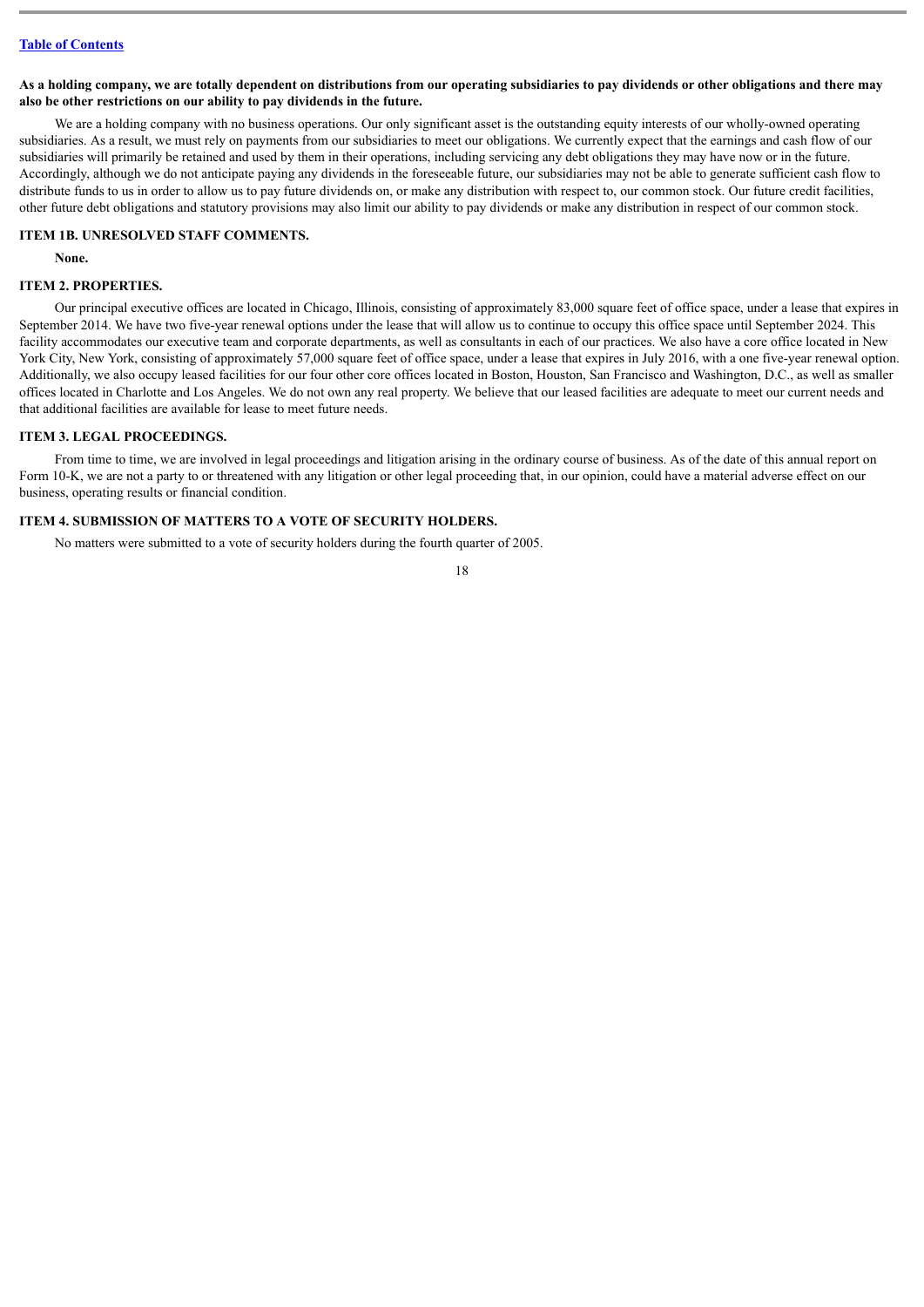# **PART II**

# <span id="page-20-1"></span><span id="page-20-0"></span>**ITEM 5. MARKET FOR REGISTRANT'S COMMON EQUITY, RELATED STOCKHOLDER MATTERS AND ISSUER PURCHASES OF EQUITY SECURITIES.**

# **Market Information**

Trading in Huron's common stock commenced on the NASDAQ National Market on October 13, 2004, under the symbol "HURN." The following table sets forth, on a per share basis and for the period indicated, the high and low closing sales prices for Huron's common stock as reported by the NASDAQ National Market.

|                                        | High    | Low     |
|----------------------------------------|---------|---------|
| 2004:                                  |         |         |
| Fourth Quarter (from October 13, 2004) | \$23.95 | \$18.90 |
| 2005:                                  |         |         |
| First Quarter                          | \$25.56 | \$19.76 |
| Second Quarter                         | \$25.25 | \$19.46 |
| Third Quarter                          | \$28.30 | \$23.10 |
| Fourth Quarter                         | \$28.40 | \$23.45 |

#### **Holders**

As of February 10, 2006, there were 63 holders of record of Huron's common stock.

#### **Dividend Policy**

On May 12, 2004, we declared a special dividend on each outstanding share of our common stock and 8% preferred stock payable to holders of record on May 25, 2004. We paid the special dividend on June 29, 2004. The 8% preferred stock participated on an as converted basis. The aggregate amount of the dividend was \$1.25 million, or \$0.09 per share of common stock and \$9.64 per share of 8% preferred stock. The payment of the special dividend was funded by our available cash balance and by borrowing availability under our credit agreement, which we repaid the following day. Other than the special dividend, we have not declared or paid any dividends on our common stock since our inception and do not intend to pay any dividends on our common stock in the foreseeable future. We currently expect that we will retain our future earnings, if any, for use in the operation and expansion of our business. Future cash dividends, if any, will be at the discretion of our board of directors and will depend upon, among other things, our future operations and earnings, capital requirements and surplus, general financial condition, contractual restrictions and other factors the board of directors may deem relevant. In addition, our bank credit agreement restricts dividends by requiring \$45 million of permanent equity capital, which is defined as the sum of paid-in capital and net income less any distributions.

Our 2004 Omnibus Stock Plan permits the netting of common stock upon vesting of restricted stock awards to satisfy individual tax withholding requirements. During the year ended December 31, 2005, we redeemed 56,145 shares of common stock with a weighted-average fair market value of \$24.16 as a result of such tax withholdings as presented in the table below.

| Period                               | <b>Total Number of</b><br><b>Shares Redeemed</b><br>to Satisfy Employee<br><b>Tax Withholding</b><br><b>Requirements</b> | Weighted-<br><b>Average Fair</b><br><b>Market Value</b><br>Per Share<br>Redeemed | <b>Total Number of</b><br><b>Shares Purchased as</b><br><b>Part of Publicly</b><br><b>Announced Plans or</b><br>Programs | <b>Maximum Number</b><br>of Shares that May<br><b>Yet Be Purchased</b><br><b>Under the Plans or</b><br>Programs |
|--------------------------------------|--------------------------------------------------------------------------------------------------------------------------|----------------------------------------------------------------------------------|--------------------------------------------------------------------------------------------------------------------------|-----------------------------------------------------------------------------------------------------------------|
| October 1, 2005 – October 31, 2005   | 55,224                                                                                                                   | 24.12                                                                            | N/A                                                                                                                      | N/A                                                                                                             |
| November 1, 2005 – November 30, 2005 | 921                                                                                                                      | 26.84                                                                            | N/A                                                                                                                      | N/A                                                                                                             |
| Total                                | 56,145                                                                                                                   | 24.16                                                                            | N/A                                                                                                                      | N/A                                                                                                             |
|                                      |                                                                                                                          |                                                                                  |                                                                                                                          |                                                                                                                 |

N/A – Not applicable.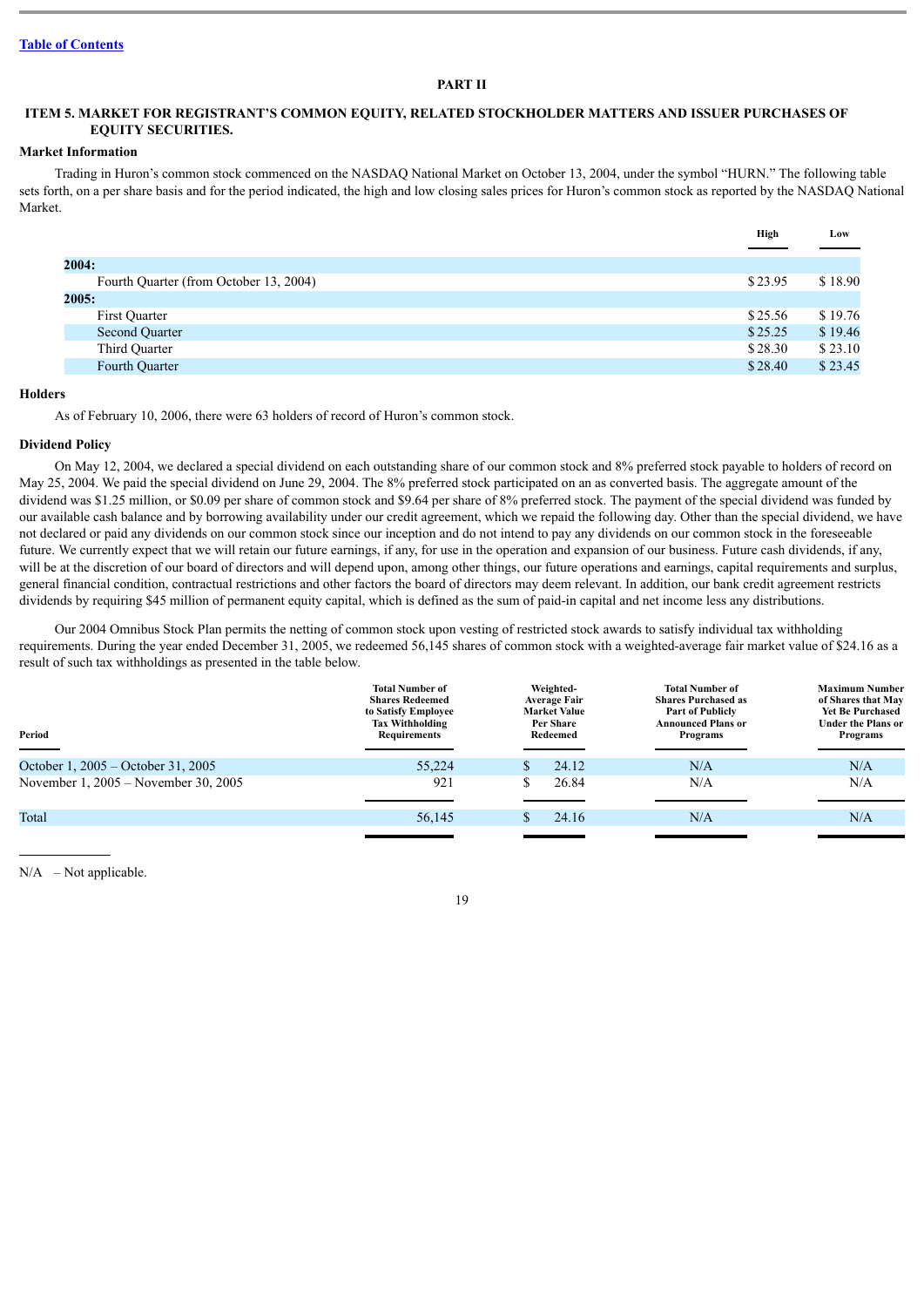# <span id="page-21-0"></span>**ITEM 6. SELECTED FINANCIAL DATA.**

We have derived the following selected consolidated financial data as of and for the years ended December 31, 2005, 2004 and 2003, and as of the end of and for the period from March 19, 2002 (inception) to December 31, 2002 from our audited consolidated financial statements. The consolidated statements of operations and other operating data for the year ended December 31, 2005 include the results of operations and other operating data of Speltz & Weis LLC since May 9, 2005, its date of acquisition. The information set forth below is not necessarily indicative of the results of future operations and should be read in conjunction with "Management's discussion and analysis of financial condition and results of operations" and the consolidated financial statements and related notes included elsewhere in this annual report on Form 10-K.

|                                                                                                          | Year Ended December 31,  |                      |                                         | <b>March 19, 2002</b>               |  |
|----------------------------------------------------------------------------------------------------------|--------------------------|----------------------|-----------------------------------------|-------------------------------------|--|
| Consolidated statements of operations data<br>(in thousands, except per share and other operating data): | 2005                     | 2004                 | 2003                                    | (inception) to<br>December 31, 2002 |  |
| Revenues and reimbursable expenses:                                                                      |                          |                      |                                         |                                     |  |
| Revenues                                                                                                 | \$207,213                | \$159,550            | \$101,486                               | \$<br>35,101                        |  |
| Reimbursable expenses                                                                                    | 18,749                   | 14,361               | 8,808                                   | 2,921                               |  |
| Total revenues and reimbursable expenses                                                                 | 225,962                  | 173,911              | 110,294                                 | 38,022                              |  |
| Direct costs and reimbursable expenses (exclusive of depreciation and amortization                       |                          |                      |                                         |                                     |  |
| shown in operating expenses) (1):                                                                        |                          |                      |                                         |                                     |  |
| Direct costs                                                                                             | 112,721                  | 92,270               | 69,374                                  | 26,055                              |  |
| Stock-based compensation                                                                                 | 5,047                    | 978                  | 27                                      |                                     |  |
| Intangible assets amortization                                                                           | 1,314                    | 二                    |                                         |                                     |  |
| Reimbursable expenses                                                                                    | 18,982                   | 14,281               | 8,929                                   | 2,921                               |  |
| Total direct costs and reimbursable expenses                                                             | 138,064                  | 107,529              | 78,330                                  | 28,976                              |  |
| <b>Operating expenses:</b>                                                                               |                          |                      |                                         |                                     |  |
| Selling, general and administrative                                                                      | 49,139                   | 40,425               | 25,171                                  | 8,813                               |  |
| Stock-based compensation                                                                                 | 1,896                    | 433                  | 14                                      |                                     |  |
| Depreciation and amortization                                                                            | 5,282                    | 2,365                | 5,328                                   | 3,048                               |  |
| Restructuring charges                                                                                    | $\overline{\phantom{0}}$ | 3,475                |                                         |                                     |  |
| Management and advisory fees paid to related parties                                                     |                          |                      | $\equiv$                                | 2,750                               |  |
| Loss on lease abandonment                                                                                |                          |                      | 1,668                                   |                                     |  |
| Organization costs                                                                                       |                          |                      |                                         | 965                                 |  |
|                                                                                                          |                          |                      |                                         |                                     |  |
| Total operating expenses                                                                                 | 56,317                   | 46,698               | 32,181                                  | 15,576                              |  |
| Operating income (loss)                                                                                  | 31,581                   | 19,684               | (217)                                   | (6, 530)                            |  |
| Other (income) expense:                                                                                  |                          |                      |                                         |                                     |  |
| Interest (income) expense, net                                                                           | (472)                    | 692                  | 856                                     | 332                                 |  |
| Other expense                                                                                            | 37                       |                      | 112                                     |                                     |  |
| Total other (income) expense                                                                             | (435)                    | 692                  | 968                                     | 333                                 |  |
| Income (loss) before provision (benefit) for income taxes                                                | 32,016                   | 18,992               | (1,185)                                 | (6, 863)                            |  |
| Provision (benefit) for income taxes                                                                     | 14,247                   | 8,128                | (122)                                   | (2,697)                             |  |
|                                                                                                          |                          |                      |                                         |                                     |  |
| Net income (loss)                                                                                        | 17.769                   | 10,864               | (1,063)                                 | (4,166)                             |  |
| Accrued dividends on 8% preferred stock                                                                  |                          | 931                  | 1,066                                   | 646                                 |  |
| Net income (loss) attributable to common stockholders                                                    | \$17,769                 | \$9,933              | (2,129)                                 | (4, 812)                            |  |
| Net income (loss) attributable to common stockholders per share (2):                                     |                          |                      |                                         |                                     |  |
| Basic                                                                                                    | \$<br>1.13               | 0.77<br>\$           | (0.18)<br>\$                            | (0.41)<br>\$                        |  |
| Diluted                                                                                                  | $\mathsf{\$}$<br>1.05    | $\mathbb S$<br>0.72  | $\mathbb S$<br>(0.18)                   | $\mathbb S$<br>(0.41)               |  |
| Weighted average shares used in calculating net income (loss) attributable to common                     |                          |                      |                                         |                                     |  |
| stockholders per share (2):                                                                              |                          |                      |                                         |                                     |  |
| <b>Basic</b>                                                                                             | 15,741                   | 12,820               | 11,871                                  | 11,803                              |  |
| Diluted                                                                                                  | 16,858                   | 13,765               | 11,871                                  | 11,803                              |  |
| Cash dividend per common share (3)                                                                       | \$<br>$\qquad \qquad -$  | $\mathbb{S}$<br>0.09 | $\mathbb S$<br>$\overline{\phantom{0}}$ | \$                                  |  |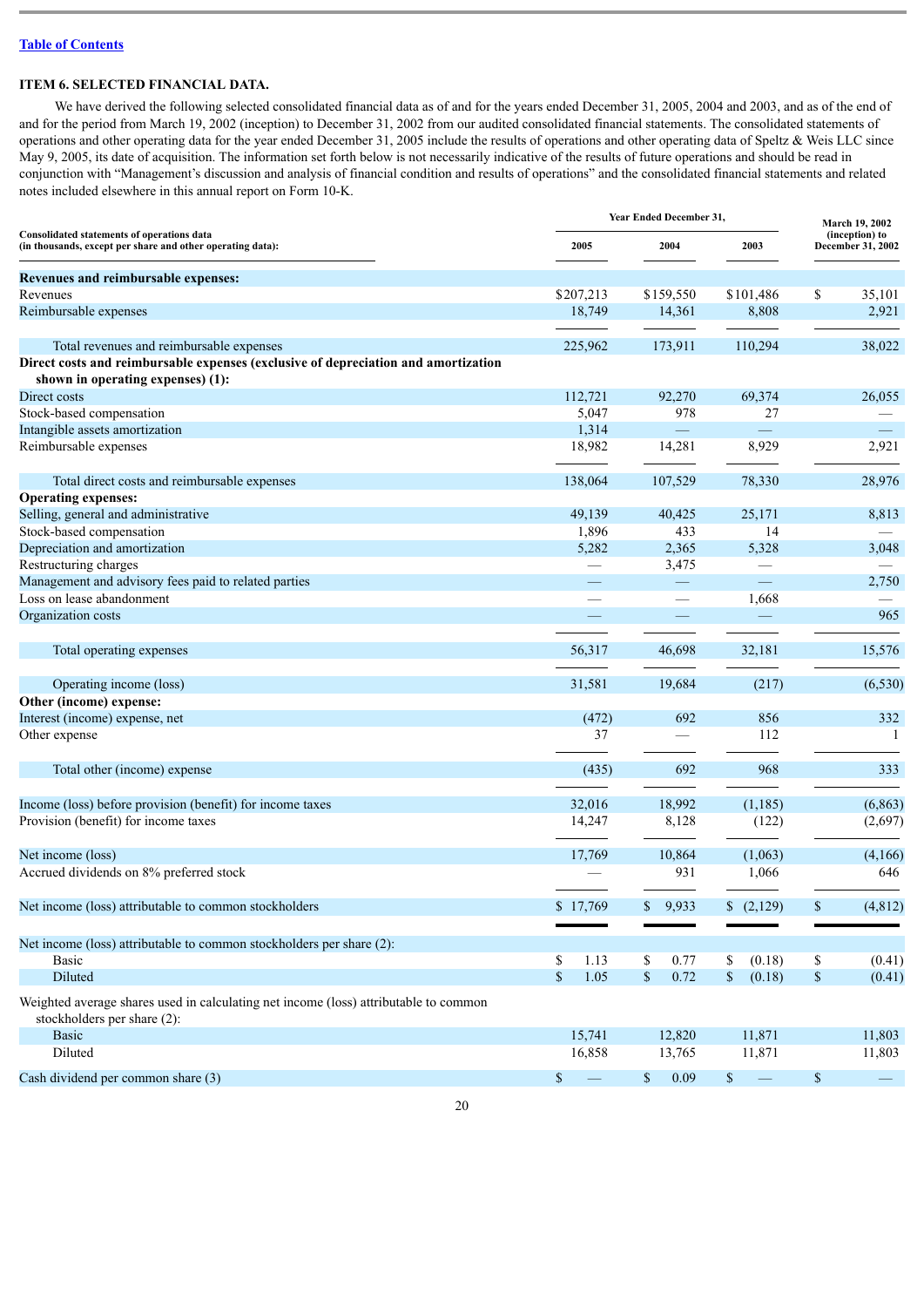|                                                | Year Ended December 31, | <b>March 19, 2002</b> |       |                                     |
|------------------------------------------------|-------------------------|-----------------------|-------|-------------------------------------|
| Other operating data (unaudited):              | 2005                    | 2004                  | 2003  | (inception) to<br>December 31, 2002 |
| Number of consultants (at end of period) (4)   | 632                     | 483                   | 477   | 262                                 |
| Average number of consultants (for the period) | 564                     | 485                   | 361   | 247                                 |
| Utilization rate $(5)$                         | 76.5%                   | 72.2%                 | 66.1% | 57.3%                               |
| Average billing rate per hour $(6)$            | 249                     | 239                   | 217   | 206                                 |

|                                                 | As of December 31,  |                                 |            |    |          |
|-------------------------------------------------|---------------------|---------------------------------|------------|----|----------|
| Consolidated balance sheet data (in thousands): | 2005                | 2004                            | 2003       |    | 2002     |
| Cash and cash equivalents                       | \$31,820            | \$28,092                        | \$4,251    | S  | 4,449    |
| Working capital                                 | \$52,272            | \$42,898                        | \$10,159   |    | 9,780    |
| Total assets                                    | \$129,699           | \$83,219                        | \$39,889   | \$ | 26,583   |
| Long-term debt $(7)$                            | $\frac{1}{2}$ , 127 | $\hspace{0.1mm}-\hspace{0.1mm}$ | \$10,076   |    | 10,076   |
| Total 8% preferred stock (8)                    |                     | $\overline{\phantom{a}}$        | \$14.212   | S  | 13,146   |
| Total stockholders' equity (deficit)            | \$75,532            | \$49,233                        | \$ (6,624) |    | (4, 543) |

(1) Intangible assets amortization relating to customer contracts is presented as a component of total direct costs. Depreciation, amortization of leasehold improvements and amortization of intangible assets relating to customer relationships are presented as a component of operating expenses.

(2) Adjusted for a 1 for 2.3 reverse stock split effected on October 5, 2004.

- (3) On May 12, 2004, we declared a special dividend on each outstanding share of our common stock and 8% preferred stock payable to holders of record on May 25, 2004. We paid the special dividend on June 29, 2004. The 8% preferred stock participated on an as converted basis. The aggregate amount of the dividend was \$1.25 million, or \$0.09 per share of common stock and \$9.64 per share of 8% preferred stock. Other than the special dividend, we have not declared or paid any dividends on our common stock since our inception and do not intend to pay any dividends on our common stock in the foreseeable future.
- (4) Consultants consist of our billable professionals, excluding interns and independent contractors.
- (5) We calculate the utilization rate for our consultants by dividing the number of hours all of our consultants worked on client assignments during a period by the total available working hours for all of our consultants during the same period, assuming a forty-hour work week, less paid holidays and vacation days.
- (6) Average billing rate per hour is calculated by dividing revenues for a period by the number of hours worked on client assignments during the same period. (7) Consists of notes payable issued in connection with the acquisition of Speltz & Weis LLC and capital lease obligations, net of current portions, at December 31, 2005. Consists of 8% promissory notes at December 31, 2003 and 2002.
- (8) On October 18, 2004, we used \$15.1 million of the proceeds of the initial public offering to redeem all of the outstanding 8% preferred stock, plus cumulative dividends and a liquidation participation amount totaling \$2.6 million.

# <span id="page-22-0"></span>**ITEM 7. MANAGEMENT'S DISCUSSION AND ANALYSIS OF FINANCIAL CONDITION AND RESULTS OF OPERATIONS.**

# **OVERVIEW**

We are an independent provider of financial and operational consulting services. We commenced operations in May 2002 with a core group of experienced financial and operational consultants, composed primarily of former Arthur Andersen LLP partners and professionals. We have grown significantly since we commenced operations, nearly tripling the number of our consultants from 213 on May 31, 2002 to 632 as of December 31, 2005. In response to strong demand for our services, we began aggressively hiring consultants in the first quarter of 2003 and added over 200 new consultants during 2003. While this aggressive hiring reduced our 2003 utilization rate (determined by dividing the number of hours all of our consultants worked on client assignments during a period by the total available working hours for all of our consultants during the same period, assuming a forty-hour work week, less paid holidays and vacation days) as we integrated our new hires, we believe the early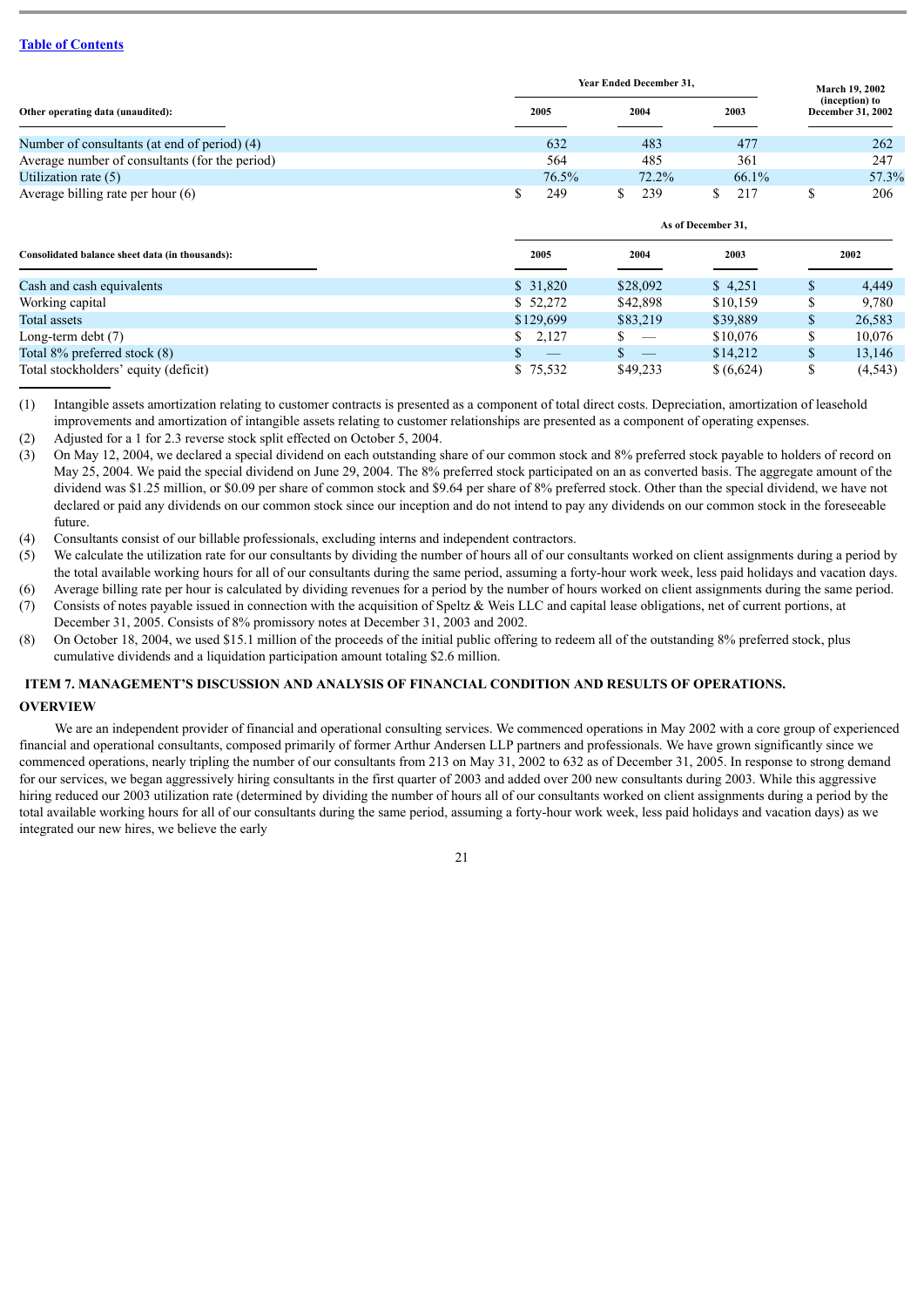results of this growth initiative are evident in our financial results. Revenues in 2002 totaled \$35.1 million for our first eight months of operations and rose to \$101.5 million in 2003, our first full year of operations. Revenues in 2004 totaled \$159.6 million, a 57.2% increase from 2003. Revenues in 2005 totaled \$207.2, a 29.9% increase from 2004.

We provide our services through two segments: Financial Consulting and Operational Consulting. Our Financial Consulting segment provides services that help clients effectively address complex challenges that arise from litigation, disputes, investigations, regulation, financial distress and other sources of significant conflict or change. Our Operational Consulting segment provides services that help clients improve the overall efficiency and effectiveness of their operations, reduce costs, manage regulatory compliance and maximize procurement efficiency.

#### **Revenues**

We derive all of our revenues from providing financial and operational consulting services through three principal types of billing arrangements consisting of time-and-expense, fixed-fee and performance-based. We manage our business on the basis of revenues before reimbursable expenses. We believe this is the most accurate reflection of our consulting services because it eliminates the effect of reimbursable expenses that we bill to our clients at cost.

Since our inception, most of our revenues have been generated from time-and-expense engagements. In time-and-expense engagements, fees are based on the hours incurred at agreed upon billing rates. Time-and-expense engagements represented approximately 84.8% and 83.1% of our revenues in 2005 and 2004, respectively.

In fixed-fee engagements, we agree to a pre-established fee in exchange for a pre-determined set of consulting services. We set the fees based on our estimates of the costs and timing for completing the fixed-fee engagements. It is the client's expectation in these engagements that the pre-established fee will not be exceeded except in mutually agreed upon circumstances. For the years ended December 31, 2005 and 2004, fixed-fee engagements represented approximately 11.5% and 11.8%, respectively, of our revenues.

Performance-based fee engagements generally tie fees to the attainment of contractually defined objectives. We enter into performance-based engagements in essentially two forms. First, we generally earn fees that are directly related to the savings formally acknowledged by the client as a result of adopting our recommendations for improving cost effectiveness in the procurement area. Second, we have performance-based engagements in which we earn a success fee when and if certain pre-defined outcomes occur. Often this type of success fee supplements time-and-expense or fixed-fee engagements. For example, our revenues for the second quarter of 2004 included a \$1.6 million success fee earned on a time-and-expense engagement that included a performance-based component related to the completion of a series of asset sales transactions managed on behalf of a single financial consulting segment client over a two-year period. While performance-based fee revenues represented approximately 3.7% and 5.1% of our revenues in 2005 and 2004, respectively, such revenues in the future may cause significant variations in quarterly revenues and operating results due to the timing of achieving the performance-based criteria.

Our quarterly results are impacted principally by our utilization rate, the number of business days in each quarter and the number of our consultants who are available to work. Our utilization rate can be negatively affected by increased hiring because there is generally a transition period for new consultants that results in a temporary drop in our utilization rate. Our utilization rate can also be affected by seasonal variations in the demand for our services from our clients. For example, during the third and fourth quarters of the year, vacations taken by our clients can result in the deferral of spending on existing and new engagements, which would negatively affect our utilization rate. The number of business work days are also affected by the number of vacation days taken by our consultants and holidays in each quarter. We typically have 10% to 15% fewer business work days available in the third and fourth quarters of the year, which can impact revenues during those periods.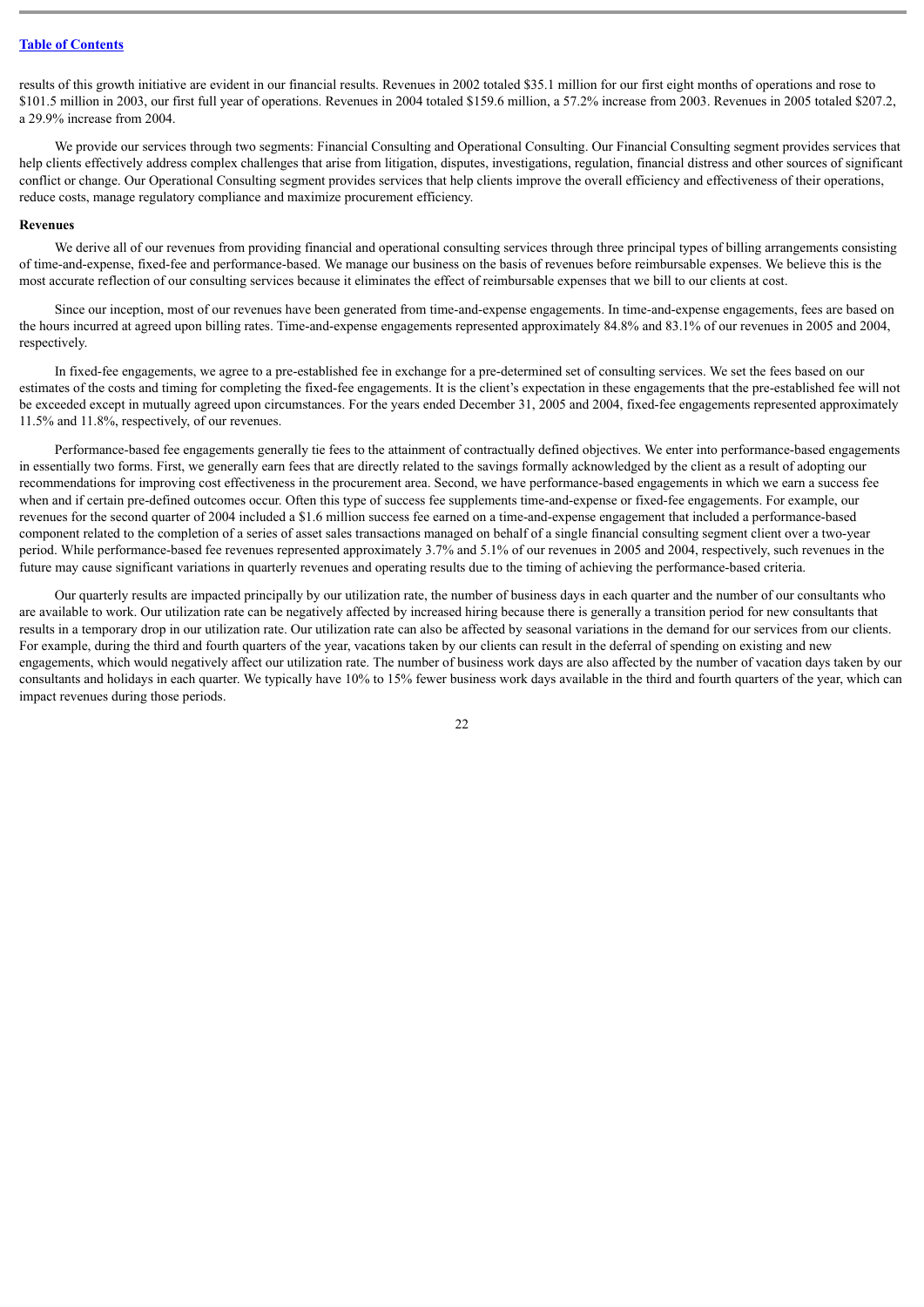#### **Reimbursable expenses**

Reimbursable expenses that are billed to clients, primarily relating to travel and out-of-pocket expenses incurred in connection with engagements, are included in total revenues and reimbursable expenses, and typically an equivalent amount of these expenses are included in total direct costs and reimbursable expenses. The amount of reimbursable expenses included in total revenues and reimbursable expenses may not always correspond with the amount of these expenses included in total direct costs and reimbursable expenses due to the fact that revenues from reimbursable expenses associated with performance-based engagements may be deferred and recognized at a later date when the revenue on these engagements is recognized. This treatment can result in a timing difference between when revenue from reimbursable expenses is recognized and when such expenses are recognized in the statement of operations. Such timing differences are eliminated when the performance-based engagement is completed, as total cumulative revenues from reimbursable expenses will equal the total cumulative reimbursable expenses incurred on the engagement.

#### **Total direct costs**

Our most significant expenses are costs classified as total direct costs. These total direct costs primarily include direct costs consisting of salaries, performance bonuses, payroll taxes and benefits for consultants, as well as fees paid to independent subcontractors that we retain to supplement consulting personnel, typically on an as needed basis for specific client engagements.

Total direct costs also include stock-based compensation, which represents the cost of stock option and restricted stock awards granted to our consultants. Compensation for stock-based awards is amortized on a straight-line basis over the vesting period, which is generally four years. As a result of the granting of restricted common stock awards and anticipated future awards, stock-based compensation expense will increase in the future. Total direct costs also include intangible assets amortization relating to customer contracts.

#### **Operating expenses**

Our operating expenses include selling, general and administrative expenses, which consist primarily of salaries, performance bonuses, payroll taxes and benefits for non-billable professionals. Also included in this category are other sales and marketing related expenses, rent and other office related expenses, and professional fees. Other operating expenses include certain depreciation and amortization expenses not included in total direct costs and stock-based compensation, which represents the cost of stock option and restricted stock awards granted to our non-billable professionals. Compensation for stock-based awards is amortized on a straight-line basis over the vesting period, which is generally four years. As a result of the granting of restricted common stock awards and anticipated future awards, stock-based compensation expense will increase in the future.

# **Segment results**

Segment operating income consists of the revenues generated by a segment, less the direct costs of revenue and selling, general and administrative costs that are incurred directly by the segment. Unallocated corporate costs include costs related to administrative functions that are performed in a centralized manner that are not attributable to a particular segment. These administrative function costs include corporate office support costs, all office facility costs, costs relating to accounting and finance, human resources, legal, marketing, information technology and company-wide business development functions, as well as costs related to overall corporate management.

Beginning January 1, 2005, the forensic technology and discovery services group was moved from the Financial Consulting segment to the Operational Consulting segment to improve marketing synergies with the legal business consulting practice. Previously reported segment information has been reclassified to reflect this change.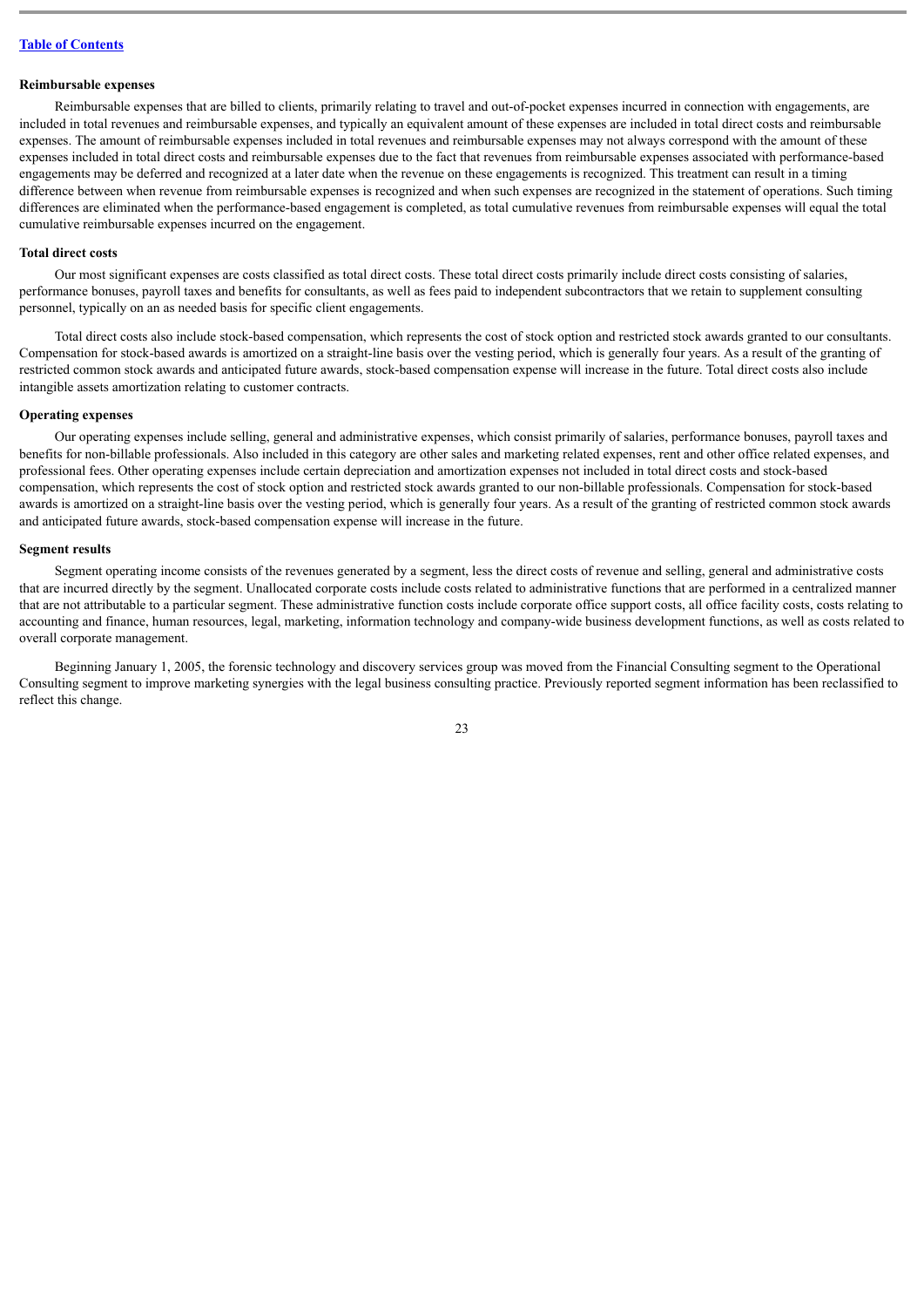# **INITIAL PUBLIC OFFERING**

On October 18, 2004, we completed our initial public offering. In the initial public offering, we sold 3,333,333 shares of common stock and a selling stockholder, HCG Holdings LLC, sold 1,666,667 shares of common stock at an offering price of \$15.50 per share. On October 22, 2004, the underwriters exercised in full their over-allotment option to purchase an additional 750,000 shares of common stock from the selling stockholder. The initial public offering generated gross proceeds to us of \$51.7 million, or \$48.0 million net of underwriting discounts. We did not receive any proceeds from the shares sold by the selling stockholder. On October 18, 2004, we used \$15.1 million of the net proceeds to redeem the outstanding 8% preferred stock, including cumulative dividends and a liquidation participation amount totaling \$2.6 million. Also on October 18, 2004, the Company used \$10.7 million of the net proceeds to repay the notes payable to HCG Holdings LLC, including accrued and unpaid interest of \$0.6 million. The costs associated with the initial public offering, which totaled \$3.3 million, were paid from the proceeds. On May 9, 2005, we used a portion of the remaining net proceeds from the initial public offering to pay the cash portion of the purchase price for our acquisition of Speltz & Weis LLC. We are using the remaining initial public offering proceeds for general corporate purposes, including working capital and potential business acquisitions.

#### **ACQUISITION OF SPELTZ & WEIS LLC**

On May 9, 2005, Huron Consulting Group, Inc. acquired 100% of the outstanding membership interests of Speltz & Weis LLC, a specialized consulting firm that consisted of 26 consultants. With the acquisition of Speltz & Weis LLC, our Financial Consulting segment can provide interim management, organizational renewal and turnaround services and other crisis management services to distressed hospitals and other healthcare facilities.

The aggregate purchase price of the acquisition was \$17.2 million, which consisted of \$14.0 million cash paid at closing, notes payable totaling \$3.0 million payable in three equal annual installments of \$1.0 million (together with accrued interest at 4% per annum) beginning on May 8, 2006, and \$0.2 million of transaction costs. Additional purchase consideration may be payable based on the performance of Speltz & Weis LLC during the three-year period beginning June 1, 2005 and ending May 30, 2008. Also, additional payments may be made based on the amount of revenues we receive from certain referrals made by Speltz & Weis LLC employees. The acquisition has been accounted for under the purchase method of accounting and the results of Speltz & Weis' operations have been included within the Financial Consulting segment in our consolidated financial statements since the date of the acquisition.

# **CRITICAL ACCOUNTING POLICIES**

Management's discussion and analysis of financial condition and results of operations are based upon our consolidated financial statements, which have been prepared in accordance with accounting principles generally accepted in the United States, or GAAP. The notes to our consolidated financial statements include disclosure of our significant accounting policies. We review our financial reporting and disclosure practices and accounting policies to ensure that our financial reporting and disclosures provide accurate information relative to the current economic and business environment. The preparation of financial statements in conformity with GAAP requires management to make assessments, estimates and assumptions that affect the reported amount of assets and liabilities and disclosure of contingent assets and liabilities as of the date of the financial statements, as well as the reported amounts of revenues and expenses during the reporting period. Critical accounting policies are those policies that we believe present the most complex or subjective measurements and have the most potential to impact our financial position and operating results. While all decisions regarding accounting policies are important, we believe that there are six accounting policies that could be considered critical. These critical policies relate to revenue recognition, allowances for doubtful accounts and unbilled services, carrying values of goodwill and other intangible assets, valuation of net deferred tax assets and stock-based compensation.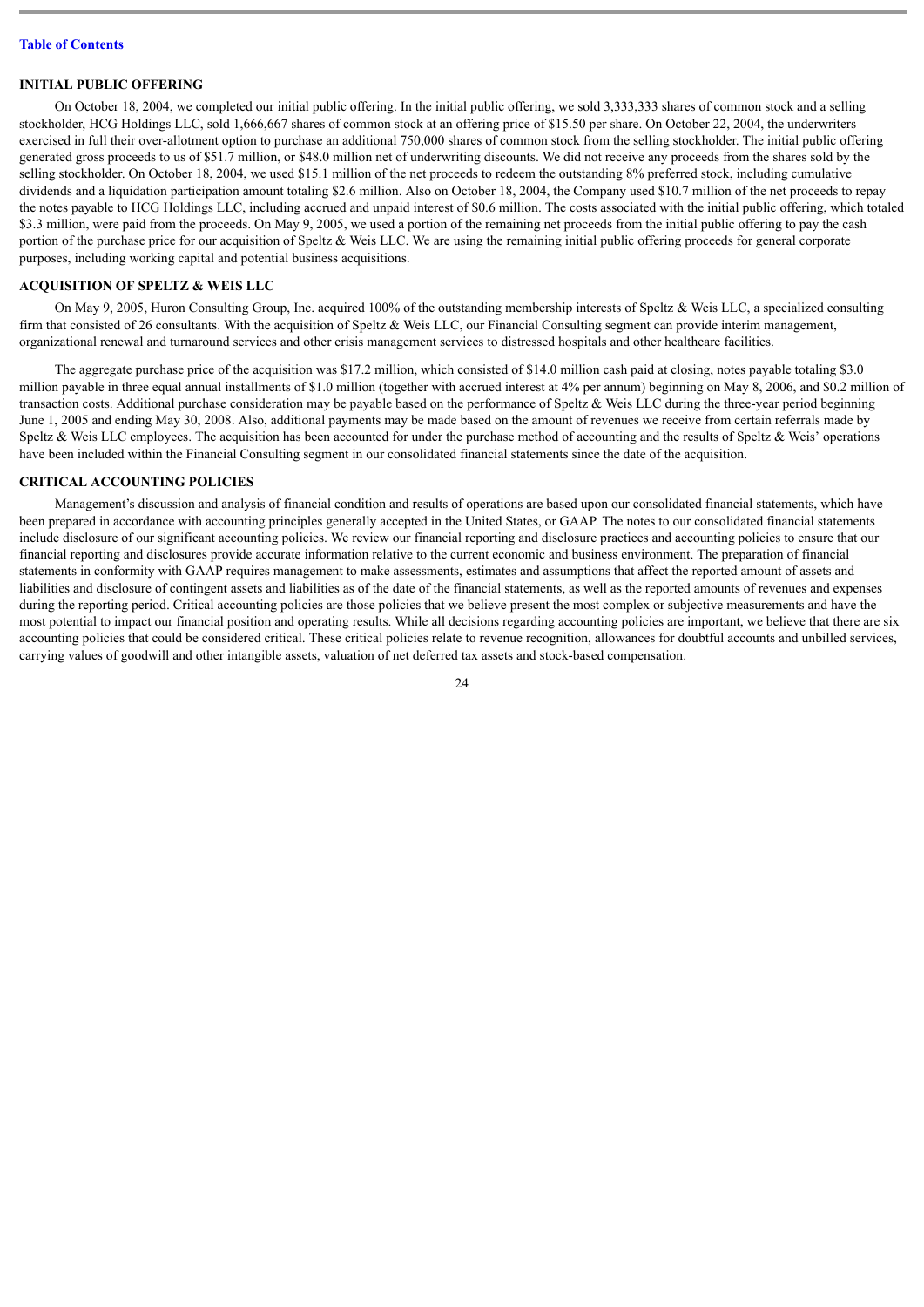#### **Revenue recognition**

We recognize revenues in accordance with Staff Accounting Bulletin, or SAB, No. 101, "Revenue Recognition in Financial Statements," as amended by SAB No. 104, "Revenue Recognition." Revenue is recognized when persuasive evidence of an arrangement exists, the related services are provided, the price is fixed and determinable and collectibility is reasonably assured. Our services are primarily rendered under engagements that require the client to pay on a timeand-expense basis. Fees are based on the hours incurred at agreed-upon rates and recognized as services are provided. Revenues related to fixed-fee engagements are recognized based on estimates of work completed versus the total services to be provided under the engagement. Losses, if any, on fixed-fee engagements are recognized in the period in which the loss first becomes probable and reasonably estimable. To date, such losses have not been significant. Revenues related to performance-based engagements are recognized when all performance-based criteria are met. We also have contracts with clients to deliver multiple services that are covered under both individual and separate engagement letters. These arrangements allow for our services to be valued and accounted for on a separate basis. Reimbursable expenses related to time-and-expense and fixed-fee engagements are recognized as revenue in the period in which the expense is incurred. Reimbursable expenses subject to performance-based criteria are recognized as revenue when all performance criteria are met. Direct costs incurred on all types of engagements, including performance-based engagements, are recognized in the period in which incurred.

Differences between the timing of billings and the recognition of revenue are recognized as either unbilled services or deferred revenue. Revenues recognized for services performed but not yet billed to clients are recorded as unbilled services. Amounts billed to clients but not yet recognized as revenues are recorded as deferred revenue. Client prepayments and retainers that are unearned are also classified as deferred revenue and recognized over future periods as earned in accordance with the applicable engagement agreement.

#### **Allowances for doubtful accounts and unbilled services**

We maintain allowances for doubtful accounts and for services performed but not yet billed for estimated losses based on several factors, including the historical percentages of fee adjustments and write-offs by practice group, an assessment of a client's ability to make required payments and the estimated cash realization from amounts due from clients. The allowances are assessed by management on a regular basis. If the financial condition of a client deteriorates in the future, impacting the client's ability to make payments, an increase to our allowances might be required or our allowances may not be sufficient to cover actual write-offs.

The provision for doubtful accounts and unbilled services is recorded as a reduction in revenue to the extent the provision relates to fee adjustments and other discretionary pricing adjustments. To the extent the provision relates to a client's inability to make required payments on accounts receivables, the provision is recorded in operating expenses.

#### **Carrying value of goodwill and other intangible assets**

Goodwill represents the excess of the cost of an acquired entity over the net of the amounts assigned to assets acquired and liabilities assumed. Our goodwill balance as of December 31, 2005 was \$14.6 million, which resulted from the acquisition of Speltz & Weis LLC in the second quarter of 2005. Under the provisions of Statement of Financial Accounting Standards, or SFAS, No. 142, "Goodwill and Other Intangible Assets," goodwill is required to be tested for impairment on an annual basis and between annual tests whenever indications of impairment exist. We have elected and will begin to perform this annual impairment test in the second quarter of 2006 or earlier if indications of impairment arise, such as loss of key personnel, unanticipated competition, or other unforeseen developments. Impairment exists when the carrying amount of goodwill exceeds its implied fair value, resulting in an impairment charge for this excess. An impairment test involves considerable management judgment and estimates regarding future operating results and cash flows.

Intangible assets represent purchased assets that lack physical substance but can be distinguished from goodwill. Our intangible assets balances, net of accumulated amortization, totaled \$0.8 million at December 31, 2005 and primarily consist of customer contracts and relationships relating to the Speltz & Weis LLC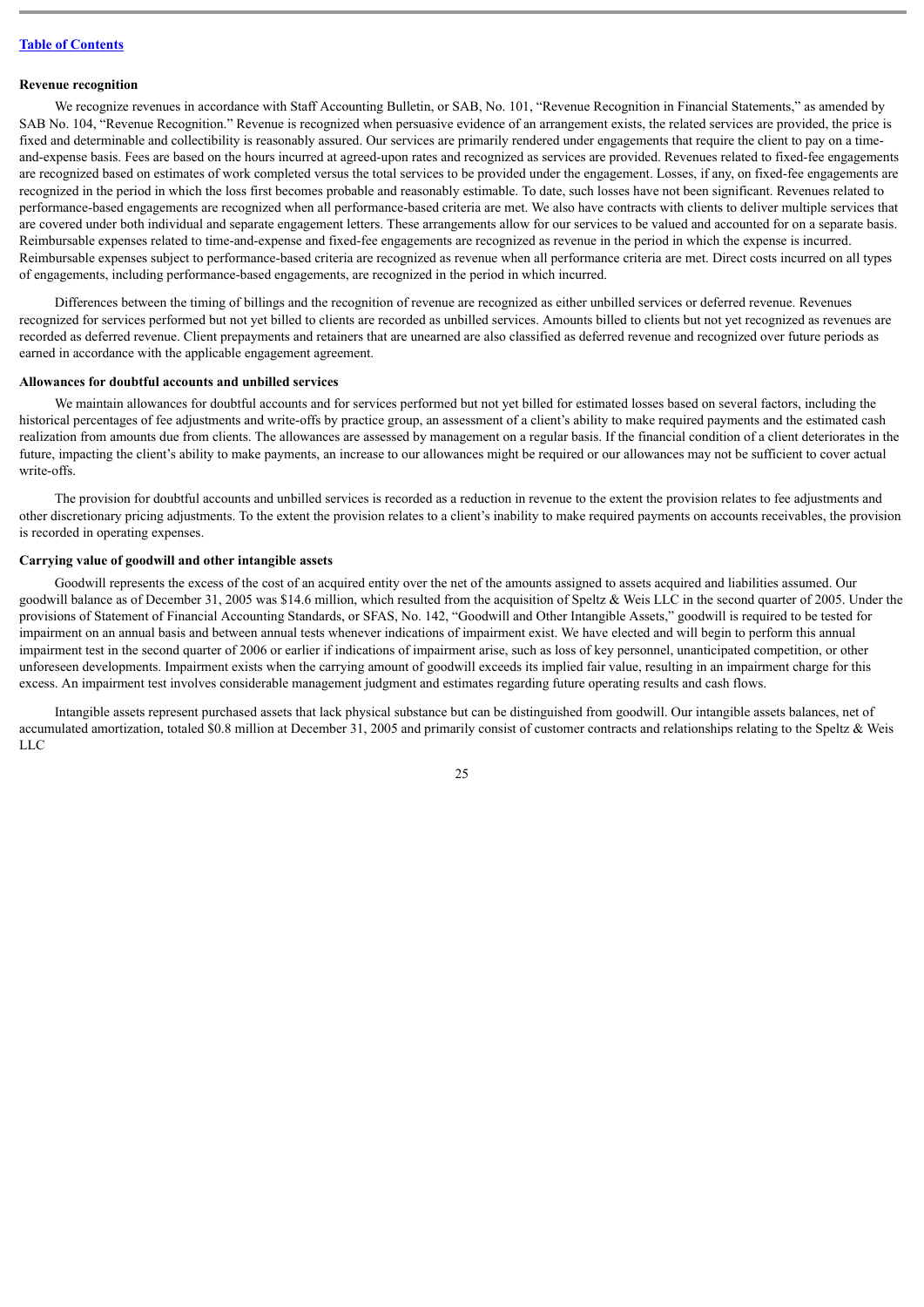acquisition, as well as purchased technology. We obtained a third party valuation to assist us in estimating the initial fair value of intangible assets acquired through the Speltz & Weis LLC acquisition. These valuations are primarily based on the present value of the estimated net cash flows expected to be derived from the client contracts and relationships, discounted for assumptions about future customer attrition. We evaluate our intangible assets for impairment whenever events or changes in circumstances indicate that the carrying amount of the assets may not be recoverable. Therefore, higher or earlier-than-expected customer attrition may result in higher future amortization charges or an impairment charge for customer-related intangible assets. For example, during the third quarter of 2005, we wrote off a portion of the intangible assets pertaining to a customer contract as described in "Client Bankruptcy Case" below.

# **Valuation of net deferred tax assets**

We have recorded net deferred tax assets as we expect to realize future tax benefits related to the utilization of these assets. Although we experienced net losses early in our history, no valuation allowance has been recorded relating to these deferred tax assets because we believe that it is more likely than not that future taxable income will be sufficient to allow us to utilize these assets. Should we determine in the future that we will not be able to fully utilize all or part of these deferred tax assets, we would need to establish a valuation allowance, which would be recorded as a charge to income in the period the determination was made. While utilization of these deferred tax assets will provide future cash flow benefits, they will not have an effect on future income tax provisions.

#### **Stock-based compensation**

The accounting for stock-based compensation is complex, and under certain circumstances, GAAP allows for alternative methods. As permitted, we account for stock-based compensation using the intrinsic value method prescribed in Accounting Principles Board Opinion No. 25 ("APB 25), "Accounting for Stock Issued to Employees," and related interpretations and have elected the disclosure option of SFAS No. 123, "Accounting for Stock-Based Compensation." SFAS No. 123 requires that companies either recognize compensation expense for grants of stock, stock options and other equity instruments based on fair value, or provide pro forma disclosure of net income and earnings per share in the notes to the financial statements. Accordingly, we have measured compensation expense for stock options that we have granted to employees as the excess, if any, of the estimated fair value of our common stock at the date of grant over the exercise price. The calculated stock-based compensation is included as a component of stockholders' equity and is amortized on a straight-line basis by charges to earnings over the vesting period of the applicable options.

Given the lack of a public market for our common stock prior to our initial public offering, we established an estimated fair value of the common stock as well as the exercise price for the options to purchase this stock. We estimated the fair value of our common stock by evaluating our results of business activities and projections of our future results of operations. See "Recent Accounting Pronouncements" below.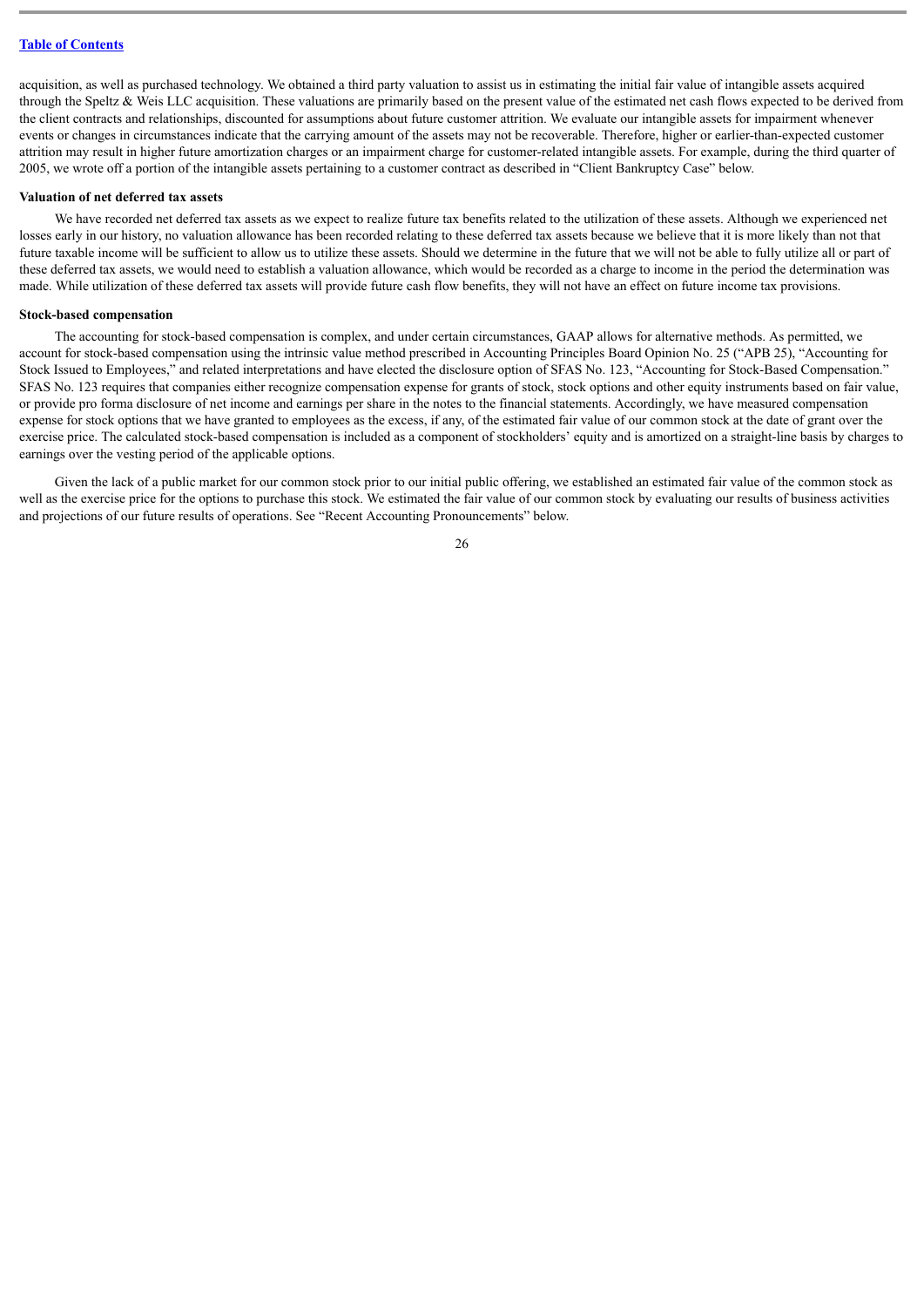# **RESULTS OF OPERATIONS**

The following table sets forth selected segment and consolidated operating results and other operating data for the periods indicated.

|                                                                      |           | Year Ended December 31, |                     |  |  |
|----------------------------------------------------------------------|-----------|-------------------------|---------------------|--|--|
| <b>Segment and Consolidated Operating Results</b><br>(in thousands): | 2005      | 2004                    | 2003                |  |  |
| Revenues and reimbursable expenses:                                  |           |                         |                     |  |  |
| <b>Financial Consulting</b>                                          | \$118,178 | \$92,378                | \$68,028            |  |  |
| <b>Operational Consulting</b>                                        | 89,035    | 67,172                  | 33,458              |  |  |
| Total revenues                                                       | 207,213   | 159,550                 | 101,486             |  |  |
| Total reimbursable expenses                                          | 18,749    | 14,361                  | 8,808               |  |  |
| Total revenues and reimbursable expenses                             | \$225,962 | \$173,911               | \$110,294           |  |  |
| <b>Operating income (loss):</b>                                      |           |                         |                     |  |  |
| <b>Financial Consulting</b>                                          | \$46,676  | \$ 34,365               | $\overline{20,601}$ |  |  |
| <b>Operational Consulting</b>                                        | 31,680    | 23,009                  | 6,793               |  |  |
| Total segment operating income                                       | 78,356    | 57,374                  | 27,394              |  |  |
| Unallocated corporate costs                                          | 39,597    | 31,417                  | 20,601              |  |  |
| Depreciation and amortization expense                                | 5,282     | 2,365                   | 5,328               |  |  |
| Other operating expenses                                             | 1,896     | 3,908                   | 1,682               |  |  |
| Total operating expenses                                             | 46,775    | 37,690                  | 27,611              |  |  |
| <b>Operating income (loss)</b>                                       | \$31,581  | \$19,684                | \$<br>(217)         |  |  |
| <b>Other Operating Data:</b>                                         |           |                         |                     |  |  |
| Number of consultants (at period end) (1):                           |           |                         |                     |  |  |
| <b>Financial Consulting</b>                                          | 306       | 269                     | 285                 |  |  |
| <b>Operational Consulting</b>                                        | 326       | 214                     | 192                 |  |  |
| Total                                                                | 632       | 483                     | 477                 |  |  |
| Average number of consultants (for the period):                      |           |                         |                     |  |  |
| <b>Financial Consulting</b>                                          | 286       | 279                     | 219                 |  |  |
| <b>Operational Consulting</b>                                        | 278       | 206                     | 142                 |  |  |
| Total                                                                | 564       | 485                     | 361                 |  |  |
| Utilization rate (2):                                                |           |                         |                     |  |  |
| <b>Financial Consulting</b>                                          | 79.9%     | 71.6%                   | 66.6%               |  |  |
| <b>Operational Consulting</b>                                        | 73.1%     | 73.0%                   | 65.3%               |  |  |
| Total                                                                | 76.5%     | 72.2%                   | 66.1%               |  |  |

**Average billing rate per hour (3):** Financial Consulting **1996** Supervisor Consulting Supervisor Supervisor Supervisor Supervisor Supervisor Supervisor Supervisor Supervisor Supervisor Supervisor Supervisor Supervisor Supervisor Supervisor Supervisor Supervi Operational Consulting  $\begin{array}{ccc} \text{5} & 222 & \text{5} & 218 & \text{5} \\ \text{Total} & \text{5} & 249 & \text{5} & 239 & \text{5} \end{array}$ Total  $\frac{1}{2}$  239 \$ 217

(1) Consultants consist of our billable professionals, excluding interns and independent contractors.

(2) We calculate the utilization rate for our consultants by dividing the number of hours all our consultants worked on client assignments during a period by the total available working hours for all of our consultants during the same period, assuming a forty-hour work week, less paid holidays and vacation days.

(3) Average billing rate per hour is calculated by dividing revenues for a period by the number of hours worked on client assignments during the same period.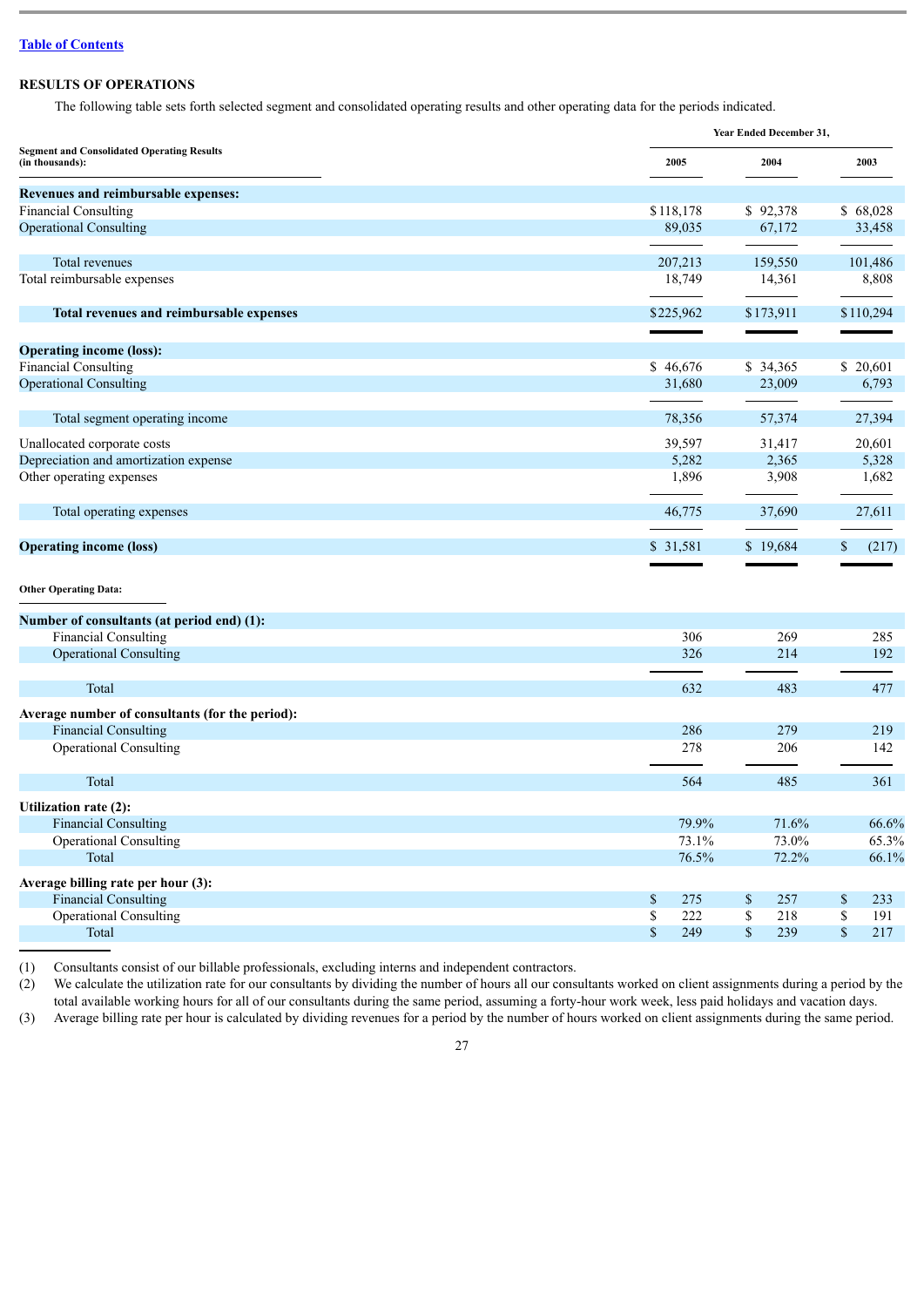# **Year ended December 31, 2005 compared to year ended December 31, 2004**

# **Revenues**

Revenues increased \$47.6 million, or 29.9%, to \$207.2 million for the year ended December 31, 2005 from \$159.6 million for the year ended December 31, 2004. Revenues for the year ended December 31, 2005 included \$9.8 million of revenues generated by Speltz &Weis LLC. Revenues from timeand-expense engagements increased \$43.3 million, or 32.7%, to \$175.9 million for the year ended December 31, 2005 from \$132.6 million for the year ended December 31, 2004. Revenues from fixed-fee engagements increased \$5.0 million, or 26.6%, to \$23.8 million for the year ended December 31, 2005 from \$18.8 million for the year ended December 31, 2004. Revenues from performance-based engagements decreased \$0.7 million, or 8.5%, to \$7.5 million for the year ended December 31, 2005 from \$8.2 million for the year ended December 31, 2004.

Of the overall \$47.6 million increase in revenues, \$27.4 million was attributable to an increase in the number of consultants and increased usage of independent contractors, \$10.8 million was attributable to an increase in the utilization rate of our consultants, and \$9.4 million was attributable to an increase in the average billing rate per hour. These increases were reflective of growing demand for our services from new and existing clients. The average number of consultants increased to 564 for the year ended December 31, 2005 from 485 for the year ended December 31, 2004, as we added a substantial number of consultants in our Operational Consulting segment. The increase in consultants was also reflective of the Speltz &Weis LLC acquisition. Revenues generated by independent contractors increased \$2.9 million, or 138.1%, to \$5.0 million for the year ended December 31, 2005 from \$2.1 million for the same period last year. Our utilization rate increased to 76.5% for the year ended December 31, 2005 from 72.2% for the same period last year. The utilization rate for any given period is calculated by dividing the number of hours all our consultants worked on client assignments during the period by the total available working hours for all of our consultants during the same period, assuming a forty-hour work week, less paid holidays and vacation days. Additionally, our average billing rate per hour increased 4.2% to \$249 for the year ended December 31, 2005 from \$239 for the year ended December 31, 2004. Average billing rate per hour for any given period is calculated by dividing revenues for the period by the number of hours worked on client assignments during the same period.

#### **Total direct costs**

Our direct costs increased \$20.4 million, or 22.2%, to \$112.7 million in the year ended December 31, 2005 from \$92.3 million in the year ended December 31, 2004. This increase was primarily attributable to the increase in the average number of consultants described above and their related compensation and benefit costs, increased usage of independent contractors, as well as a \$1.8 million increase in retention and signing bonuses.

Stock-based compensation expense relating to our consultants increased to \$5.0 million for the year ended December 31, 2005 from \$1.0 million for the same period last year due to the granting of restricted stock awards. On October 12, 2004, immediately prior to our initial public offering, we granted to our consultants a total of 489,500 shares of restricted common stock with an aggregate fair market value of \$7.6 million. During 2005, we granted to our consultants an additional 558,100 shares of restricted common stock with an aggregate fair market value of \$12.2 million.

Total direct costs in the year ended December 31, 2005 included \$1.3 million of intangible assets amortization expense relating to purchased technology valued at \$0.5 million, as well as customer contracts valued at \$1.9 million that were acquired as part of the Speltz &Weis LLC acquisition.

#### **Operating expenses**

Selling, general and administrative expenses increased \$8.7 million, or 21.6%, to \$49.1 million in the year ended December 31, 2005 from \$40.4 million in the year ended December 31, 2004. The increase was due in part to an increase in the average number of non-billable professionals to 136 for the year ended December 31, 2005 from 112 for the year ended December 31, 2004 and their related compensation and benefit costs of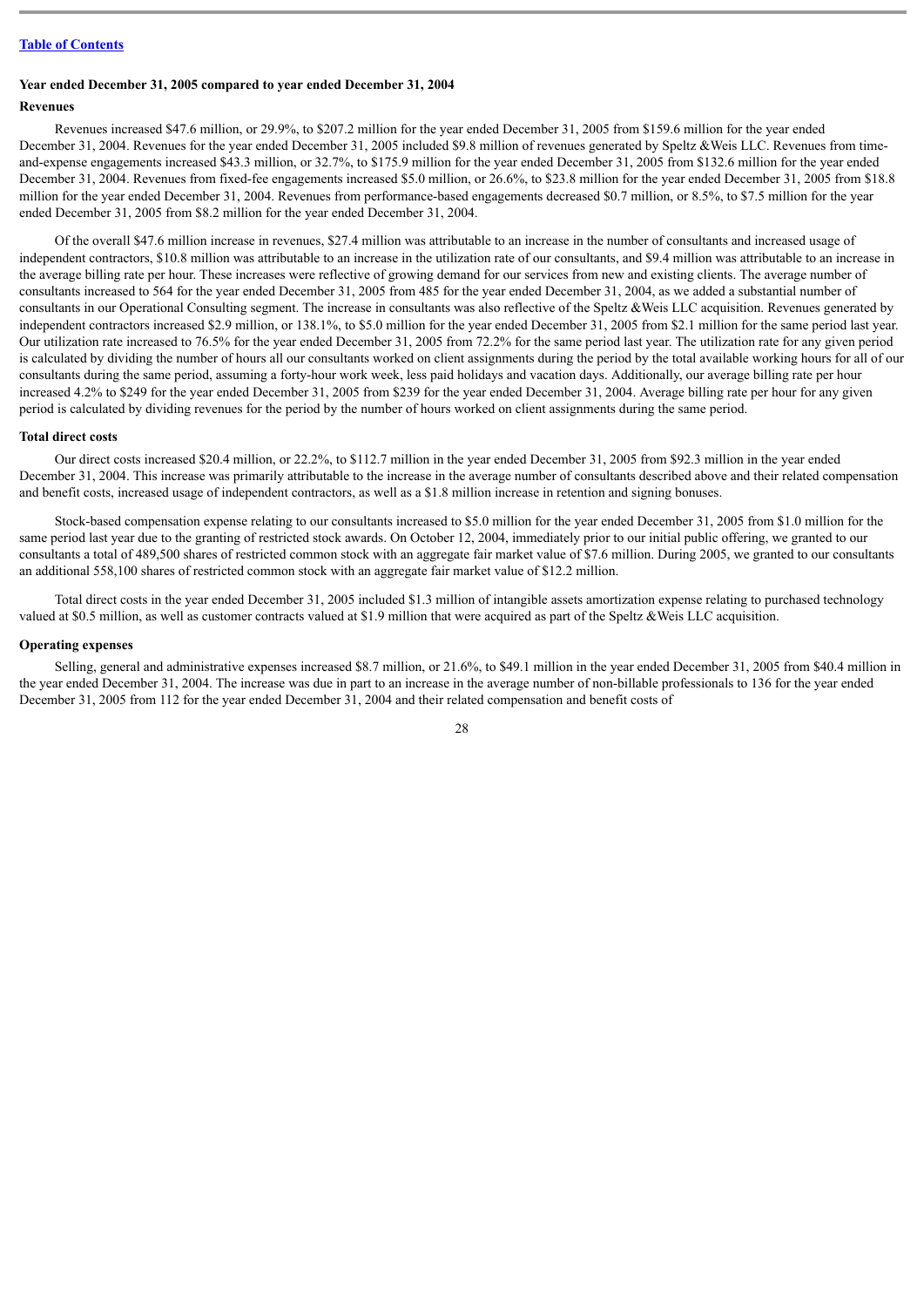\$20.3 million in the year ended December 31, 2005 compared to \$16.5 million in 2004. We added a number of non-billable professionals during the past year to continue to support a public company infrastructure. The remaining increase in selling, general and administrative costs in the year ended December 31, 2005 compared to year ended 2004 was due to increases in recruiting costs, promotion and marketing costs, rent and other facility costs, legal fees, and new costs associated with being a public company, including Sarbanes- Oxley compliance. Additionally, during 2005 in connection with a secondary offering that was withdrawn in November 2005 and a secondary offering that was completed in February 2006, we incurred costs totaling \$0.5 million after tax, or \$0.03 per diluted share. These costs were expensed in the period incurred because we did not issue securities in either offering. These increases in selling, general and administrative expenses during 2005 were slightly offset by a \$1.5 million decrease in severance charges as compared to 2004.

Stock-based compensation expense relating to our non-billable professionals increased \$1.5 million, or 337.9%, to \$1.9 million for the year ended December 31, 2005 from \$0.4 million for the year ended December 31, 2004 due to the granting of restricted stock awards. On October 12, 2004, immediately prior to our initial public offering, we granted to our non-billable professionals a total of 278,200 shares of restricted common stock with an aggregate fair market value of \$4.3 million. During 2005, we granted to our non-billable professionals an additional 179,100 shares of restricted common stock with an aggregate fair market value of \$4.1 million.

Depreciation expense increased \$2.0 million, or 83.3%, to \$4.4 million in the year ended December 31, 2005 from \$2.4 million in the year ended December 31, 2004 as computers, network equipment, furniture and fixtures, and leasehold improvements were added to support our increase in employees. In the year ended December 31, 2005, we recognized \$0.9 million of intangible assets amortization. In conjunction with the Speltz & Weis LLC acquisition, we recorded \$0.7 million of intangible assets representing customer relationships, which is being amortized over a weighted-average life of 15.1 months. Also included in amortization expense in the year ended December 31, 2005 is a \$0.6 million charge representing the write off of an intangible asset relating to a Speltz & Weis LLC customer contract, as described in "Client Bankruptcy Case" below.

Operating expenses in the year ended December 31, 2004 also included a \$2.1 million pre-tax restructuring charge associated with the closing of two small, underperforming offices in Miami, Florida and Palo Alto, California. The charge consisted of approximately \$2.0 million for severance payments for the ten employees formerly employed at these locations, which were paid by April 30, 2004, and \$0.1 million for office lease payments, which were paid by August 31, 2004. Additionally, during 2004 we eliminated a service offering in a practice area in the Operational Consulting segment that was not meeting our expectations and we recorded a pre-tax restructuring charge of \$1.3 million.

#### **Operating income**

Operating income increased \$11.9 million, or 60.4%, to \$31.6 million for the year ended December 31, 2005 from \$19.7 million for the year ended December 31, 2004. The increase in operating income was primarily due to the increase in revenues and the absence of restructuring charges, partially offset by the increases in direct costs and operating expenses as discussed above. Operating margin, which is defined as operating income expressed as a percentage of revenues, was 15.2% in the year ended December 31, 2005 compared to 12.3% in the year ended December 31, 2004. As described in "Client Bankruptcy Case" below, one of our clients filed for bankruptcy in 2005. As a result, new financial terms and conditions, including billing terms and rates for our services, were negotiated pursuant to a new engagement contract. These new terms will have a negative impact on our operating margins in 2006.

Due to the factors listed below, we expect our direct costs and operating expenses to increase in 2006 as compared to 2005.

• Between April 1, 2005 and December 31, 2005, we increased our headcount by 140 employees, representing a 22% increase from March 31, 2005, to address continued demand for our services. The majority of our headcount growth was experienced in our Operational Consulting segment.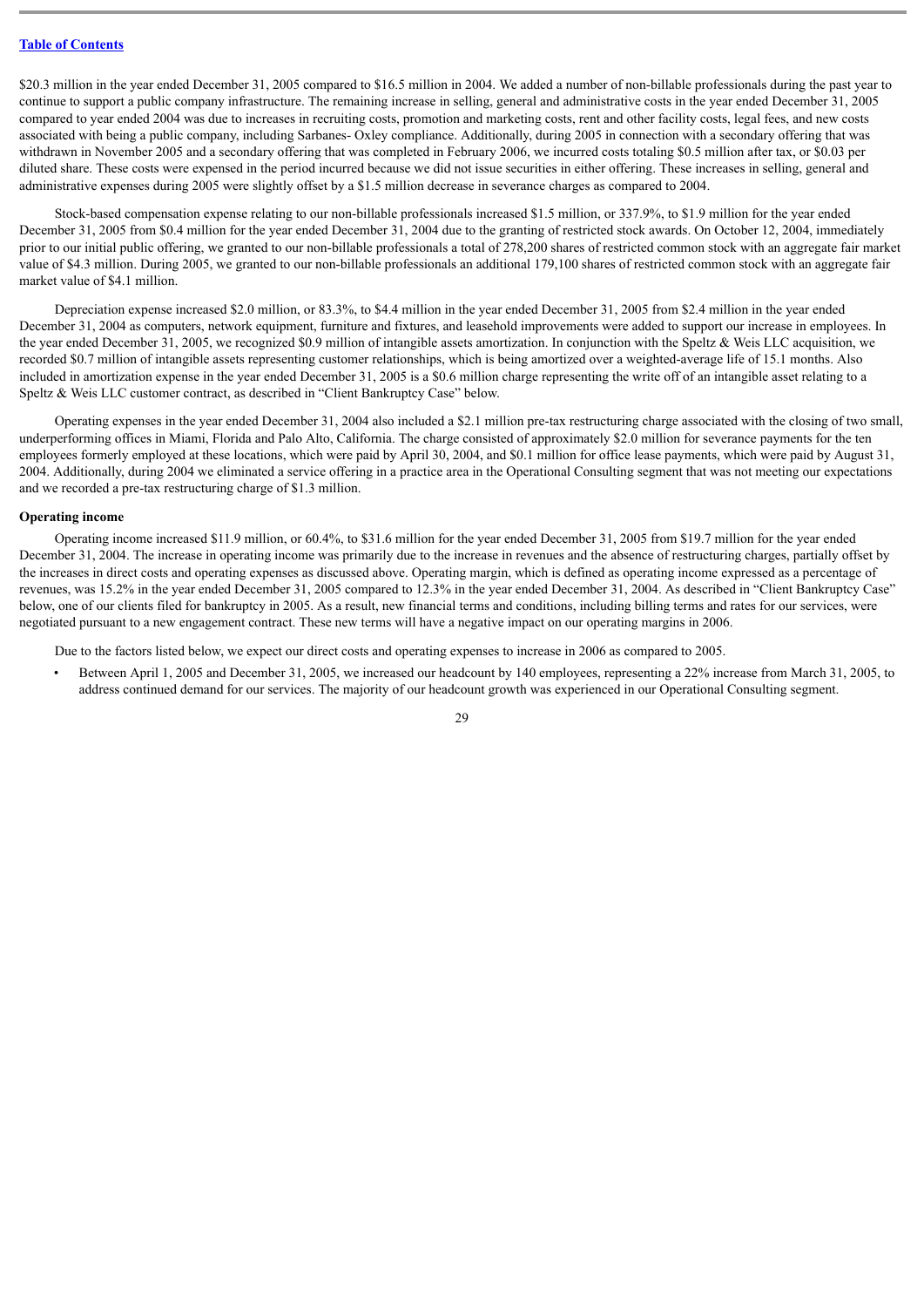- During 2005, we increased the number of our managing directors who are consultants from 56 at December 31, 2004 to 75 at December 31, 2005. In addition, in January 2006, we promoted 11 of our employees to the managing director level, compared to 3 in January 2005. During 2006, we expect to continue to hire additional managing directors. We anticipate that some of these managing directors will initially focus their time on sales efforts during the first part of 2006 and may not be fully productive until later in 2006.
- In 2006, we expect to hire additional managers, associates and analysts to expand support for our existing practices and better leverage our managing directors and directors.
- During the third and fourth quarters of 2005, we entered into new lease agreements for two of our offices, including one in New York City.

As a result of the costs associated with these factors, combined with anticipated ongoing growth in our business activity and the reduced billing rates at a client who filed for bankruptcy as described in "Client Bankruptcy Case" below, we expect our operating margin for the first quarter of 2006 to be lower than the 17.6% operating margin we experienced in the first quarter of 2005, as we absorb these costs during the first part of 2006. Although we expect operating margins to increase over the remainder of the year as we fully integrate our new hires and leverage the lease investments we made in the second half of 2005, there can be no assurance that our expectations will be met and therefore our operating margins may be less than we expect.

#### **Net income attributable to common stockholders**

Net income attributable to common stockholders increased \$7.9 million, or 78.9%, to \$17.8 million for the year ended December 31, 2005 from \$9.9 million for the year ended December 31, 2004. Diluted earnings per share increased 45.8% to \$1.05 for the year ended December 31, 2005 from \$0.72 for the year ended December 31, 2004. The increase was primarily attributable to an increase in net income, partially offset by an increase in weighted-average shares resulting from our initial public offering. Speltz & Weis LLC's operations, which included the negative impact of the charges described in "Client Bankruptcy Case" below, had the effect of reducing our diluted earnings per share by \$0.10 during the year ended December 31, 2005.

# **Segment results**

#### **Financial Consulting**

#### **Revenues**

Financial Consulting segment revenues, which includes revenues generated by Speltz & Weis LLC since the date of the acquisition, increased \$25.8 million, or 27.9%, to \$118.2 million for the year ended December 31, 2005 from \$92.4 million for the year ended December 31, 2004. Revenues from timeand-expense engagements increased \$28.9 million, or 34.1%, to \$113.6 million for the year ended December 31, 2005 from \$84.7 million for the year ended December 31, 2004. Revenues from fixed-fee engagements decreased \$1.4 million, or 23.3%, to \$4.6 million for the year ended December 31, 2005 from \$6.0 million for the year ended December 31, 2004. There were no revenues from performance-based engagements for the year ended December 31, 2005 as compared to \$1.7 million for the year ended December 31, 2004, which primarily consisted of fees recognized relating to the successful completion of a series of asset sales transactions managed on behalf of a single client over a two-year period.

Of the overall \$25.8 million increase in revenues, \$10.7 million was attributable to an increase in the utilization rate of our consultants, \$7.9 million was attributable to an increase in the average billing rate per hour, and \$7.2 million was attributable to an increase in the number of consultants and an increase in the usage of independent contractors. These increases were reflective of growing demand for our services from new and existing clients. The Financial Consulting segment's utilization rate increased to 79.9% for the year ended December 31, 2005 from 71.6% for the year ended December 31, 2004. The average billing rate per hour increased 7.0% to \$275 for the year ended December 31, 2005 from \$257 for the year ended December 31, 2004. Independent contractor revenues increased to \$2.3 million for the year ended December 31, 2005 from \$0.2 million for 2004.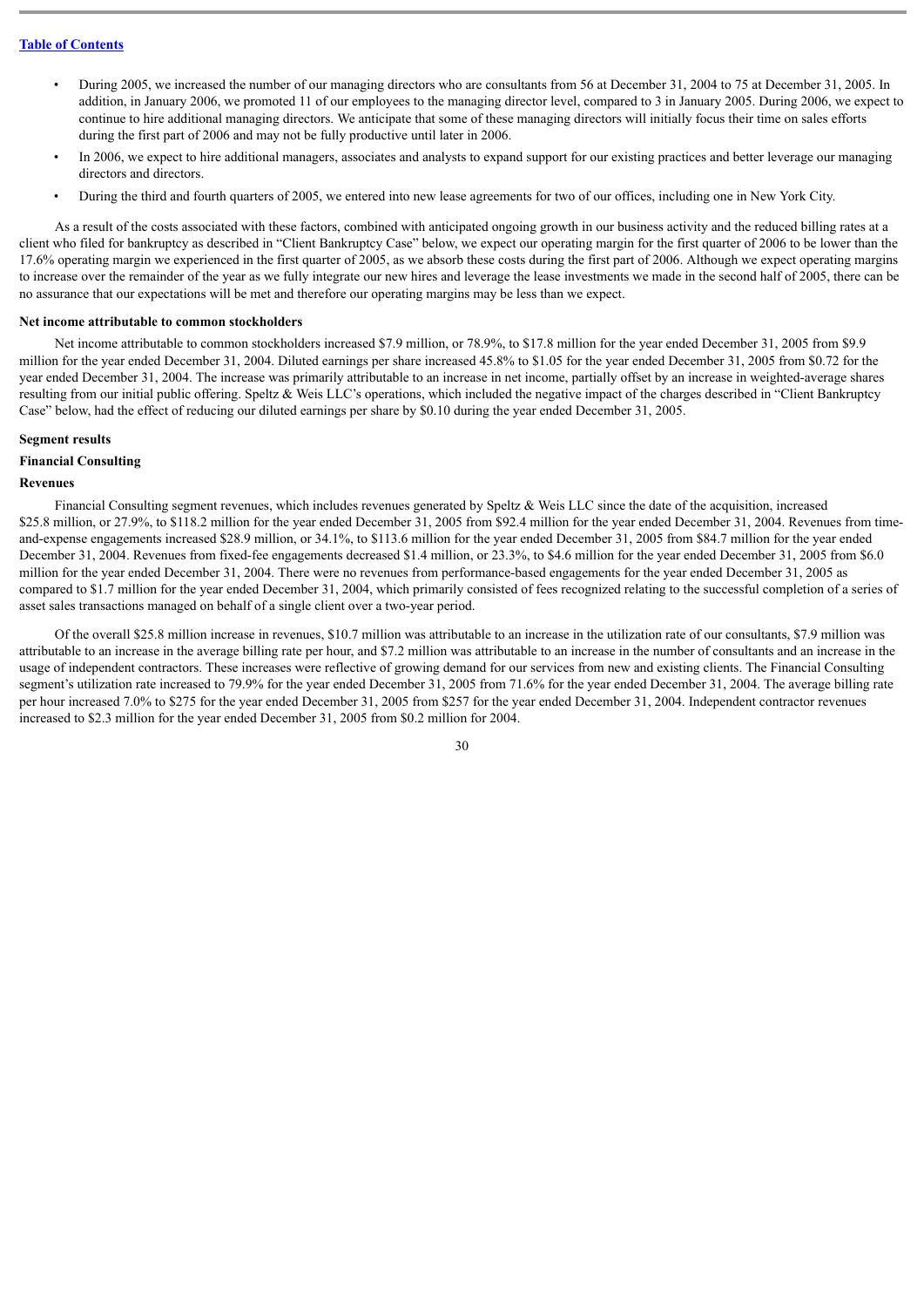#### **Operating income**

Financial Consulting segment operating income increased \$12.3 million, or 35.8%, to \$46.7 million in the year ended December 31, 2005 from \$34.4 million in the year ended December 31, 2004. Segment operating margin, defined as segment operating income expressed as a percentage of segment revenues, increased to 39.5% in the year ended December 31, 2005 from 37.2% in the year ended December 31, 2004.

#### **Operational Consulting**

#### **Revenues**

Operational Consulting segment revenues increased \$21.8 million, or 32.5%, to \$89.0 million for the year ended December 31, 2005 from \$67.2 million for the year ended December 31, 2004. Revenues from time-and-expense engagements increased \$14.4 million, or 30.1%, to \$62.3 million for the year ended December 31, 2005 from \$47.9 million for the year ended December 31, 2004. Revenues from fixed-fee engagements increased \$6.4 million, or 50.0%, to \$19.2 million for the year ended December 31, 2005 from \$12.8 million for the year ended December 31, 2004. Revenues from performance-based engagements increased \$1.0 million, or 15.4%, to \$7.5 million for the year ended December 31, 2005 from \$6.5 million for the year ended December 31, 2004.

Of the overall \$21.8 million increase in revenues, \$20.2 million was attributable to an increase in the number of consultants and increased usage of independent contractors, \$1.5 million was attributable to an increase in the average billing rate per hour, and \$0.1 million was attributable to an increase in the utilization rate of our consultants. These increases were reflective of growing demand for our services from new and existing clients. The average number of consultants increased to 278 for the year ended December 31, 2005 from 206 for the year ended December 31, 2004, as we added a significant number of consultants over the past year. Independent contractor revenues increased \$1.0 million, or 55.6%, to \$2.8 million for the year ended December 31, 2005 from \$1.8 million for the year ended December 31, 2004. The average billing rate per hour increased 1.8% to \$222 for the year ended December 31, 2005 from \$218 for 2004. The Operational Consulting segment's utilization rate remained fairly flat at 73.1% for the year ended December 31, 2005 compared to 73.0% for the year ended December 31, 2004.

#### **Operating income**

Operational Consulting segment operating income increased \$8.7 million, or 37.7%, to \$31.7 million for the year ended December 31, 2005 from \$23.0 million for the year ended December 31, 2004. Segment operating margin increased to 35.6% in the year ended December 31, 2005 from 34.3% in 2004.

#### **Client Bankruptcy Case**

On July 5, 2005, one of our clients filed for bankruptcy. Subsequent to the filing of the bankruptcy, we continued to provide interim management, revenue cycle management and strategic sourcing services under an engagement contract with the client. In addition, we continued to provide services pursuant to a separate engagement contract with the client's bankruptcy counsel to assist with the bankruptcy process.

On October 21, 2005, the client filed an application with the Bankruptcy Court to authorize our retention during the bankruptcy process. In connection with the application, new financial terms and conditions of the engagement contracts, including billing terms and rates for our services, were negotiated and agreed to with the client and certain other interested parties retroactive to July 5, 2005 pursuant to a new engagement contract that superseded the original contracts. At a hearing held on October 28, 2005, the Bankruptcy Court approved on an interim basis our retention based on these agreed upon terms. On December 14, 2005, the Bankruptcy Court approved our retention on a permanent basis. There could be challenges during the bankruptcy process to the fees earned by us and Speltz & Weis LLC, as well as challenges during and after the bankruptcy process to fees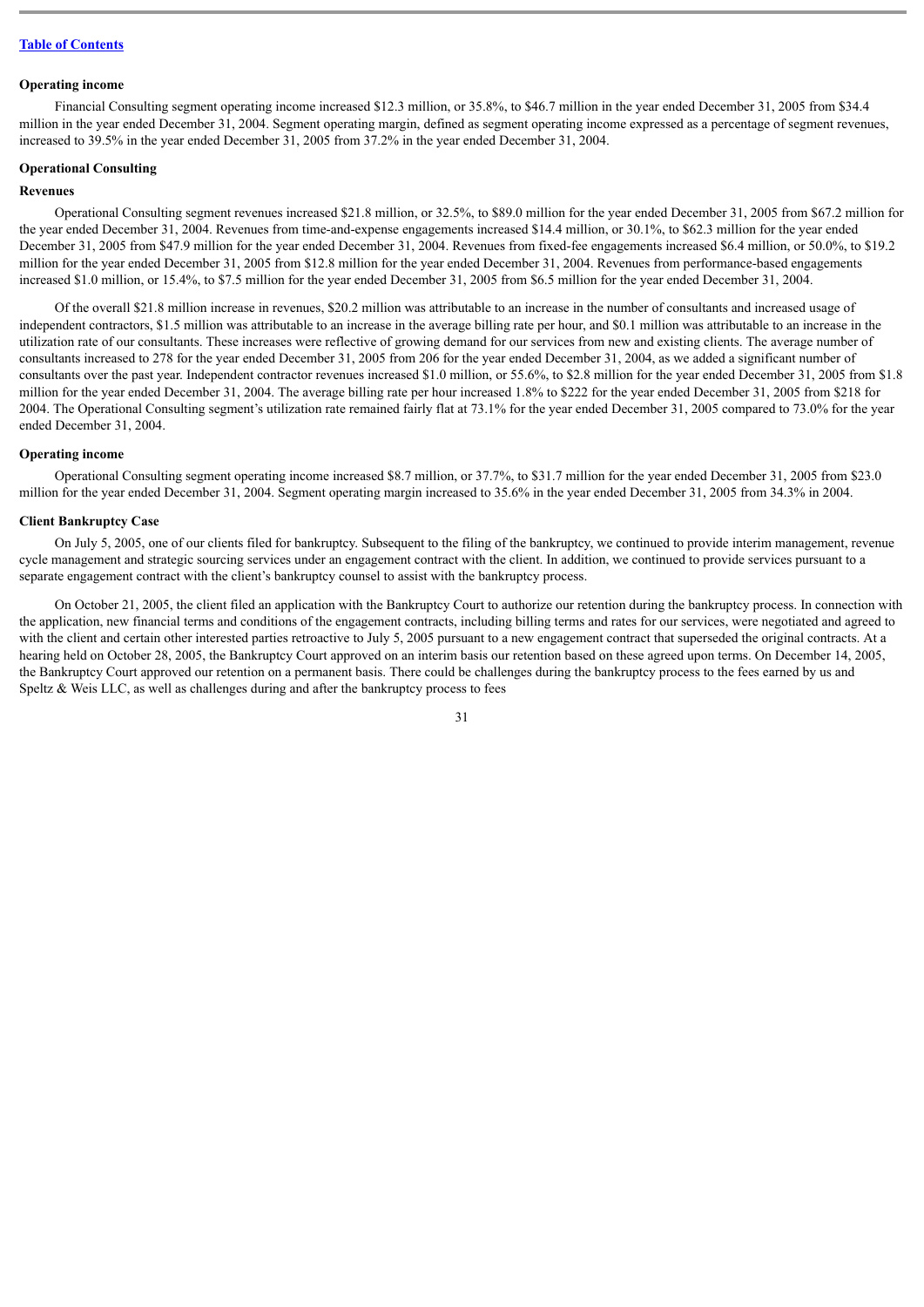earned by us and Speltz & Weis LLC prior to the bankruptcy filing on July 5, 2005, as several parties to the bankruptcy proceeding have reserved their right to challenge those fees. Although no such claim has been brought to date, if a claim is brought in the future, the claim could have a material adverse impact on our financial position, results of operations, earnings per share or cash flows in the period in which such claim were resolved.

The effect of the change in financial terms approved by the Bankruptcy Court on December 14, 2005 was to reduce revenues in the year ended December 31, 2005 by \$2.1 million from the amounts provided for under the original terms of the interim management contract with the client. The results for the year ended December 31, 2005 also reflect legal and related costs totaling approximately \$0.9 million associated with the bankruptcy process.

Based on the projected cash flows under the new financial terms and conditions approved by the Bankruptcy Court, the intangible value that we assigned to the interim management contract in connection with the Speltz & Weis LLC acquisition has decreased. Accordingly, we wrote off the remaining carrying value of this contract in the third quarter of 2005. This charge, totaling \$0.6 million, is included in depreciation and amortization for the year ended December 31, 2005 and is attributable to the Financial Consulting segment.

#### **Year ended December 31, 2004 compared to year ended December 31, 2003**

#### **Revenues**

Revenues increased \$58.1 million, or 57.2%, to \$159.6 million for the year ended December 31, 2004 from \$101.5 million for the year ended December 31, 2003. Revenues from time-and-expense engagements increased \$46.5 million, or 54.0%, to \$132.6 million for the year ended December 31, 2004 from \$86.1 million for the year ended December 31, 2003. Revenues from fixed-fee engagements increased \$6.7 million, or 55.4%, to \$18.8 million for the year ended December 31, 2004 from \$12.1 million for the year ended December 31, 2003. Revenues from performance-based engagements increased \$4.9 million, or 148.5%, to \$8.2 million for the year ended December 31, 2004 from \$3.3 million for the year ended December 31, 2003.

The overall \$58.1 million increase in revenues resulted from a \$32.3 million increase in revenues attributable to an increase in billable hours associated with new and existing client engagements and the hiring of additional consultants, a \$16.7 million increase in revenues attributable to an increase in the average billing rate per hour and a \$9.1 million increase in revenues attributable to an increase in our utilization rate. The average number of consultants increased to 485 for the year ended December 31, 2004 from 361 for the year ended December 31, 2003 as we added a substantial number of consultants during the second half of 2003 to meet growing demand for our services and position us for future growth. The average billing rate per hour increased 10.1% to \$239 for the year ended December 31, 2004 from \$217 for the year ended December 31, 2003. In addition, our utilization rate increased to 72.2% for the year ended December 31, 2004 from 66.1% in the year ended December 31, 2003.

#### **Total direct costs**

Our direct costs increased \$22.9 million, or 33.0%, to \$92.3 million in the year ended December 31, 2004 from \$69.4 million in the year ended December 31, 2003. This increase in cost was primarily attributable to the increase in the average number of consultants described above.

Stock-based compensation expense increased to \$1.0 million primarily due to the issuance of employee stock option awards with a higher intrinsic value during the first quarter of 2004 and the granting of restricted common stock awards to our consultants. On October 12, 2004, immediately prior to our initial public offering, we granted to our consultants a total of 489,500 shares of restricted common stock with an aggregate fair market value of \$7.6 million.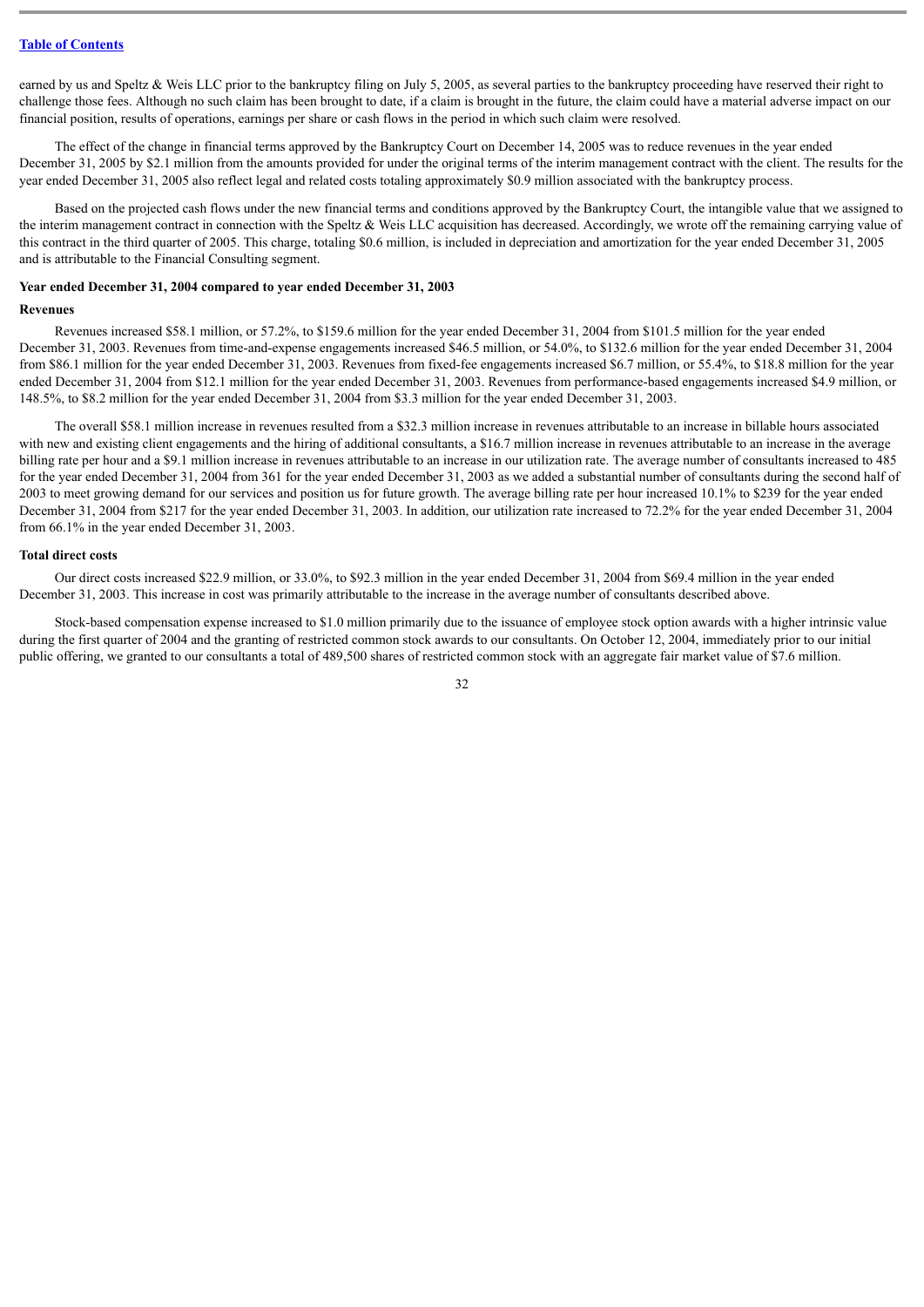#### **Operating expenses**

Selling, general and administrative expenses increased \$15.2 million, or 60.3%, to \$40.4 million in the year ended December 31, 2004 from \$25.2 million in the year ended December 31, 2003. The increase was due in part to an increase in the average number of non-billable professionals to 113 for the year ended December 31, 2004 from 76 for the year ended December 31, 2003 and their related compensation and benefit costs of \$16.5 million in the year ended December 31, 2004 compared to \$9.0 million in the year ended December 31, 2003. Selling, general and administrative expenses in the year ended December 31, 2004 also included severance charges totaling \$1.8 million as we eliminated the positions of certain managing directors and other senior level consultants. Severance charges included the settling of contractual obligations with certain managing directors. The remaining increase in selling, general and administrative expenses in 2004 compared to 2003 was due to increases in rent and other facility costs, promotion and marketing costs, and other administrative costs associated with the general growth in our business activity, as well as costs incurred to establish an infrastructure to support a public company.

Stock-based compensation expense totaled \$0.4 million for the year ended December 31, 2004 due to the granting of restricted stock awards to our nonbillable professionals. On October 12, 2004, immediately prior to our initial public offering, we granted to our non-billable professionals a total of 278,200 shares of restricted common stock with an aggregate fair market value of \$4.3 million.

Depreciation expense increased \$0.8 million, or 50.0%, to \$2.4 million in the year ended December 31, 2004 from \$1.6 million in the year ended December 31, 2003 as computers, furniture and fixtures, and leasehold improvements were added to support our increase in employees. There was no amortization expense in 2004 compared to \$3.7 million in the year ended December 31, 2003. The amortization expense in 2003 related to \$5.5 million in intangible costs paid in 2002 to obtain the release of certain of our employees from non-competition agreements with Arthur Andersen LLP, their former employer, and the related assumption of \$0.8 million in liabilities, both of which were fully amortized by December 31, 2003.

Operating expenses in 2004 included a \$2.1 million pre-tax restructuring charge associated with the closing of two small, underperforming offices in Miami, Florida and Palo Alto, California. The charge consisted of approximately \$2.0 million for severance payments for the ten employees formerly employed at these locations, which were paid by April 30, 2004, and \$0.1 million for office lease payments, which were paid by August 31, 2004. We also incurred a \$1.3 million pre-tax restructuring charge as we decided to eliminate a service offering of a practice area in the Operational Consulting segment that was not meeting our expectations.

Other operating expenses in the year ended December 31, 2003 consisted of a \$1.7 million charge for the loss associated with the abandonment of an office lease.

#### **Operating income (loss)**

Operating income in the year ended December 31, 2004 was \$19.7 million compared to an operating loss of \$0.2 million in the year ended December 31, 2003. The increase in operating income was primarily due to revenue growing at a higher rate as compared to the growth in direct costs and operating expenses. Operating margin was 12.3% in the year ended December 31, 2004.

#### **Segment results**

## **Financial Consulting**

#### **Revenues**

Financial Consulting segment revenues increased \$24.4 million, or 35.8%, to \$92.4 million for the year ended December 31, 2004 from \$68.0 million for the year ended December 31, 2003. Revenues from time-and-expense engagements increased \$22.5 million, or 36.2%, to \$84.7 million for the year ended December 31, 2004 from \$62.2 million for the year ended December 31, 2003. Revenues from fixed-fee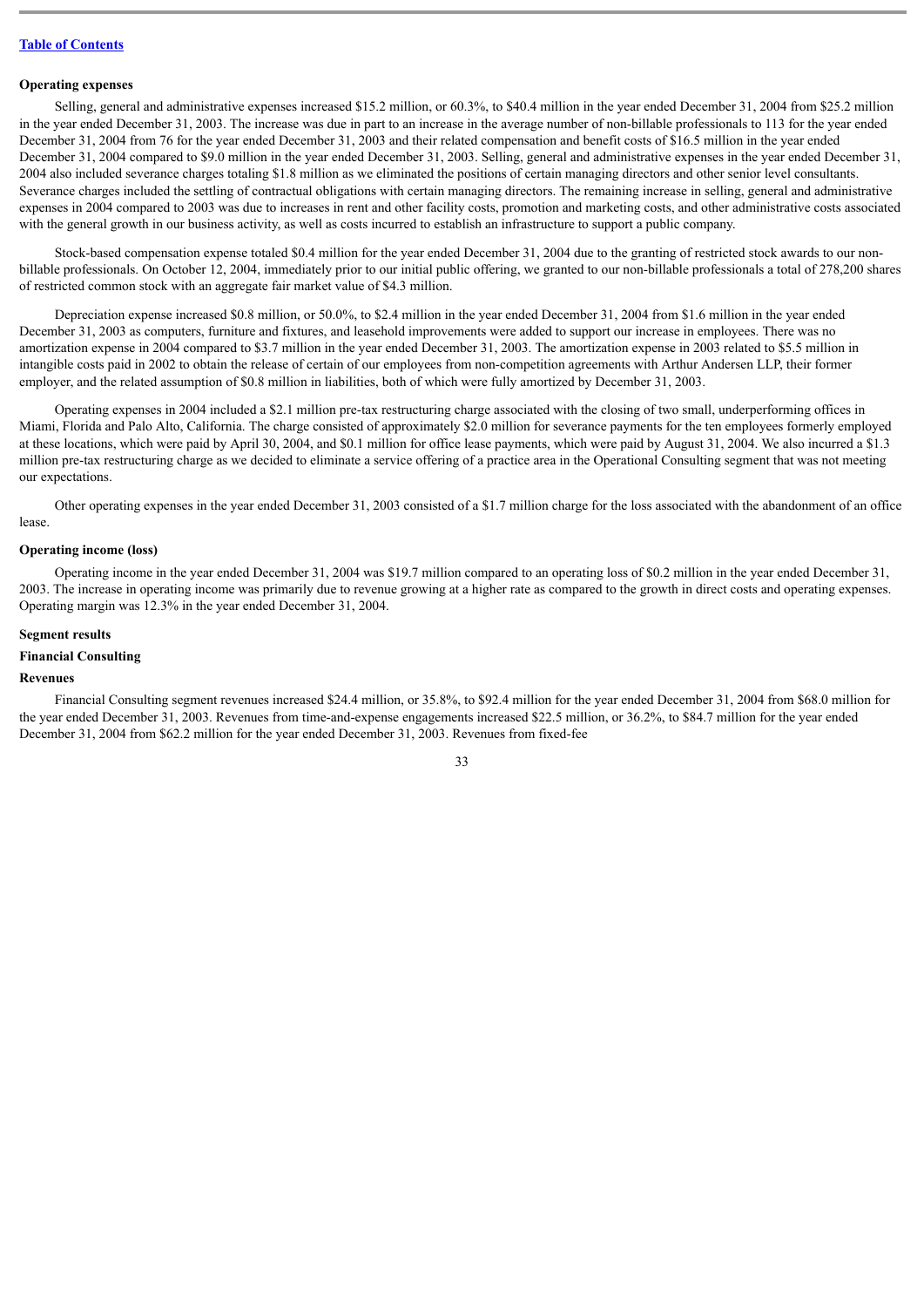engagements increased \$1.1 million, or 22.4%, to \$6.0 million for the year ended December 31, 2004 from \$4.9 million for the year ended December 31, 2003. Revenues from performance-based engagements increased \$0.8 million, or 88.9%, to \$1.7 million for the year ended December 31, 2004 from \$0.9 million for the year ended December 31, 2003. Performance-based fee revenues for the year ended December 31, 2004 consisted of a \$1.6 million success fee recognized in the second quarter relating to the successful completion of a series of asset sale transactions managed on behalf of a single client over a two-year period.

The overall \$24.4 million increase in revenues resulted from a \$10.8 million increase in revenues attributable to an increase in billable hours associated with new and existing client engagements and the hiring of additional consultants, a \$8.5 million increase in revenues attributable to an increase in the average billing rate per hour and a \$5.1 million increase in revenues attributable to an increase in our utilization rate. The average number of consultants increased to 279 for the year ended December 31, 2004 from 219 for the year ended December 31, 2003 as we added a substantial number of consultants across all of our practices to meet growing demand for our services. The average billing rate per hour increased 10.3% to \$257 for the year ended December 31, 2004 from \$233 for the year ended December 31, 2003. In addition, our utilization rate increased to 71.6% for the year ended December 31, 2004 from 66.6% for the year ended December 31, 2003.

#### **Operating income**

Financial Consulting segment operating income increased \$13.8 million, or 66.8%, to \$34.4 million in the year ended December 31, 2004 from \$20.6 million in the year ended December 31, 2003. Segment operating margin improved to 37.2% in the year ended December 31, 2004 from 30.3% in the year ended December 31, 2003, primarily as a result of the increase in revenues discussed above, partially offset by an increase in direct costs in 2004.

#### **Operational Consulting**

# **Revenues**

Operational Consulting segment revenues increased \$33.7 million, or 100.8%, to \$67.2 million for the year ended December 31, 2004 from \$33.5 million for the year ended December 31, 2003. Revenues from time-and-expense engagements increased \$24.0 million, or 100.4%, to \$47.9 million for the year ended December 31, 2004 from \$23.9 million for the year ended December 31, 2003. Revenues from fixed-fee engagements increased \$5.6 million, or 77.8%, to \$12.8 million for the year ended December 31, 2004 from \$7.2 million for the year ended December 31, 2003. Revenues from performance-based engagements increased \$4.1 million, or 170.8%, to \$6.5 million for the year ended December 31, 2004 from \$2.4 million for the year ended December 31, 2003.

The overall \$33.7 million increase in revenues resulted from a \$21.5 million increase in revenues attributable to an increase in billable hours associated with new and existing client engagements and the hiring of additional consultants, a \$8.3 million increase in revenues attributable to an increase in the average billing rate per hour and a \$3.9 million increase in revenues attributable to an increase in our utilization rate. The average number of consultants increased to 206 for the year ended December 31, 2004 from 142 for the year ended December 31, 2003. The average billing rate per hour increased 14.1% to \$218 for the year ended December 31, 2004 from \$191 for the year ended December 31, 2003. Our utilization rate of 73.0% for the year ended December 31, 2004 was up from 65.3% for the year ended December 31, 2003.

#### **Operating income**

Operational Consulting segment operating income increased \$16.2 million, or 238.7%, to \$23.0 million in the year ended December 31, 2004 from \$6.8 million in the year ended December 31, 2003. Segment operating margin increased to 34.3% in the year ended December 31, 2004 from 20.3% in the year ended December 31, 2003, primarily due to the increase in revenues discussed above, partially offset by an increase in direct costs in 2004, as well as investments made during 2003 to start a new practice and expand our capabilities in an existing practice in this segment.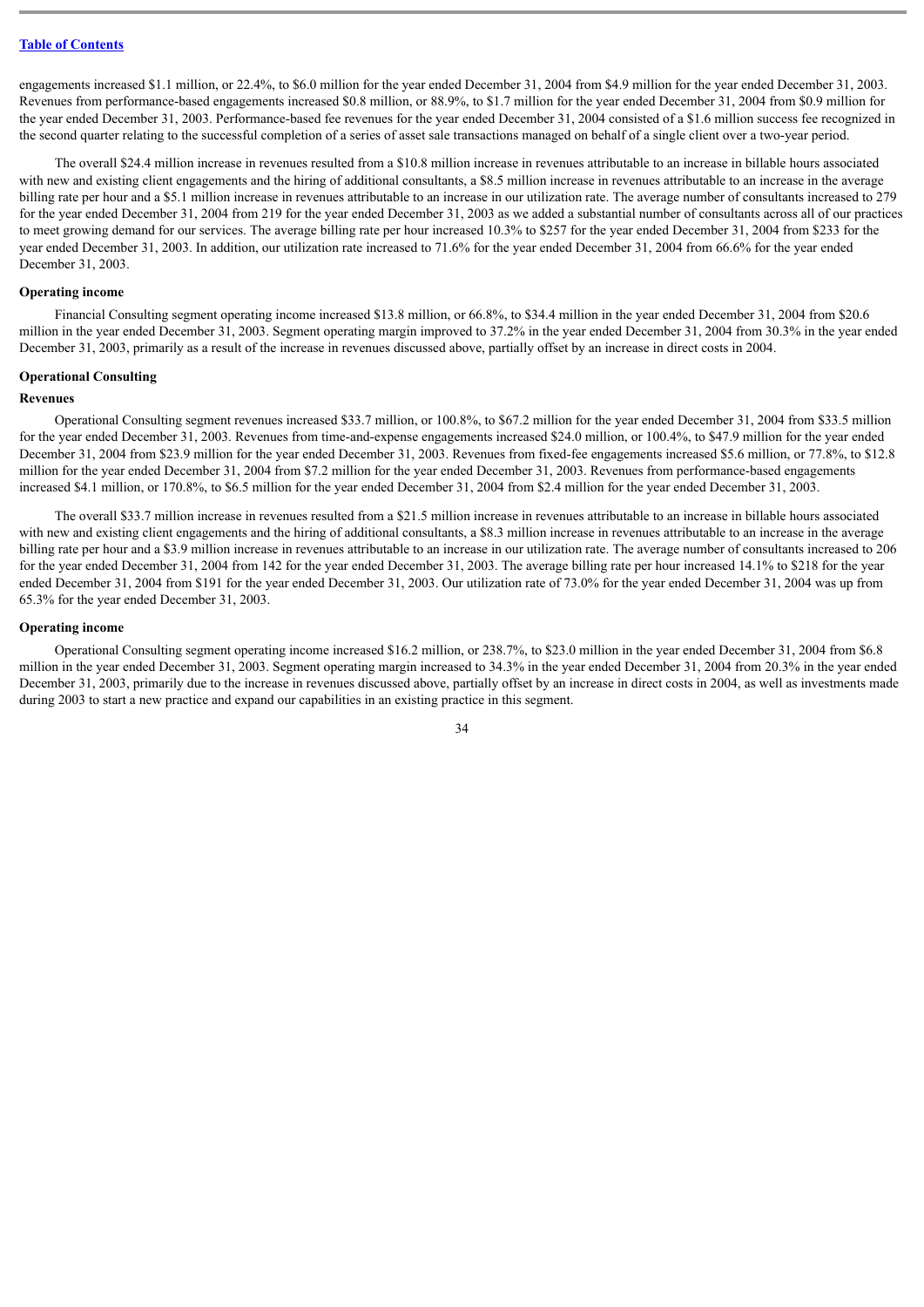# **LIQUIDITY AND CAPITAL RESOURCES**

Our primary sources of liquidity are cash flows from operations, proceeds generated by our initial public offering and debt capacity available under our credit facility. Cash and cash equivalents, consisting of demand deposits and short-term commercial paper, increased \$3.7 million, from \$28.1 million at December 31, 2004, to \$31.8 million at December 31, 2005 primarily due to increased cash from operations generated by growth in our business, partially offset by the acquisition of Speltz & Weis LLC. Cash and cash equivalents increased \$23.8 million, from \$4.3 million at December 31, 2003, to \$28.1 million at December 31, 2004 primarily due to cash generated by our initial public offering and growth in our business.

#### **Operating activities**

Cash flows generated by operating activities totaled \$26.0 million for the year ended December 31, 2005 and \$12.5 million for the year ended December 31, 2004. Our operating assets and liabilities consist primarily of receivables from billed and unbilled services, accounts payable and accrued expenses, and accrued payroll and related benefits. The volume of billings and timing of collections and payments affect these account balances. The increase in cash provided by operations for the year ended December 31, 2005 was primarily attributable to an increase in revenues and improved financial results due to the general growth of our business, which was partially offset by growth in our receivables from clients and unbilled services. Receivables from clients and unbilled services increased \$14.8 million during 2005, as compared to \$11.4 million during 2004. This increase in client balances was substantially offset by a \$11.6 million increase in accrued payroll and related benefits, which is primarily related to accrued bonuses that we will pay out in the first quarter of 2006.

Cash flows generated by operating activities totaled \$12.5 million for the year ended December 31, 2004 and \$4.0 million for the year ended December 31, 2003. The increase in cash provided by operations for the year ended December 31, 2004 was primarily attributable to higher revenues and improved financial results due to the general growth in our business. Receivables from clients and unbilled services increased \$11.4 million during the year ended December 31, 2004 primarily due to increased revenues generated and billed. This increase in client balances was substantially offset by a \$11.3 million increase in accounts payable and accrued expenses and accrued payroll and related benefits.

#### **Investing activities**

Cash used in investing activities was \$21.1 million for the year ended December 31, 2005 and \$6.9 million for the year ended December 31, 2004. During 2005, we used \$12.5 million to acquire Speltz & Weis LLC, net of cash acquired of \$1.8 million. Use of cash in both periods also pertained to the purchase of computer hardware and software, furniture and fixtures and leasehold improvements needed to meet the ongoing needs relating to the hiring of additional employees and the expansion of office space. We estimate that our cash utilized for capital expenditures in 2006 will be approximately \$12 million primarily for leasehold improvements.

Cash used by investing activities was \$6.9 million for the year ended December 31, 2004 and \$4.2 million for the year ended December 31, 2003. Use of cash in both periods pertained to the purchase of computer hardware and software, furniture and fixtures and leasehold improvements needed to meet the ongoing needs relating to the hiring of additional employees and the expansion of office space.

#### **Financing activities**

Cash used in financing activities in 2005 was \$1.2 million. During the year ended December 31, 2005 upon the vesting of restricted stock awards, we redeemed 56,145 shares of our common stock at an average stock price of \$24.16 to satisfy employee tax withholding requirements. Cash provided by financing activities was \$18.3 million for the year ended December 31, 2004 due to cash proceeds generated by our initial public offering, which we used a portion of to redeem the outstanding 8% preferred stock and repay the 8% promissory notes as discussed below. On June 29, 2004, we paid a special dividend to our stockholders. The special dividend was declared on May 12, 2004 for each outstanding share of common stock and 8% preferred stock payable to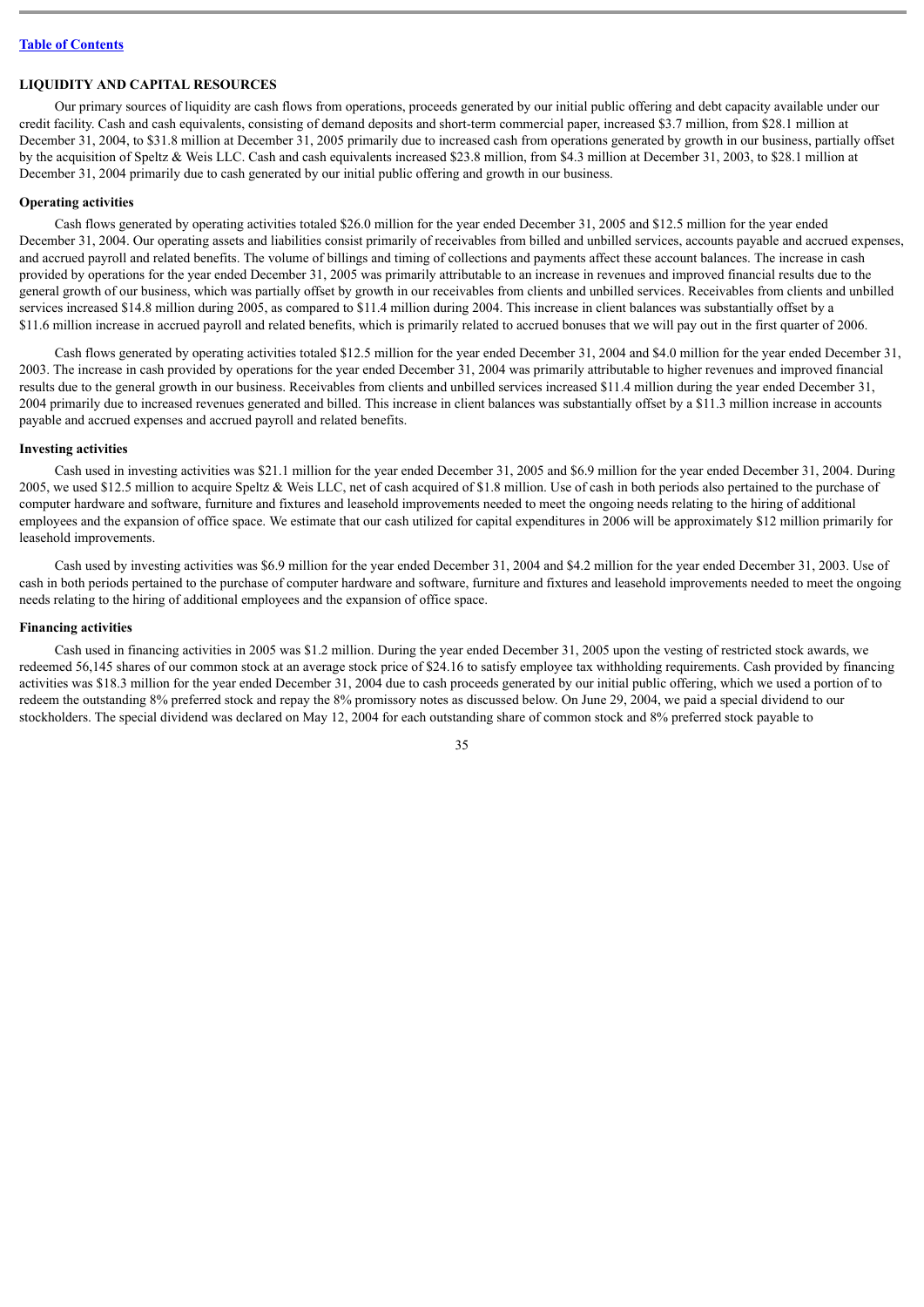holders of record on May 25, 2004. The 8% preferred stock participated on an as converted basis. The aggregate amount of the dividend was \$1.3 million, or \$0.09 per share of common stock and \$9.64 per share of 8% preferred stock. The payment of the special dividend was funded by our available cash balance and by borrowing availability under our credit agreement described below, which we repaid the following day.

Upon the consummation of our initial public offering on October 18, 2004, we used \$15.1 million of our net proceeds from the initial public offering to redeem the outstanding 8% preferred stock, plus cumulative dividends and a liquidation participation amount totaling \$2.6 million. Also on October 18, 2004, we used \$10.7 million of our net proceeds from the initial public offering to repay the 8% promissory notes, including accrued and unpaid interest of \$0.6 million.

We have a bank credit agreement that originally expired on February 10, 2006. Prior to the expiration date, we extended the credit agreement for another ninety days. The agreement allows us to borrow up to the lesser of \$25.0 million or the sum of (a) 85% of eligible accounts receivable and (b) the lesser of 40% of unbilled services or \$5.0 million. Borrowings under the agreement are limited by any outstanding letters of credit, bear interest at LIBOR plus 1.75%, and are secured by substantially all of our assets. The bank credit agreement includes covenants for minimum equity and maximum annual capital expenditures, as well as covenants restricting our ability to incur additional indebtedness or engage in certain types of transactions outside of the ordinary course of business. As of December 31, 2005, we were in compliance with the bank credit agreement debt covenants and had no borrowings outstanding. The balance available under the agreement was \$18.5 million after the calculation of eligible accounts receivable and unbilled services balances and a reduction of approximately \$6.5 million for letters of credit outstanding.

### **Future needs**

Our primary financing need has been to fund our growth. Our growth strategy includes hiring additional consultants and expanding our service offerings through existing consultants, new hires or acquisitions. We intend to fund such growth over the next twelve months with funds generated from operations, proceeds from our initial public offering and borrowing availability under our credit agreement. Because we expect that our future annual growth rate in revenues and related percentage increases in working capital balances will moderate, we believe cash generated from operations and the initial public offering, supplemented as necessary by borrowings under our credit facility, will be adequate to fund this growth. Over the longer term, we expect that cash flow from operations, supplemented by short- and long- term financing, as necessary, will be adequate to fund day-to-day operations and capital expenditure requirements. Our ability to secure short-term and long-term financing in the future will depend on several factors, including our future profitability, the quality of our accounts receivable and unbilled services, our relative levels of debt and equity and overall condition of the credit markets.

### **CONTRACTUAL OBLIGATIONS**

The following tables represent our obligations and commitments to make future payments under contracts, such as lease agreements, and under contingent commitments as of December 31, 2005 (in thousands).

|                               | Less than<br>1 year | $1 - 3$<br>years | $4 - 5$<br>years | After 5<br>years  | Total    |
|-------------------------------|---------------------|------------------|------------------|-------------------|----------|
|                               |                     |                  |                  |                   |          |
| Notes payable                 | \$1,000             | \$2,000          |                  | $\hspace{0.05cm}$ | \$3,000  |
| Interest on notes payable     | 120                 | 120              |                  |                   | 240      |
| Capital lease obligations     | 282                 | 127              |                  |                   | 409      |
| Operating lease obligations   | 7,003               | 27,010           | 14,916           | 25,629            | 74,558   |
| Purchase obligations          | 997                 | 322              |                  |                   | 1,319    |
|                               |                     |                  |                  |                   |          |
| Total contractual obligations | \$9,402             | \$29,579         | \$14,916         | \$25,629          | \$79,526 |
|                               |                     |                  |                  |                   |          |

We lease our facilities and certain equipment under operating lease arrangements expiring on various dates through 2016, with various renewal options. We lease office facilities under noncancelable operating leases that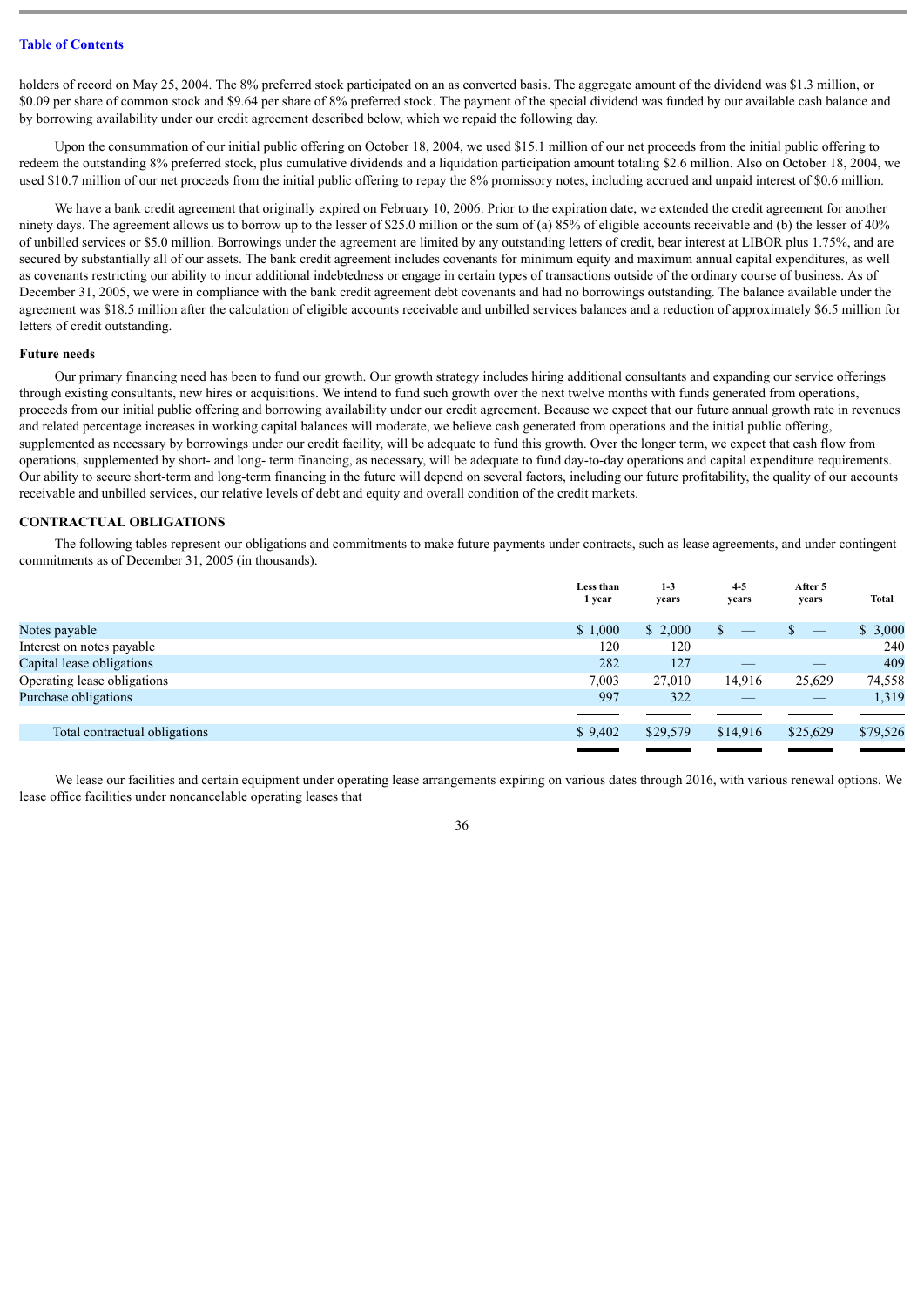include fixed or minimum payments plus, in some cases, scheduled base rent increases over the term of the lease. Certain leases provide for monthly payments of real estate taxes, insurance and other operating expense applicable to the property. Some of the leases contain provisions whereby the future rental payments may be adjusted for increases in operating expense above the specified amount.

Purchase obligations include sponsorships, subscriptions to research tools and other commitments to purchase services where we cannot cancel or would be required to pay a termination fee in the event of cancellation.

#### **OFF BALANCE SHEET ARRANGEMENTS**

We have not entered into any off-balance sheet arrangements.

#### **RECENT ACCOUNTING PRONOUNCEMENT**

In December 2004, the Financial Accounting Standards Board issued SFAS No. 123 (revised 2004), "Share-Based Payment," ("SFAS No. 123R"). In April 2005, the SEC adopted a new rule that amends the effective date of SFAS No. 123R. Under the new rule, we adopted SFAS No. 123R effective January 1, 2006. This statement requires that the costs of employee share-based payments be measured at fair value on the awards' grant date and be recognized in the financial statements over the requisite service period. SFAS No. 123R supersedes APB 25 and its related interpretations, and eliminates the alternative to use APB 25's intrinsic value method of accounting, which we were using prior to the adoption of SFAS No. 123R. Additionally, SFAS No. 123R amends SFAS No. 95, "Statement of Cash Flows," to require that excess tax benefits be reported as a financing cash inflow rather than as a reduction of taxes paid.

SFAS No. 123R allows for two alternative transition methods. The first method is the modified prospective application whereby compensation cost for the portion of awards for which the requisite service has not yet been rendered that are outstanding as of the adoption date will be recognized over the remaining service period. The compensation cost for that portion of awards will be based on the fair value of those awards on the grant date as calculated for pro forma disclosures under SFAS No. 123, as originally issued. All new awards and awards that are modified, repurchased, or cancelled after the adoption date will be accounted for under the provisions of SFAS No. 123R. The second method is the modified retrospective application, which requires that we restate prior period financial statements. The modified retrospective application may be applied either to all prior periods or only to prior interim periods in the year of adoption of this statement. Effective January 1, 2006, we adopted the modified prospective transition method and we do not expect the adoption of SFAS No. 123R to have a material impact on our financial position, results of operations, earnings per share, and cash flows.

### **SUBSEQUENT EVENT**

In a secondary offering completed in February 2006, HCG Holdings LLC sold 6,300,000 of its shares of the Company's common stock at an offering price of \$27.00 per share. Upon completion of the offering, HCG Holdings LLC held approximately 14.0% of the Company's issued and outstanding common stock. The Company did not offer any shares and did not receive any proceeds from this offering. Additionally, the underwriters may also purchase up to an additional 945,000 shares of common stock from HCG Holdings LLC at the public offering price within 30 days from February 3, 2006.

# **ITEM 7A. QUANTITATIVE AND QUALITATIVE DISCLOSURES ABOUT MARKET RISK.**

We are exposed to market risks related to interest rates and changes in the market value of our investments. We do not enter into interest rate caps or collars or other hedging instruments.

Our exposure to changes in interest rates is limited to borrowings under the bank credit agreement, which has a variable interest rates tied to the LIBOR or prime rate. We had no borrowings outstanding under our bank credit agreement as of December 31, 2004 and 2005; therefore, any change in interest rates would not have a material effect on our financial position or operating results.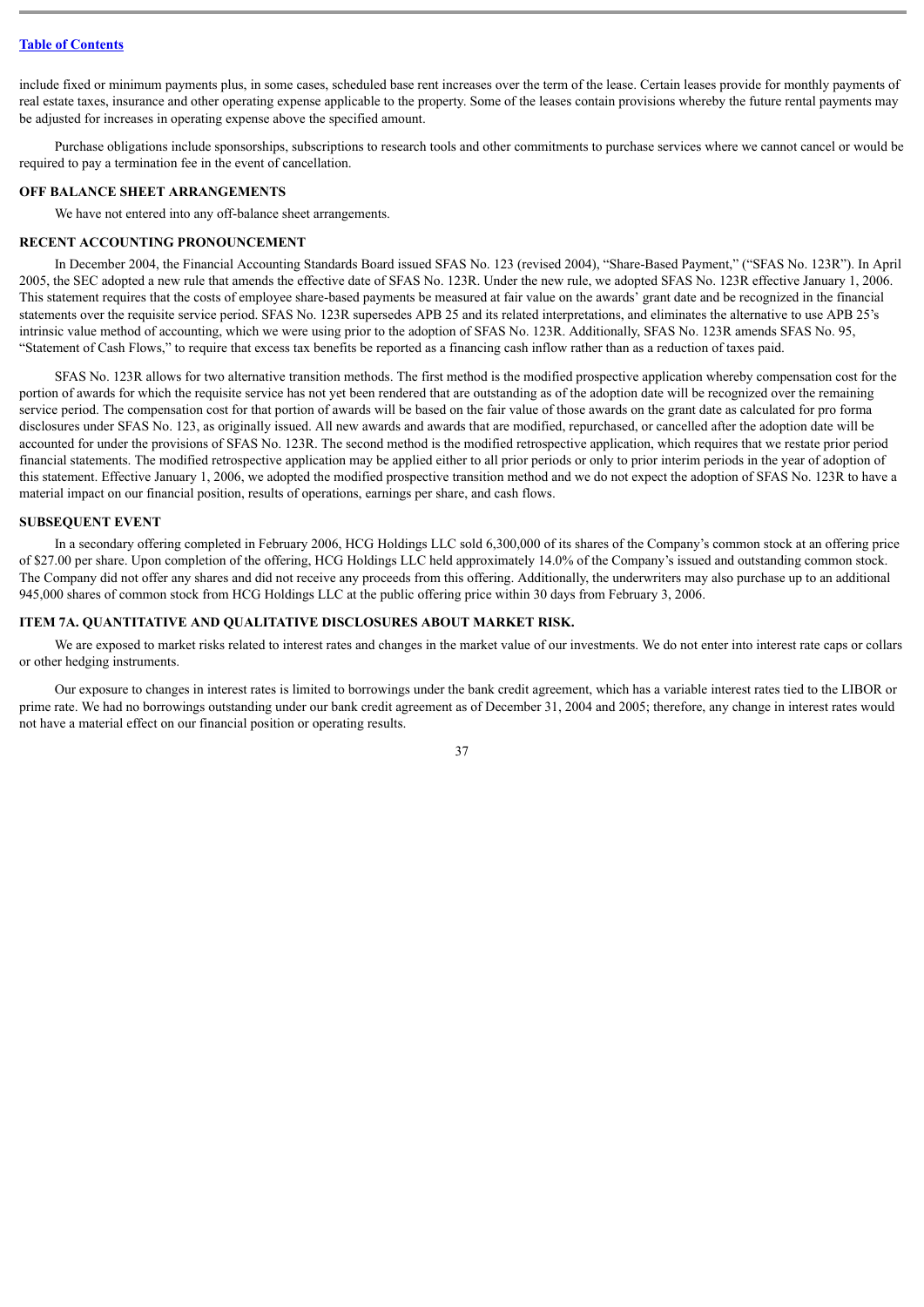At December 31, 2005, we had notes payable totaling \$3.0 million that are payable in three equal annual installments beginning on May 8, 2006. We are not exposed to significant interest rate risks in respect to these notes as they bear a fixed interest rate at 4% per annum.

From time to time, we invest excess cash in marketable securities. These investments principally consist of overnight sweep accounts and short-term commercial paper. Due to the short maturity of our investments and debt obligations, we have concluded that we do not have material market risk exposure.

### **ITEM 8. FINANCIAL STATEMENTS AND SUPPLEMENTARY DATA.**

The Company's consolidated financial statements and supplementary data are included in pages F-1 through F-24 of this annual report on Form 10-K.

# **ITEM 9. CHANGES IN AND DISAGREEMENTS WITH ACCOUNTANTS ON ACCOUNTING AND FINANCIAL DISCLOSURE.**

None.

### **ITEM 9A. CONTROLS AND PROCEDURES.**

# **Disclosure Controls and Procedures**

Our management, with the participation of the Company's Chief Executive Officer and Chief Financial Officer, has evaluated the effectiveness of our disclosure controls and procedures (as such term is defined in Rules 13a-15(e) and 15d-15(e) under the Securities Exchange Act of 1934, as amended (the "Exchange Act")) as of December 31, 2005. Based on this evaluation, our Chief Executive Officer and Chief Financial Officer have concluded that, as of December 31, 2005, our disclosure controls and procedures are effective in recording, processing, summarizing and reporting, on a timely basis, information required to be disclosed by us in the reports we file or submit under the Exchange Act and such information is accumulated and communicated to management as appropriate to allow timely decisions regarding required disclosure.

## **Management's Report on Internal Control Over Financial Reporting**

Our management is responsible for establishing and maintaining adequate internal control over financial reporting for the Company. Internal control over financial reporting is a process designed to provide reasonable assurance regarding the reliability of financial reporting and the preparation of financial statements for external purposes in accordance with generally accepted accounting principles and includes those policies and procedures that:

(i) Pertain to the maintenance of records that in reasonable detail accurately and fairly reflect the transactions and dispositions of the assets of the Company;

(ii) Provide reasonable assurance that transactions are recorded as necessary to permit preparation of financial statements in accordance with generally accepted accounting principles, and that receipts and expenditures of the Company are being made only in accordance with authorizations of management and directors of the Company; and

(iii) Provide reasonable assurance regarding prevention or timely detection of unauthorized acquisition, use or disposition of the Company's assets that could have a material effect on the financial statements.

Due to its inherent limitations, internal control over financial reporting may not prevent or detect misstatements. Also, projections of any evaluation of effectiveness to future periods are subject to the risk that controls may become inadequate because of changes in conditions, or that the degree of compliance with the policies or procedures may deteriorate.

Under the supervision and participation of our Chief Executive Officer and Chief Financial Officer, we conducted an evaluation of the effectiveness of the Company's internal control over financial reporting based on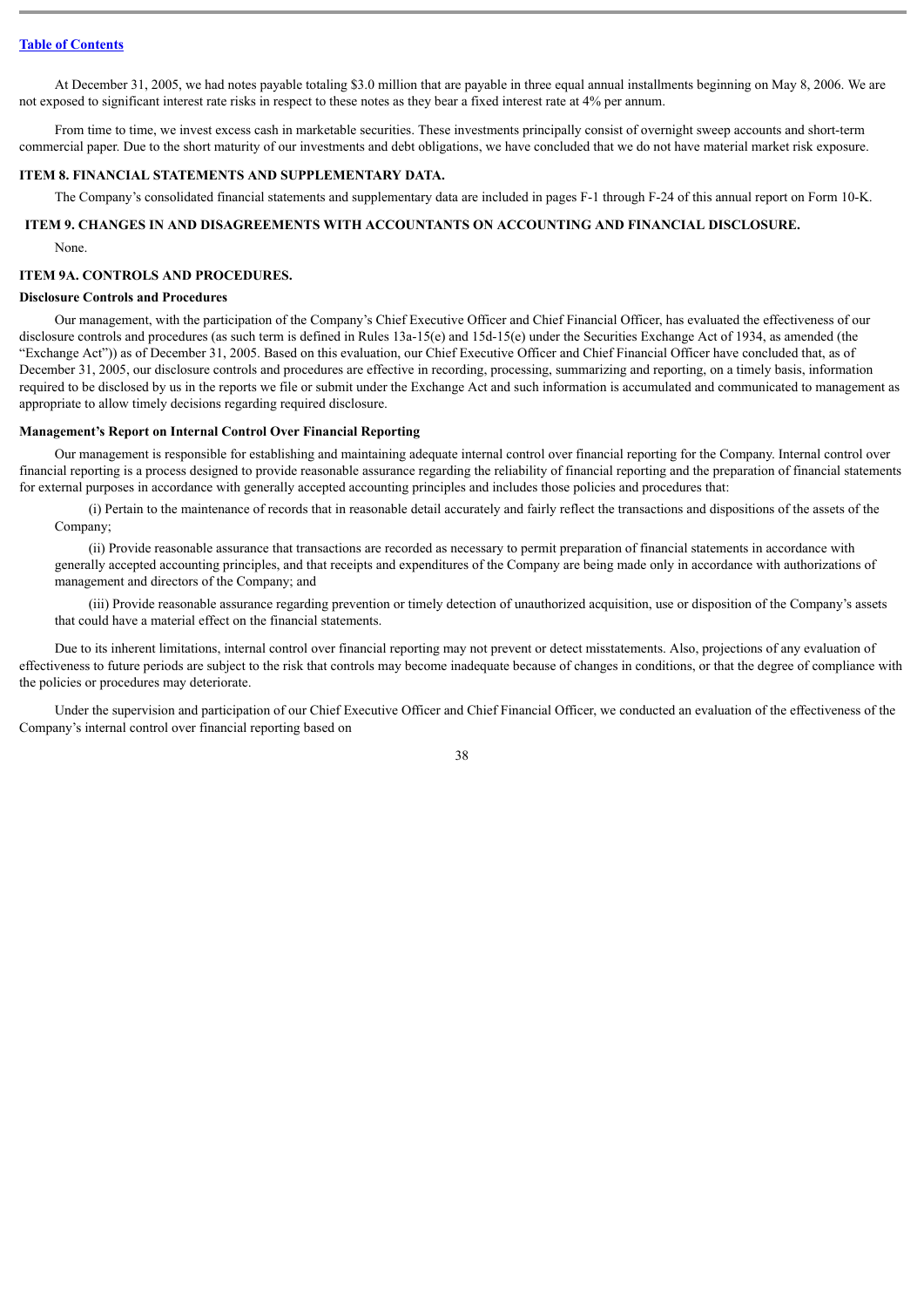the framework in Internal Control—Integrated Framework issued by the Committee of Sponsoring Organizations of the Treadway Commission. Based on this evaluation, we have concluded that the Company's internal control over financial reporting was effective as of December 31, 2005.

Our management's assessment of the effectiveness of the Company's internal control over financial reporting as of December 31, 2005 has been audited by PricewaterhouseCoopers LLP, an independent registered public accounting firm, as stated in their report appearing on page F-2 of this annual report on Form 10-K.

# **Changes in Internal Control Over Financial Reporting**

There has been no change in our internal control over financial reporting (as such term is defined in Rules 13a-15(f) and 15d-15(f) under the Exchange Act) that occurred during the quarter ended December 31, 2005 that has materially affected, or is reasonably likely to materially affect, our internal control over financial reporting.

# **ITEM 9B. OTHER INFORMATION.**

None.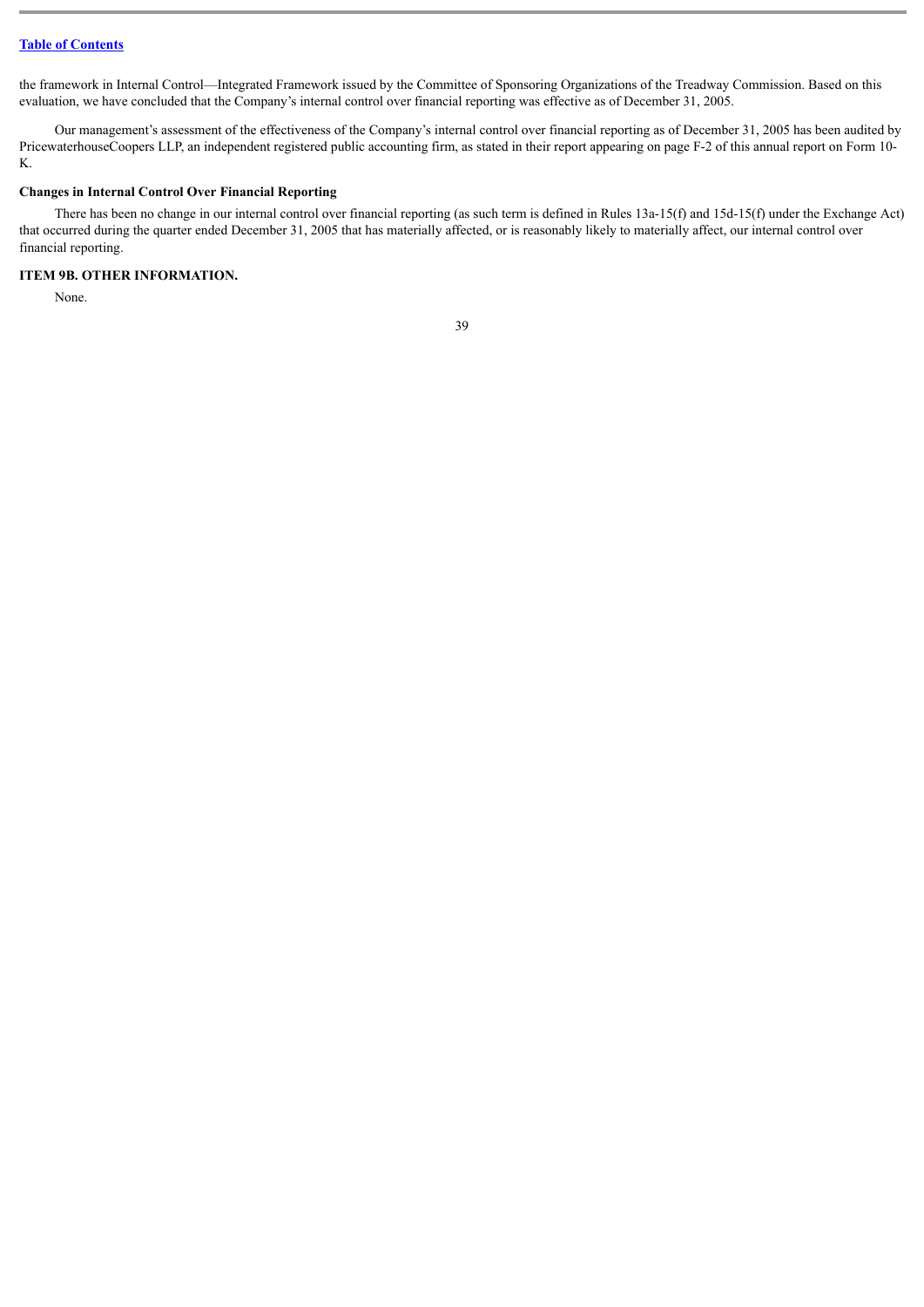### **PART III**

# **ITEM 10. DIRECTORS AND EXECUTIVE OFFICERS OF THE REGISTRANT**

#### **Directors and Executive Officers**

The information required by this item is incorporated by reference from portions of our definitive proxy statement for our annual meeting of stockholders to be filed with the SEC pursuant to Regulation 14A by April 30, 2006 (the "Proxy Statement") under "Nominees to Board of Directors," "Directors Not Standing For Election," "Executive Officers" and "Board Meetings and Committees."

### **Compliance with Section 16(a) of the Exchange Act**

The information required by this item is incorporated by reference from a portion of the Proxy Statement under "Section 16(a) Beneficial Ownership Reporting Compliance."

#### **Code of Business Conduct and Ethics**

We have adopted a Code of Business Conduct and Ethics (the "Code") that is applicable to all our employees, officers and directors. The Code is available on our website at *www.huronconsultinggroup.com*. If we make any amendments to or grant any waivers from the Code which are required to be disclosed pursuant to the Securities Exchange Act of 1934, we will make such disclosures on our website.

# **ITEM 11. EXECUTIVE COMPENSATION**

The information required by this item is incorporated by reference from a portion of the Proxy Statement under "Executive Compensation."

# **ITEM 12. SECURITY OWNERSHIP OF CERTAIN BENEFICIAL OWNERS AND MANAGEMENT AND RELATED STOCKHOLDER MATTERS.**

#### **Securities Authorized for Issuance Under Equity Compensation Plans**

The following table summarizes information as of December 31, 2005 with respect to equity compensation plans approved by shareholders. We do not have equity compensation plans that have not been approved by shareholders.

| <b>Plan Category</b>                                    | Number of Shares to<br>be Issued Upon<br><b>Exercise</b> of<br><b>Outstanding Options</b> | Weighted-Average<br><b>Exercise Price of</b><br><b>Outstanding Options</b> |       | <b>Number of Shares</b><br><b>Remaining Available</b><br>for Future Issuance<br>(excluding shares in<br>$1st$ column) |  |
|---------------------------------------------------------|-------------------------------------------------------------------------------------------|----------------------------------------------------------------------------|-------|-----------------------------------------------------------------------------------------------------------------------|--|
| Equity compensation plans approved by shareholders (1): |                                                                                           |                                                                            |       |                                                                                                                       |  |
| 2002 Equity Incentive Plan                              | 345,289                                                                                   |                                                                            | 0.02  | $-$ (2)                                                                                                               |  |
| 2002 Equity Incentive Plan (California)                 | 26,309                                                                                    |                                                                            | 1.23  | $-$ (2)                                                                                                               |  |
| 2003 Equity Incentive Plan                              | 815,544                                                                                   |                                                                            | 1.08  | $-$ (2)                                                                                                               |  |
| 2004 Omnibus Stock Plan                                 | 117,546                                                                                   | $\mathbf{a}$                                                               | 15.97 | 597,747                                                                                                               |  |
| Equity compensation plans not approved by shareholders: | N/A                                                                                       |                                                                            | N/A   | N/A                                                                                                                   |  |
| Total                                                   | 1,304,688                                                                                 | ъ                                                                          | 2.15  | 597,747                                                                                                               |  |
|                                                         |                                                                                           |                                                                            |       |                                                                                                                       |  |

(1) Our equity compensation plans were approved by the existing shareholders prior to our initial public offering.

(2) Prior to the completion of our initial public offering, we established the 2004 Omnibus Stock Plan. We terminated the 2002 Equity Incentive Plan, 2002 Equity Incentive Plan (California) and 2003 Equity Incentive Plan and no further awards will be granted under these plans.

The other information required by this item is incorporated by reference from a portion of the Proxy Statement under "Stock Ownership of Certain Beneficial Owners and Management."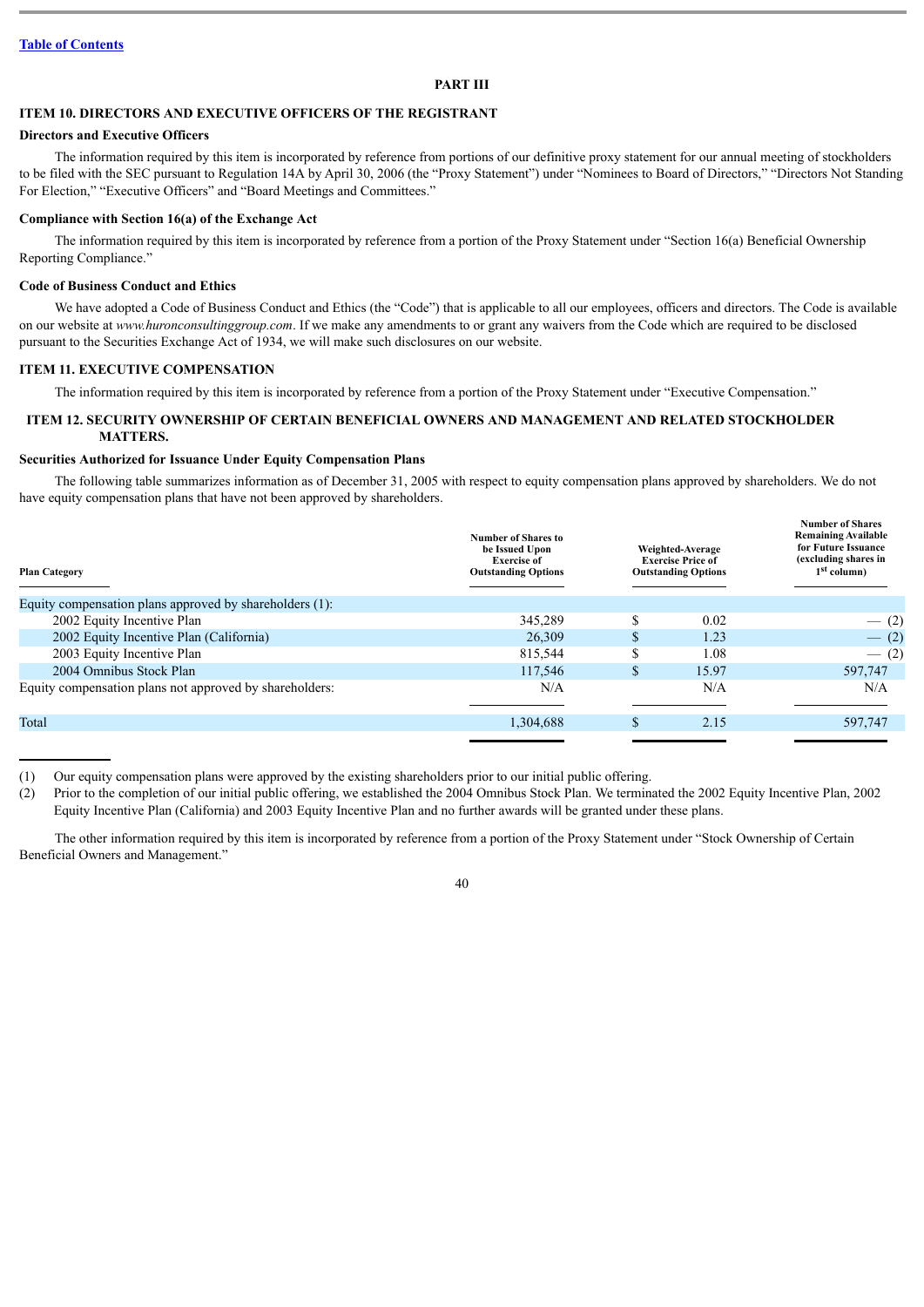# **ITEM 13. CERTAIN RELATIONSHIP AND RELATED TRANSACTIONS.**

The information required by this item is incorporated by reference from a portion of the Proxy Statement under "Certain Relationships and Related Transactions."

# **ITEM 14. PRINCIPAL ACCOUNTING FEES AND SERVICES.**

The information required by this item is incorporated by reference from a portion of the Proxy Statement under "Audit and Non-Audit Fees."

**PART IV**

# **ITEM 15. EXHIBITS AND FINANCIAL STATEMENT SCHEDULES.**

(a) Documents filed as part of this annual report on Form 10-K.

**1. Financial Statements** – Our independent registered public accounting firm's report and consolidated financial statements are listed below and begin on page F-1 of this annual report on Form 10-K.

Report of Independent Registered Public Accounting Firm Consolidated Balance Sheets Consolidated Statements of Income Consolidated Statements of Stockholders' Equity (Deficit) Consolidated Statements of Cash Flows Notes to Consolidated Financial Statements

**2. Financial Statement Schedules** – The financial statement schedules required by this item are included in the consolidated financial statements and accompanying notes.

### **3. Exhibit Index**

**Exhibit Number**

### **Exhibit Description**

- 2.1\*\*\* Membership Interest Purchase and Sale Agreement by and among Huron Consulting Group Inc., Speltz & Weis LLC, and David E. Spelt and Timothy C. Weis, dated as of May 5, 2005.
- 3.1\*\* Third Amended and Restated Certificate of Incorporation of Huron Consulting Group Inc.
- 3.2\* Bylaws of Huron Consulting Group Inc.
- 4.1\* Specimen Stock Certificate.
- 10.1\* Office Lease, dated December 2003, between Union Tower, LLC and Huron Consulting Services LLC (formerly known as Huron Consulting Group LLC).
- 10.2\* Senior Management Agreement, effective as of May 13, 2002, between Huron Consulting Services LLC (formerly known as Huron Consulting Group LLC) and Gary E. Holdren.
- 10.3\* First Amendment to Senior Management Agreement between Huron Consulting Services LLC (formerly known as Huron Consulting Group LLC) and Gary E. Holdren.
- 10.4\* Second Amendment to Senior Management Agreement between Huron Consulting Services LLC (formerly known as Huron Consulting Group LLC) and Gary E. Holdren.
- 10.5\* Restricted Shares Award Agreement, dated December 10, 2002, between Huron Consulting Group Inc., Huron Consulting Services LLC (formerly known as Huron Consulting Group LLC), HCG Holdings LLC and Gary E. Holdren.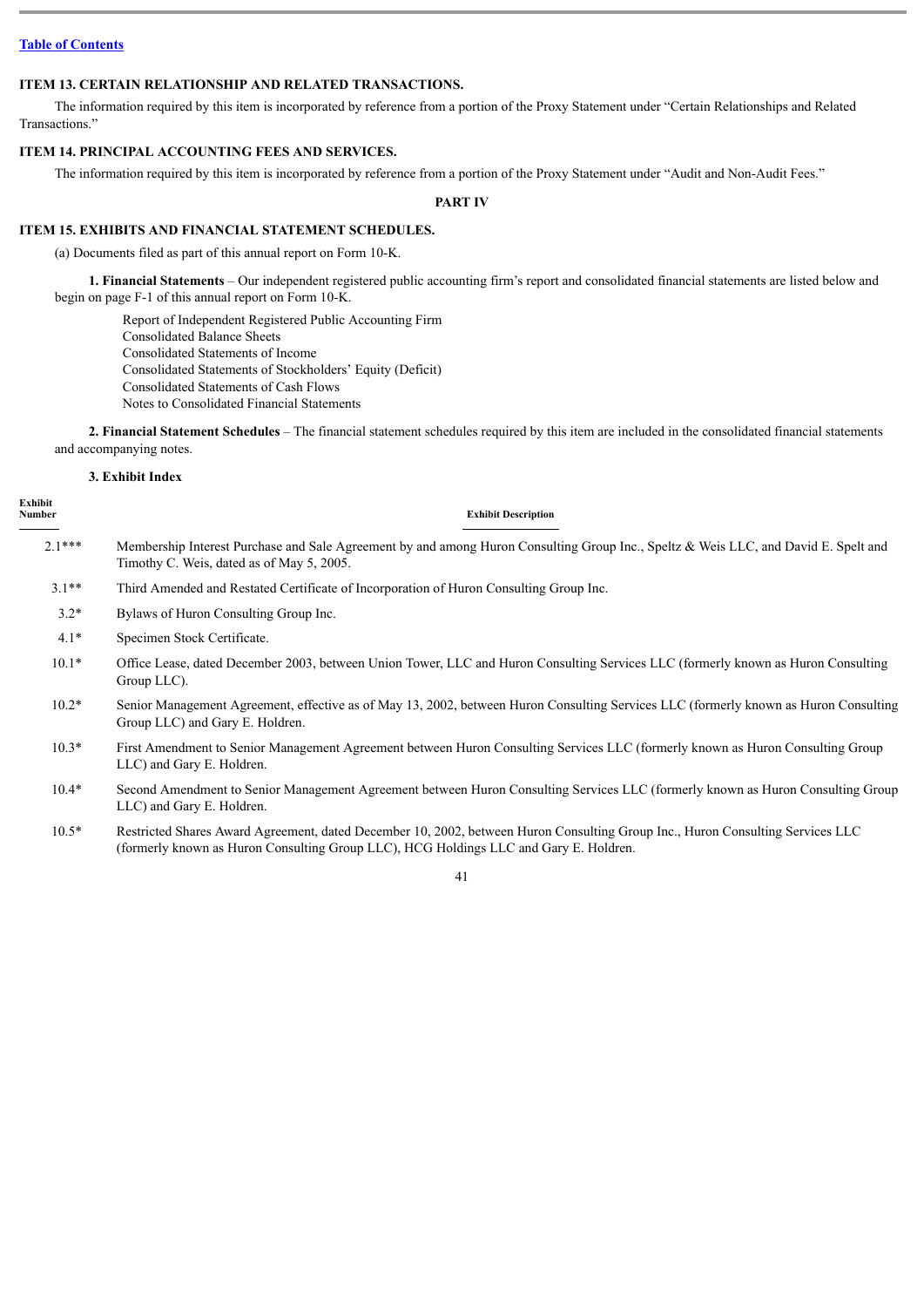| Exhibit<br>Number | <b>Exhibit Description</b>                                                                                                                                                                                                                                          |
|-------------------|---------------------------------------------------------------------------------------------------------------------------------------------------------------------------------------------------------------------------------------------------------------------|
| $10.6*$           | Restricted Shares Award Agreement, dated December 31, 2002, between Huron Consulting Group Inc. and Gary E. Holdren.                                                                                                                                                |
| $10.7*$           | Senior Management Agreement, effective as of August 12, 2002, between Huron Consulting Services LLC (formerly known as Huron<br>Consulting Group LLC) and George E. Massaro.                                                                                        |
| $10.8*$           | First Amendment to Senior Management Agreement between Huron Consulting Services LLC (formerly known as Huron Consulting Group<br>LLC) and George E. Massaro.                                                                                                       |
| $10.9*$           | Senior Management Agreement, effective as of May 15, 2002, between Huron Consulting Services LLC (formerly known as Huron Consulting<br>Group LLC) and Daniel Broadhurst.                                                                                           |
| $10.10*$          | First Amendment to Senior Management Agreement between Huron Consulting Services LLC (formerly known as Huron Consulting Group<br>LLC) and Daniel Broadhurst.                                                                                                       |
| $10.11*$          | Senior Management Agreement, effective as of May 1, 2002, between Huron Consulting Services LLC (formerly known as Huron Consulting<br>Group LLC) and Mary Sawall.                                                                                                  |
| $10.12*$          | First Amendment to Senior Management Agreement between Huron Consulting Services LLC (formerly known as Huron Consulting Group<br>LLC) and Mary Sawall.                                                                                                             |
| $10.13*$          | Huron Consulting Group Inc. 2002 Equity Incentive Plan and form of option agreement thereunder.                                                                                                                                                                     |
| $10.14*$          | Amendment No. 1 to Huron Consulting Group Inc. 2002 Equity Incentive Plan.                                                                                                                                                                                          |
| $10.15*$          | Amended and Restated Huron Consulting Group Inc. 2002 Equity Incentive Plan (California) and form of option agreement thereunder.                                                                                                                                   |
| $10.16*$          | Huron Consulting Group Inc. 2003 Equity Incentive Plan and form of option agreement thereunder.                                                                                                                                                                     |
| $10.17*$          | Huron Consulting Group Inc. 2004 Omnibus Stock Plan and form of option and restricted stock agreement thereunder.                                                                                                                                                   |
| $10.18*$          | Second Amended and Restated Secured Revolving Line of Credit Note, dated February 11, 2004, between Huron Consulting Services LLC<br>(formerly known as Huron Consulting Group LLC) and LaSalle Bank, N.A.                                                          |
| $10.19*$          | Loan and Security Agreement, dated January 31, 2003, between Huron Consulting Services LLC (formerly known as Huron Consulting Group<br>LLC) and LaSalle Bank, N.A., including amendments thereto, dated as of January 28, 2004, February 11, 2004 and May 7, 2004. |
| $10.20**$         | Registration Rights Agreement, dated October 12, 2004, between Huron Consulting Group Inc. and HCG Holdings LLC.                                                                                                                                                    |
| $10.21**$         | Management rights letter agreement, dated October 12, 2004, between Huron Consulting Group Inc. and Lake Capital Partners LP.                                                                                                                                       |
| $10.22**$         | Senior Management Agreement, effective as of November 25, 2002, between Huron Consulting Services LLC (formerly known as Huron<br>Consulting Group LLC) and Gary L. Burge.                                                                                          |
| $10.23**$         | First Amendment to Senior Management Agreement between Huron Consulting Services LLC (formerly known as Huron Consulting Group<br>LLC) and Gary L. Burge.                                                                                                           |
| $10.24**$         | Executive Officers' Compensation for 2004 and 2005 Summary Sheet.                                                                                                                                                                                                   |
| 10.25             | Directors' Compensation for 2005 and 2006 Summary Sheet (filed herewith).                                                                                                                                                                                           |
| $10.26**$         | Third Amended and Restated Secured Revolving Line of Credit Note, dated February 10, 2005, between Huron Consulting Group Inc., Huron<br>Consulting Services LLC and LaSalle Bank, N.A.                                                                             |
| $10.27**$         | Amended and Restated Loan and Security Agreement between Huron Consulting Group Inc., Huron Consulting Services LLC and LaSalle<br>Bank, N.A., dated as of February 10, 2005.                                                                                       |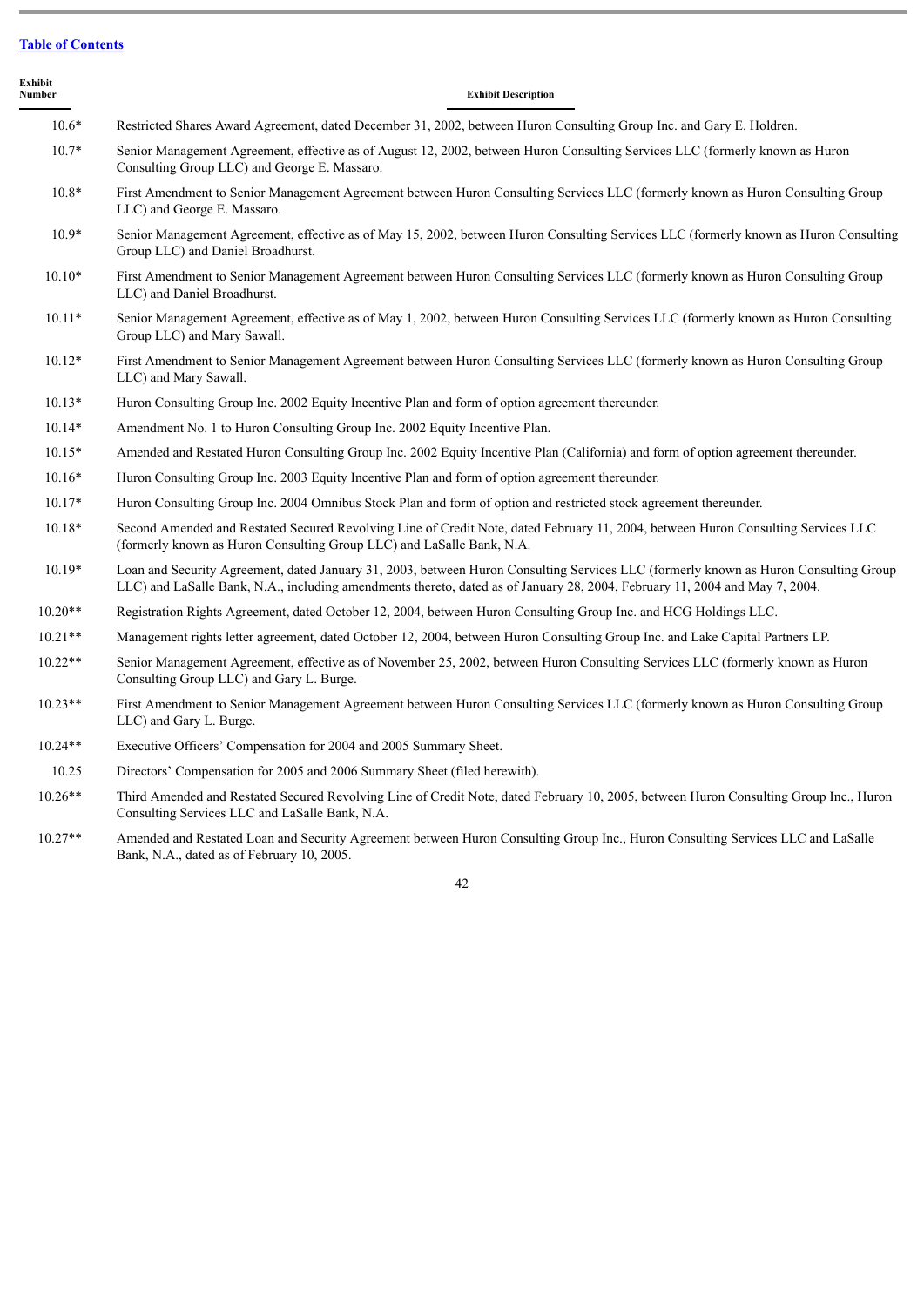| Exhibit<br><b>Number</b> | <b>Exhibit Description</b>                                                                                                                                                     |
|--------------------------|--------------------------------------------------------------------------------------------------------------------------------------------------------------------------------|
| $10.28***$               | Senior Management Change of Control Agreement, effective as of November 2, 2004, between Huron Consulting Services LLC, Huron<br>Consulting Group Inc. and Natalia Delgado.    |
| $10.29*****$             | Second Amendment to Senior Management Agreement between Huron Consulting Services LLC (formerly known as Huron Consulting<br>Group LLC) and George E. Massaro.                 |
| 21.1                     | List of Subsidiaries of Huron Consulting Group Inc. (filed herewith).                                                                                                          |
| 23.1                     | Consent of PricewaterhouseCoopers LLP (filed herewith).                                                                                                                        |
| 31.1                     | Certification of the Chief Executive Officer, pursuant to Rule 13a-14(a)/15d-14(a), as adopted pursuant to Section 302 of the Sarbanes-<br>Oxley Act of 2002 (filed herewith). |
| 31.2                     | Certification of the Chief Financial Officer, pursuant to Rule 13a-14(a)/15d-14(a), as adopted pursuant to Section 302 of the Sarbanes-<br>Oxley Act of 2002 (filed herewith). |
| 32.1                     | Certification of the Chief Executive Officer, pursuant to 18 U.S.C. Section 1350, as adopted pursuant to Section 906 of the Sarbanes-Oxley<br>Act of 2002 (filed herewith).    |
| 32.2                     | Certification of the Chief Financial Officer, pursuant to 18 U.S.C. Section 1350, as adopted pursuant to Section 906 of the Sarbanes-Oxley<br>Act of 2002 (filed herewith).    |

\*\* Incorporated by reference to the same number exhibit filed with the Registrant's Annual Report on Form 10-K for the year ended December 31, 2004.

\*\*\* Incorporated by reference to the same number exhibit filed with the Registrant's Current Report on Form 8-K, filed with the SEC on May 10, 2005.

\*\*\*\* Incorporated by reference to exhibit number 10.30 filed with the Registrant's Registration Statement on Form S-1 (File No. 333-115434).<br>\*\*\*\*\* Incorporated by reference to the same number exhibit filed with the Registr

Incorporated by reference to the same number exhibit filed with the Registrant's Registration Statement on Form S-1 (File No. 333-130951).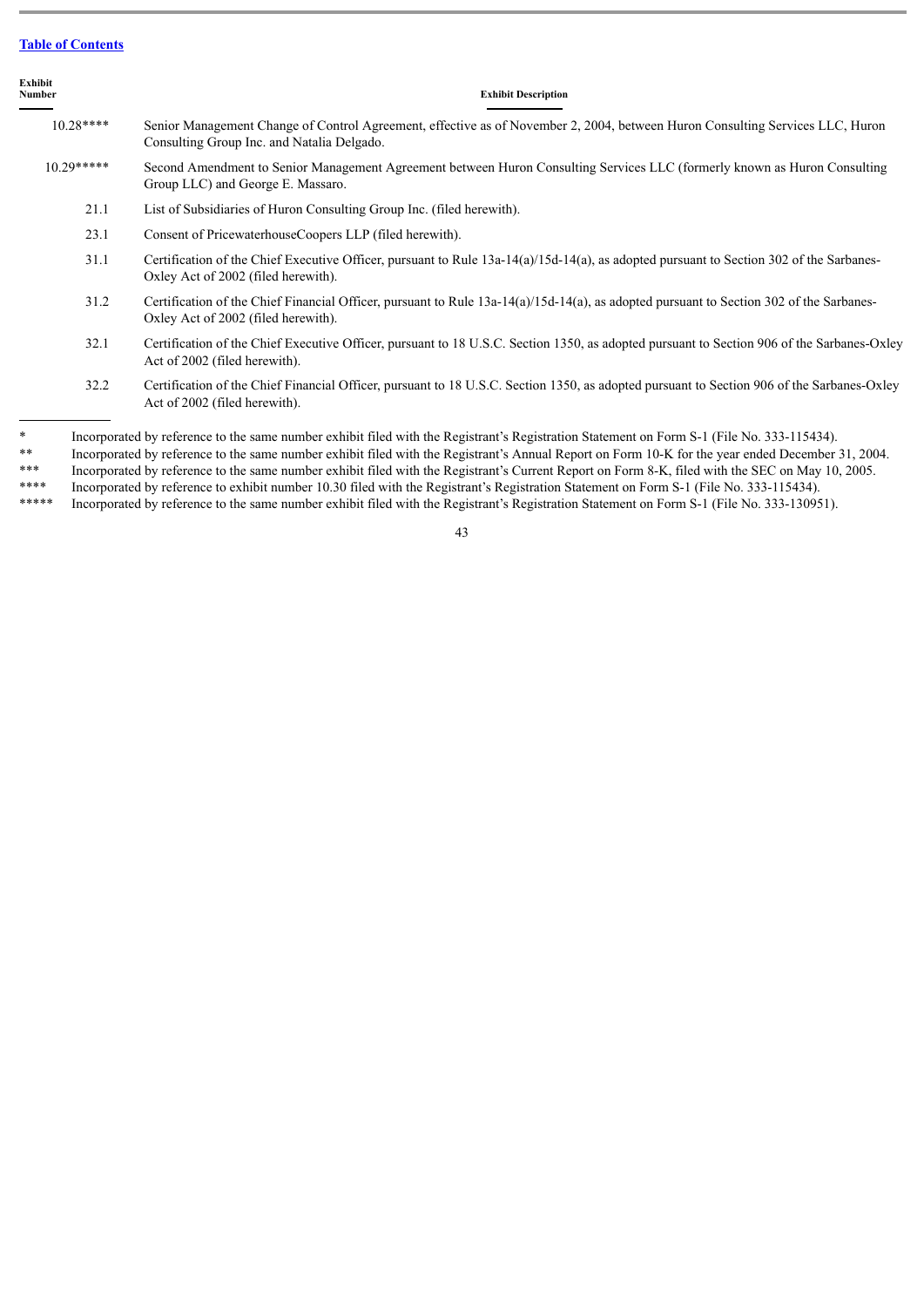**SIGNATURES**

| behalf by the undersigned, thereunto duly authorized, on February 23, 2006. | Pursuant to the requirements of Section 13 or 15(d) of the Securities Exchange Act of 1934, the registrant has duly caused this report to be signed on its  |                   |
|-----------------------------------------------------------------------------|-------------------------------------------------------------------------------------------------------------------------------------------------------------|-------------------|
| Signature                                                                   | <b>Title</b>                                                                                                                                                | Date              |
| <b>GARY E. HOLDREN</b><br>$\sqrt{s}$                                        | Chairman, Chief Executive Officer and President                                                                                                             | February 23, 2006 |
| Gary E. Holdren                                                             |                                                                                                                                                             |                   |
| and in the capacities indicated, on February 23, 2006.                      | Pursuant to the requirements of the Securities Exchange Act of 1934, this report has been signed below by the following persons on behalf of the registrant |                   |
| Signature                                                                   | <b>Title</b>                                                                                                                                                | Date              |
| <b>GARY E. HOLDREN</b><br>$\sqrt{s}$                                        | Chairman, Chief Executive Officer and President<br>(Principal Executive Officer)                                                                            | February 23, 2006 |
| Gary E. Holdren                                                             |                                                                                                                                                             |                   |
| <b>GEORGE E. MASSARO</b><br>/S/                                             | Vice Chairman                                                                                                                                               | February 23, 2006 |
| George E. Massaro                                                           |                                                                                                                                                             |                   |
| <b>GARY L. BURGE</b><br>/s/                                                 | Vice President, Chief Financial Officer and Treasurer<br>(Principal Financial and Accounting Officer)                                                       | February 23, 2006 |
| Gary L. Burge                                                               |                                                                                                                                                             |                   |
| <b>DUBOSE AUSLEY</b><br>$\sqrt{s}$                                          | Director                                                                                                                                                    | February 23, 2006 |
| <b>DuBose Ausley</b>                                                        |                                                                                                                                                             |                   |
| <b>JAMES D. EDWARDS</b><br>$\sqrt{s}$                                       | Director                                                                                                                                                    | February 23, 2006 |
| James D. Edwards                                                            |                                                                                                                                                             |                   |
| <b>JOHN MCCARTNEY</b><br>$\sqrt{s}$                                         | Director                                                                                                                                                    | February 23, 2006 |
| <b>John McCartney</b>                                                       |                                                                                                                                                             |                   |
| JOHN S. MOODY<br>$\sqrt{s}$                                                 | Director                                                                                                                                                    | February 23, 2006 |

**John S. Moody**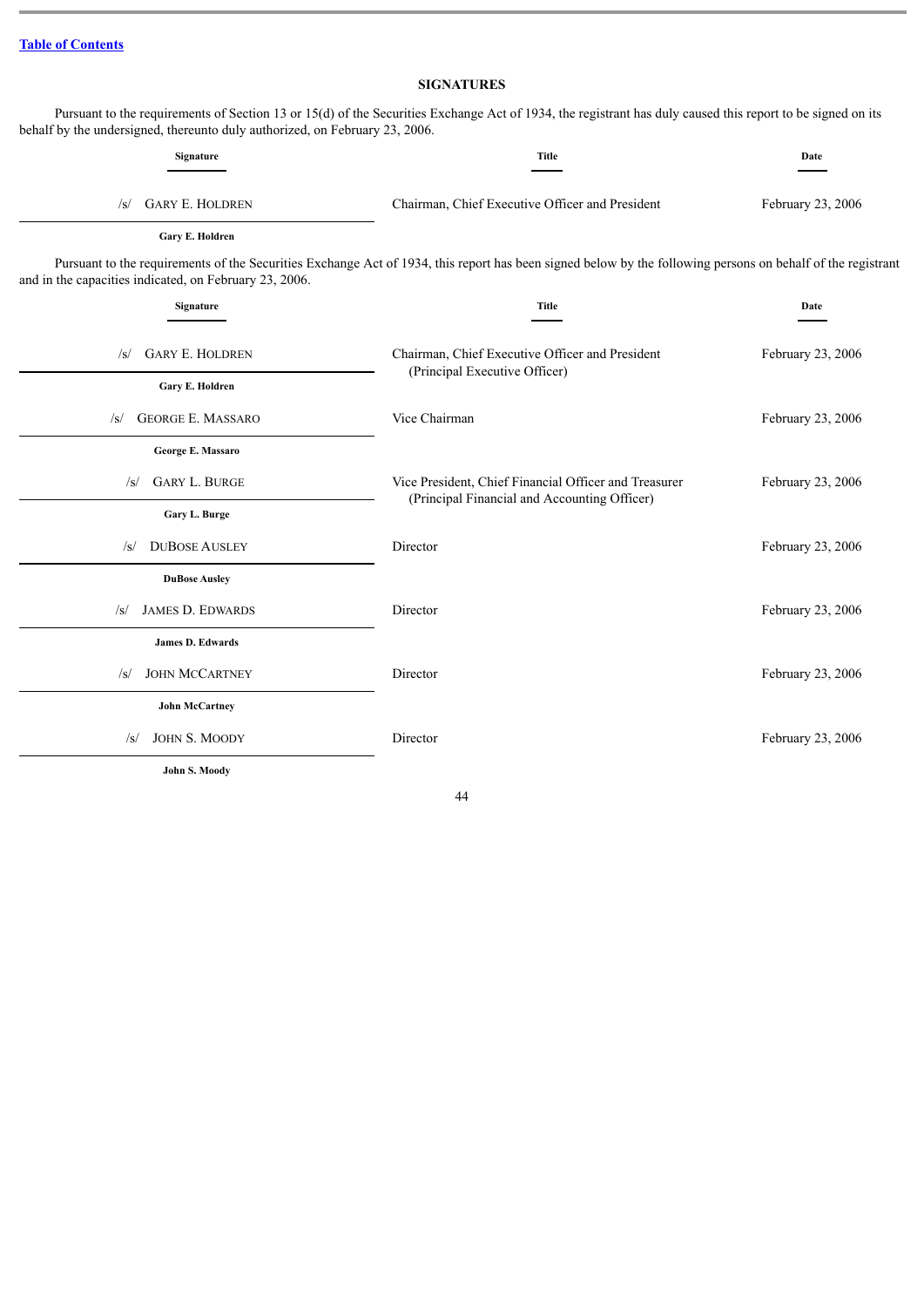# **HURON CONSULTING GROUP INC. CONSOLIDATED FINANCIAL STATEMENTS INDEX**

|                                                                                                                | Page  |
|----------------------------------------------------------------------------------------------------------------|-------|
| <b>Report of Independent Registered Public Accounting Firm</b>                                                 | $F-2$ |
| Consolidated Balance Sheets at December 31, 2005 and 2004                                                      | $F-4$ |
| Consolidated Statements of Income for the years ended December 31, 2005, 2004 and 2003                         | $F-5$ |
| Consolidated Statements of Stockholders' Equity (Deficit) for the years ended December 31, 2005, 2004 and 2003 | F-6   |
| Consolidated Statements of Cash Flows for the years ended December 31, 2005, 2004 and 2003                     | $F-7$ |
| Notes to Consolidated Financial Statements                                                                     | $F-8$ |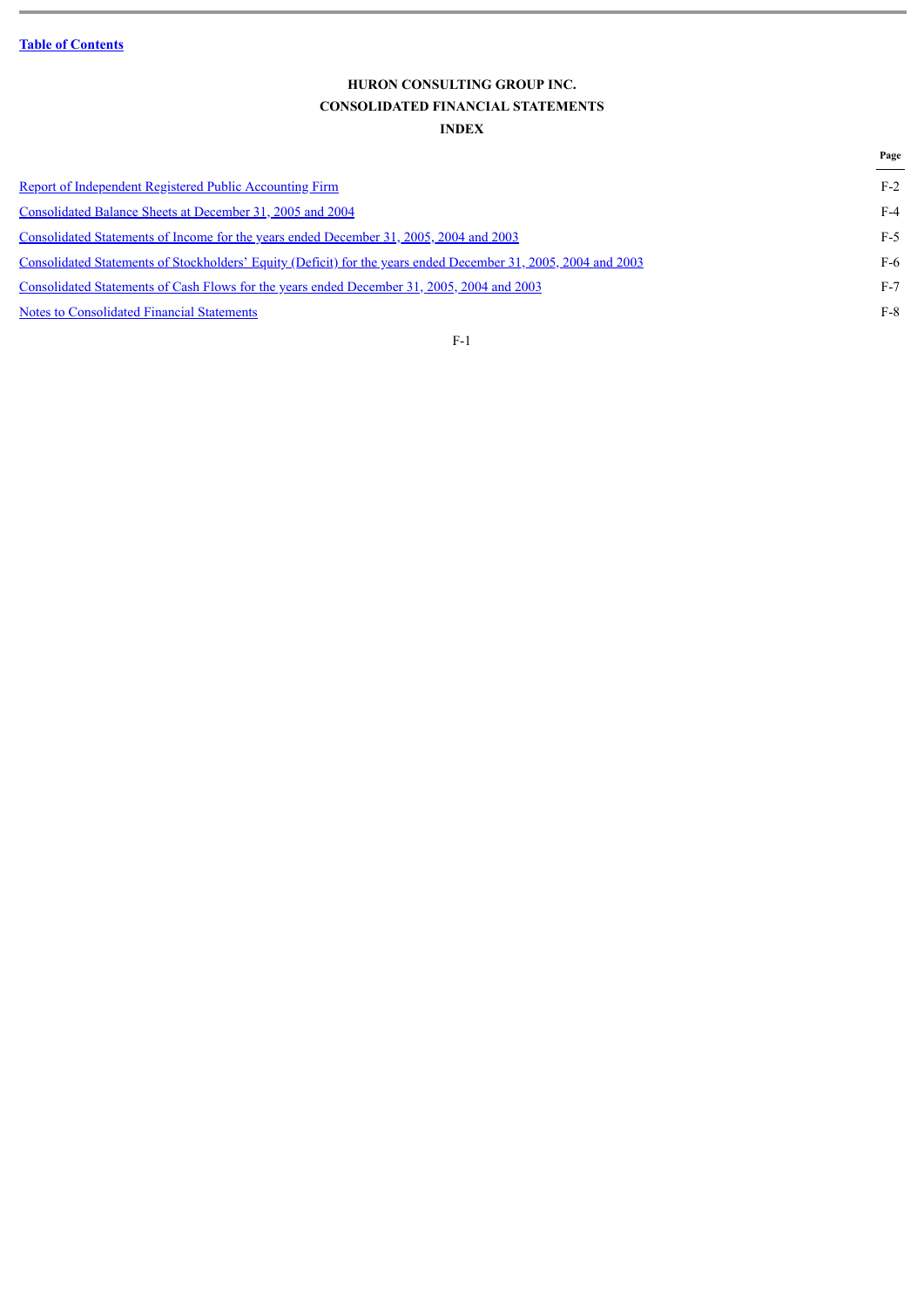#### **Report of Independent Registered Public Accounting Firm**

<span id="page-47-0"></span>To the Board of Directors and Stockholders of Huron Consulting Group Inc.:

We have completed an integrated audit of Huron Consulting Group Inc.'s 2005 consolidated financial statements and of its internal control over financial reporting as of December 31, 2005 and audits of its 2004 and 2003 consolidated financial statements in accordance with the standards of the Public Company Accounting Oversight Board (United States). Our opinions, based on our audits, are presented below.

#### *Consolidated financial statements*

In our opinion, the consolidated financial statements listed in the accompanying index present fairly, in all material respects, the financial position of Huron Consulting Group Inc. and its subsidiaries at December 31, 2005 and December 31, 2004, and the results of their operations and their cash flows for each of the three years in the period ended December 31, 2005 in conformity with accounting principles generally accepted in the United States of America. These financial statements are the responsibility of the Company's management. Our responsibility is to express an opinion on these financial statements based on our audits. We conducted our audits of these statements in accordance with the standards of the Public Company Accounting Oversight Board (United States). Those standards require that we plan and perform the audit to obtain reasonable assurance about whether the financial statements are free of material misstatement. An audit of financial statements includes examining, on a test basis, evidence supporting the amounts and disclosures in the financial statements, assessing the accounting principles used and significant estimates made by management, and evaluating the overall financial statement presentation. We believe that our audits provide a reasonable basis for our opinion.

#### *Internal control over financial reporting*

Also, in our opinion, management's assessment, included in Management's Report on Internal Control Over Financial Reporting appearing under Item 9A, that the Company maintained effective internal control over financial reporting as of December 31, 2005 based on criteria established in *Internal Control— Integrated Framework* issued by the Committee of Sponsoring Organizations of the Treadway Commission (COSO), is fairly stated, in all material respects, based on those criteria. Furthermore, in our opinion, the Company maintained, in all material respects, effective internal control over financial reporting as of December 31, 2005, based on criteria established in *Internal Control—Integrated Framework* issued by the COSO. The Company's management is responsible for maintaining effective internal control over financial reporting and for its assessment of the effectiveness of internal control over financial reporting. Our responsibility is to express opinions on management's assessment and on the effectiveness of the Company's internal control over financial reporting based on our audit. We conducted our audit of internal control over financial reporting in accordance with the standards of the Public Company Accounting Oversight Board (United States). Those standards require that we plan and perform the audit to obtain reasonable assurance about whether effective internal control over financial reporting was maintained in all material respects. An audit of internal control over financial reporting includes obtaining an understanding of internal control over financial reporting, evaluating management's assessment, testing and evaluating the design and operating effectiveness of internal control, and performing such other procedures as we consider necessary in the circumstances. We believe that our audit provides a reasonable basis for our opinions.

A company's internal control over financial reporting is a process designed to provide reasonable assurance regarding the reliability of financial reporting and the preparation of financial statements for external purposes in accordance with generally accepted accounting principles. A company's internal control over financial reporting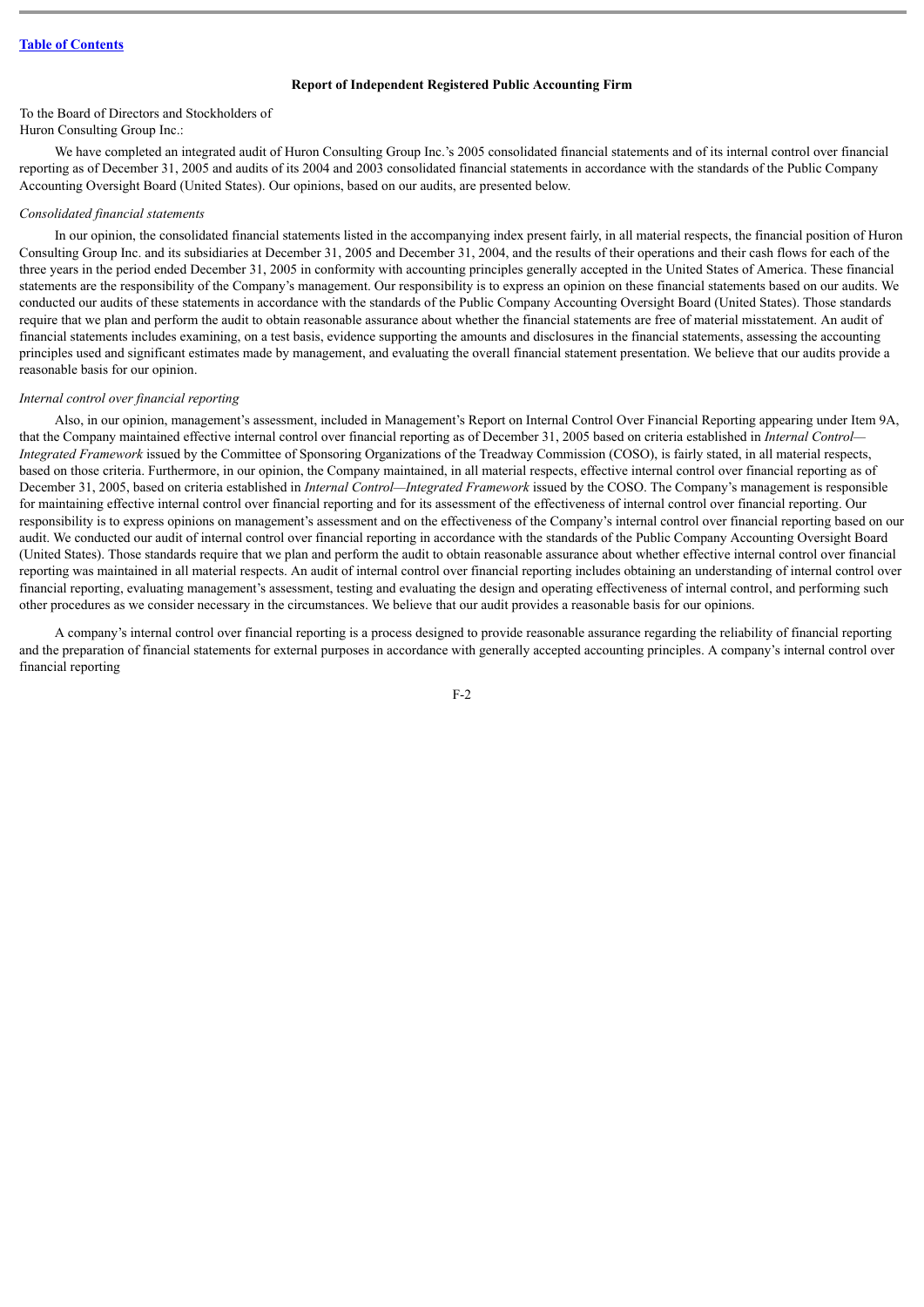includes those policies and procedures that (i) pertain to the maintenance of records that, in reasonable detail, accurately and fairly reflect the transactions and dispositions of the assets of the company; (ii) provide reasonable assurance that transactions are recorded as necessary to permit preparation of financial statements in accordance with generally accepted accounting principles, and that receipts and expenditures of the company are being made only in accordance with authorizations of management and directors of the company; and (iii) provide reasonable assurance regarding prevention or timely detection of unauthorized acquisition, use, or disposition of the company's assets that could have a material effect on the financial statements.

Because of its inherent limitations, internal control over financial reporting may not prevent or detect misstatements. Also, projections of any evaluation of effectiveness to future periods are subject to the risk that controls may become inadequate because of changes in conditions, or that the degree of compliance with the policies or procedures may deteriorate.

/s/ PricewaterhouseCoopers LLP Chicago, IL February 17, 2006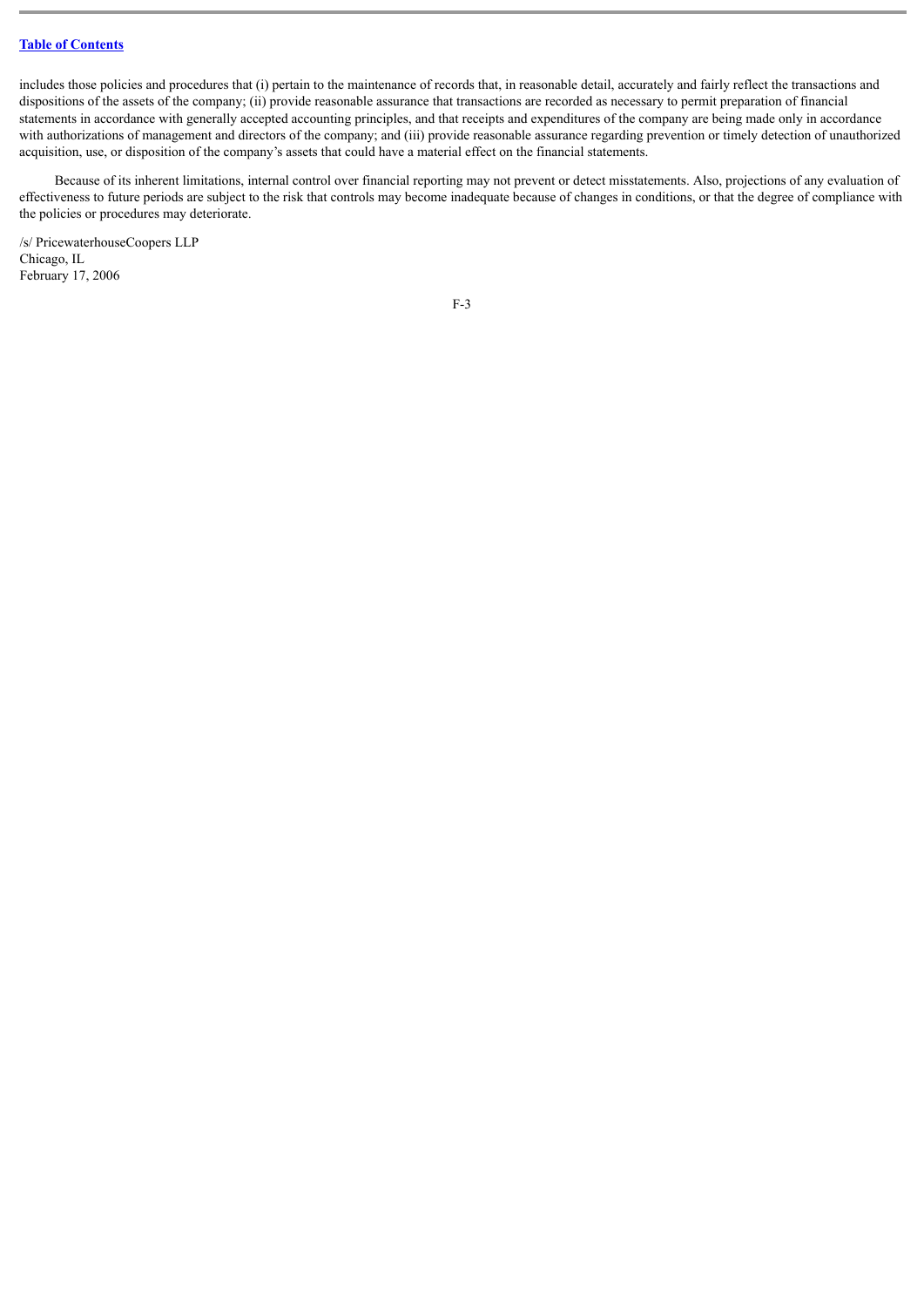# **CONSOLIDATED BALANCE SHEETS**

# **(In thousands, except share and per share amounts)**

<span id="page-49-0"></span>

|                                                                                                                                                                   | December 31,<br>2005   | December 31,<br>2004 |  |
|-------------------------------------------------------------------------------------------------------------------------------------------------------------------|------------------------|----------------------|--|
| <b>Assets</b>                                                                                                                                                     |                        |                      |  |
| Current assets:                                                                                                                                                   |                        |                      |  |
| Cash and cash equivalents                                                                                                                                         | $\mathbb{S}$<br>31,820 | \$<br>28,092         |  |
| Receivables from clients, net                                                                                                                                     | 29,164                 | 21,750               |  |
| Unbilled services, net                                                                                                                                            | 18,187                 | 10,830               |  |
| Income tax receivable                                                                                                                                             | 232                    | 494                  |  |
| Deferred income taxes                                                                                                                                             | 12,553                 | 7,919                |  |
| Other current assets                                                                                                                                              | 5,799                  | 3,053                |  |
| Total current assets                                                                                                                                              | 97,755                 | 72,138               |  |
| Property and equipment, net                                                                                                                                       | 13,162                 | 8,975                |  |
| Deferred income taxes                                                                                                                                             | 2,154                  | 1,450                |  |
| Deposits and other assets                                                                                                                                         | 1,147                  | 656                  |  |
| Intangible assets, net                                                                                                                                            | 844                    |                      |  |
| Goodwill                                                                                                                                                          | 14,637                 |                      |  |
| <b>Total assets</b>                                                                                                                                               | \$129,699              | 83,219               |  |
| Liabilities and stockholders' equity                                                                                                                              |                        |                      |  |
| Current liabilities:                                                                                                                                              |                        |                      |  |
| Accounts payable                                                                                                                                                  | $\mathbb{S}$<br>2,671  | \$<br>2,809          |  |
| Accrued expenses                                                                                                                                                  | 4,357                  | 2,384                |  |
| Accrued payroll and related benefits                                                                                                                              | 32,073                 | 20,494               |  |
| Income tax payable                                                                                                                                                | 491                    | 950                  |  |
| Deferred revenue                                                                                                                                                  | 4,609                  | 2,603                |  |
| Current portion of notes payable and capital lease obligations                                                                                                    | 1,282                  |                      |  |
| Total current liabilities                                                                                                                                         | 45,483                 | 29,240               |  |
| Non-current liabilities:                                                                                                                                          |                        |                      |  |
| Accrued expenses                                                                                                                                                  | 274                    | 598                  |  |
| Notes payable and capital lease obligations, net of current portion                                                                                               | 2,127                  |                      |  |
| Deferred lease incentives                                                                                                                                         | 6,283                  | 4,148                |  |
| Total non-current liabilities                                                                                                                                     | 8,684                  | 4,746                |  |
| Commitments and contingencies                                                                                                                                     |                        |                      |  |
| <b>Stockholders' equity</b>                                                                                                                                       |                        |                      |  |
| Common stock; \$0.01 par value; 500,000,000 shares authorized; 17,397,312 shares issued at December 31, 2005 and<br>16,364,574 shares issued at December 31, 2004 | 174                    | 164                  |  |
| Treasury stock, at cost, 148,933 and 0 shares at December 31, 2005 and 2004, respectively                                                                         | (3,061)                |                      |  |
| Additional paid-in capital                                                                                                                                        | 79,963                 | 59,608               |  |
| Deferred stock-based compensation                                                                                                                                 | (21,055)               | (12, 281)            |  |
| Retained earnings                                                                                                                                                 | 19,511                 | 1,742                |  |
| Total stockholders' equity                                                                                                                                        | 75,532                 | 49,233               |  |
| Total liabilities and stockholders equity                                                                                                                         | \$129,699              | 83,219<br>\$         |  |

*The accompanying notes are an integral part of the consolidated financial statements.*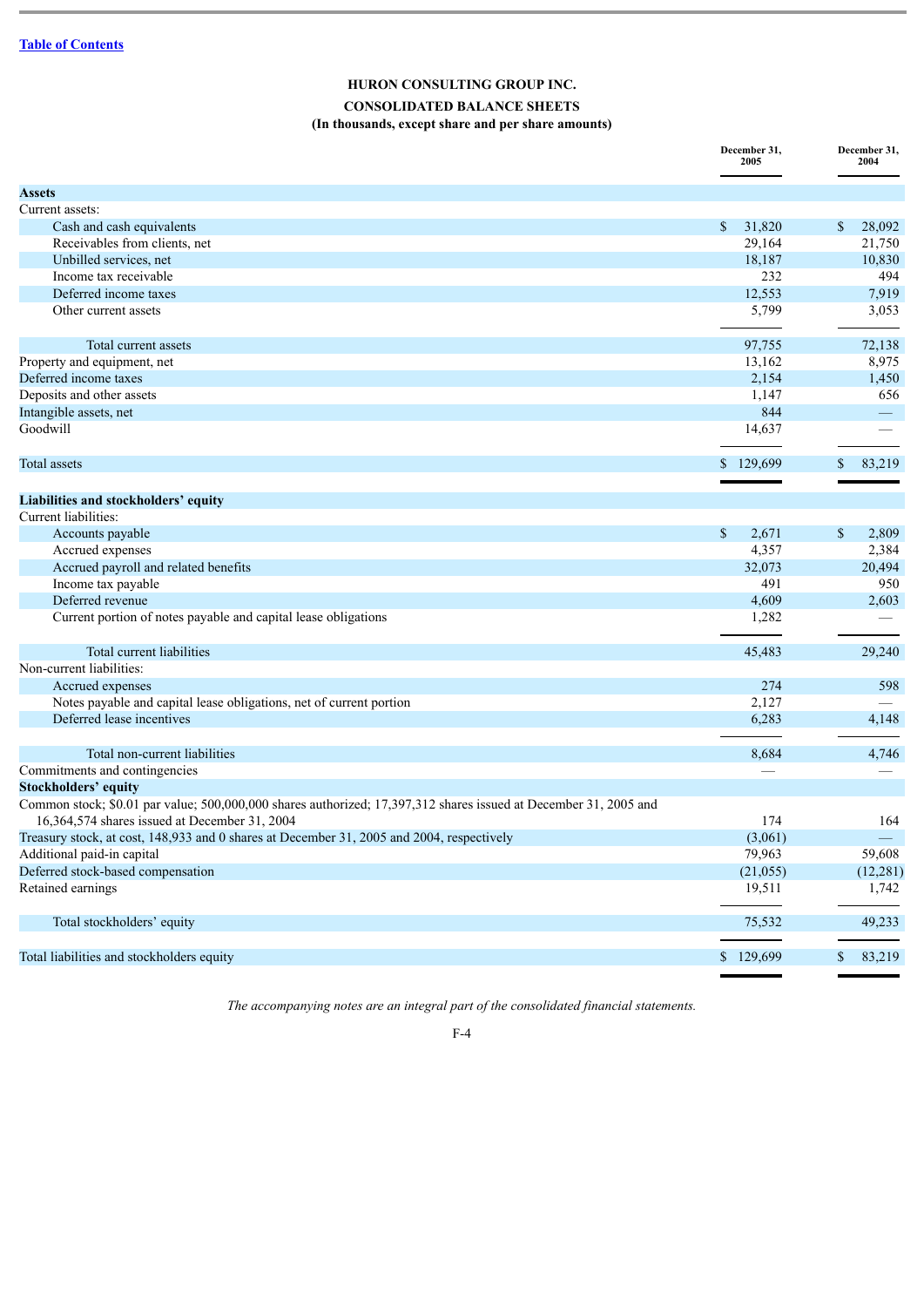# **CONSOLIDATED STATEMENTS OF INCOME (In thousands, except per share amounts)**

<span id="page-50-0"></span>

|                                                                                                                               |                          | Year ended December 31, |                                     |
|-------------------------------------------------------------------------------------------------------------------------------|--------------------------|-------------------------|-------------------------------------|
|                                                                                                                               | 2005                     | 2004                    | 2003                                |
| Revenues and reimbursable expenses:                                                                                           |                          |                         |                                     |
| Revenues                                                                                                                      | \$207,213                | \$159,550               | \$101,486                           |
| Reimbursable expenses                                                                                                         | 18,749                   | 14,361                  | 8,808                               |
| Total revenues and reimbursable expenses                                                                                      | 225,962                  | 173,911                 | 110,294                             |
| Direct costs and reimbursable expenses (exclusive of depreciation and amortization shown in operating                         |                          |                         |                                     |
| expenses):                                                                                                                    |                          |                         |                                     |
| Direct costs                                                                                                                  | 112,721                  | 92,270                  | 69,374                              |
| Stock-based compensation                                                                                                      | 5,047                    | 978                     | 27                                  |
| Intangible assets amortization                                                                                                | 1,314                    | $\equiv$                |                                     |
| Reimbursable expenses                                                                                                         | 18,982                   | 14,281                  | 8,929                               |
| Total direct costs and reimbursable expenses                                                                                  | 138,064                  | 107,529                 | 78,330                              |
| <b>Operating expenses:</b>                                                                                                    |                          |                         |                                     |
| Selling, general and administrative                                                                                           | 49,139                   | 40,425                  | 25,171                              |
| Stock-based compensation                                                                                                      | 1,896                    | 433                     | 14                                  |
| Depreciation and amortization                                                                                                 | 5,282                    | 2,365                   | 5,328                               |
| Restructuring charges                                                                                                         | $\overline{\phantom{0}}$ | 3,475                   |                                     |
| Loss on lease abandonment                                                                                                     |                          | $\equiv$                | 1,668                               |
| Total operating expenses                                                                                                      | 56,317                   | 46,698                  | 32,181                              |
| Operating income (loss)                                                                                                       | 31,581                   | 19,684                  | (217)                               |
| Other (income) expense:                                                                                                       |                          |                         |                                     |
| Interest (income) expense, net                                                                                                | (472)                    | 692                     | 856                                 |
| Other expense                                                                                                                 | 37                       |                         | 112                                 |
| Total other (income) expense                                                                                                  | (435)                    | 692                     | 968                                 |
| Income (loss) before provision (benefit) for income taxes                                                                     | 32,016                   | 18,992                  | (1,185)                             |
| Provision (benefit) for income taxes                                                                                          | 14,247                   | 8,128                   | (122)                               |
| Net income (loss)                                                                                                             | 17,769                   | 10,864                  | (1,063)                             |
| Accrued dividends on 8% preferred stock                                                                                       |                          | 931                     | 1,066                               |
| Net income (loss) attributable to common stockholders                                                                         | \$17,769                 | 9,933<br>$\mathbb{S}$   | (2,129)                             |
| Net income (loss) attributable to common stockholders per share*:                                                             |                          |                         |                                     |
| <b>Basic</b>                                                                                                                  | \$<br>1.13               | \$<br>0.77              | \$<br>(0.18)                        |
| Diluted                                                                                                                       | $\mathbf S$<br>1.05      | $\mathbb{S}$<br>0.72    | $\boldsymbol{\mathsf{S}}$<br>(0.18) |
| Weighted average shares used in calculating net income (loss) attributable to common stockholders per share*:<br><b>Basic</b> | 15,741                   | 12,820                  | 11,871                              |
| Diluted                                                                                                                       | 16,858                   | 13,765                  | 11,871                              |
|                                                                                                                               |                          |                         |                                     |

\* Adjusted to reflect a 1 for 2.3 reverse stock split effected on October 5, 2004.

*The accompanying notes are an integral part of the consolidated financial statements.*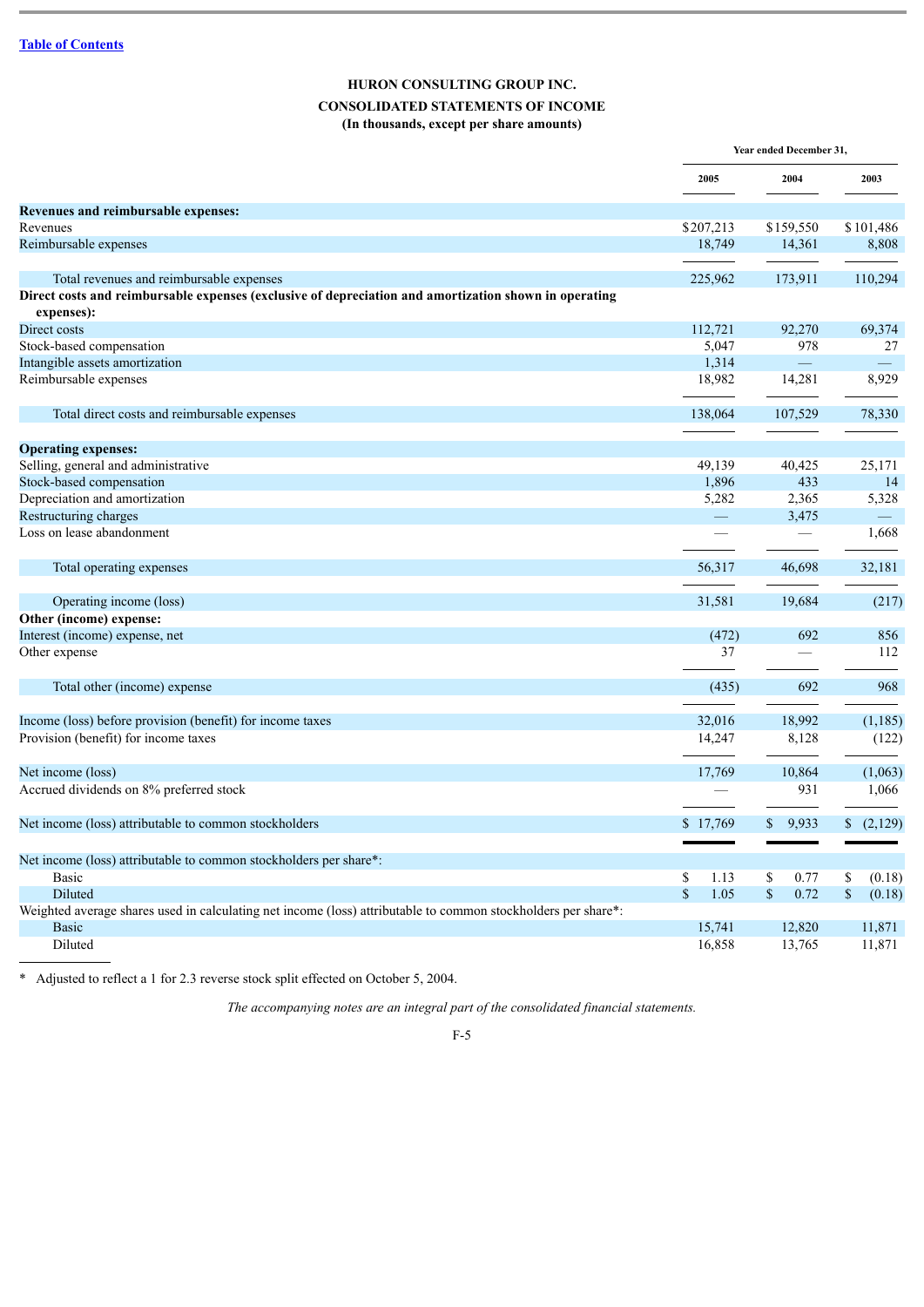# **CONSOLIDATED STATEMENT OF STOCKHOLDERS' EQUITY (DEFICIT)**

**(In thousands, except share amounts)**

<span id="page-51-0"></span>

|                                                    | <b>Common Stock</b><br>(previously<br>named<br><b>Class A</b><br><b>Common Stock)</b> |                |                   | <b>Class B</b><br><b>Common Stock</b><br>(retired in 2004) | <b>Stock</b>         |                                                       | Additional | <b>Deferred</b>                    | <b>Retained</b>              | Stockholders'       |
|----------------------------------------------------|---------------------------------------------------------------------------------------|----------------|-------------------|------------------------------------------------------------|----------------------|-------------------------------------------------------|------------|------------------------------------|------------------------------|---------------------|
|                                                    | Shares*                                                                               |                | Shares*<br>Amount | Subscription<br>Receivable<br>Amount                       |                      | <b>Treasury</b><br>Paid-In<br><b>Stock</b><br>Capital |            | <b>Stock-based</b><br>Compensation | <b>Earnings</b><br>(Deficit) | Equity<br>(Deficit) |
| <b>Balance at December 31, 2002</b>                | 11,281,243                                                                            | 259<br>-S      | 521,740           | 12                                                         | (2)<br><sup>\$</sup> | <sup>S</sup>                                          |            |                                    | \$(4,812)                    | -S<br>(4, 543)      |
| Net loss                                           |                                                                                       |                |                   |                                                            |                      |                                                       |            |                                    | (1,063)                      | (1,063)             |
| Exercise of stock options                          |                                                                                       |                | 160,608           | $\overline{4}$                                             |                      |                                                       |            |                                    |                              | $\overline{4}$      |
| Stock option compensation                          |                                                                                       |                |                   |                                                            |                      |                                                       | 42         |                                    |                              | 42                  |
| Stock subscription receivable                      |                                                                                       |                |                   |                                                            | $\overline{2}$       |                                                       |            |                                    |                              | $\overline{2}$      |
| Accrued dividends on 8% preferred stock            |                                                                                       |                |                   |                                                            |                      |                                                       |            |                                    | (1,066)                      | (1,066)             |
| <b>Balance at December 31, 2003</b>                | 11,281,243                                                                            | 259            | 682,348           | 16                                                         |                      |                                                       | 42         |                                    | (6,941)                      | (6,624)             |
| Net income                                         |                                                                                       |                |                   |                                                            |                      |                                                       |            |                                    | 10,864                       | 10,864              |
| Dividends paid                                     |                                                                                       |                |                   |                                                            |                      |                                                       |            |                                    | (1,250)                      | (1,250)             |
| Issuance of common stock in connection with:       |                                                                                       |                |                   |                                                            |                      |                                                       |            |                                    |                              |                     |
| Initial public offering, net of offering costs     | 3,333,333                                                                             | 33             |                   |                                                            |                      |                                                       | 44.696     |                                    |                              | 44,729              |
| Restricted stock awards, net of cancellations      | 821,350                                                                               | 8              |                   |                                                            |                      |                                                       | 12,976     | (12,984)                           |                              |                     |
| Exercise of stock options                          | 29,846                                                                                |                | 216,454           | $\overline{2}$                                             |                      |                                                       | 51         |                                    |                              | 53                  |
| Stock-based compensation                           |                                                                                       |                |                   |                                                            |                      |                                                       | 709        | 703                                |                              | 1,412               |
| Income tax benefit on stock-based compensation     |                                                                                       |                |                   |                                                            |                      |                                                       | 980        |                                    |                              | 980                 |
| 1 for 2.3 reverse stock split                      |                                                                                       | (145)          |                   | (9)                                                        |                      |                                                       | 154        |                                    |                              |                     |
| Conversion of Class B common stock to common stock | 898,802                                                                               | 9              | (898, 802)        | (9)                                                        |                      |                                                       |            |                                    |                              | $\equiv$            |
| Accrued dividends on 8% preferred stock            |                                                                                       |                |                   |                                                            |                      |                                                       |            |                                    | (931)                        | (931)               |
| <b>Balance at December 31, 2004</b>                | 16,364,574                                                                            | 164            |                   |                                                            |                      |                                                       | 59,608     | (12, 281)                          | 1,742                        | 49,233              |
| Net income                                         |                                                                                       |                |                   |                                                            |                      |                                                       |            |                                    | 17,769                       | 17,769              |
| Issuance of common stock in connection with:       |                                                                                       |                |                   |                                                            |                      |                                                       |            |                                    |                              |                     |
| Restricted stock awards, net of cancellations      | 752,397                                                                               | $\tau$         |                   |                                                            |                      | (1,704)                                               | 16,523     | (14, 826)                          | $\overline{\phantom{0}}$     |                     |
| Exercise of stock options                          | 280,341                                                                               | $\overline{3}$ |                   |                                                            |                      |                                                       | 154        |                                    |                              | 157                 |
| Stock-based compensation                           |                                                                                       |                |                   |                                                            |                      |                                                       | 891        | 6,052                              |                              | 6,943               |
| Shares redeemed for employee tax withholdings      |                                                                                       |                |                   |                                                            |                      | (1,357)                                               |            |                                    |                              | (1, 357)            |
| Income tax benefit on stock-based compensation     |                                                                                       |                |                   |                                                            |                      |                                                       | 2,762      |                                    |                              | 2,762               |
| Refund of initial public offering costs            |                                                                                       |                |                   |                                                            |                      |                                                       | 25         |                                    |                              | 25                  |
| <b>Balance at December 31, 2005</b>                | 17,397,312                                                                            | 174            |                   |                                                            |                      | \$ (3,061)                                            | 79,963 \$  | (21,055)                           | \$19,511                     | 75,532              |
|                                                    |                                                                                       |                |                   |                                                            |                      |                                                       |            |                                    |                              |                     |

\* Adjusted for a 1 for 2.3 reverse stock split effected on October 5, 2004.

*The accompanying notes are an integral part of the consolidated financial statements.*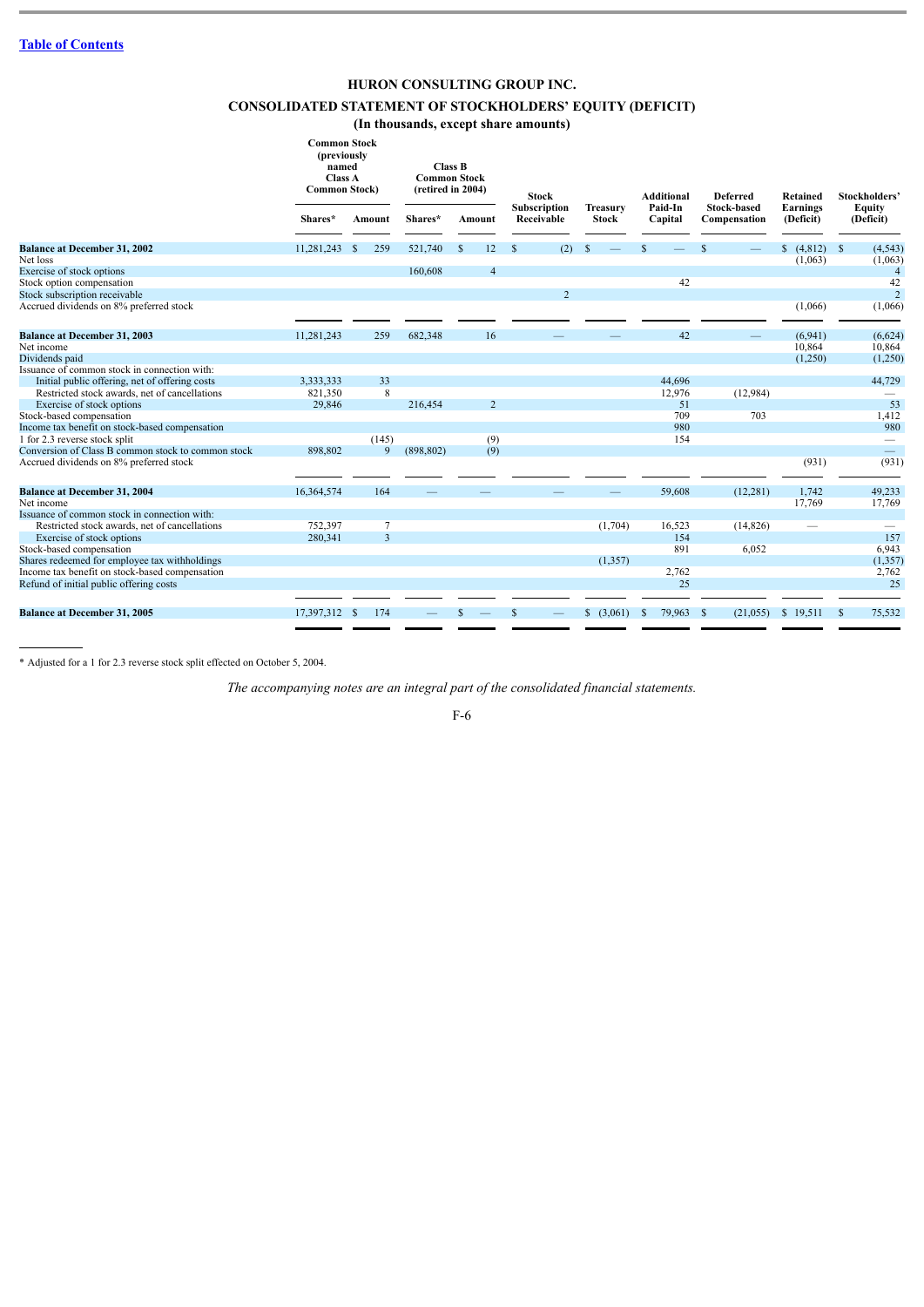# **HURON CONSULTING GROUP INC. CONSOLIDATED STATEMENTS OF CASH FLOWS (In thousands)**

<span id="page-52-0"></span>

|                                                                                                       | Year ended December 31,  |                                   |                          |
|-------------------------------------------------------------------------------------------------------|--------------------------|-----------------------------------|--------------------------|
|                                                                                                       | 2005                     | 2004                              | 2003                     |
| Cash flows from operating activities:                                                                 |                          |                                   |                          |
| Net income (loss)                                                                                     | \$17,769                 | \$10,864                          | (1,063)                  |
| Adjustments to reconcile net income (loss) to net cash provided by operating activities:              |                          |                                   |                          |
| Depreciation and amortization                                                                         | 6,596                    | 2,365                             | 5,328                    |
| Deferred income taxes                                                                                 | (5,338)                  | (5,090)                           | (1, 568)                 |
| Stock-based compensation expense                                                                      | 6,943                    | 1,412                             | 42                       |
| Tax benefit from stock-based compensation                                                             | 2,762                    | 980                               |                          |
| Allowances for doubtful accounts and unbilled services                                                | 279                      | 1,873                             | 1,410                    |
| Other                                                                                                 | 39                       | $\equiv$                          | 111                      |
| Changes in operating assets and liabilities, net of acquisition:                                      |                          |                                   |                          |
| Increase in receivables from clients                                                                  | (6,322)                  | (7, 943)                          | (9,711)                  |
| Increase in unbilled services                                                                         | (8,480)                  | (3,446)                           | (2,198)                  |
| (Increase) decrease in income tax receivable / payable, net                                           | (197)                    | 2,741                             | (2, 286)                 |
| Increase in other current assets and other                                                            | (2, 492)                 | (2,114)                           | (449)                    |
| Increase in accounts payable and accrued expenses                                                     | 2,095                    | 4,721                             | 3,661                    |
| Increase in accrued payroll and related benefits                                                      | 11,579                   | 6,580                             | 9,289                    |
| Increase in deferred revenue                                                                          | 1,172                    | 330                               | 893                      |
| Changes in other assets and liabilities                                                               | (411)                    | (802)                             | 575                      |
| Net cash provided by operating activities                                                             | 25,994                   | 12,471                            | 4,034                    |
| Cash flows from investing activities:                                                                 |                          |                                   |                          |
| Purchase of property and equipment, net                                                               | (8,166)                  | (6,943)                           | (4,179)                  |
| Purchase of a business, net of cash acquired                                                          | (12, 450)                |                                   |                          |
| Acquisition of intangibles                                                                            | (475)                    |                                   | (60)                     |
| Net cash used in investing activities                                                                 | (21,091)                 | (6,943)                           | (4,239)                  |
| Cash flows from financing activities:                                                                 |                          |                                   |                          |
| Proceeds from issuance of common stock (previously named Class A common stock), net of offering costs |                          | 44,729                            |                          |
| Proceeds from issuance of Class B common stock                                                        | $\mathbb{Z}$             | $\overbrace{\phantom{aaaaa}}^{x}$ | $\overline{3}$           |
| Refund of initial public offering costs                                                               | 25                       |                                   |                          |
| Proceeds from exercise of stock options                                                               | 157                      | 53                                | $\overline{4}$           |
| Shares redeemed for employee tax withholdings                                                         | (1,357)                  | $\overline{\phantom{0}}$          |                          |
| Redemption of 8% preferred stock                                                                      | $\overline{\phantom{0}}$ | (12,500)                          |                          |
| Payment of accrued dividends on 8% preferred stock                                                    |                          | (2,643)                           |                          |
| Proceeds from borrowings under line of credit                                                         |                          | 37,200                            | 19,175                   |
| Repayments on line of credit                                                                          |                          | (37,200)                          | (19, 175)                |
| Redemption of notes issued to HCG Holdings LLC                                                        |                          | (10,076)                          |                          |
| Dividends paid on common stock                                                                        |                          | (1,250)                           |                          |
| Net cash (used in) provided by financing activities                                                   | (1,175)                  | 18,313                            | $\overline{7}$           |
| Net increase (decrease) in cash and cash equivalents                                                  | 3,728                    | 23,841                            | (198)                    |
| Cash and cash equivalents:                                                                            |                          |                                   |                          |
| Beginning of the period                                                                               | 28,092                   | 4,251                             | 4,449                    |
| End of the period                                                                                     | \$ 31,820                | \$28,092                          | \$4,251                  |
| <b>Noncash transactions:</b>                                                                          |                          |                                   |                          |
| Issuance of notes payable for purchase of a business                                                  | \$<br>3,000              | \$                                | \$                       |
| Capitalized lease obligation incurred                                                                 | $\$$<br>409              | $\equiv$<br>\$                    | $\mathbb{S}$<br>$\equiv$ |
| Accrued dividends on 8% preferred stock                                                               | \$                       | 931<br>\$                         | \$<br>1,066              |
| Supplemental disclosure of cash flow information:                                                     |                          |                                   |                          |
| Cash paid for interest                                                                                | \$<br>80                 | 1,647<br>\$                       | 417<br>\$                |
| Cash paid for taxes                                                                                   | \$17,088                 | \$<br>9,497                       | \$3,736                  |

*The accompanying notes are an integral part of the consolidated financial statements.*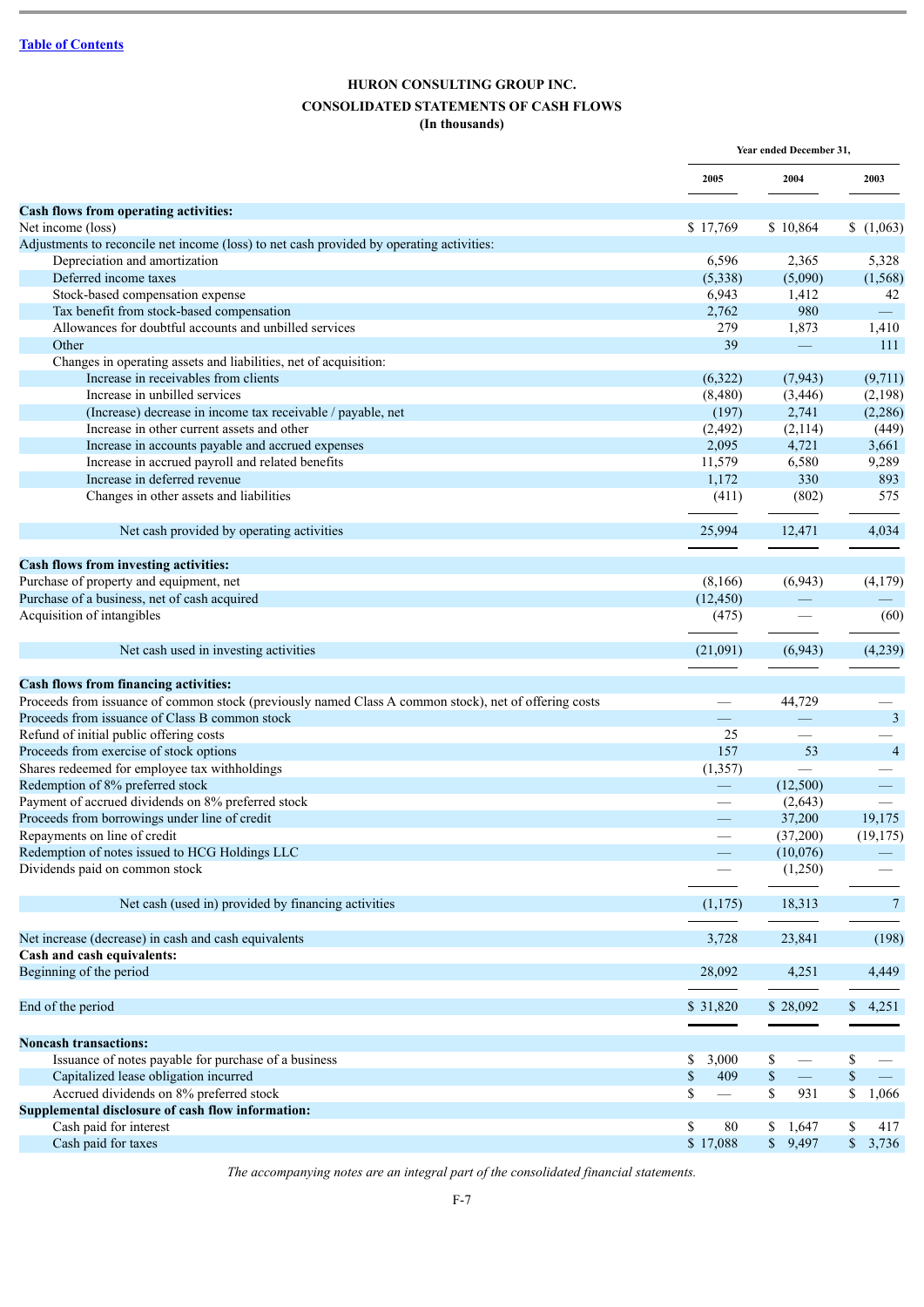## **NOTES TO CONSOLIDATED FINANCIAL STATEMENTS (Tabular amounts in thousands, except per share amounts)**

### <span id="page-53-0"></span>**1. Description of Business**

Huron Consulting Group Inc. was formed on March 19, 2002. Huron Consulting Group Inc., together with its wholly owned subsidiaries, Huron Consulting Services LLC and Speltz & Weis LLC, (the "Company"), is an independent provider of financial and operational consulting services, whose clients include Fortune 500 companies, medium-sized businesses, leading academic institutions, healthcare organizations and the law firms that represent these various organizations. As of December 31, 2005, the majority of the issued and outstanding common stock of the Company was held by HCG Holdings LLC. On October 18, 2004, the Company completed its initial public offering of shares of its common stock (see Note 9).

### **2. Summary of Significant Accounting Policies**

### **Basis of Presentation**

The accompanying consolidated financial statements reflect the results of operations and cash flows for the years ended December 31, 2005, 2004 and 2003.

#### **Principles of Consolidation**

The consolidated financial statements include the accounts of Huron Consulting Group Inc. and its wholly owned subsidiaries, Huron Consulting Services LLC and Speltz & Weis LLC. All material intercompany balances and transactions have been eliminated in consolidation.

#### **Use of Estimates**

The preparation of financial statements in conformity with accounting principles generally accepted in the United States of America requires management to make estimates and assumptions that affect the amounts that are reported in the consolidated financial statements and accompanying disclosures. Actual results may differ from these estimates.

#### **Reclassifications**

Certain amounts reported in previous years have been reclassified to conform to the 2005 presentation.

#### **Revenue Recognition**

The Company recognizes revenues in accordance with Staff Accounting Bulletin ("SAB") No. 101, "Revenue Recognition in Financial Statements," as amended by SAB No. 104, "Revenue Recognition." Revenue is recognized when persuasive evidence of an arrangement exists, the related services are provided, the price is fixed and determinable and collectibility is reasonably assured. These services are primarily rendered under arrangements that require the client to pay on a time-and-expense basis. Fees are based on the hours incurred at agreed-upon rates and recognized as services are provided. Revenues related to fixed-fee engagements are recognized based on estimates of work completed versus the total services to be provided under the engagement. Losses, if any, on fixed-fee engagements are recognized in the period in which the loss first becomes probable and reasonably estimable. The Company also earns revenues on a performance-based fee basis and recognizes such revenues when all performance criteria are met. The Company also has contracts with clients to deliver multiple services that are covered under both individual and separate engagement letters. These arrangements allow for the Company's services to be valued and accounted for on a separate basis. Direct costs incurred on engagements, including performance-based fee engagements, are expensed in the period incurred.

 $F - Q$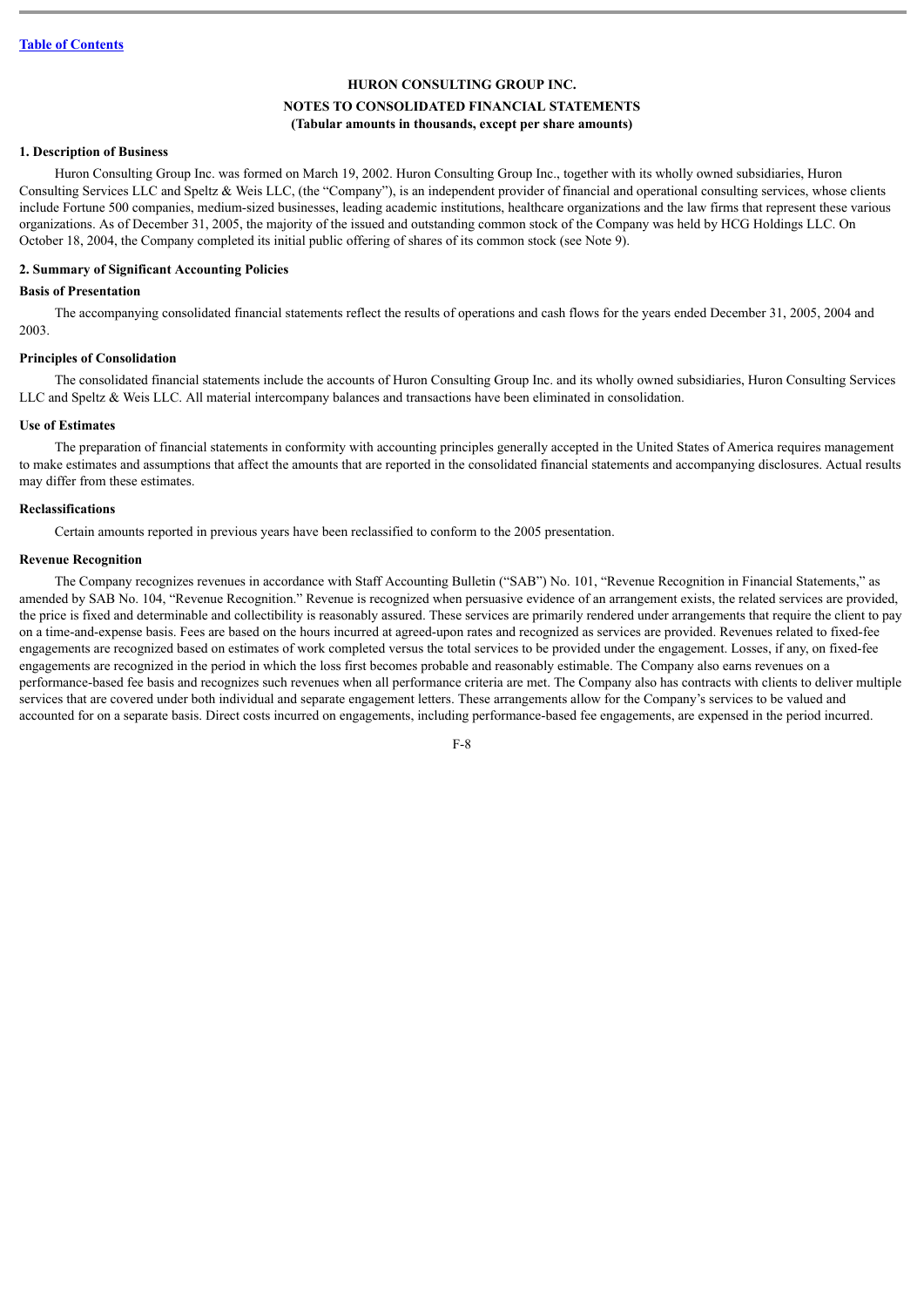# **NOTES TO CONSOLIDATED FINANCIAL STATEMENTS—(Continued) (Tabular amounts in thousands, except per share amounts)**

Provisions are recorded for the estimated realization adjustments on all engagements, including engagements for which fees are subject to review by the bankruptcy courts. Expense reimbursements that are billable to clients are included in total revenues and reimbursable expenses, and typically an equivalent amount of reimbursable expenses are included in total direct costs and reimbursable expenses. Reimbursable expenses related to time-and-expense and fixed-fee engagements are recognized as revenue in the period in which the expense is incurred. Reimbursable expenses subject to performance-based criteria are recognized as revenue when all performance criteria are met.

Differences between the timing of billings and the recognition of revenue are recognized as either unbilled services or deferred revenue in the accompanying consolidated balance sheets. Revenues recognized for services performed but not yet billed to clients are recorded as unbilled services. Client prepayments and retainers are classified as deferred (i.e., unearned) revenue and recognized over future periods as earned in accordance with the applicable engagement agreement.

#### **Allowances for Doubtful Accounts and Unbilled Services**

The Company maintains allowances for doubtful accounts and for services performed but not yet billed for estimated losses based on several factors, including the estimated cash realization from amounts due from clients, an assessment of a client's ability to make required payments, and the historical percentages of fee adjustments and write-offs by practice group. The allowances are assessed by management on a regular basis.

The provision for doubtful accounts and unbilled services is recorded as a reduction in revenue to the extent the provision relates to fee adjustments and other discretionary pricing adjustments. To the extent the provision relates to a client's inability to make required payments on accounts receivables, the provision is recorded in operating expenses.

# **Direct Costs and Reimbursable Expenses**

Direct costs and reimbursable expenses consists primarily of billable employee compensation and their related benefit costs, the cost of outside consultants or subcontractors assigned to revenue generating activities and direct expenses to be reimbursed by clients.

#### **Cash and Cash Equivalents**

The Company considers all highly liquid investments, including overnight investments and commercial paper, with original maturities of three months or less to be cash equivalents.

## **Concentrations of Credit Risk**

To the extent receivables from clients become delinquent, collection activities commence. No single client balance is considered large enough to pose a significant credit risk. The allowances for doubtful accounts and unbilled services are based upon the expected ability to collect accounts receivable, and bill and collect unbilled services. Management does not anticipate incurring losses on accounts receivable in excess of established allowances. See note 17 for concentration of accounts receivable and unbilled services.

# **Fair Value of Financial Instruments**

Cash and cash equivalents are stated at cost, which approximates fair market value. The carrying values for receivables from clients, unbilled services, accounts payable, deferred revenue and other accrued liabilities reasonably approximate fair market value due to the nature of the financial instrument and the short term maturity of these items.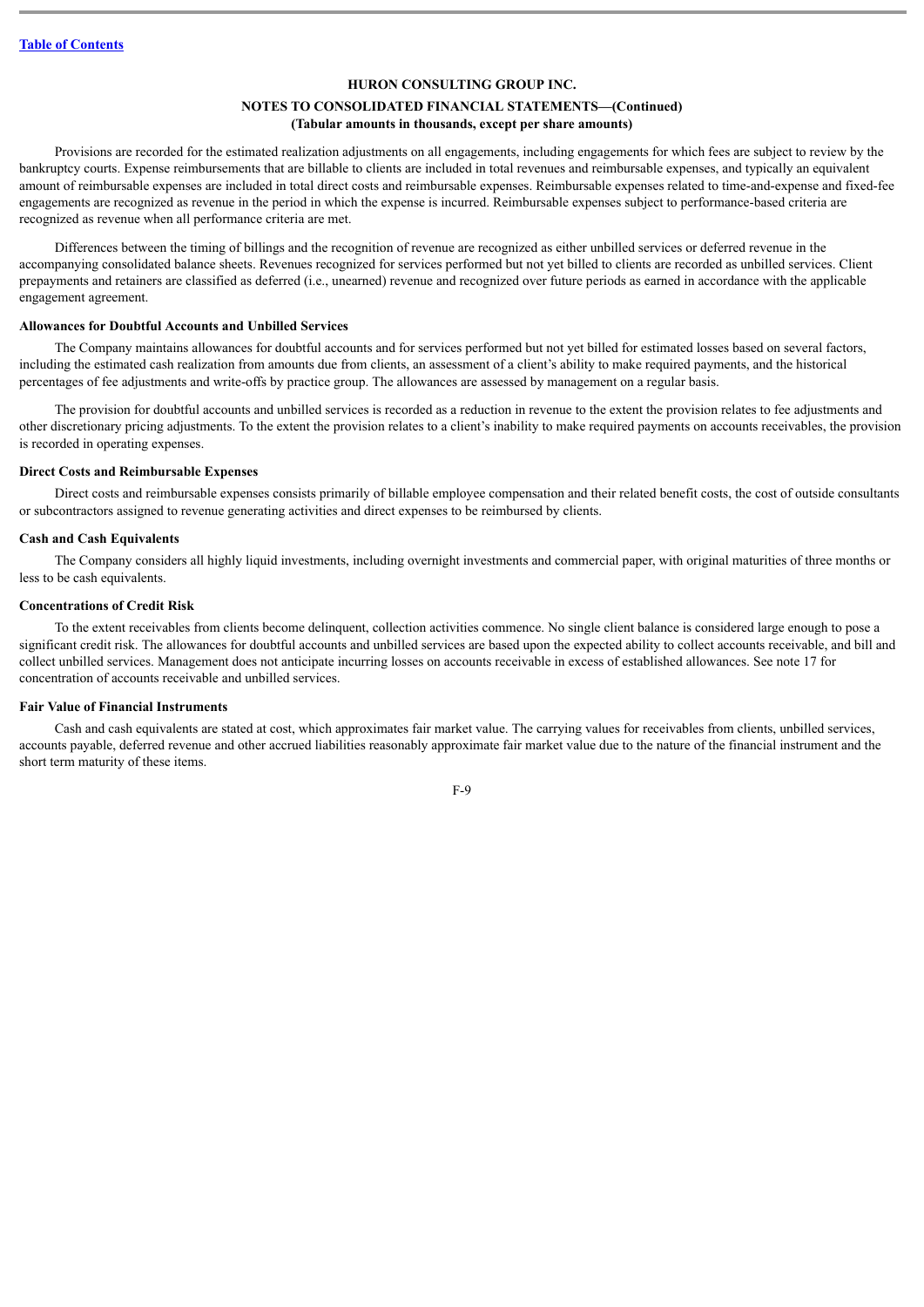# **NOTES TO CONSOLIDATED FINANCIAL STATEMENTS—(Continued) (Tabular amounts in thousands, except per share amounts)**

#### **Property and Equipment**

Property and equipment is stated at cost, less accumulated depreciation. Depreciation of property and equipment is computed on a straight-line basis over the estimated useful life of the asset. Software, computers and related equipment are depreciated over an estimated useful life of 2 to 3 years. Furniture and fixtures are depreciated over 5 years. Leasehold improvements are amortized over the lesser of the estimated useful life of the asset or the initial term of the lease.

# **Long-Lived Assets**

Long-lived assets, other than goodwill, are reviewed for impairment whenever events or changes in circumstances indicate that the carrying amount of an asset may not be recoverable in accordance with Statement of Financial Accounting Standards ("SFAS") No. 144, "Accounting for the Impairment of Long-Lived Assets." For the year ended December 31, 2005, the Company recorded an impairment charge of \$0.6 million pertaining to an intangible asset as described in note 4. No impairment charges were recorded in 2004 and 2003.

#### **Intangible Assets Other Than Goodwill**

The Company accounts for intangible assets in accordance with SFAS No. 142, "Goodwill and Other Intangible Assets." This statement requires that certain identifiable intangible assets be amortized over their expected useful lives.

#### **Goodwill**

Goodwill represents the excess of the cost of an acquired entity over the net of the amounts assigned to assets acquired and liabilities assumed. Under the provisions of SFAS No. 142, "Goodwill and Other Intangible Assets," goodwill is required to be tested for impairment on an annual basis and between annual tests whenever indications of impairment exist. The Company has elected and will begin to perform this annual impairment test in the second quarter of 2006 or earlier if indications of impairment arise. Impairment exists when the carrying amount of goodwill exceeds its implied fair value, resulting in an impairment charge for this excess.

#### **Non-Current Liabilities**

The Company records certain liabilities that are expected to be settled over a period that exceeds one year as non-current liabilities. The Company has recorded in accrued expenses the loss on abandonment of one of its leases as a non-current liability for the payments that are expected to exceed a one-year term. The Company has also recorded as non-current the portion of the deferred lease incentive liability that the Company expects to recognize over a period greater than one year. The deferred lease incentive liability at December 31, 2005 and 2004 totaled \$6.3 million and \$4.1 million, respectively, and consisted of \$5.5 million and \$3.8 million, respectively, of tenant improvement allowance. The remaining balance primarily represents rent abatement. Deferred lease incentives are amortized on a straight-line basis over the life of the lease. The payments that will be paid within twelve months of the balance sheet date related to the lease abandonment and the deferred lease incentive are classified as current liabilities. The Company monitors the classification of such liabilities based on the expectation of their utilization periods.

# **Sponsorship and Advertising Costs**

Sponsorship and advertising costs are expensed as incurred. Such expenses for 2005, 2004 and 2003 totaled \$1.2 million, \$1.1 million and \$0.5 million, respectively.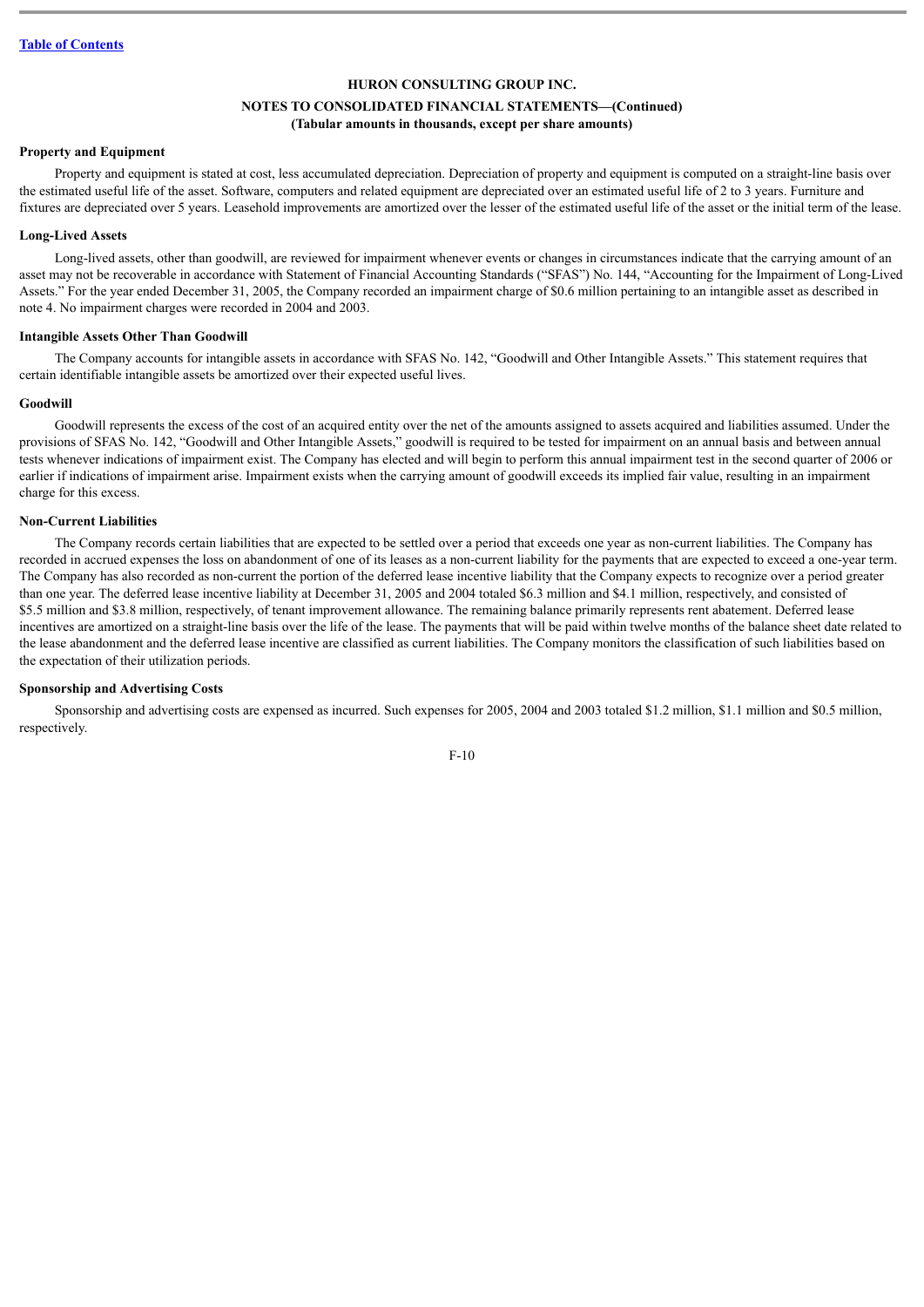# **NOTES TO CONSOLIDATED FINANCIAL STATEMENTS—(Continued) (Tabular amounts in thousands, except per share amounts)**

# **Income Taxes**

Current tax liabilities and assets are recognized for the estimated taxes payable or refundable on the tax returns for the current year. Deferred tax assets and liabilities are recognized for the future tax consequences attributable to differences between the financial statement carrying amounts of existing assets and liabilities and their respective tax bases. Deferred tax assets and liabilities are measured using enacted tax rates expected to apply to taxable income in the years in which those temporary differences are expected to be recovered or settled.

# **Stock-Based Compensation**

The Company accounted for stock-based compensation using the intrinsic value method prescribed in Accounting Principles Board Opinion No. 25 ("APB 25"), "Accounting for Stock Issued to Employees," and related interpretations and elected the disclosure option of SFAS No. 123, "Accounting for Stock-Based Compensation," as amended by SFAS No. 148, "Accounting for Stock-Based Compensation—Transition and Disclosure." SFAS No. 123 requires that companies either recognize compensation expense for grants of stock, stock options and other equity instruments based on fair value, or provide pro forma disclosure of net income and earnings per share in the notes to the financial statements. Accordingly, the Company measured compensation expense for stock options as the excess, if any, of the estimated fair market value of the Company's stock at the date of grant over the exercise price. Effective January 1, 2006, the Company adopted SFAS No. 123 (revised 2004), "Share-Based Payment," and began accounting for stock-based compensation under this statement. See "New Accounting Pronouncement" below.

The following table details the effect on net income (loss) attributable to common stockholders and net income (loss) attributable to common stockholders per share if compensation expense for the stock plans had been recorded based on the fair value method under SFAS No. 123.

|                                                                                                                                              | <b>Year Ended December 31,</b> |         |           |
|----------------------------------------------------------------------------------------------------------------------------------------------|--------------------------------|---------|-----------|
|                                                                                                                                              | 2005                           | 2004    | 2003      |
| Net income (loss) attributable to common stockholders                                                                                        | \$17,769                       | \$9,933 | \$(2,129) |
| Add: Total stock-based employee compensation expense included in reported net income (loss), net of related tax effects                      | 4,075                          | 844     | 25        |
| Deduct: Total stock-based employee compensation expense determined under the fair value method for all awards, net of<br>related tax effects | (4,268)                        | (943)   | (28)      |
| Pro forma net income (loss) attributable to common stockholders                                                                              | \$17,576                       | \$9,834 | \$(2,132) |
|                                                                                                                                              |                                |         |           |
| Earnings (loss) per share:                                                                                                                   |                                |         |           |
| $Basic - as reported$                                                                                                                        | \$<br>1.13                     | \$0.77  | \$ (0.18) |
| Basic – pro forma                                                                                                                            | S.<br>1.12                     | \$0.77  | \$ (0.18) |
| Diluted – as reported                                                                                                                        | \$<br>1.05                     | \$0.72  | \$ (0.18) |
| Diluted – pro forma                                                                                                                          | S<br>1.04                      | \$0.71  | \$ (0.18) |

#### **Segment Reporting**

SFAS No. 131, "Disclosures about Segments of an Enterprise and Related Information," establishes annual and interim reporting standards for an enterprise's business segments and related disclosures about its products, services, geographic areas and major customers. The Company provides services through two segments: Financial Consulting and Operational Consulting. The Financial Consulting segment provides services that help clients effectively address complex challenges that arise from litigation, disputes, investigations, regulation,

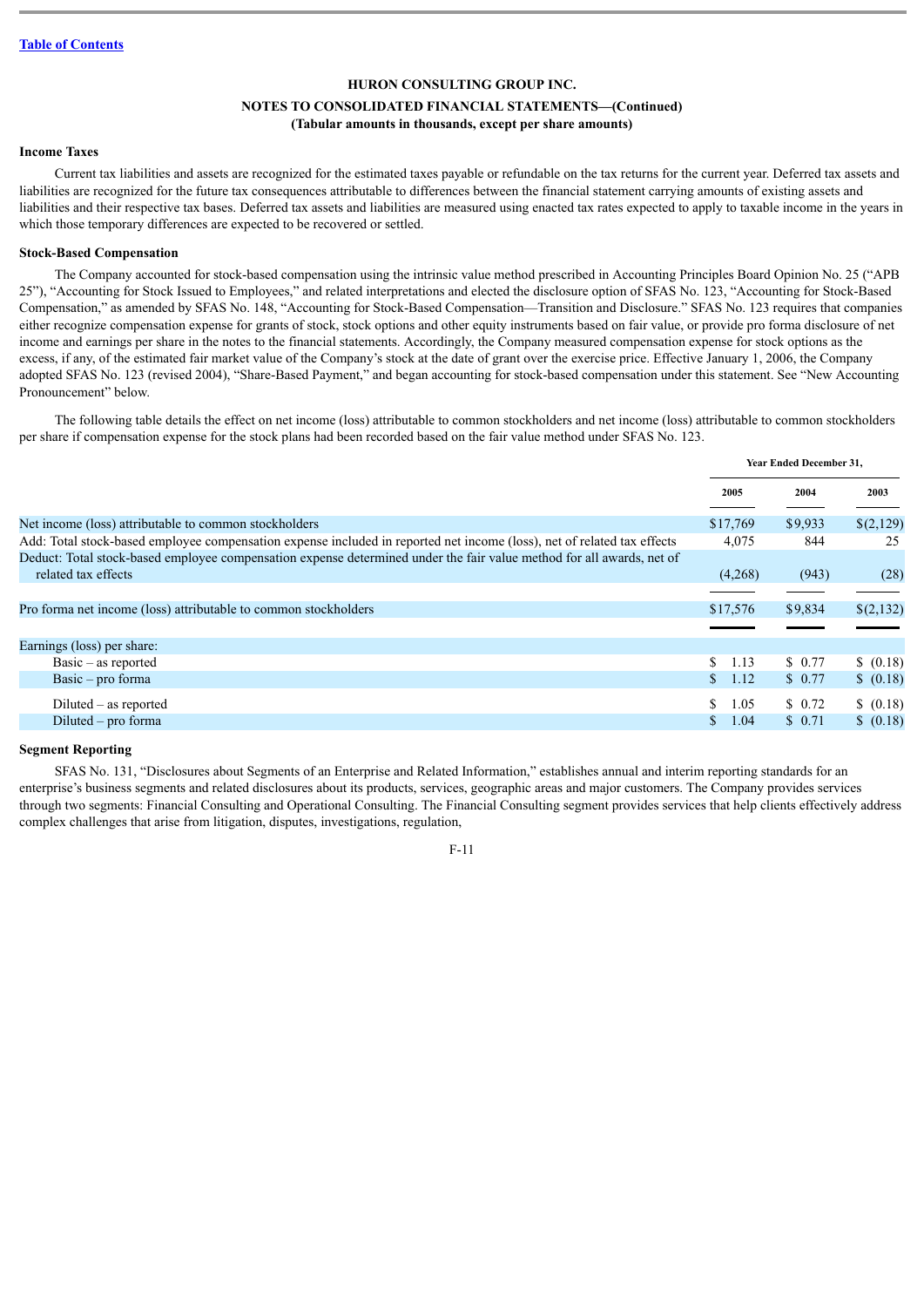# **NOTES TO CONSOLIDATED FINANCIAL STATEMENTS—(Continued) (Tabular amounts in thousands, except per share amounts)**

financial distress and other sources of significant conflict or change. The Operational Consulting segment provides services that help clients improve the overall efficiency and effectiveness of their operations by enhancing revenue, reducing costs, managing regulatory compliance and maximizing procurement efficiency.

From time to time, the Company may reclassify certain revenues and expenses among the segments to align them with the changes in the Company's internal organizational structure. Beginning January 1, 2005, the Forensic Technology and Discovery Services group was moved from the Financial Consulting segment to the Operational Consulting segment to improve marketing synergies with the legal business consulting practice. Previously reported segment information has been reclassified to reflect this change. This reclassification had no effect on previously reported net income.

#### **New Accounting Pronouncement**

In December 2004, the Financial Accounting Standards Board issued SFAS No. 123 (revised 2004), "Share-Based Payment," ("SFAS No. 123R"). In April 2005, the SEC adopted a new rule that amends the effective date of SFAS No. 123R. Under this new rule, the Company must adopt SFAS No. 123R effective January 1, 2006 or earlier. This statement requires that the costs of employee share-based payments be measured at fair value on the awards' grant date and be recognized in the financial statements over the requisite service period. SFAS No. 123R supersedes APB 25 and its related interpretations, and eliminates the alternative to use APB 25's intrinsic value method of accounting, which the Company was using. Additionally, SFAS No. 123R amends SFAS No. 95, "Statement of Cash Flows," to require that excess tax benefits be reported as a financing cash inflow rather than as a reduction of taxes paid.

SFAS No. 123R allows for two alternative transition methods. The first method is the modified prospective application whereby compensation cost for the portion of awards for which the requisite service has not yet been rendered that are outstanding as of the adoption date will be recognized over the remaining service period. The compensation cost for that portion of awards will be based on the grant-date fair value of those awards as calculated for pro forma disclosures under SFAS No. 123, as originally issued. All new awards and awards that are modified, repurchased, or cancelled after the adoption date will be accounted for under the provisions of SFAS No. 123R. The second method is the modified retrospective application, which requires that the Company restates prior period financial statements. The modified retrospective application may be applied either to all prior periods or only to prior interim periods in the year of adoption of this statement. Effective January 1, 2006, the Company adopted the modified prospective transition method. The Company does not expect the adoption of SFAS No. 123R to have a material impact on its financial position, results of operations, earnings per share or cash flows.

#### **3. Business Combination**

On May 5, 2005, Huron Consulting Group Inc. entered into a Membership Interest Purchase and Sale Agreement to acquire 100% of the outstanding membership interests of Speltz & Weis LLC. The acquisition was consummated on May 9, 2005. The results of Speltz & Weis LLC's operations have been included within the Financial Consulting segment since that date. Speltz & Weis LLC is a specialized consulting firm that consisted of 26 consultants. With the acquisition of Speltz & Weis LLC, the Company can provide interim management, organizational renewal and turnaround services, and other crisis management services to distressed hospitals and other healthcare facilities.

The aggregate purchase price of the acquisition was \$17.2 million, which consisted of \$14.0 million cash paid at closing, notes payable totaling \$3.0 million payable in three equal annual installments of \$1.0 million (together with accrued interest at 4% per annum) beginning on May 8, 2006, and \$0.2 million of transaction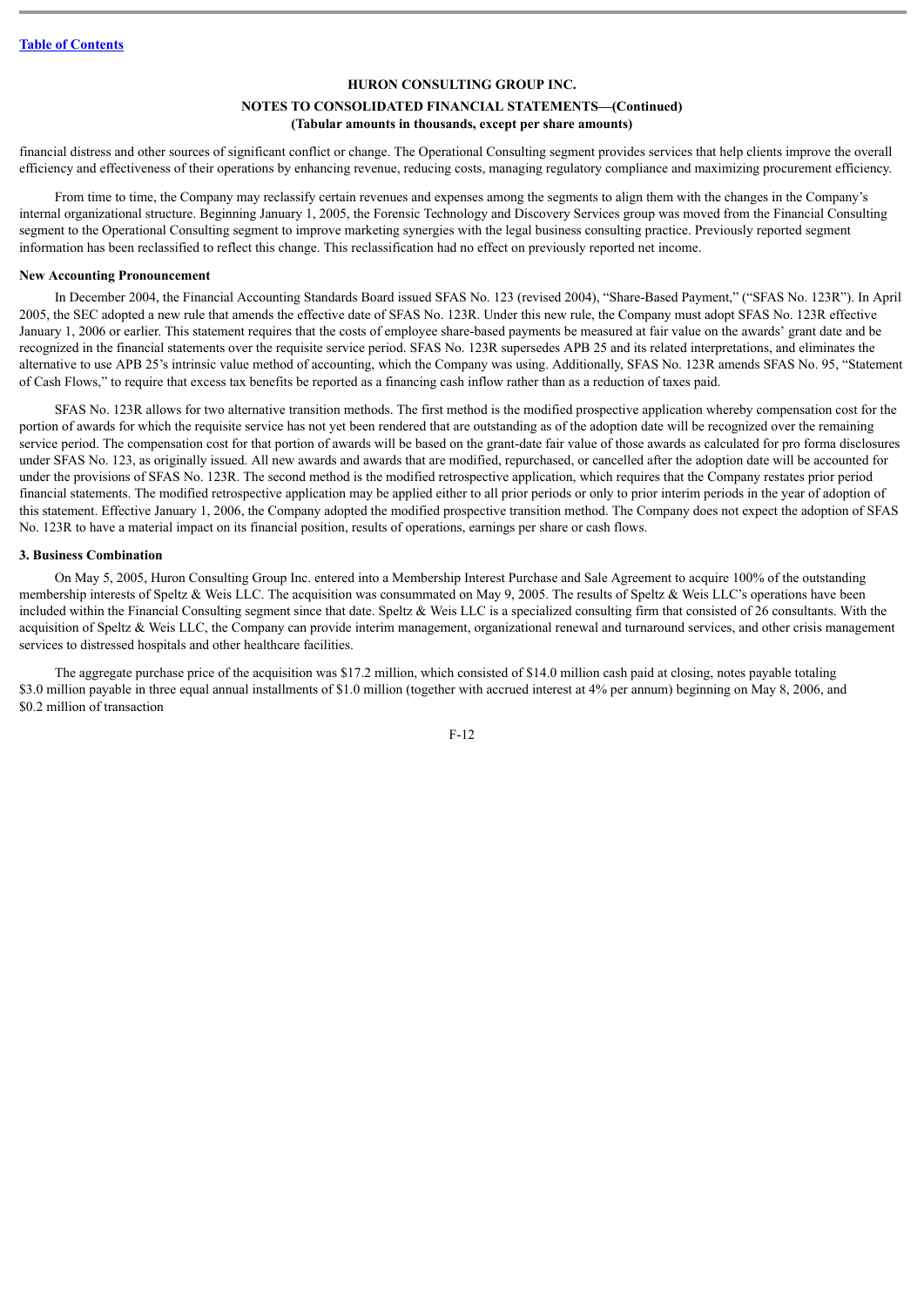# **NOTES TO CONSOLIDATED FINANCIAL STATEMENTS—(Continued) (Tabular amounts in thousands, except per share amounts)**

costs. Additional purchase consideration may be payable based on the performance of Speltz & Weis LLC during the three-year period beginning June 1, 2005 and ending May 30, 2008. Such amounts will be recorded as an adjustment to goodwill if payable. Also, additional payments may be made based on the amount of revenues the Company receives from certain referrals made by Speltz & Weis LLC employees. Such amounts will be recorded as an expense if payable.

The following table summarizes the estimated fair values of the assets acquired and liabilities assumed at the date of acquisition.

|                         | May 9,<br>2005                 |
|-------------------------|--------------------------------|
| <b>Assets Acquired:</b> |                                |
| Current assets          | \$2,291                        |
| Equipment               | 16                             |
| Intangible assets       | 2,600                          |
| Goodwill                | 14,637                         |
|                         | $\overbrace{\hspace{27mm}}^{}$ |
|                         | 19,544                         |
| Liabilities Assumed:    |                                |
| Current liabilities     | 2,307                          |
|                         |                                |
| Net Assets Acquired     | \$17,237                       |
|                         |                                |

The \$14.6 million of goodwill, which the Company intends to deduct for income tax purposes, was assigned to the Financial Consulting and Operational Consulting segments as described in note 4.

The \$2.6 million of acquired intangible assets have a weighted average useful life of approximately 10.2 months, which consisted of customer contracts of \$1.9 million (8.4 months weighted-average useful life) and customer relationships of \$0.7 million (15.1 months weighted-average useful life). The Company assigned relatively short lives to the customer contracts and customer relationships due to the short-term nature of the services and relationships provided under these contracts, which primarily consist of interim management services. During the third quarter of 2005, the Company wrote off a portion of the intangible assets pertaining to a customer contract as described in note 4.

The following unaudited pro forma financial data gives effect to the acquisition of Speltz & Weis LLC as if it had been completed at the beginning of each of the periods. The unaudited pro forma financial data are not necessarily indicative of the operating results that would have been achieved if the acquisition had occurred on the dates indicated, nor are they necessarily indicative of future results.

|                                                           | 2005      |      | 2004      |
|-----------------------------------------------------------|-----------|------|-----------|
| Revenues, net of reimbursable expenses                    | \$215,495 |      | \$178,577 |
| Operating income                                          | \$32,450  | S.   | 23,034    |
| Income before provision for income taxes                  | \$32,848  |      | \$22,238  |
| Net income attributable to common stockholders            | \$ 18.140 | S.   | 11.497    |
| Net income attributable to common stockholders per share: |           |      |           |
| Basic                                                     |           | 115  | 0.90      |
| Diluted                                                   |           | 1.08 | 0.84      |
|                                                           |           |      |           |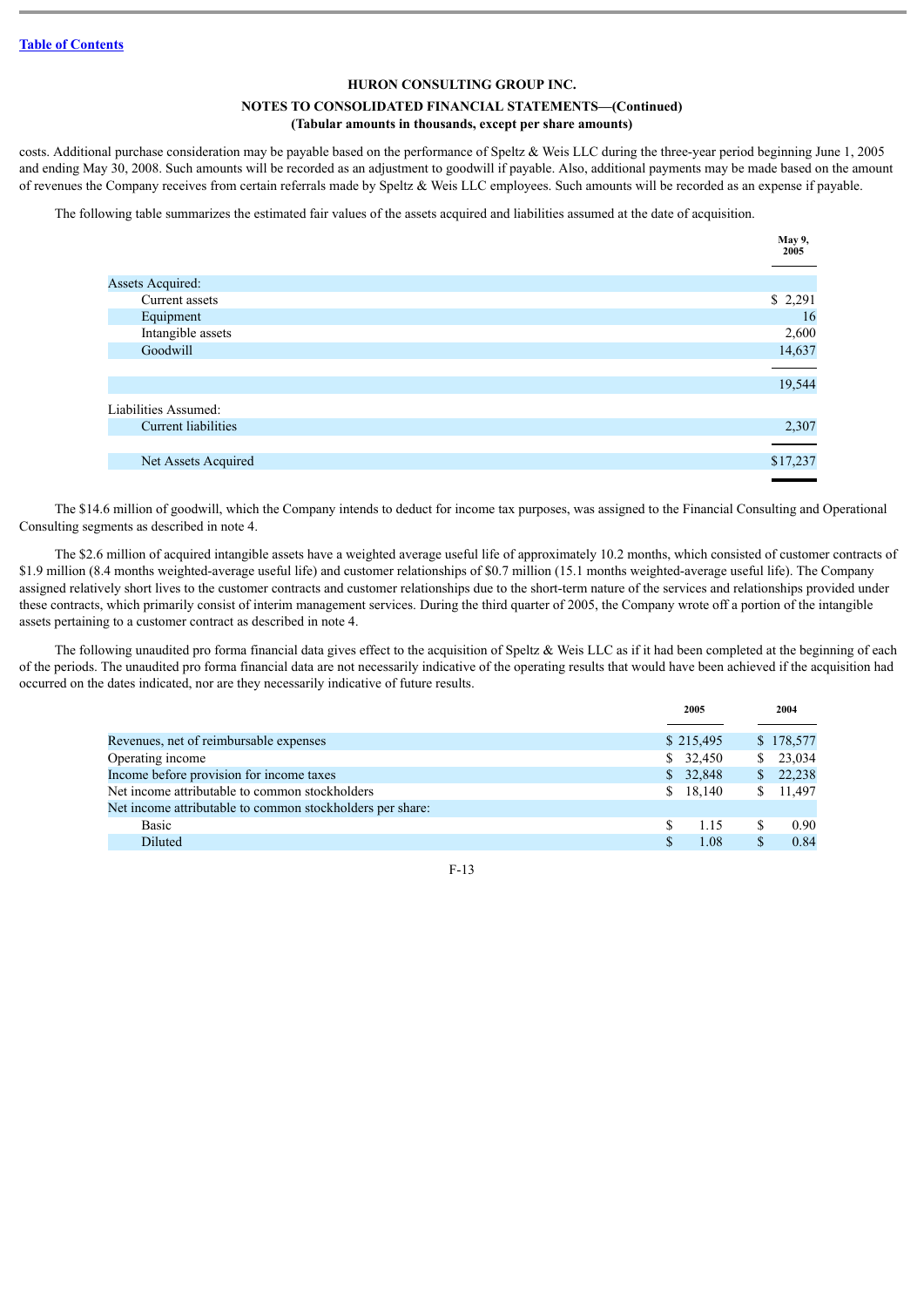## **NOTES TO CONSOLIDATED FINANCIAL STATEMENTS—(Continued) (Tabular amounts in thousands, except per share amounts)**

# **4. Goodwill and Intangible Assets**

The carrying amount of goodwill at December 31, 2005 was \$14.6 million, which resulted from the acquisition of Speltz & Weis LLC as discussed in note 3, and has been assigned to the Company's segments as follows:

|                               |    | December 31,<br>2005 |
|-------------------------------|----|----------------------|
| <b>Financial Consulting</b>   |    | 11,739               |
| <b>Operational Consulting</b> |    | 2,898                |
|                               |    |                      |
| Total                         | S. | 14,637               |

Intangible assets as of December 31, 2005 consisted of the following:

|                        | <b>Gross Carrying</b><br>Amount | Accumulated<br>Amortization |
|------------------------|---------------------------------|-----------------------------|
|                        |                                 |                             |
| Customer contracts     | 1,900<br>S                      | 1,848<br>\$                 |
| Customer relationships | 700                             | 359                         |
| Technology             | 475                             | 24                          |
|                        |                                 |                             |
| Total                  | 3,075<br>S                      | 2,231                       |
|                        |                                 |                             |

During 2005, in connection with the hiring of a managing director, the Company purchased technology valued at \$0.5 million, which is being amortized over an estimated useful life of 5.0 years.

On July 5, 2005, one of the Company's clients filed for bankruptcy. On October 21, 2005, the client filed an application with the Bankruptcy Court to authorize the retention of the Company during the bankruptcy process, which was approved in December 2005. In connection with the application, new financial terms and conditions of the engagement contracts, including billing terms and rates for the Company's services, were negotiated and agreed to with the client and certain other interested parties retroactive to July 5, 2005 pursuant to a new engagement contract that superseded the original contracts. Based on the projected cash flows under the new financial terms and conditions approved by the Bankruptcy Court, the intangible value that the Company assigned to the interim management contract in connection with the Speltz & Weis LLC acquisition has decreased. Accordingly, the Company wrote off the remaining carrying value of this contract in 2005. See note 15 for further details.

Intangible assets amortization expense for the year ended December 31, 2005 was \$2.2 million, which included a charge of \$0.6 million relating to the write-off of the customer contract described above. Estimated intangible assets amortization expense is \$0.6 million for 2006, and approximately \$0.1 million for each of 2007, 2008, 2009 and 2010.

During 2002, the Company obtained a release of certain employees from non-competition agreements with Arthur Andersen LLP, their former employer, in exchange for a payment of \$5.5 million and the assumption of certain related liabilities in the amount of \$0.8 million. The Company estimated that the value received as a result of the employees' release from these agreements has a useful life of eighteen months, the length of the restrictive covenants in the agreements with Arthur Andersen LLP. Aggregate amortization expense for the year ended December 31, 2003 was \$3.7 million. The remaining net book value of the intangible asset was fully amortized during the year ended December 31, 2003.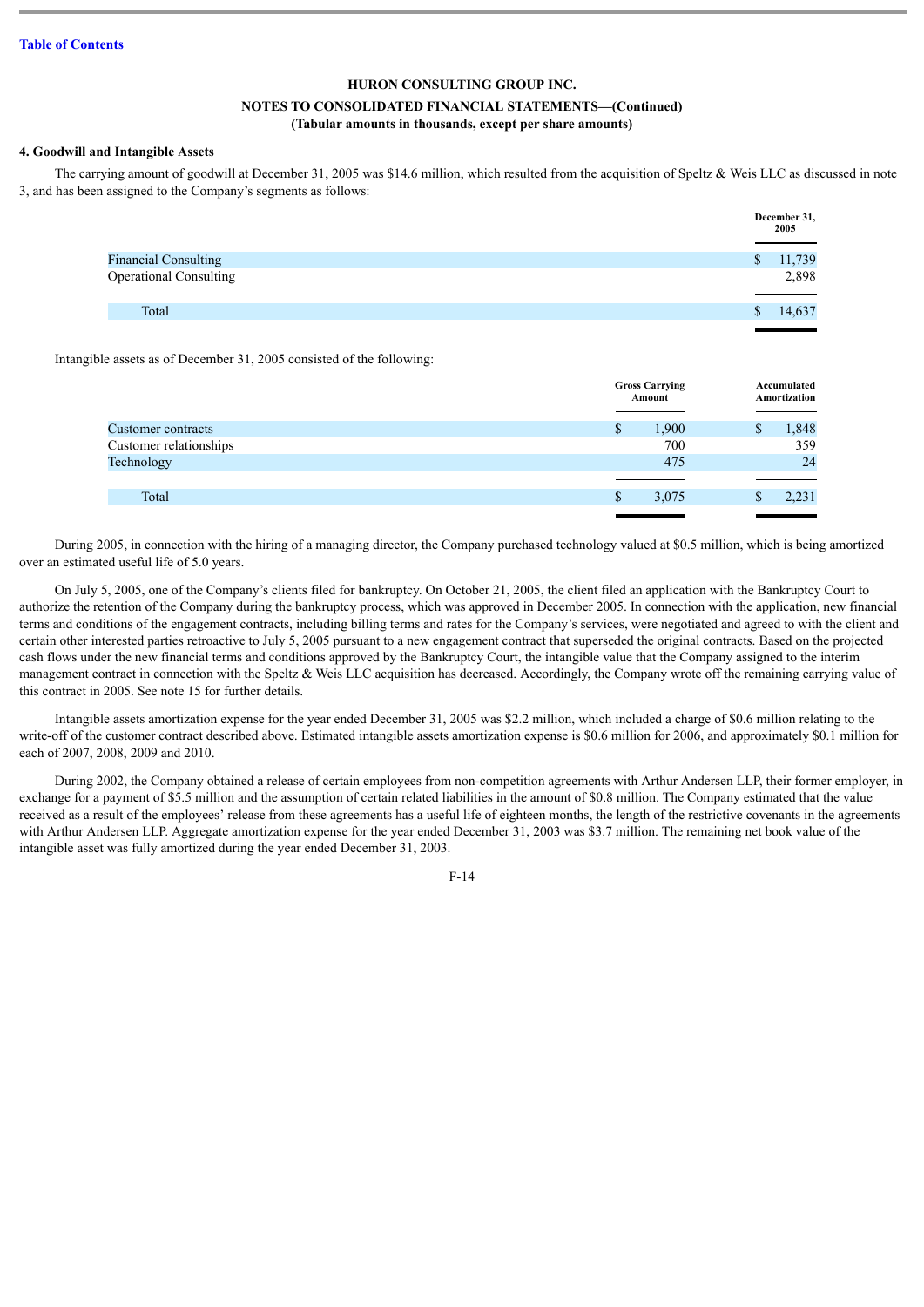## **NOTES TO CONSOLIDATED FINANCIAL STATEMENTS—(Continued) (Tabular amounts in thousands, except per share amounts)**

# **5. Property and Equipment**

Depreciation expense for property and equipment was \$4.4 million, \$2.4 million and \$1.6 million for 2005, 2004 and 2003, respectively. Property and equipment at December 31, 2005 and 2004 are detailed below:

|                                           | December 31, |         |
|-------------------------------------------|--------------|---------|
|                                           | 2005         | 2004    |
| Computers, related equipment and software | \$9,747      | \$5,746 |
| Furniture and fixtures                    | 3,721        | 2,900   |
| Leasehold improvements                    | 6,122        | 4,491   |
| Assets under capital lease                | 409          |         |
| Assets under construction                 | 1,229        | 54      |
|                                           |              |         |
| Property and equipment                    | 21,228       | 13,191  |
| Accumulated depreciation and amortization | (8,066)      | (4,216) |
|                                           |              |         |
| Property and equipment, net               | \$13,162     | \$8,975 |
|                                           |              |         |

#### **6. Restructuring Charges**

In March 2004, the Company incurred a \$2.1 million pre-tax restructuring charge associated with the closing of two offices. The charge included approximately \$2.0 million for severance payments, which were paid by April 30, 2004, and \$0.1 million for office lease payments, which were paid by August 31, 2004.

In September 2004, the Company decided to eliminate a service offering of a practice area in the Operational Consulting segment that was not meeting its expectations and recorded a pre-tax restructuring charge of \$1.3 million in the third quarter of 2004. The Company has utilized the restructuring reserve through cash payments for severance.

#### **7. Notes Payable**

At December 31, 2005, notes payable outstanding totaled \$3.0 million, including a current portion of \$1.0 million. As described in note 3, Huron Consulting Group Inc. issued notes payable totaling \$3.0 million in connection with the acquisition of Speltz & Weis LLC. These notes are payable in three equal annual installments of \$1.0 million, together with accrued interest at 4% per annum, beginning on May 8, 2006. Accrued interest at December 31, 2005 totaled \$0.1 million. Scheduled maturities under these notes are \$1.0 million in each of 2006, 2007 and 2008.

At various times during 2002, the Company entered into promissory note agreements with HCG Holdings LLC. The total principal amount borrowed under the promissory note agreements as of December 31, 2003 was \$10.1 million. Interest accrued daily on the promissory notes at a rate of 8% per year and aggregated \$0.8 million at December 31, 2003. Upon the consummation of the initial public offering on October 18, 2004, the Company used \$10.7 million of the net proceeds from the initial public offering to repay its notes payable to HCG Holdings LLC, including accrued and unpaid interest of \$0.6 million.

### **8. Line of Credit and Guarantee**

The Company has a bank credit agreement that originally expired on February 10, 2006. Prior to the expiration date, the Company extended the credit agreement for another ninety days. The agreement allows the Company to borrow up to the lesser of \$25.0 million or the sum of (a) 85% of eligible accounts receivable and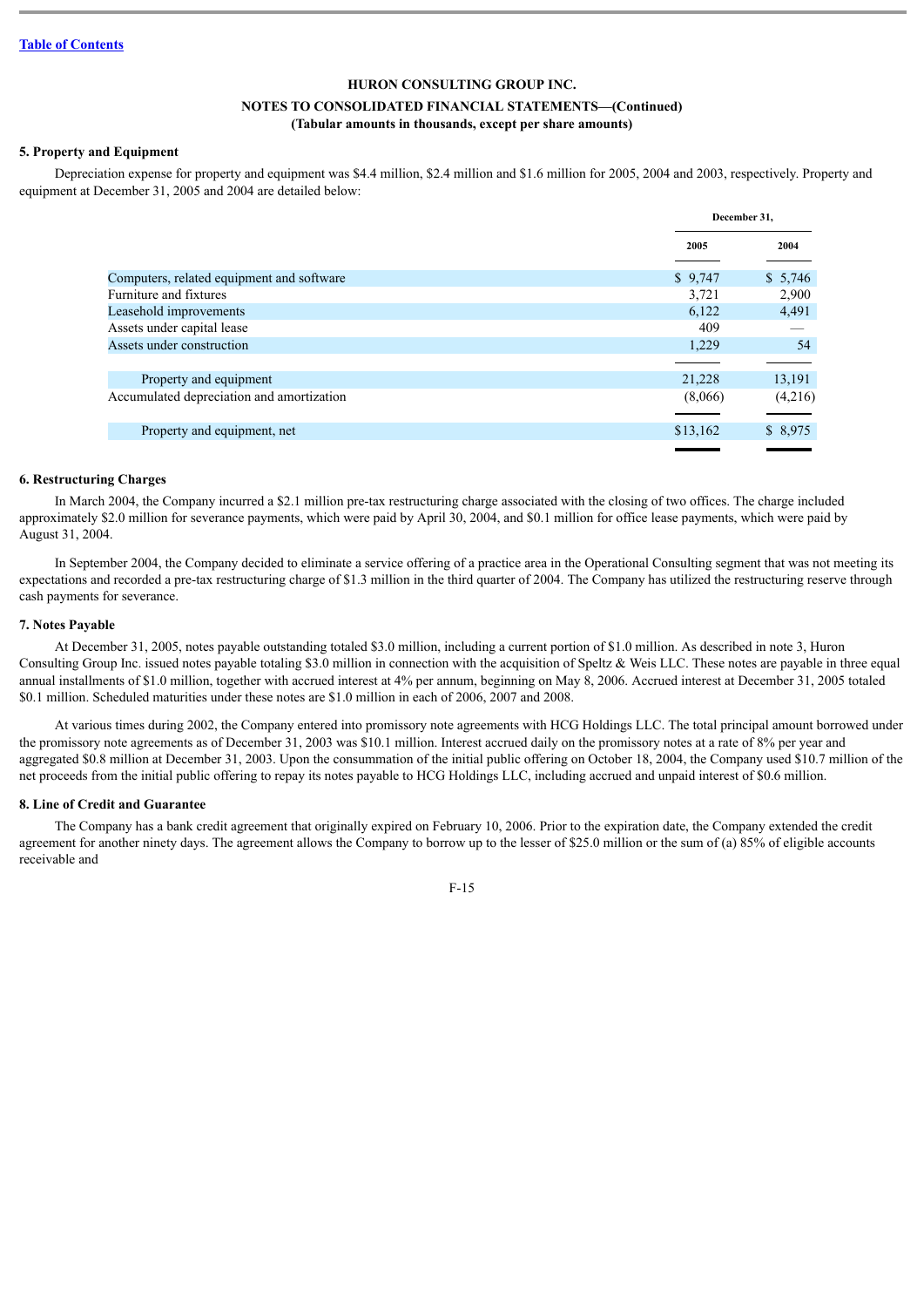# **NOTES TO CONSOLIDATED FINANCIAL STATEMENTS—(Continued) (Tabular amounts in thousands, except per share amounts)**

(b) the lesser of 40% of unbilled services or \$5.0 million. Borrowings under the agreement are limited by any outstanding letters of credit, bear interest at LIBOR plus 1.75%, and are secured by substantially all of the Company's assets. The bank credit agreement includes covenants for minimum equity and maximum annual capital expenditures, as well as covenants restricting the Company's ability to incur additional indebtedness or engage in certain types of transactions outside of the ordinary course of business. The Company had no borrowings outstanding under the credit agreement as of December 31, 2005 and 2004. At both December 31, 2005 and 2004, the Company was in compliance with its debt covenants.

# **9. Capital Structure and Initial Public Offering**

Prior to its initial public offering, the Company's capital structure consisted of 8% preferred stock, preferred stock and Class A and Class B common stock.

# **8% Preferred Stock**

The 8% preferred stock had a stated value of \$1,000 per share and accrued dividends on a daily basis, compounded annually, at the rate of 8% per annum on the stated value. Between April and June 2002, in connection with the Company's initial capitalization, the Company issued to HCG Holdings LLC an aggregate of 12,500 shares of the Company's 8% preferred stock for an aggregate consideration of \$12.5 million. Upon the consummation of the Company's initial public offering on October 18, 2004, the Company used \$15.1 million of the initial public offering proceeds to redeem all outstanding 8% preferred stock, plus cumulative dividends and a liquidation participation amount totaling \$2.6 million. The 8% preferred stock was retired upon this redemption.

## **Preferred Stock**

The Company is expressly authorized to issue up to 50,000,000 shares of preferred stock. The Company's certificate of incorporation authorizes the Company's board of directors, without any further stockholder action or approval, to issue these shares in one or more classes or series, to establish from time to time the number of shares to be included in each class or series, and to fix the rights, preferences and privileges of the shares of each wholly unissued class or series and any of its qualifications, limitations or restrictions. As of December 31, 2005 and 2004, no such preferred stock have been approved or issued.

### **Common Stock**

Prior to the initial public offering, the Company had issued and outstanding Class A voting and Class B nonvoting common stock. Pursuant to the terms of the Company's certificate of incorporation, each share of the Company's Class B common stock was automatically converted into one share of Class A common stock immediately prior to the consummation of the initial public offering and the Company's Class A common stock was renamed to "common stock."

The Company is authorized to issue up to 500,000,000 shares of common stock, par value \$.01 per share. The holders of common stock are entitled to one vote for each share held of record on each matter submitted to a vote of stockholders. Subject to the rights and preferences of the holders of any series of preferred stock that may at the time be outstanding, holders of common stock are entitled to such dividends as the Company's board of directors may declare. In the event of any liquidation, dissolution or winding-up of the Company's affairs, after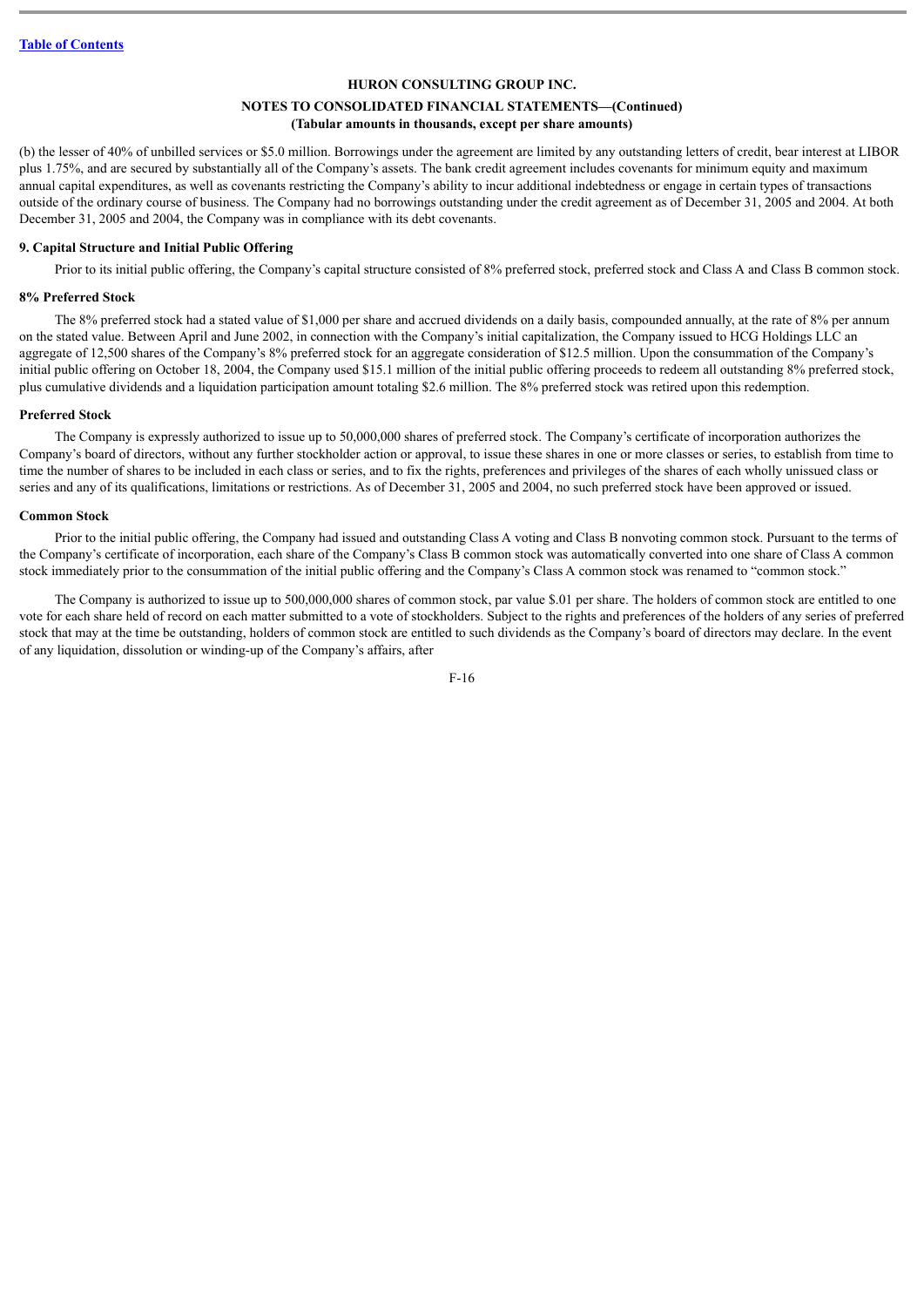# **NOTES TO CONSOLIDATED FINANCIAL STATEMENTS—(Continued) (Tabular amounts in thousands, except per share amounts)**

payment of all of the Company's debts and liabilities and subject to the rights and preferences of the holders of any series of preferred stock that may at the time be outstanding, holders of common stock will be entitled to receive the distribution of any of the Company's remaining assets.

### **Dividends**

On May 12, 2004, the Company declared a special dividend for each outstanding share of common stock and 8% preferred stock payable to holders of record on May 25, 2004. The 8% preferred stock participated on an as converted basis. The aggregate amount of the dividend was \$1.3 million, or \$0.09 per share of common stock and \$9.64 per share of 8% preferred stock, and was paid on June 29, 2004.

# **Initial Public Offering**

In October 2004, the Company completed its initial public offering. In the initial public offering, the Company sold 3,333,333 shares of common stock and a selling stockholder, HCG Holdings LLC, sold 1,666,667 shares of common stock at an offering price of \$15.50 per share. On October 22, 2004, the underwriters exercised in full their over-allotment option to purchase an additional 750,000 shares of common stock from the selling stockholder. The initial public offering generated gross proceeds to the Company of \$51.7 million, or \$48.0 million net of underwriting discounts. The Company did not receive any proceeds from the shares sold by the selling stockholder.

### **10. Earnings Per Share**

Basic earnings per share excludes dilution and is computed by dividing net income by the weighted average number of common shares outstanding for the period, excluding unvested restricted common stock. Diluted earnings per share reflects the potential reduction in earnings per share that could occur if securities or other contracts to issue common stock were exercised or converted into common stock under the treasury stock method. Earnings per share under the basic and diluted computation are as follows:

|                                                                         |          | Year ended December 31, |           |  |
|-------------------------------------------------------------------------|----------|-------------------------|-----------|--|
|                                                                         | 2005     | 2004                    | 2003      |  |
| Net income (loss)                                                       | \$17,769 | \$10,864                | \$(1,063) |  |
| Dividends accrued on 8% preferred stock                                 |          | (931)                   | (1,066)   |  |
|                                                                         |          |                         |           |  |
| Net income (loss) attributable to common stockholders                   | \$17,769 | \$9.933                 | \$(2,129) |  |
|                                                                         |          |                         |           |  |
| Weighted average common shares outstanding – basic                      | 15,741   | 12,820                  | 11,871    |  |
| Weighted average common stock equivalents                               | 1,117    | 945                     |           |  |
|                                                                         |          |                         |           |  |
| Weighted average common shares outstanding – diluted                    | 16,858   | 13,765                  | 11,871    |  |
|                                                                         |          |                         |           |  |
| Basic net income (loss) attributable to common stockholders per share   | 1.13     | 0.77<br>S.              | \$ (0.18) |  |
|                                                                         |          |                         |           |  |
| Diluted net income (loss) attributable to common stockholders per share | 1.05     | 0.72<br>S.              | \$ (0.18) |  |
|                                                                         |          |                         |           |  |

Prior to the redemption of the 8% preferred stock in 2004, the 8% preferred stockholders participated in any dividends paid to common stockholders on an as converted basis using the current period estimated fair market value of a share of common stock. Net loss is not allocated to preferred stockholders.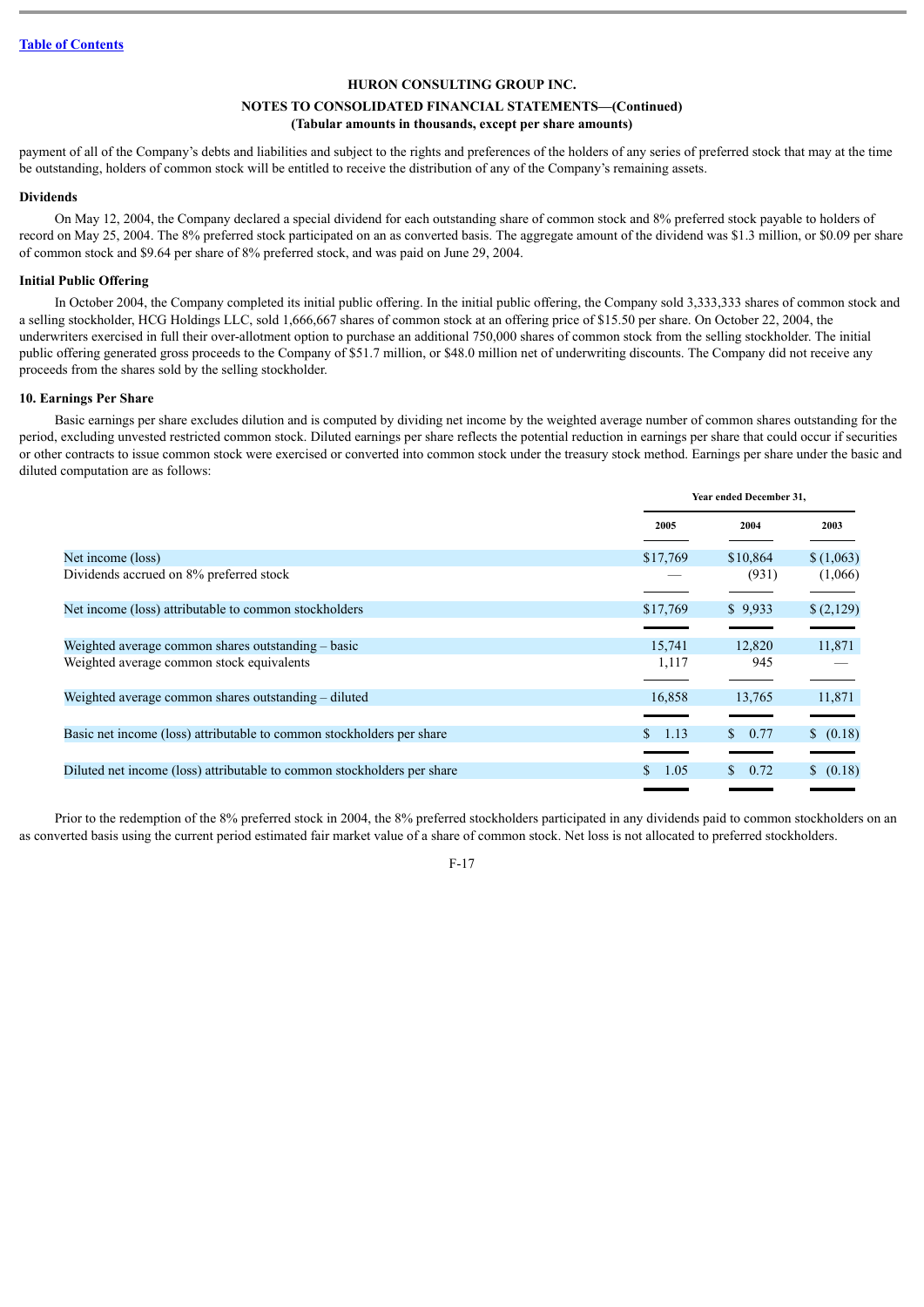# **NOTES TO CONSOLIDATED FINANCIAL STATEMENTS—(Continued) (Tabular amounts in thousands, except per share amounts)**

The computation of diluted earnings per share for the year ended December 31, 2003 excluded 1,599,185 outstanding stock options because the effect of these securities would have been anti-dilutive as the Company incurred a net loss for the year. There were no anti-dilutive securities for the years ended December 31, 2004 and 2005.

### **11. Employee Benefit Plan**

The Company sponsors a qualified defined contribution 401(k) plan covering substantially all of its employees. Under the plan, employees are entitled to make pre-tax contributions. The Company matches an amount equal to the employees' contributions up to 6% of the employees' salaries. The Company's matching contributions for the years ended December 31, 2005, 2004 and 2003 were \$3.9 million, \$3.3 million and \$2.3 million, respectively.

#### **12. Equity Incentive Plans**

In 2002, the Huron Consulting Group Inc. 2002 Equity Incentive Plan and the Huron Consulting Group Inc. 2002 Equity Incentive Plan (California) were established pursuant to which up to 1,316,740 Class B non-voting and 108,696 Class A voting shares, respectively, may be granted. In 2003, the Huron Consulting Group Inc. 2003 Equity Incentive Plan was established pursuant to which up to 1,377,392 Class B nonvoting shares may be granted.

Prior to the completion of the initial public offering, the Huron Consulting Group Inc. 2004 Omnibus Stock Plan (the "Omnibus Plan") was established. The plans described in the paragraph above were terminated and no further awards will be granted under these plans. The Omnibus Plan provides for the issuance of stock options and other equity-based awards valued in whole or in part by reference to, or otherwise based on, the Company's common stock. A total of 2,141,000 shares of common stock are reserved for issuance under the Omnibus Plan, of which 597,747 remain available for future issuance at December 31, 2005. Subject to acceleration under certain conditions, stock options generally vest annually, pro-rata over 4 years. All options expire ten years after the grant date.

Stock option activity under the Company's various equity incentive plans is as follows (number of options in thousands):

|                                                                 |                                       | 2005                                            |                                | 2004                                            |                                | 2003                                            |  |
|-----------------------------------------------------------------|---------------------------------------|-------------------------------------------------|--------------------------------|-------------------------------------------------|--------------------------------|-------------------------------------------------|--|
|                                                                 | <b>Number</b><br>of<br><b>Options</b> | Weighted<br>Average<br><b>Exercise</b><br>Price | Number<br>of<br><b>Options</b> | Weighted<br>Average<br><b>Exercise</b><br>Price | Number<br>of<br><b>Options</b> | Weighted<br>Average<br><b>Exercise</b><br>Price |  |
| Outstanding, beginning of year                                  | 1,665                                 | \$1.86                                          | 1,599                          | $\mathbb{S}^-$<br>0.36                          | 843                            | $\mathbb{S}$<br>0.02                            |  |
| Granted:                                                        |                                       |                                                 |                                |                                                 |                                |                                                 |  |
| Exercise price $=$ fair market value                            | 9                                     | 21.85                                           | 127                            | 15.50                                           | 935                            | 0.60                                            |  |
| Exercise price < fair market value                              |                                       |                                                 | 422                            | 1.96                                            |                                |                                                 |  |
| Exercised                                                       | (280)                                 | 0.56                                            | (246)                          | 0.22                                            | (161)                          | 0.02                                            |  |
| Canceled                                                        | (89)                                  | 3.79                                            | (237)                          | 0.85                                            | (18)                           | 0.18                                            |  |
| Outstanding, end of year                                        | 1,305                                 | \$2.15                                          | 1,665                          | 1.86<br>S.                                      | 1,599                          | 0.36<br>$\mathbb{S}$                            |  |
|                                                                 |                                       |                                                 |                                |                                                 |                                |                                                 |  |
| Exercisable, end of year                                        | 648                                   | \$1.55                                          | 614                            | \$0.58                                          | 47                             | $\mathbb{S}$<br>0.02                            |  |
|                                                                 |                                       |                                                 |                                |                                                 |                                |                                                 |  |
| Weighted average fair value of options granted during the year: |                                       |                                                 |                                |                                                 |                                |                                                 |  |
| Exercise price $=$ fair market value                            | \$11.21                               |                                                 | \$7.34                         |                                                 | \$0.69                         |                                                 |  |
| Exercise price < fair market value                              |                                       |                                                 | \$6.50                         |                                                 |                                |                                                 |  |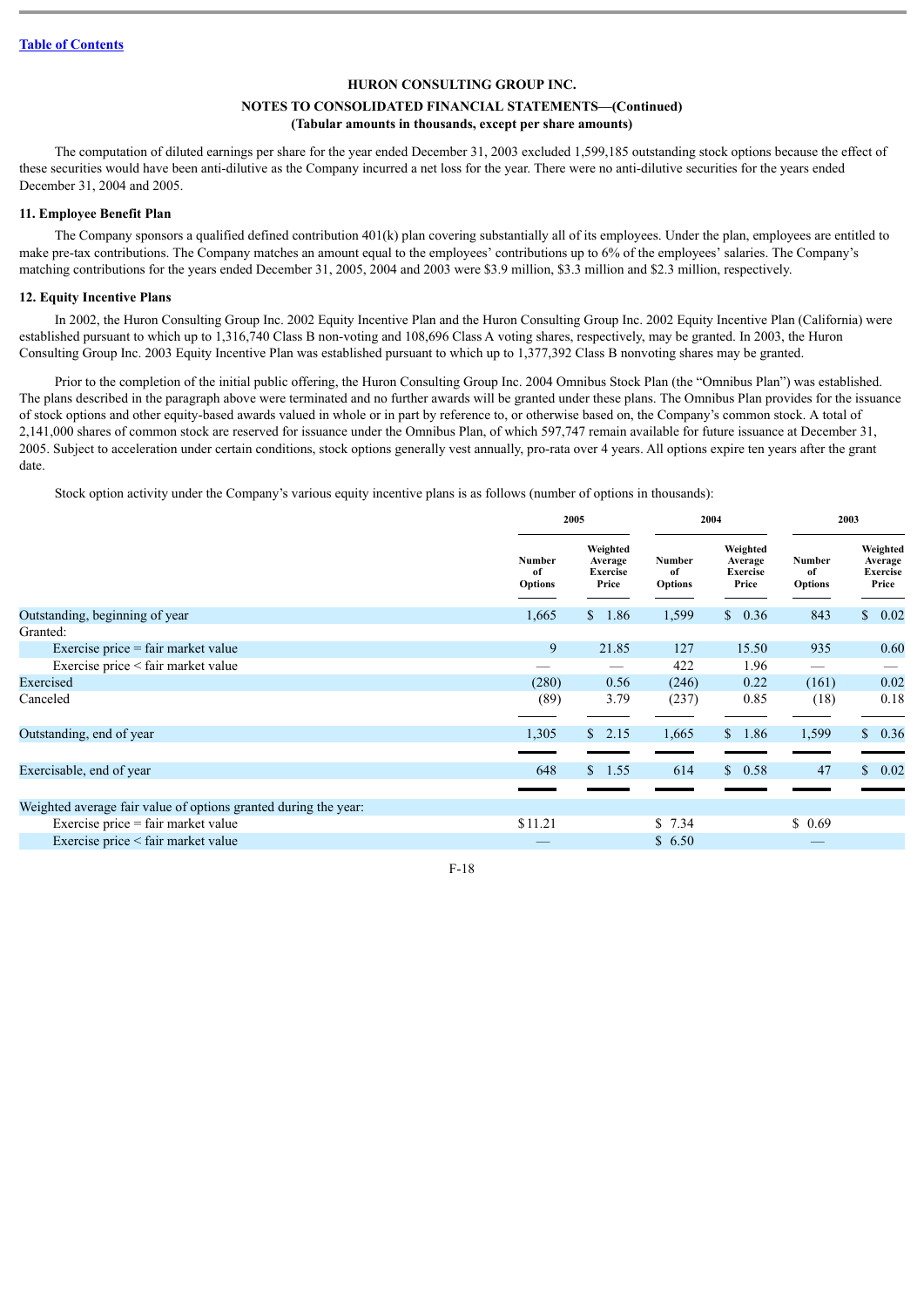# **NOTES TO CONSOLIDATED FINANCIAL STATEMENTS—(Continued) (Tabular amounts in thousands, except per share amounts)**

The fair value of each stock option is estimated based on the Black-Scholes option-pricing model with the following weighted average assumptions:

|                                 | December 31, |         |       |
|---------------------------------|--------------|---------|-------|
|                                 | 2005<br>2004 |         | 2003  |
|                                 |              |         |       |
| Expected dividend yield         | $0\%$        | $0\%$   | $0\%$ |
| Expected volatility             | 50%          | 12%     | $1\%$ |
| Risk-free interest rate         | 4.1%         | $2.6\%$ | 2.3%  |
| Expected option life (in years) | 4            | 4       | 4     |

Options outstanding and exercisable at December 31, 2005 are as follows (number of options in thousands):

|                                 |                             | <b>Options Outstanding</b>                                         |                                                 | <b>Options Exercisable</b>  |                                                 |
|---------------------------------|-----------------------------|--------------------------------------------------------------------|-------------------------------------------------|-----------------------------|-------------------------------------------------|
|                                 | Number of<br><b>Options</b> | Weighted<br>Average<br>Remaining<br>Contractual<br>Life (in years) | Weighted<br>Average<br><b>Exercise</b><br>Price | Number of<br><b>Options</b> | Weighted<br>Average<br><b>Exercise</b><br>Price |
| <b>Range of Exercise Prices</b> |                             |                                                                    |                                                 |                             |                                                 |
| \$0.00 to \$0.02                | 412                         | 6.6                                                                | \$0.02                                          | 360                         | S.<br>0.02                                      |
| \$0.03 to \$0.85                | 475                         | 7.6                                                                | \$0.69                                          | 187                         | 0.70<br>$\mathbb{S}$                            |
| \$0.86 to \$1.96                | 301                         | 8.2                                                                | $\mathbb{S}$<br>1.96                            | 52                          | 1.96<br>$\mathbf{S}$                            |
| \$1.97 to \$21.85               | 117                         | 8.1                                                                | \$15.97                                         | 49                          | \$15.50                                         |
|                                 |                             |                                                                    |                                                 |                             |                                                 |
| Total                           | 1,305                       | 7.4                                                                | \$2.15                                          | 648                         | 1.55<br>S.                                      |
|                                 |                             |                                                                    |                                                 |                             |                                                 |

The Company's Omnibus Plan also provides for granting restricted stock awards to certain employees, officers and directors. Restricted stock awards are restricted from sale and generally vest over a three-year or four-year period. Expense relating to restricted stock awards is amortized on a straight-line basis over the vesting period. Restricted stock information is as follows:

|                                                             | 2005    | 2004    |
|-------------------------------------------------------------|---------|---------|
|                                                             |         |         |
| Restricted shares granted (in thousands)                    | 752     | 837     |
| Weighted-average market price of shares granted             | \$22.10 | \$15.83 |
| Restricted shares outstanding (at period end, in thousands) | 1.279   | 821     |
| Restricted shares amortization expense                      | \$6,052 | 705     |

# **13. Income Taxes**

The income tax expense (benefit) for the years ended December 31, 2005, 2004 and 2003 consists of the following:

|                              |          | Year ended December 31, |          |  |
|------------------------------|----------|-------------------------|----------|--|
|                              | 2005     | 2004                    | 2003     |  |
| Current:                     |          |                         |          |  |
| Federal                      | \$12,784 | \$9,592                 | \$1,139  |  |
| State                        | 4,038    | 2,647                   | 307      |  |
|                              |          |                         |          |  |
| Total current                | 16,822   | 12,239                  | 1,446    |  |
|                              |          |                         |          |  |
| Deferred:                    |          |                         |          |  |
| Federal                      | (2,000)  | (3,162)                 | (1,256)  |  |
| <b>State</b>                 | (575)    | (949)                   | (312)    |  |
|                              |          |                         |          |  |
| Total deferred               | (2,575)  | (4,111)                 | (1, 568) |  |
|                              |          |                         |          |  |
| Income tax expense (benefit) | \$14,247 | \$8,128                 | \$ (122) |  |
|                              |          |                         |          |  |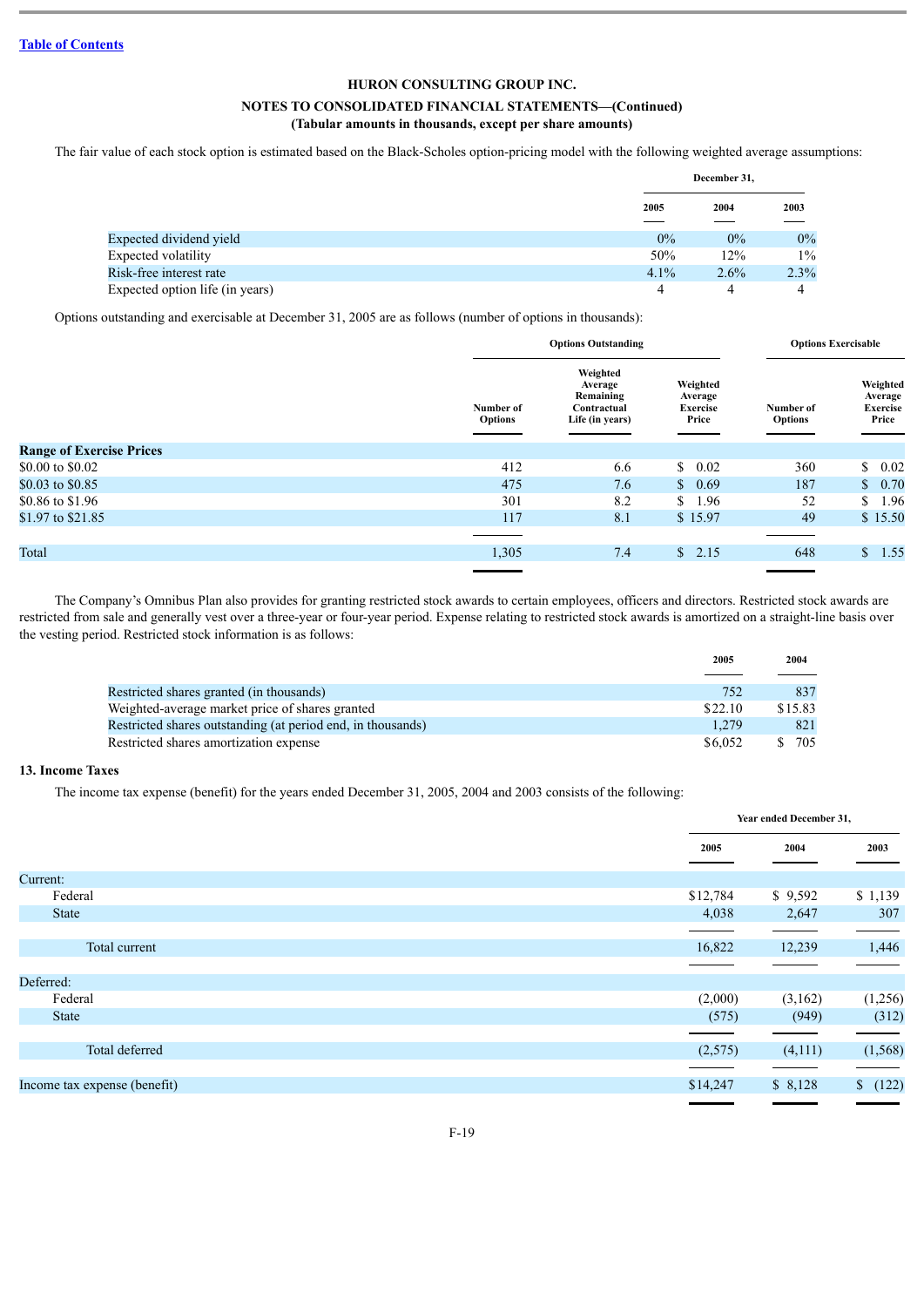# **NOTES TO CONSOLIDATED FINANCIAL STATEMENTS—(Continued) (Tabular amounts in thousands, except per share amounts)**

A reconciliation of the U.S. statutory income tax rate to the Company's effective tax rate is as follows. The 2003 tax rate effects of meals and entertainment and other non-deductible items are due to the ratio of non-deductible expense relative to the pretax loss for the year. Other non-deductible items include taxes not deductible for federal income tax purposes.

|                                                  | Year ended December 31, |       |            |
|--------------------------------------------------|-------------------------|-------|------------|
|                                                  | 2005                    | 2004  | 2003       |
|                                                  |                         |       |            |
| Percent of pretax income:                        |                         |       |            |
| At U.S. statutory tax rate $-$ expense (benefit) | $35.0\%$                | 35.0% | $(35.0)\%$ |
| State income taxes                               | 6.3                     | 5.2   | (5.2)      |
| Meals and entertainment                          | 1.8                     | 2.5   | 17.9       |
| Secondary offering                               | 0.7                     |       |            |
| Other non-deductible items                       | 0.7                     | 0.1   | 12.0       |
|                                                  |                         |       |            |
| Effective income tax expense (benefit) rate      | 44.5%                   | 42.8% | $(10.3)\%$ |
|                                                  |                         |       |            |

Deferred tax assets at December 31, 2005 and 2004 consist of the following:

|                                       |          | Year ended<br>December 31, |
|---------------------------------------|----------|----------------------------|
|                                       | 2005     | 2004                       |
| Deferred tax assets:                  |          |                            |
| Accrued payroll and other liabilities | \$9,412  | \$4,757                    |
| Deferred lease incentives             | 2,723    | 1,374                      |
| Amortization of intangibles           | 2,507    | 2,064                      |
| Stock-based compensation              | 1,744    | 537                        |
| Revenue recognition                   | 1,514    | 1,787                      |
| Net operating loss carryforward       |          | 194                        |
| Other                                 | 35       | 61                         |
|                                       |          |                            |
| Total deferred assets                 | 17,935   | 10,774                     |
|                                       |          |                            |
| Deferred tax liabilities:             |          |                            |
| Property and equipment                | (2,213)  | (967)                      |
| Prepaid expenses                      | (1,015)  | (438)                      |
|                                       |          |                            |
| Total deferred liabilities            | (3,228)  | (1, 405)                   |
|                                       |          |                            |
| Net deferred tax asset                | \$14,707 | \$9,369                    |
|                                       |          |                            |

Although realization of the net deferred tax asset is not assured, management believes, based upon current estimates, that it is more likely than not that all of the net deferred tax assets will be realized. Accordingly, the Company determined that no valuation allowance against deferred tax assets at December 31, 2005 and 2004 was necessary.

## **14. Related Party Transactions**

Pursuant to a registration rights agreement with HCG Holdings LLC, who owned a majority of the issued and outstanding common stock of the Company at December 31, 2005 and is a related party, the Company is obligated to pay all of the expenses relating to any public offerings. In connection with the initial public offering, in which HCG Holdings LLC participated as a selling stockholder, the Company paid all of the offering expenses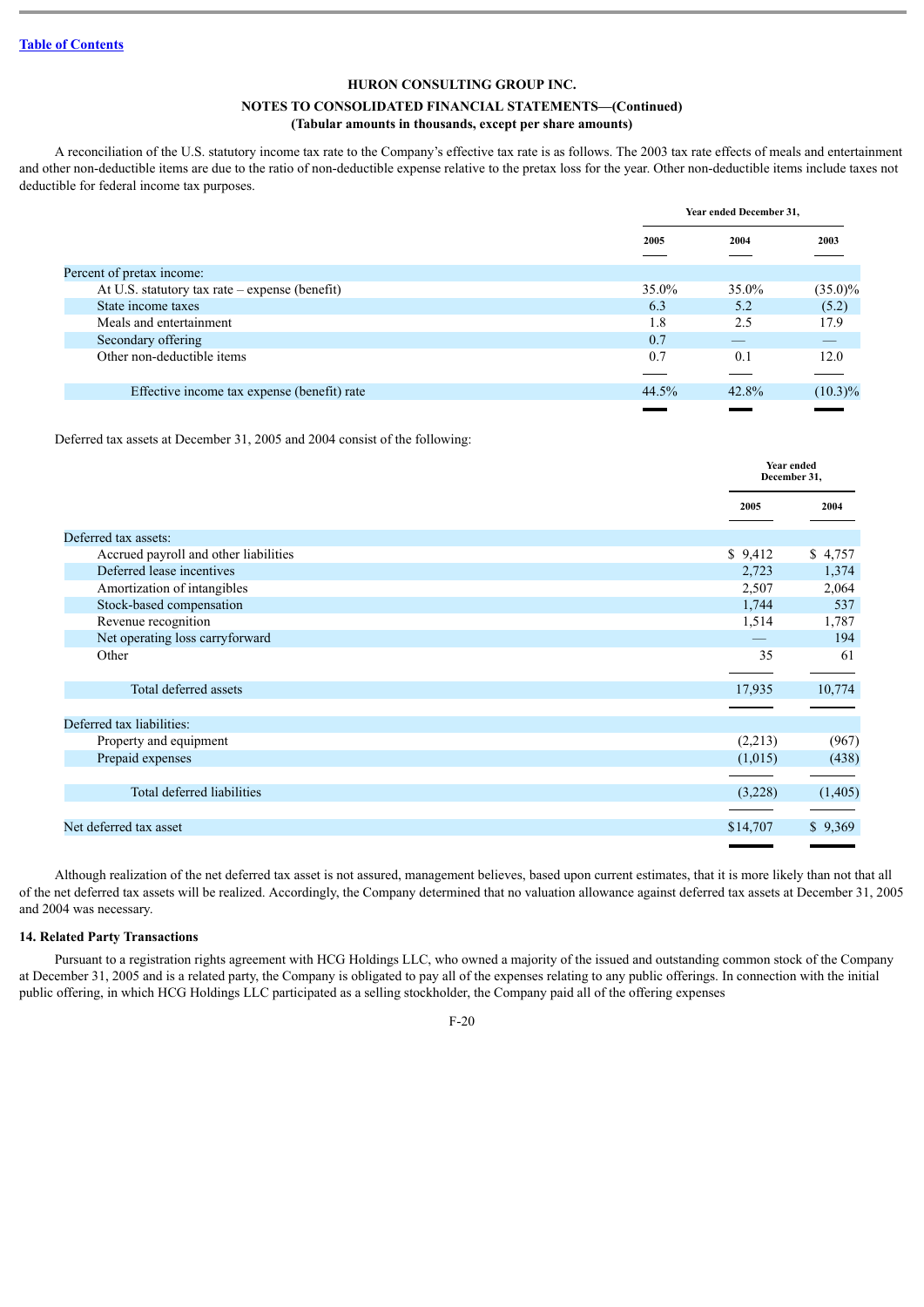# **NOTES TO CONSOLIDATED FINANCIAL STATEMENTS—(Continued) (Tabular amounts in thousands, except per share amounts)**

of HCG Holdings LLC, other than underwriting discounts and commissions and transfer taxes with respect to the shares sold by HCG Holdings LLC. The Company also paid costs associated with an offering that was withdrawn in November 2005 and the secondary offering that was completed in February 2006. During the years ended December 31, 2005 and 2004, these costs totaled \$0.5 million and \$3.3 million, respectively.

HCG Holdings LLC is named as an additional insured party on the Company's directors and officers insurance policy. The Company pays all of the expenses of this policy.

Huron Consulting Services LLC entered into an agreement, effective as of September 3, 2003, with Highline Technology LLC, an entity in which one of the Company's board members owns 50%. Pursuant to the agreement, Highline Technology provides certain management and information technology services to the Company. During 2004, the Company terminated the original agreement and entered into a new agreement with Highline Technology to provide limited consulting services. During the years ended December 31, 2005 and 2004, the Company paid to Highline Technology fees totaling \$0.1 million and \$0.2 million, respectively. No payments were made under the agreement in 2003.

#### **15. Client Bankruptcy Case**

On July 5, 2005, one of the Company's clients filed for bankruptcy. Subsequent to the filing of the bankruptcy, the Company continued to provide interim management, revenue cycle management and strategic sourcing services under an engagement contract with the client. In addition, the Company continued to provide services pursuant to a separate engagement contract with the client's bankruptcy counsel to assist with the bankruptcy process.

On October 21, 2005, the client filed an application with the Bankruptcy Court to authorize the retention of the Company during the bankruptcy process. In connection with the application, new financial terms and conditions of the engagement contracts, including billing terms and rates for the Company's services, were negotiated and agreed to with the client and certain other interested parties retroactive to July 5, 2005 pursuant to a new engagement contract that superseded the original contracts. At a hearing held on October 28, 2005, the Bankruptcy Court approved on an interim basis the Company's retention based on these agreed upon terms. On December 14, 2005, the Bankruptcy Court approved the Company's retention on a permanent basis.

The accompanying consolidated financial statements reflect the effects of the new financial terms and conditions approved by the Bankruptcy Court. The effect of the change in financial terms was to reduce revenues before reimbursable expenses in the year ended December 31, 2005 by \$2.1 million from the amounts provided for under the original terms of the interim management contract with the client.

Based on the projected cash flows under the new financial terms and conditions approved by the Bankruptcy Court, the intangible value that the Company assigned to the interim management contract in connection with the Speltz &Weis LLC acquisition has decreased. Accordingly, the Company wrote off the remaining carrying value of this contract in the third quarter of 2005. This charge, totaling \$0.6 million, is included in depreciation and amortization on the Company's consolidated statement of income for the year ended December 31, 2005 and is attributable to the Financial Consulting segment.

The results for the year ended December 31, 2005 also reflect legal and related costs totaling approximately \$0.9 million associated with the bankruptcy process.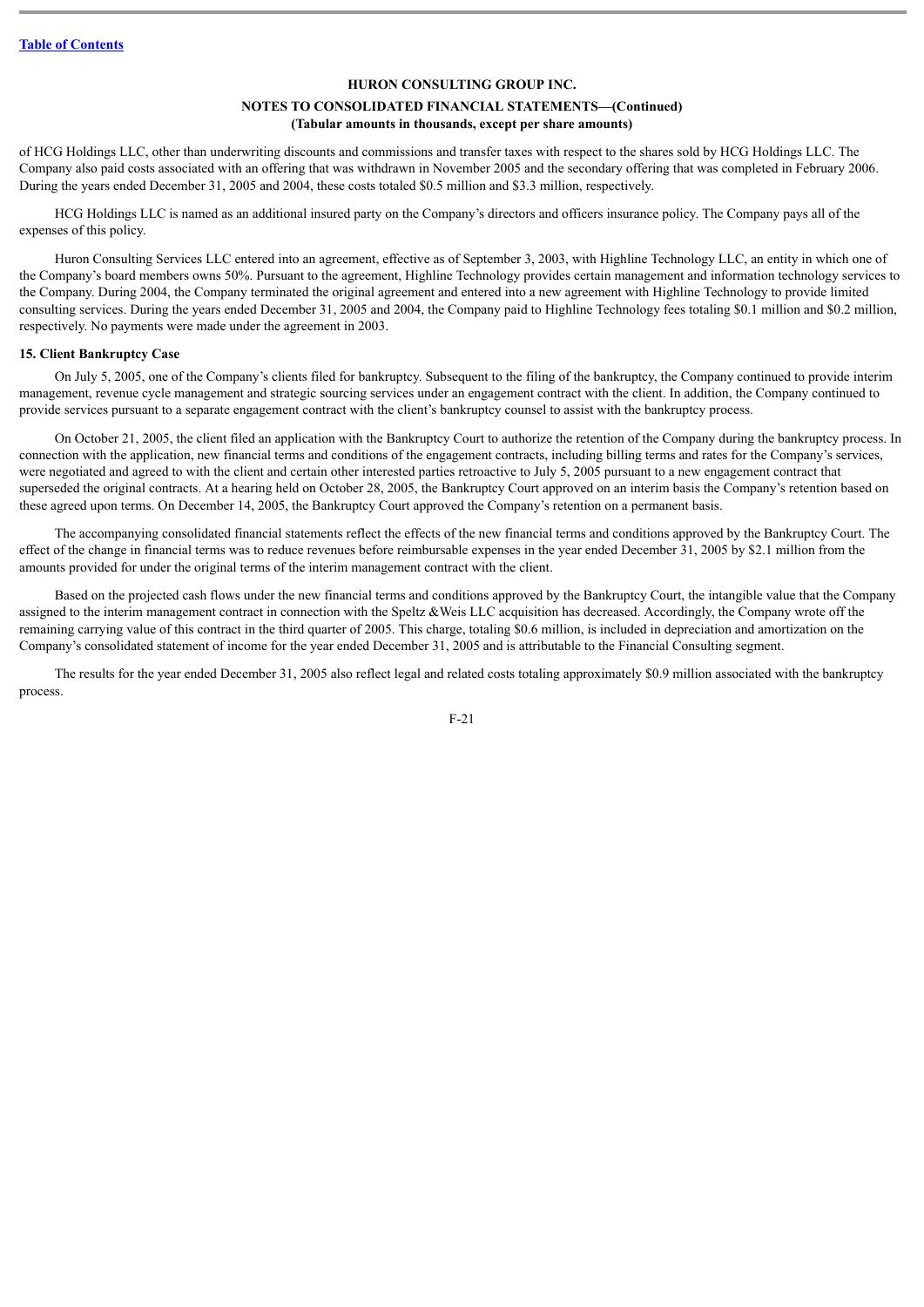## **NOTES TO CONSOLIDATED FINANCIAL STATEMENTS—(Continued) (Tabular amounts in thousands, except per share amounts)**

# **16. Commitments and Contingencies**

#### **Litigation**

From time to time, the Company is involved in various legal matters arising out of the ordinary course of business. Although the outcome of these matters cannot presently be determined, in the opinion of management, disposition of these matters will not have a material adverse effect on the financial position or results of operations of the Company.

#### **Lease Commitments**

The Company leases office space and certain equipment and software under noncancelable operating and capital lease arrangements expiring on various dates through 2016, with various renewal options. The Company's principal executive offices located in Chicago, Illinois are under a lease that expires in September 2014, with two five-year renewal options. The Company also has office facilities located in New York City, New York under a lease that expires in July 2016, with one five-year renewal option. Office facilities under operating leases include fixed or minimum payments plus, in some cases, scheduled base rent increases over the term of the lease. Certain leases provide for monthly payments of real estate taxes, insurance and other operating expense applicable to the property. Some of the leases contain provisions whereby the future rental payments may be adjusted for increases in operating expense above the specified amount. Rental expense, including operating costs and taxes, for the years ended December 31, 2005, 2004 and 2003 was \$5.0 million, \$4.1 million and \$3.0 million, respectively. Future minimum rental commitments under non-cancelable leases and sublease income as of December 31, 2005, are as follows:

|            | Capital<br>Lease<br><b>Obligations</b> | Operating<br>Lease<br><b>Obligations</b> | <b>Sublease</b><br>Income       |
|------------|----------------------------------------|------------------------------------------|---------------------------------|
| 2006       | 282<br>\$                              | 7,003<br>$\mathbb{S}$                    | \$ (299)                        |
| 2007       | 127                                    | 9,411                                    | (182)                           |
| 2008       |                                        | 9,083                                    | $\hspace{0.1mm}-\hspace{0.1mm}$ |
| 2009       |                                        | 8,516                                    |                                 |
| 2010       |                                        | 7,882                                    |                                 |
| Thereafter |                                        | 32,663                                   |                                 |
|            |                                        |                                          |                                 |
| Total      | \$<br>409                              | \$74,558                                 | \$ (481)                        |
|            |                                        |                                          |                                 |

### **Guarantees**

Guarantees in the form of letters of credit totaling \$6.5 million and \$1.7 million were outstanding at December 31, 2005 and 2004, respectively, to support certain office lease obligations.

To the extent permitted by law, the Company's by-laws and articles of incorporation require that the Company indemnify its officers and directors against judgments, fines, and amounts paid in settlement, including attorney's fees, incurred in connection with civil or criminal action or proceedings, as it relates to their services to the Company if such person acted in good faith. Although there is no limit on the amount of indemnification, the Company may have recourse against its insurance carrier for certain payments made.

### **17. Segment Information**

Segments are defined by SFAS No. 131, "Disclosures about Segments of an Enterprise and Related Information," as components of a company in which separate financial information is available and is evaluated regularly by the chief operating decision maker, or decision-making group, in deciding how to allocate resources and in assessing performance.

The Company provides services through two segments: Financial Consulting and Operational Consulting. The Financial Consulting segment provides services that help clients effectively address complex challenges that arise from litigation, disputes, investigations, regulation, financial distress and other sources of significant conflict or change. The Operational Consulting segment provides services that help clients improve the overall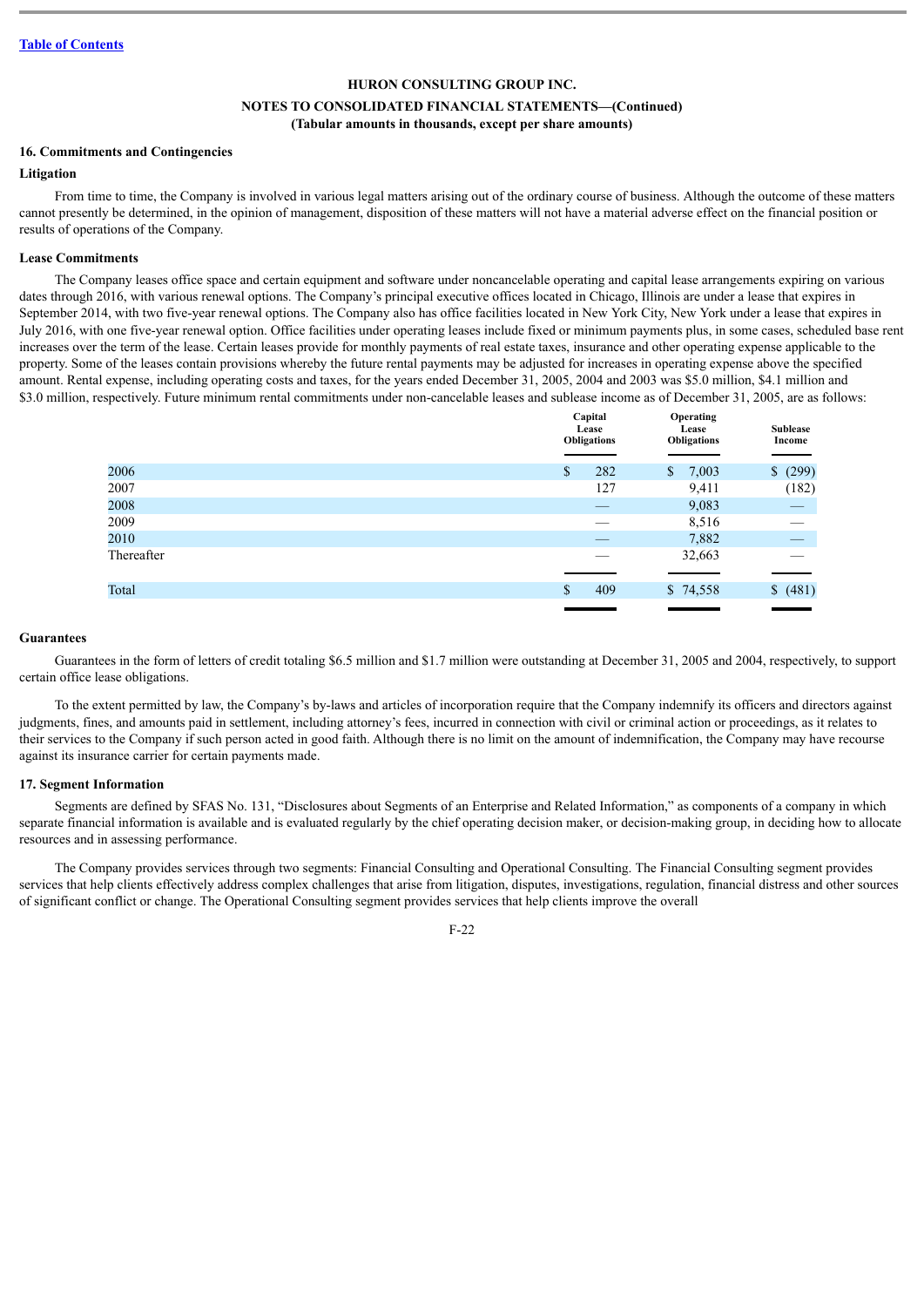# **NOTES TO CONSOLIDATED FINANCIAL STATEMENTS—(Continued) (Tabular amounts in thousands, except per share amounts)**

efficiency and effectiveness of their operations by enhancing revenue, reducing costs, managing regulatory compliance and maximizing procurement efficiency.

Segment operating income consists of the revenues generated by a segment, less the direct costs of revenue and selling, general and administrative costs that are incurred directly by the segment. Unallocated corporate costs include costs related to administrative functions that are performed in a centralized manner that are not attributable to a particular segment. These administrative function costs include costs for corporate office support, all office facility costs, costs relating to accounting and finance, human resources, legal, marketing, information technology and company-wide business development functions, as well as costs related to overall corporate management.

From time to time, the Company may reclassify certain revenues and expenses among the segments to align them with the changes in the Company's internal organizational structure. Beginning January 1, 2005, the Forensic Technology and Discovery Services group was moved from the Financial Consulting segment to the Operational Consulting segment to improve marketing synergies with the Legal Business Consulting practice. Previously reported segment information has been reclassified to reflect this change. This reclassification had no effect on previously reported net income.

The following table presents information about reported segments along with the items necessary to reconcile the segment information to the totals reported in the accompanying consolidated financial statements:

|                                                               |                          | Year ended December 31, |                   |  |
|---------------------------------------------------------------|--------------------------|-------------------------|-------------------|--|
|                                                               | 2005                     | 2004                    | 2003              |  |
| <b>Financial Consulting:</b>                                  |                          |                         |                   |  |
| Revenues                                                      | \$118,178                | \$92,378                | \$68,028          |  |
| Operating income                                              | \$46,676                 | \$34,365                | \$20,601          |  |
| Segment operating income as a percent of segment revenues     | 39.5%                    | 37.2%                   | 30.3%             |  |
| <b>Operational Consulting:</b>                                |                          |                         |                   |  |
| Revenues                                                      | \$89,035                 | \$67,172                | \$33,458          |  |
| Operating income                                              | \$31,680                 | \$23,009                | \$6,793           |  |
| Segment operating income as a percent of segment revenues     | 35.6%                    | 34.3%                   | 20.3%             |  |
| <b>Total Company:</b>                                         |                          |                         |                   |  |
| Revenues                                                      | \$207,213                | \$159,550               | \$101,486         |  |
| Reimbursable expenses                                         | 18,749                   | 14,361                  | 8,808             |  |
| Total revenues and reimbursable expenses                      | \$225,962                | \$173,911               | \$110,294         |  |
| <b>Statement of operations reconciliation:</b>                |                          |                         |                   |  |
| Segment operating income                                      | \$78,356                 | \$57,374                | \$27,394          |  |
| Charges not allocated at the segment level:                   |                          |                         |                   |  |
| Other selling, general and administrative expenses            | 39,597                   | 31,417                  | 20,601            |  |
| Stock-based compensation expense                              | 1,896                    | 433                     | 14                |  |
| Depreciation and amortization expense                         | 5,282                    | 2,365                   | 5,328             |  |
| Restructuring charges                                         | $\overline{\phantom{0}}$ | 3,475                   | $\qquad \qquad -$ |  |
| Loss on lease abandonment                                     |                          |                         | 1,668             |  |
| Interest (income) expense, net                                | (472)                    | 692                     | 856               |  |
| Other                                                         | 37                       |                         | 112               |  |
| Net income (loss) before provision (benefit) for income taxes | \$32,016                 | \$18,992                | (1,185)           |  |
|                                                               |                          |                         |                   |  |
| <b>Segment assets:</b>                                        |                          |                         |                   |  |
| <b>Financial Consulting</b>                                   | \$24,825                 | \$18,921                | \$15,961          |  |
| <b>Operational Consulting</b>                                 | 22,526                   | 13,659                  | 7,103             |  |
| Unallocated assets (1)                                        | 82,348                   | 50,639                  | 16,825            |  |
| Total assets                                                  | \$129,699                | \$83,219                | \$39,889          |  |
|                                                               |                          |                         |                   |  |

(1) Goodwill and intangible assets are included in unallocated assets, as the Company's chief operating decision maker does not allocate these items in assessing segment performance or in allocating resources.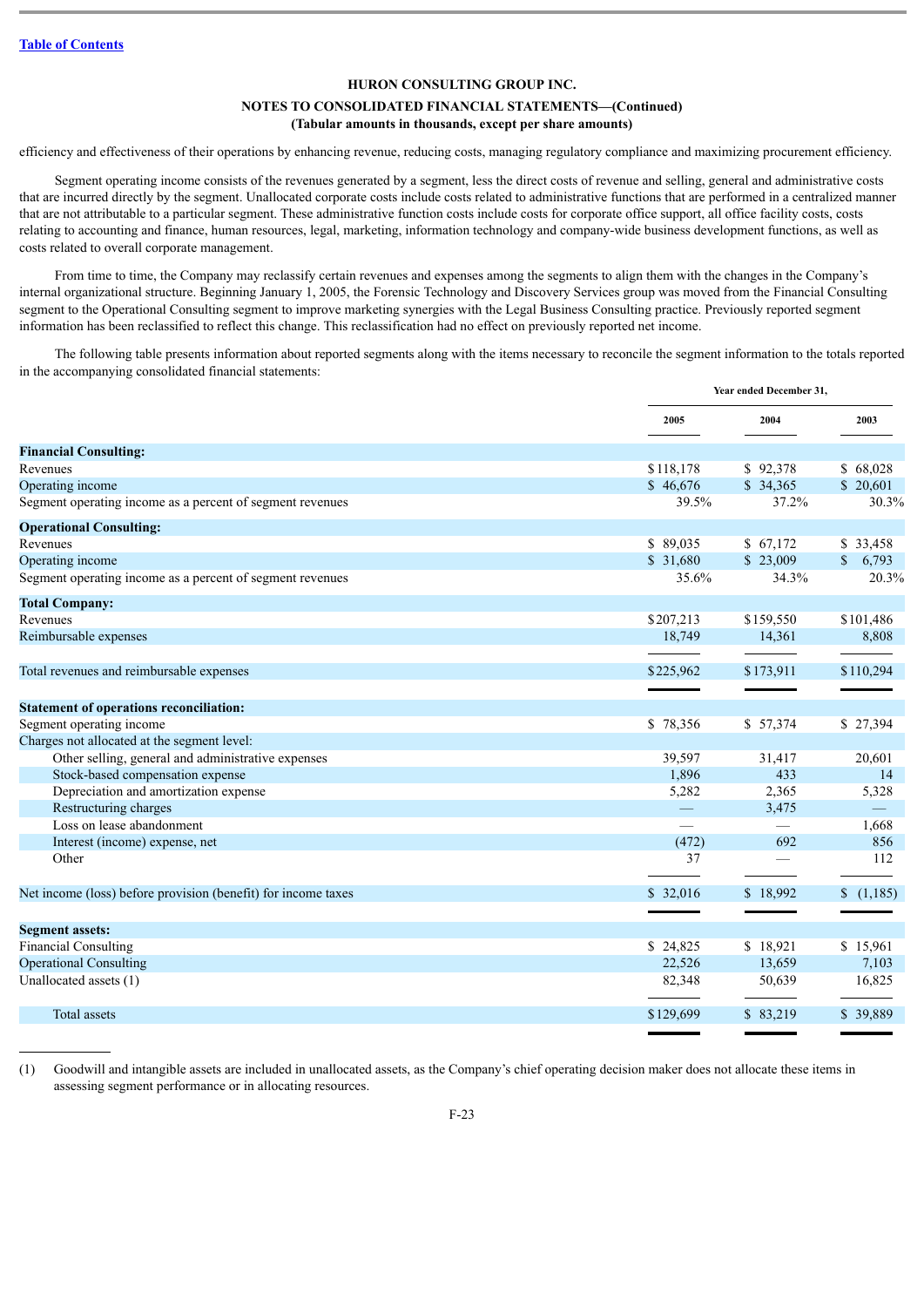# **NOTES TO CONSOLIDATED FINANCIAL STATEMENTS—(Continued) (Tabular amounts in thousands, except per share amounts)**

All long-lived assets are in the United States. During the year ended December 31, 2005, one client generated \$23.0 million, or 11.1%, of the Company's consolidated revenues. Of the \$23.0 million, \$19.5 million was generated by the Financial Consulting segment and \$3.5 million was generated by the Operational Consulting segment. At December 31, 2005, a separate client's total receivables and unbilled services balance represented 11.3% of the Company's total receivables and unbilled services balance. During 2004 and 2003, no client in either segment accounted for 10% or more of total revenues or 10% or more of total receivables and unbilled services of the Company.

# **18. Valuation and Qualifying Accounts**

The following summarizes the activity of the allowances for doubtful accounts and unbilled services:

|                                                        | <b>Beginning</b><br>balance | <b>Additions</b> | Deductions* | Ending<br>balance |
|--------------------------------------------------------|-----------------------------|------------------|-------------|-------------------|
| Year ended December 31, 2003:                          |                             |                  |             |                   |
| Allowances for doubtful accounts and unbilled services | 382                         | 5.335            | 3.925       | \$1.792           |
| Year ended December 31, 2004:                          |                             |                  |             |                   |
| Allowances for doubtful accounts and unbilled services | \$1.792                     | 9.051            | 7.178       | \$3,665           |
| Year ended December 31, 2005:                          |                             |                  |             |                   |
| Allowances for doubtful accounts and unbilled services | \$3.665                     | 7.444            | 7.165       | \$3.944           |

\* Deductions include write-offs of accounts receivable, fee adjustments related to estimated overruns on fixed and capped fee engagements and other discretionary pricing adjustments.

# **19. Selected Quarterly Financial Data (unaudited)**

|                                                                                                        |                        | <b>Quarter Ended</b>  |                |             |  |
|--------------------------------------------------------------------------------------------------------|------------------------|-----------------------|----------------|-------------|--|
| 2005                                                                                                   | <b>Mar. 31</b>         | <b>Jun. 30</b>        | <b>Sep. 30</b> | Dec. 31     |  |
|                                                                                                        |                        |                       |                |             |  |
| Revenues                                                                                               | \$46,760               | \$50,517              | \$54,309       | \$55,627    |  |
| Reimbursable expenses                                                                                  | 4,370                  | 4,691                 | 4,840          | 4,848       |  |
| Total revenues and reimbursable expenses                                                               | 51,130                 | 55,208                | 59,149         | 60,475      |  |
| Gross profit                                                                                           | 20,799                 | 21,365                | 22,897         | 22,837      |  |
| Operating income                                                                                       | 8,229                  | 8,150                 | 7,218          | 7,984       |  |
| Net income attributable to common stockholders                                                         | 4,827                  | 4,657                 | 3,766          | 4,519       |  |
| Net income attributable to common stockholders per share*:                                             |                        |                       |                |             |  |
| Basic                                                                                                  | $\mathbf{s}$<br>0.31   | 0.30<br><sup>\$</sup> | 0.24<br>S.     | S.<br>0.28  |  |
| <b>Diluted</b>                                                                                         | 0.29<br>$\mathbb{S}^-$ | 0.28<br><sup>\$</sup> | 0.22<br>\$.    | \$.<br>0.27 |  |
| Weighted average shares used in calculating net income attributable to common stockholders per share*: |                        |                       |                |             |  |
| <b>Basic</b>                                                                                           | 15,547                 | 15,646                | 15,777         | 15,990      |  |
| Diluted                                                                                                | 16,677                 | 16,773                | 16,950         | 17,027      |  |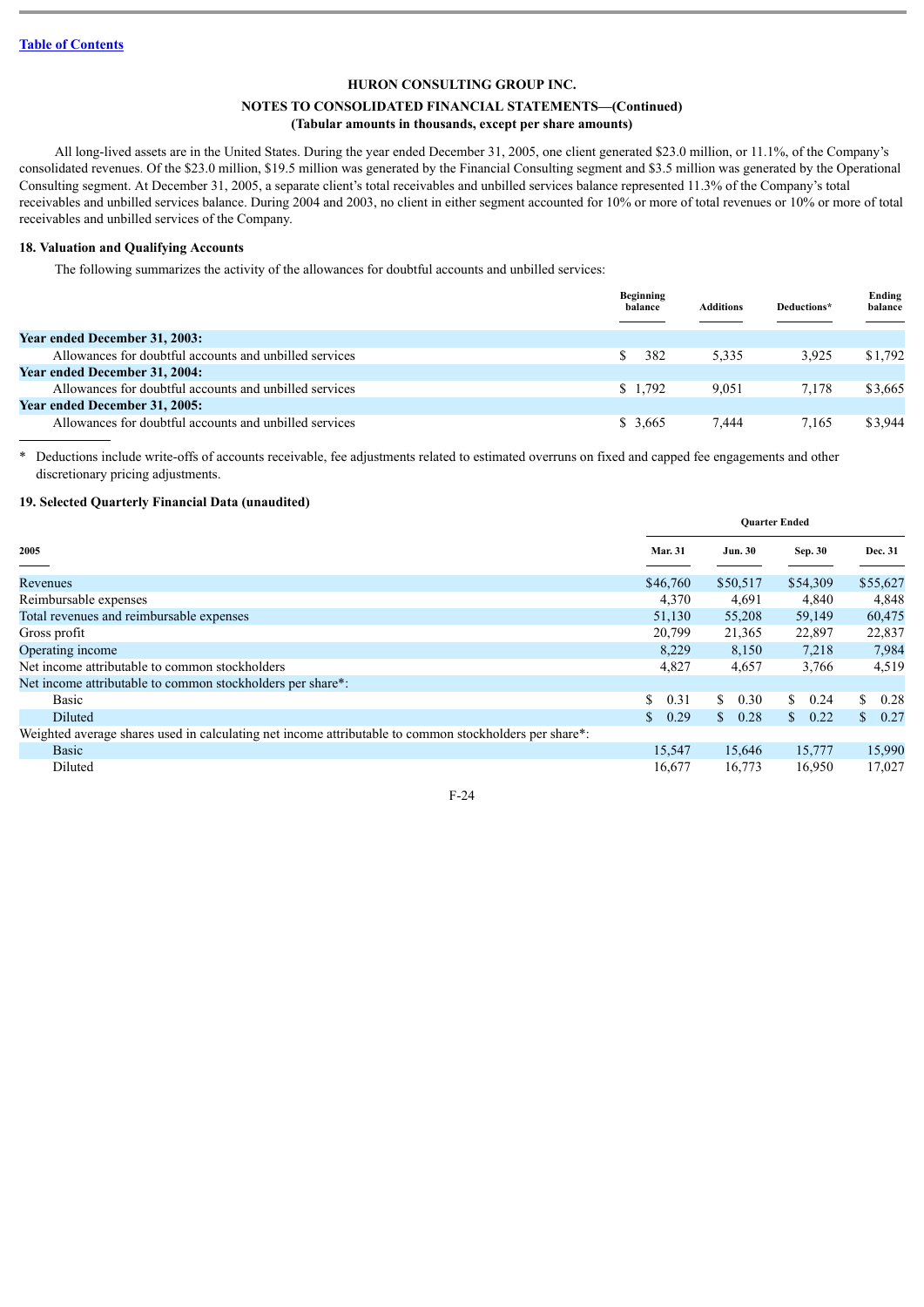# **NOTES TO CONSOLIDATED FINANCIAL STATEMENTS—(Continued) (Tabular amounts in thousands, except per share amounts)**

|                                                                                                        |                | <b>Ouarter Ended</b> |                        |            |  |
|--------------------------------------------------------------------------------------------------------|----------------|----------------------|------------------------|------------|--|
| 2004                                                                                                   | <b>Mar. 31</b> | <b>Jun. 30</b>       | <b>Sep. 30</b>         | Dec. 31    |  |
|                                                                                                        |                |                      |                        |            |  |
| Revenues                                                                                               | \$40,101       | \$41,503             | \$37,109               | \$40,837   |  |
| Reimbursable expenses                                                                                  | 3,443          | 3,647                | 3,225                  | 4,046      |  |
| Total revenues and reimbursable expenses                                                               | 43,544         | 45,150               | 40,334                 | 44,883     |  |
| Gross profit                                                                                           | 15,153         | 18,885               | 14,762                 | 17,582     |  |
| Operating income                                                                                       | 4,253          | 8,731                | 2,135                  | 4,565      |  |
| Net income attributable to common stockholders                                                         | 2,074          | 4,600                | 811                    | 2,448      |  |
| Net income attributable to common stockholders per share*:                                             |                |                      |                        |            |  |
| Basic                                                                                                  | \$.<br>0.16    | 0.35<br>S.           | \$.<br>0.06            | S.<br>0.16 |  |
| Diluted                                                                                                | \$.<br>0.15    | 0.32<br>\$.          | $\mathbb{S}^-$<br>0.06 | 0.15<br>S. |  |
| Weighted average shares used in calculating net income attributable to common stockholders per share*: |                |                      |                        |            |  |
| Basic                                                                                                  | 11,974         | 12,050               | 12,180                 | 15,061     |  |
| Diluted                                                                                                | 12,747         | 13,044               | 13,149                 | 16,101     |  |

# **20. Subsequent Event (unaudited)**

In a secondary offering completed in February 2006, HCG Holdings LLC sold 6,300,000 of its shares of the Company's common stock at an offering price of \$27.00 per share. Upon completion of the offering, HCG Holdings LLC held approximately 14.0% of the Company's issued and outstanding common stock. The Company did not offer any shares and did not receive any proceeds from this offering. Additionally, the underwriters may also purchase up to an additional 945,000 shares of common stock from HCG Holdings LLC at the public offering price within 30 days from February 3, 2006.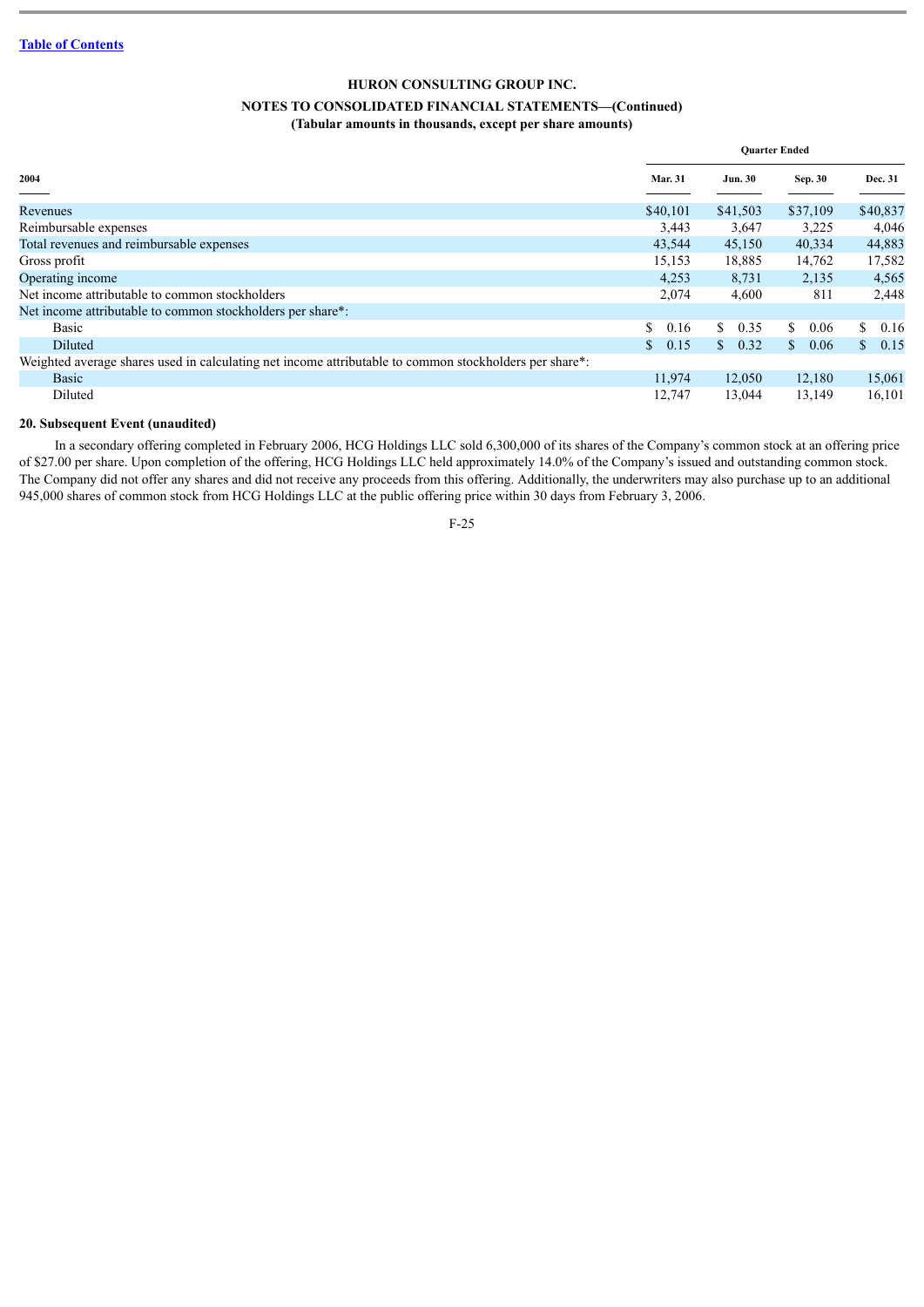# **DIRECTORS' COMPENSATION FOR 2005 AND 2006 SUMMARY SHEET**

| <b>ANNUAL BOARD RETAINER1</b>                       | \$40,000      |
|-----------------------------------------------------|---------------|
| (Paid in 4 installments)                            |               |
| ANNUAL COMMITTEE CHAIRMANSHIP RETAINER <sup>1</sup> |               |
| (Paid in 4 installments)                            |               |
| <b>Audit Committee</b>                              | \$10,000      |
| <b>Compensation Committee</b>                       | \$7,500       |
| Nominating and Corporate Governance Committee       | \$7,500       |
| <b>BOARD MEETING FEE</b>                            | \$1,000       |
| <b>COMMITTEE MEETING FEE</b>                        | \$1,000       |
| <b>EQUITY RETAINER<sup>2</sup></b>                  |               |
| Grant of Restricted Common Stock Upon Appointment   | 15,000 Shares |
| Annual Grant of Restricted Common Stock             | 5.700 Shares  |

<sup>1</sup> Annual retainers are prorated to reflect the portion of the year that the director serves on the board. The annual board retainer was increased from \$20,000 to \$40,000 effective July 1, 2005.

<sup>2</sup> On October 1, 2005, independent directors, except for Mr. John Moody, received a one-time catch-up grant of 5,050 shares of restricted common stock and the annual grant of 5,700 shares of restricted common stock. Mr. John Moody, who was appointed to the board on November 8, 2005, received a grant of 15,000 shares of restricted common stock on December 1, 2005. These awards vest pro-ratably over a three-year period on the first day of each quarter beginning on January 1, 2006.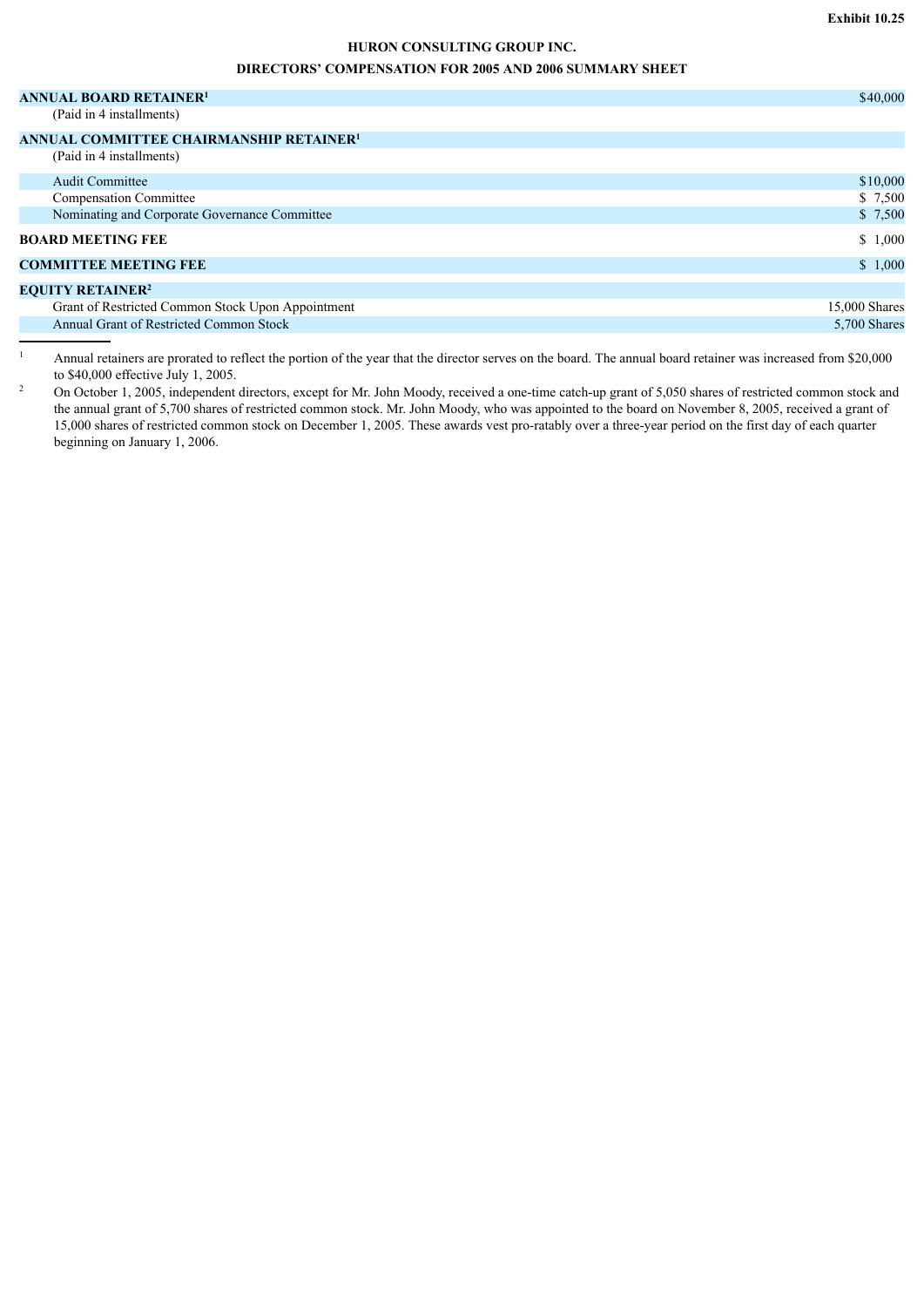# **LIST OF SUBSIDIARIES OF HURON CONSULTING GROUP INC.**

Certain subsidiaries are omitted from this exhibit because, when considered individually or in the aggregate, they would not constitute a significant subsidiary, as defined in Regulation S-X, Rule 1-02(w).

Huron Consulting Group LLC Speltz & Weis LLC

Name Jurisdiction of Organization

Delaware New Hampshire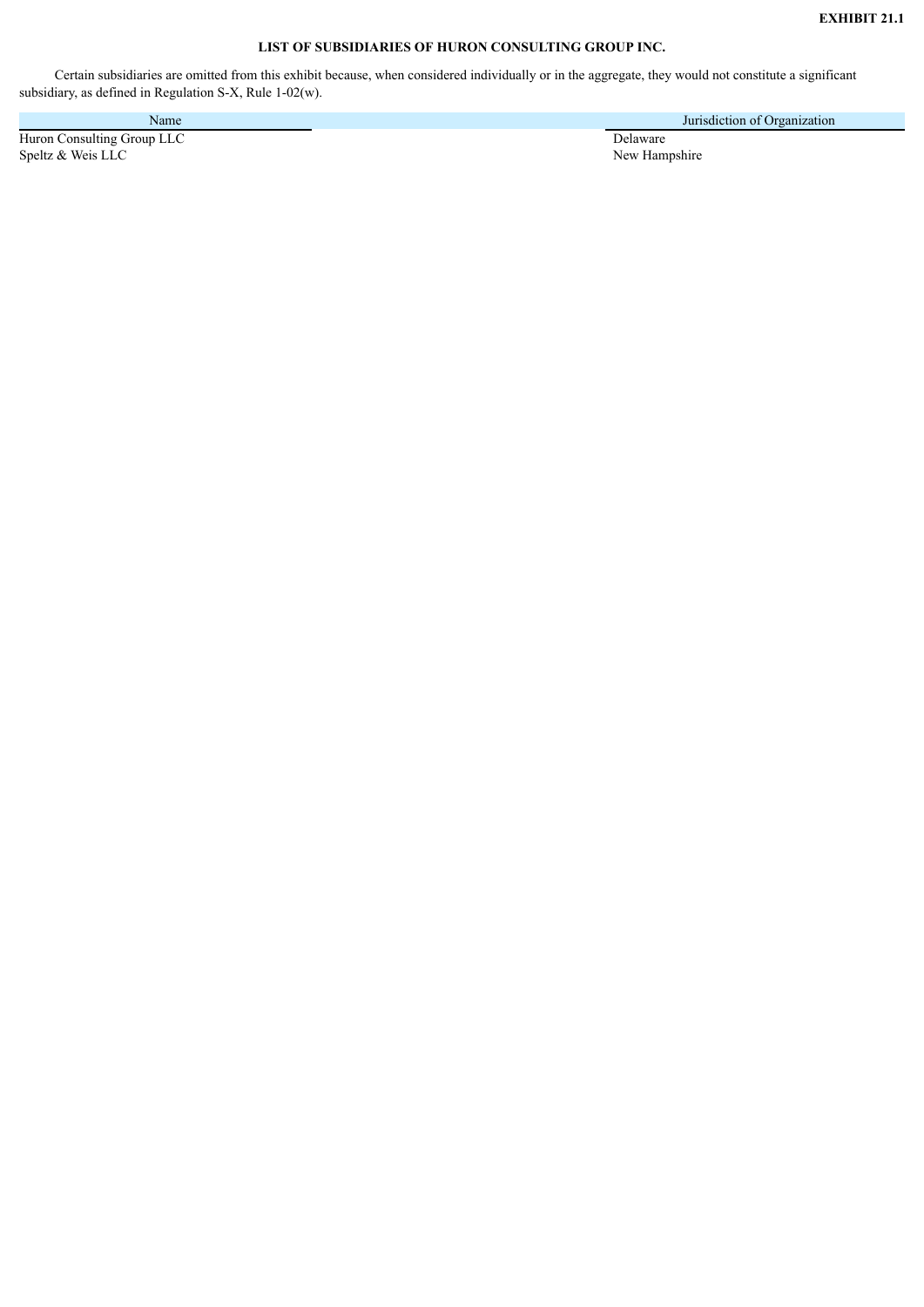## **CONSENT OF INDEPENDENT PUBLIC REGISTERED ACCOUNTING FIRM**

We hereby consent to the incorporation by reference in the Registration Statement on Form S-8 (No. 333-119697) of Huron Consulting Group Inc. of our report dated February 17, 2006 relating to the financial statements, management's assessment of the effectiveness of internal control over financial reporting and the effectiveness of internal control over financial reporting, which appears in this annual report on Form 10-K.

/s/ PricewaterhouseCoopers LLP Chicago, Illinois February 23, 2006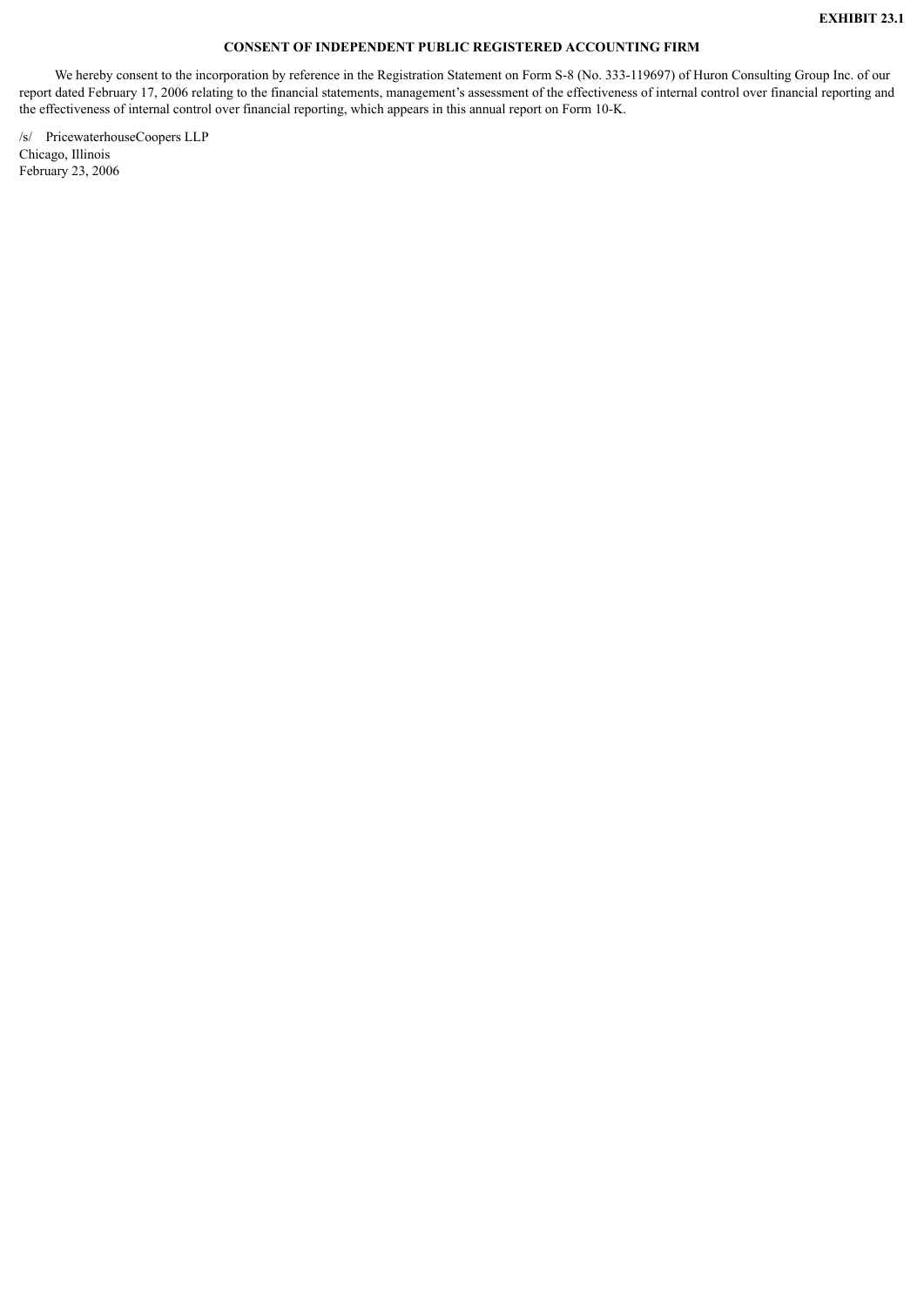#### **CERTIFICATION OF THE CHIEF EXECUTIVE OFFICER, PURSUANT TO RULE 13a-14(a)/15d-14(a), AS ADOPTED PURSUANT TO SECTION 302 OF THE SARBANES-OXLEY ACT OF 2002**

I, Gary E. Holdren, certify that:

1. I have reviewed this annual report on Form 10-K of Huron Consulting Group Inc.;

2. Based on my knowledge, this report does not contain any untrue statement of a material fact or omit to state a material fact necessary to make the statements made, in light of the circumstances under which such statements were made, not misleading with respect to the period covered by this report;

3. Based on my knowledge, the financial statements, and other financial information included in this report, fairly present in all material respects the financial condition, results of operations and cash flows of the registrant as of, and for, the periods presented in this report;

4. The registrant's other certifying officer and I are responsible for establishing and maintaining disclosure controls and procedures (as defined in Exchange Act Rules 13a-15(e) and 15d-15(e)) and internal control over financial reporting (as defined in Exchange Act Rules 13a-15(f) and 15d-15(f)) for the registrant and have:

a) Designed such disclosure controls and procedures, or caused such disclosure controls and procedures to be designed under our supervision, to ensure that material information relating to the registrant, including its consolidated subsidiaries, is made known to us by others within those entities, particularly during the period in which this report is being prepared;

b) Designed such internal control over financial reporting, or caused such internal control over financial reporting to be designed under our supervision, to provide reasonable assurance regarding the reliability of financial reporting and the preparation of financial statements for external purposes in accordance with generally accepted accounting principles;

c) Evaluated the effectiveness of the registrant's disclosure controls and procedures and presented in this report our conclusions about the effectiveness of the disclosure controls and procedures, as of the end of the period covered by this report based on such evaluation; and

d) Disclosed in this report any change in the registrant's internal control over financial reporting that occurred during the registrant's most recent fiscal quarter (the registrant's fourth fiscal quarter in the case of an annual report) that has materially affected, or is reasonably likely to materially affect, the registrant's internal control over financial reporting; and

5. The registrant's other certifying officer and I have disclosed, based on our most recent evaluation of internal control over financial reporting, to the registrant's auditors and the audit committee of the registrant's board of directors (or persons performing the equivalent functions):

a) All significant deficiencies and material weaknesses in the design or operation of internal control over financial reporting which are reasonably likely to adversely affect the registrant's ability to record, process, summarize and report financial information; and

b) Any fraud, whether or not material, that involves management or other employees who have a significant role in the registrant's internal control over financial reporting.

Date: February 23, 2006 By: /s/ GARY E. HOLDREN

**Gary E. Holdren Chairman, Chief Executive Officer and President**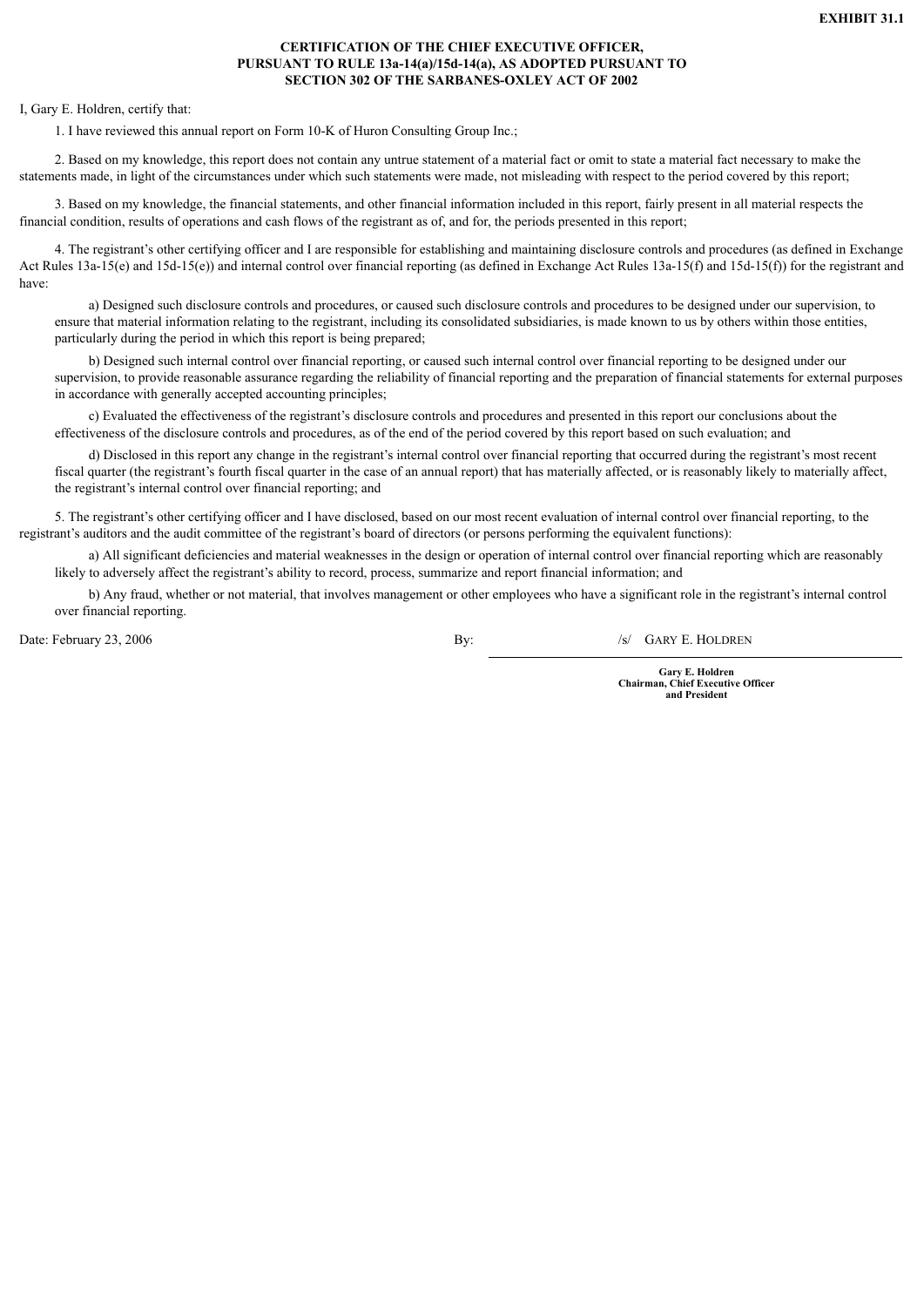#### **CERTIFICATION OF THE CHIEF FINANCIAL OFFICER, PURSUANT TO RULE 13a-14(a)/15d-14(a), AS ADOPTED PURSUANT TO SECTION 302 OF THE SARBANES-OXLEY ACT OF 2002**

I, Gary L. Burge, certify that:

1. I have reviewed this annual report on Form 10-K of Huron Consulting Group Inc.;

2. Based on my knowledge, this report does not contain any untrue statement of a material fact or omit to state a material fact necessary to make the statements made, in light of the circumstances under which such statements were made, not misleading with respect to the period covered by this report;

3. Based on my knowledge, the financial statements, and other financial information included in this report, fairly present in all material respects the financial condition, results of operations and cash flows of the registrant as of, and for, the periods presented in this report;

4. The registrant's other certifying officer and I are responsible for establishing and maintaining disclosure controls and procedures (as defined in Exchange Act Rules 13a-15(e) and 15d-15(e)) and internal control over financial reporting (as defined in Exchange Act Rules 13a-15(f) and 15d-15(f)) for the registrant and have:

a) Designed such disclosure controls and procedures, or caused such disclosure controls and procedures to be designed under our supervision, to ensure that material information relating to the registrant, including its consolidated subsidiaries, is made known to us by others within those entities, particularly during the period in which this report is being prepared;

b) Designed such internal control over financial reporting, or caused such internal control over financial reporting to be designed under our supervision, to provide reasonable assurance regarding the reliability of financial reporting and the preparation of financial statements for external purposes in accordance with generally accepted accounting principles;

c) Evaluated the effectiveness of the registrant's disclosure controls and procedures and presented in this report our conclusions about the effectiveness of the disclosure controls and procedures, as of the end of the period covered by this report based on such evaluation; and

d) Disclosed in this report any change in the registrant's internal control over financial reporting that occurred during the registrant's most recent fiscal quarter (the registrant's fourth fiscal quarter in the case of an annual report) that has materially affected, or is reasonably likely to materially affect, the registrant's internal control over financial reporting; and

5. The registrant's other certifying officer and I have disclosed, based on our most recent evaluation of internal control over financial reporting, to the registrant's auditors and the audit committee of the registrant's board of directors (or persons performing the equivalent functions):

a) All significant deficiencies and material weaknesses in the design or operation of internal control over financial reporting which are reasonably likely to adversely affect the registrant's ability to record, process, summarize and report financial information; and

b) Any fraud, whether or not material, that involves management or other employees who have a significant role in the registrant's internal control over financial reporting.

Date: February 23, 2006 **By:** /s/ GARY L. BURGE

**Gary L. Burge Vice President, Chief Financial Officer and Treasurer**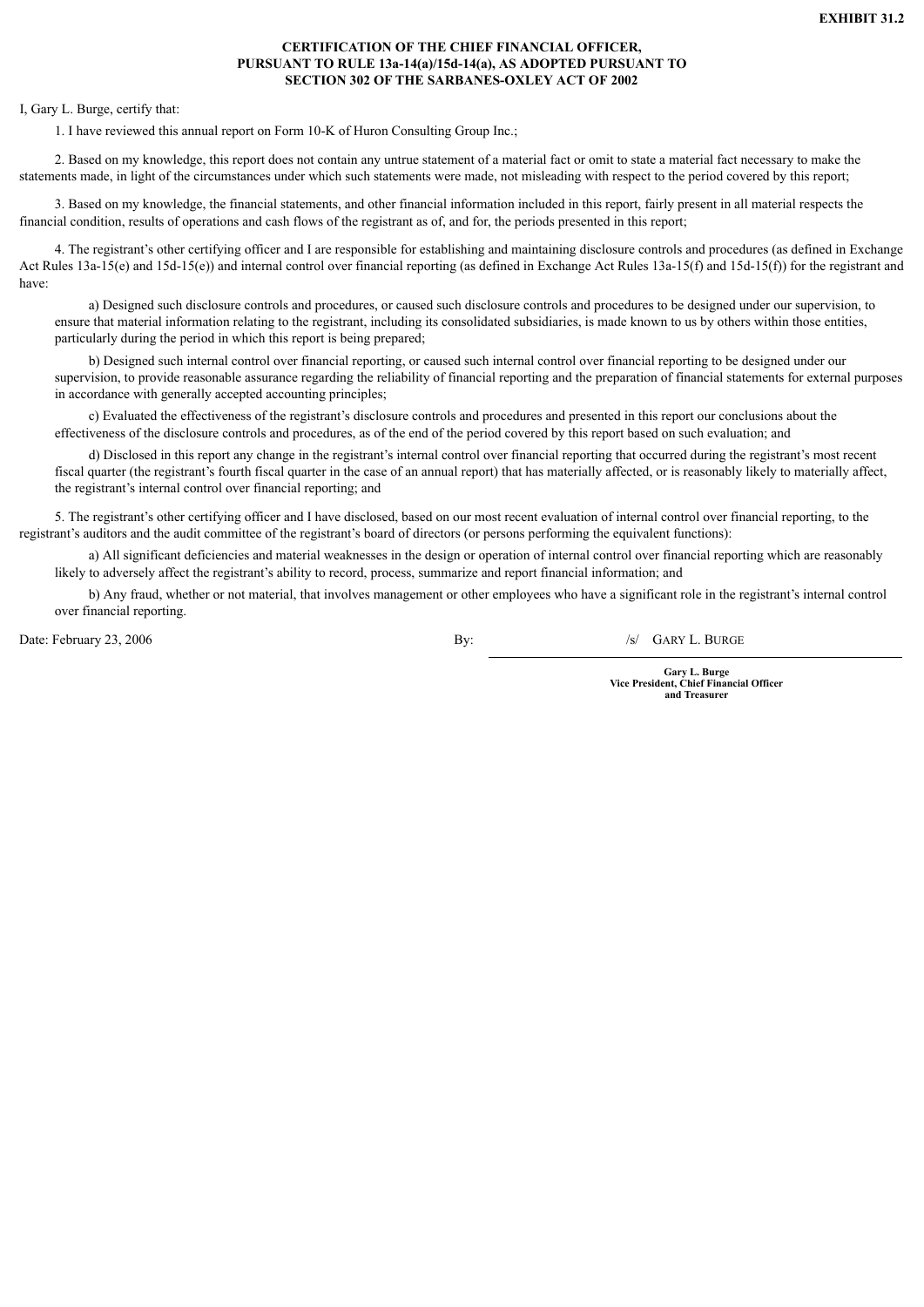### **CERTIFICATION OF THE CHIEF EXECUTIVE OFFICER, PURSUANT TO 18 U.S.C. SECTION 1350, AS ADOPTED PURSUANT TO SECTION 906 OF THE SARBANES-OXLEY ACT OF 2002**

In connection with the annual report of Huron Consulting Group Inc. (the "Company") on Form 10-K for the year ended December 31, 2005 as filed with the Securities and Exchange Commission on the date hereof (the "Report"), I, Gary E. Holdren, Chairman, Chief Executive Officer and President of the Company, hereby certify, pursuant to 18 U.S.C. Section 1350, as adopted pursuant to Section 906 of the Sarbanes-Oxley Act of 2002, that:

- 1. The Report fully complies with the requirements of Section 13(a) or 15(d) of the Securities Exchange Act of 1934; and
- 2. The information contained in the Report fairly presents, in all material respects, the financial condition and results of operations of the Company for the periods presented therein.

Date: February 23, 2006 By: /s/ GARY E. HOLDREN

**Gary E. Holdren Chairman, Chief Executive Officer and President**